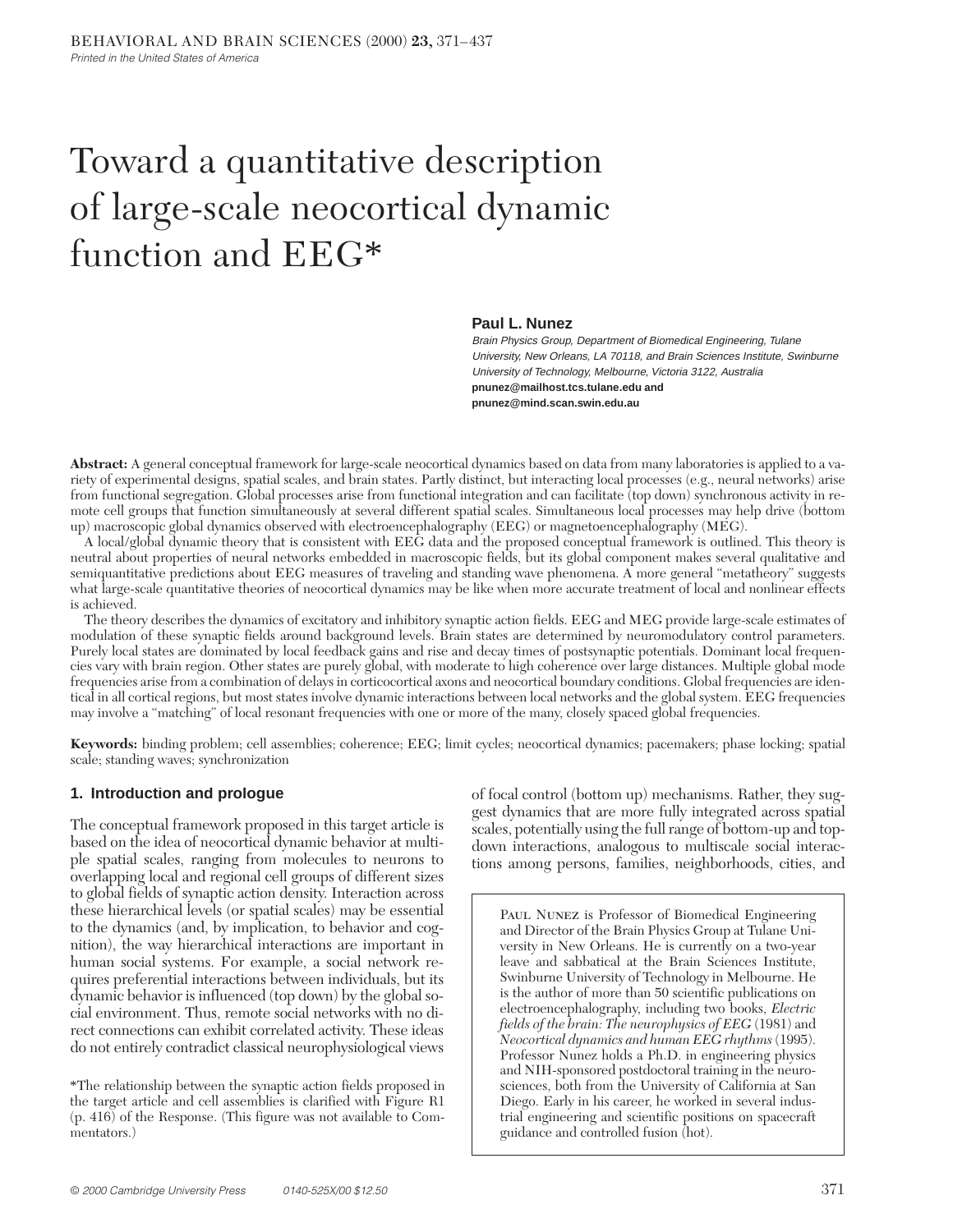#### Nunez: Neocortical dynamics and EEG

nations. For example, the U.S. Federal Reserve Chairman, Alan Greenspan, is analogous to a small-scale local network. His words and actions strongly influence global economic behavior (bottom up). However, Greenspan is himself influenced (top down) by many larger scales, including groups of private persons, the U.S. Congress, and the global economy.

Considering the enormous complexity of brains and our experience with successful models of relatively complex physical systems, distinct mathematical theories are required for each level (spatial scale). Such theories are directly connected only to data recorded at the same level, although good theories strive for some overlap with adjacent scales to show cross-scale connections. For example, electrophysiological data span about 5 orders of magnitude of spatial scale, ranging from microelectrode tip (0.0001 cm) to electroencephalography (EEG) scalp electrode (1 cm), which records neural source activity space averaged over regions much larger than the electrode owing to passive current spread in the volume conductor. A major accomplishment of twentieth century neurophysiology was the connection of membrane recordings to theory. New largescale theories must exploit these data, but may use quite different mathematical methods to obtain connections to data obtained at the same large scales. Large-scale theories typically contain "control parameters," which depend on neurotransmitter action at smaller scales but may not be derived from smaller scales without the introduction of new organizing principles.

Many subfields in physics are concerned with multiscale theory. For example, theoretical connections have been derived between the distribution of molecular velocities in a gas and its pressure, temperature, viscosity, or electrical resistivity (in the case of ionized gas or plasma). With certain assumptions, these macroscopic variables may be calculated from microscopic variables; however, such calculations require verification with macroscopic experiments. Another physical example involves theoretical connections between microscopic and macroscopic electromagnetic fields. The precise laws of electromagnetics at microscopic scales (Maxwell's microscopic equations) were first developed using the approximate macroscopic data available at the time, although the validity of such an extrapolation to microscopic scales was far from obvious (Jackson 1975). An important part of this process was the development of distinct connections between macroscopic electromagnetic fields and space averages over molecular fields. A critical aspect of modern electromagnetic theory is the identification of macroscopic control parameters describing magnetic, dielectric, and resistive properties of large "assemblies" of these molecules. Thus, we are able to define the electrical resistance of a macroscopic mass of material simply, even though macroscopic resistance actually depends on very complicated actions of small-scale electromagnetic fields.

Here I focus mainly on a small part of the brain's dynamic complexity, the very large-scale fields of synaptic action density, of which scalp EEG is believed to provide a crude measure. Such "field" may consist of an excess of excitatory or inhibitory synaptic action (e.g., active inhibitory synapses per cubic millimeter at time *t*), providing perturbations about some background level of synaptic excitation or inhibition in large tissue masses containing tens of millions of neurons. These synaptic fields of membrane current sources are distinguished from the electric and magnetic fields (EEG and MEG [magnetoencephalography]) that they produce. The

synaptic fields may be both influenced by and act back on smaller scale activity; for example, the synaptic fields can interact with neural networks embedded within the same tissue. No direct influence of weak electric or magnetic fields (EEG or MEG) on neural activity is suggested here, however. Rather, the action of macroscopic (e.g., space-averaged) fields of synaptic activity on local or regional neural networks is proposed. This idea and other contributions to a "physiology of neural mass action" or "macroscopic physics of neocortex" may ultimately provide some insight into the dynamics of smaller scales, for example, the cooperative workings of local and regional cell groups. However, distinct theories are required at such smaller scales.

Since entering the neuroscience community with an engineering physics Ph.D. in 1971, I have both struggled against and been educated by the multiple, often conflicting subcultures of neuroscience. Conflicts have often involved the proper role of mathematics in explaining data obtained at distinct spatial scales. Such conflicts may reflect profound scientific questions or merely "scale chauvinism," and they occur in many fields (e.g., economics and physics), as well as in neuroscience. This experience provides part of the motivation for this target article: to consider relations between mathematical theory and experiment generally and to apply these ideas to multiscale neocortical dynamics, EEG, and cognitive events. The intended audience is a broad (and not necessarily mathematically sophisticated) one; a primary goal is facilitating communication between disparate subfields. The reader is asked not to prejudge this effort, based perhaps on negative views of mathematics or reductionism in neuroscience. A largely neutral view of mind-brain issues is adopted here (e.g., reductive materialism or "emergent dualism," as phrased by Scott, 1995, are fully consistent with the proposed conceptual framework). Emphasis is placed on practical strategies to encourage fertile marriages of theory with experimental data. Some of these ideas are explored in more depth in my books (Nunez 1981a; 1995).

Interdisciplinary studies of brains are likely to proliferate, and genuine brain theory requires a firm footing in experimental data. But so-called theories can cover a wide range of approaches, including analyses of membranes, neurons, and artificial neural nets, and even ambitious attempts to connect quantum effects to consciousness. EEG data may be used in support of such work. If so, this semiquantitative description of neocortical dynamics, spatial scale, and EEG may provide a useful gauge of putative experimental connections.

## **1.1. EEG and mental states**

Consider the following experiment. Place two electrodes on a subject in one room and feed his EEG signal to a computer display in an isolated location. Monitor the subject's state of consciousness over several days, and provide this information to someone following the unprocessed oscillations of scalp voltage. Even a naive observer, unfamiliar with EEG, will recognize that the voltage record during deep sleep has larger amplitudes and contains more lowfrequency content. Slightly more sophisticated monitoring and training allow the observer to identify accurately distinct sleep stages, depth of anesthesia, and seizures. Still more advanced methods reveal robust connections of EEG to more detailed cognitive events.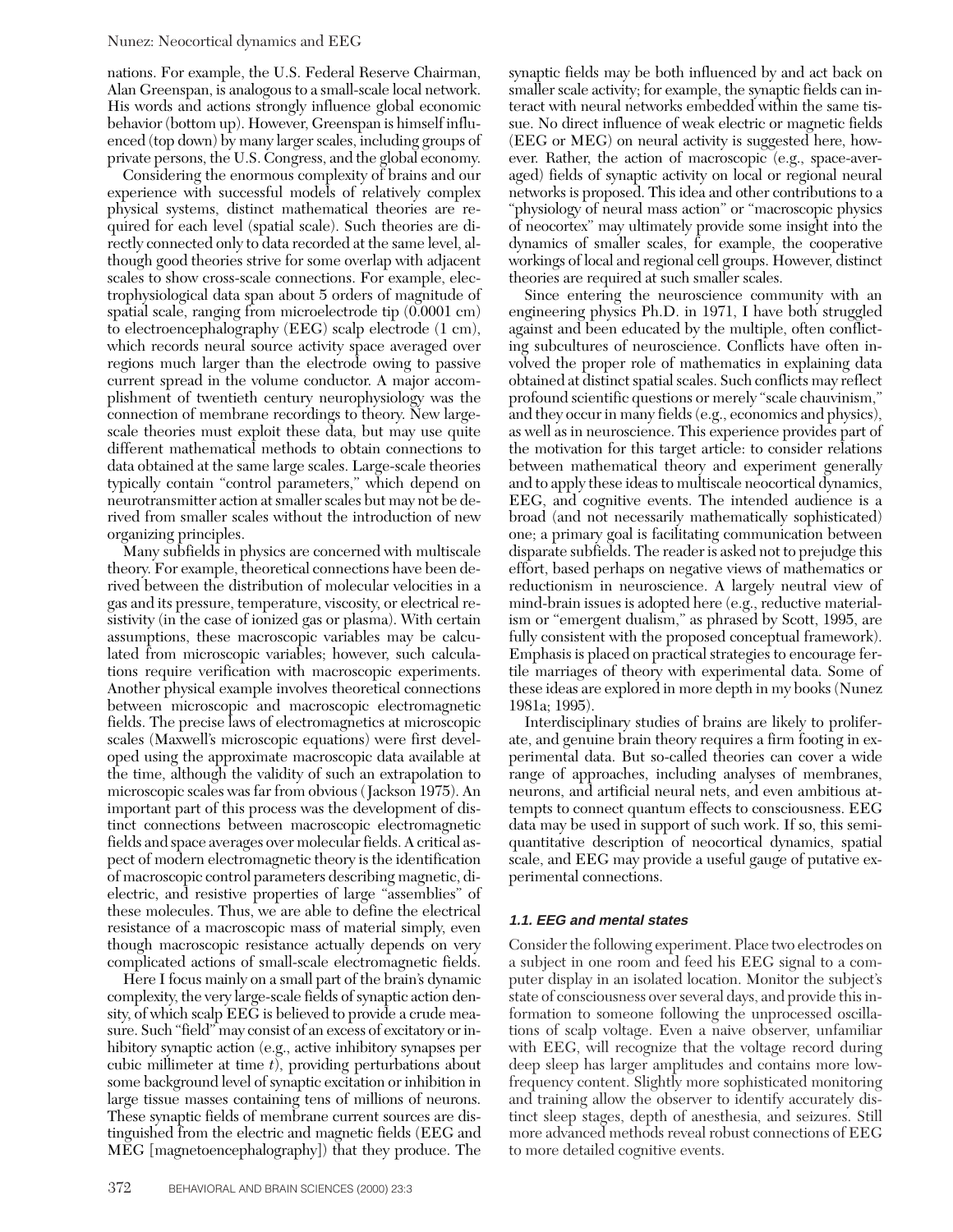We are now so accustomed to these EEG/brain state correlations that we may forget just how remarkable they are. The scalp EEG (or MEG) provides a very large-scale measure of neocortical dynamic function. A single electrode provides estimates of synaptic action averaged over tissue masses containing between 10 million and 1 billion neurons (Nunez 1995). Most human studies are limited to extracranial recordings, with space averaging a fortuitous datareduction process, owing to passive current spread in the head volume conductor. Much more detailed local information may be obtained from intracranial recordings. However, the number of intracranial electrodes implanted in living brains is very small compared to anything approaching full spatial coverage, even for recordings at intermediate spatial scales. Thus, in practice, intracranial data provide information that is different from – not additional to – what is obtained from the scalp, in apparent contrast to the views of some physiologists.

Intracranial recordings provide smaller scale measures of neocortical dynamics, with scale dependent on electrode size. A mixture of coherent and incoherent sources generates the small- and intermediate-scale intracranial data. The smaller the scale of intracranial data, the more likely such data will appear to be independent of scalp data, which are mostly the result of coherent sources with special geometries that encourage superposition of fields generated by many local sources (Nunez 1981a). Intracranial EEG is often uncorrelated or only weakly correlated with cognition and behavior, which are more easily observed at large scales. We are lucky. The technical and ethical limitations of human intracranial recording force us to emphasize scalp recordings, and these methods provide estimates of synaptic fields at the large scales closely related to cognition and behavior.

Although cognitive scientists have good reason to be partly content with the low spatial resolution obtained from scalp EEG data, explorations of new MEG and EEG methods to provide somewhat higher spatial resolution continue. A reasonable goal is to record averages over "only" 10 million neurons at the 1-cm scale to extract more details of the spatial patterns correlated with cognition. This resolution is close to theoretical limits caused by the physical separation of sensor and brain-current sources.

#### **1.2. EEG coherence and brain state**

There exists a voluminous literature concerning relations between EEG and cognition, but here I focus on high-resolution coherence studies that are more closely connected to the central theoretical issue of this target article – locally versus globally dominated dynamics. Coherence is a specific quantitative measure of functional relations between paired locations. Coherence is a squared correlation coefficient; it measures phase consistency recorded at paired locations, for each frequency component in the EEG. For example, if two regions exhibit an EEG coherence of 0.36 at some frequency, a large-scale dynamic correlation coefficient of 0.6 is implied between these regions at this frequency. Such correlated neocortical activity can result from direct connections between the two regions, common input from the thalamus and other neocortical regions, or both.

Paired locations in dynamical systems may exhibit high coherence in some frequency bands and, at the same time, low coherence in other bands in the same set of data. Fur-

thermore, coherence depends on measurement scale. Calling on our analog sociology, we expect that correlations between human activity in New Orleans and Paris will depend on whether correlations between individuals, or averages over entire city populations, or something in between is measured. Thus, the qualitative idea of "synchrony," often used in the EEG literature, requires a more substantive definition to be fully useful as a descriptor of dynamic behavior.

Although coherence may appear to be an ideal measure of brain function, interpretations of experimental EEG coherence are often confounded by technical limitations. Raw scalp coherence between electrode sites closer than about 8–10 cm is typically large or moderate only as a result of passive current spread and reference electrode effects, even when the underlying cortical sources are uncorrelated (Nunez 1995; Nunez et al. 1994; 1997). Thus, measured EEG coherence changes as a function of brain state may be small. This can magnify interpretation problems resulting, for example, from artifact and low statistical significance of coherence/brain state correlations. However, erroneous high coherence can be largely eliminated using highresolution EEG to estimate dura potential from dense scalp arrays before calculating coherence. As a result, fractional changes in coherence with brain state changes are larger, more robust, and more dependent on specific electrode pair than with the usual EEG methods of low spatial resolution (Nunez et al. 1999).

Coherence measured at small scales with intracranial electrodes (e.g., 2 mm diameter) is often zero at all frequencies for separation distances greater than a few centimeters (Bullock et al. 1995). Given the problems with scalp coherence measures, it is not surprising that the validity of moderate to high scalp coherence has been questioned. However, earlier studies by the author estimated coherence from selected periods of high-amplitude alpha rhythm using pairs of bipolar electrodes (Nunez 1974b; 1995). The use of close  $(1-3 \text{ cm})$  bipolar electrodes eliminated reference electrode and mostly eliminated volume conduction contributions to coherence at distances greater than about 4 or 5 cm. Anterior/posterior coherence over one hemisphere between locations separated by about 20 cm was often greater than 0.7 or 0.8 at the peak alpha frequency in these high-amplitude alpha data. However, coherence outside narrow bands (typical widths of  $1-2$  Hz) centered at the alpha peak typically fell off sharply. Coherence estimates for the full 8–13 Hz alpha band were much lower (Nunez & Pilgreen 1991). This suggests that studies of broad band coherence, historically the most common approach in EEG (see, e.g., de Munck et al. 1992), can result in erroneous low estimates of underlying source correlations.

In a recent experiment, the author alternated 1-minute periods of resting (slowly counting breaths to facilitate relaxation) with summation of series like  $(1 + 2 + 3 ...)$ , up to sums of several hundred. In 60-channel data there are  $60 \cdot 59/2 = 1,770$  coherences to be followed. Coherences at 9 Hz (near the peak frequency), calculated from neckreferenced EEG, are plotted versus electrode separation distance in Figure 1. The upper plot shows coherences obtained during three alternating minutes of the eyes-closed, resting state. The lower plot shows coherences for three alternating minutes of eyes-closed, mental calculation (the "cognitive state"). High spatial resolution coherences ob-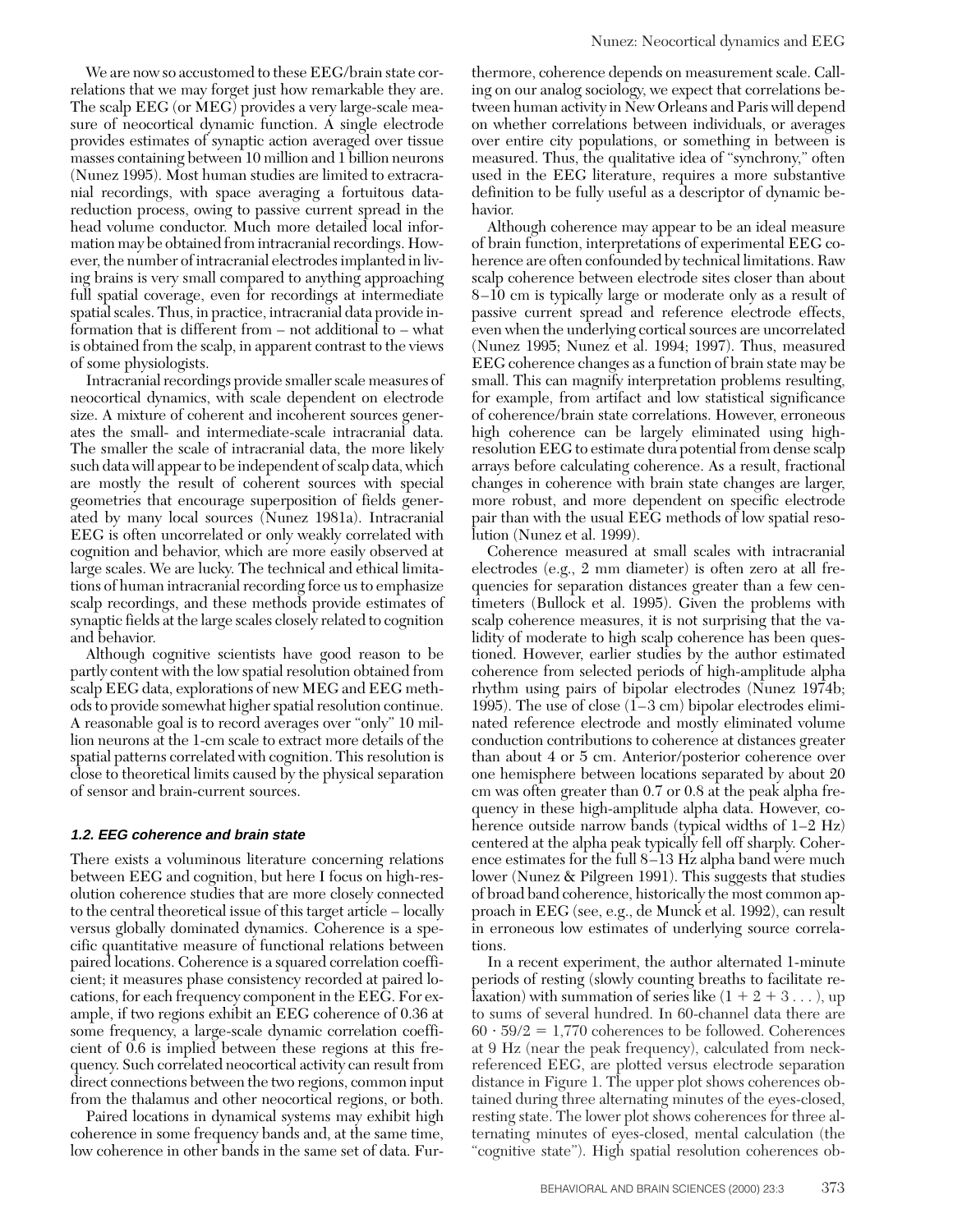

Figure 1. Raw (neck reference) coherence (also called "coherency") as a function of interelectrode separation. Coherence is a squared correlation coefficient; e.g., a coherence of 0.49 is equivalent to a correlation coefficient of 0.7. Sixty-four–channel EEG data were recorded in Melbourne and studied in New Orleans. Four channels were excluded because of possible artifact. A coherence estimate is shown for each of the remaining 60  $\times$ 59/2 5 1,770 electrode pairs. The upper plot refers to data recorded during three 1-min periods when the author had eyes closed and was slowly counting his breaths to facilitate relaxation. These periods were alternated with three 1-min periods when the author summed series such as  $(1 + 2 + 3 ...)$  to sums of several hundred, also with closed eyes. Corresponding coherences are plotted in the lower row. The solid line is the analytic estimate of raw potential coherence expected from uncorrelated radial dipole sources at the depth of cortical gyri, uniformly distributed over the upper one-half of a spherical volume conductor model (Srinivasan et al. 1997).

tained from the same data sets are shown in Figure 2. The high-resolution coherences are mostly lower than neck reference coherences and exhibit larger percentage changes between states because all reference electrode and most volume conduction contributions have been eliminated. The solid lines are estimates of scalp (Fig. 1) and dura (Fig. 2) potential coherence owing to uncorrelated, widely distributed radial dipole sources at the approximate depth of cortical gyri (Nunez 1995; Srinivasan 1995; Srinivasan et al. 1996; 1998).

We made reasoned attempts to control for confounding effects such as arousal and task familiarity (Nunez 1995; Nunez et al. 1999). However, for purposes of this target article, the main point is that robust relationships between distinct brain states and large EEG coherence changes were demonstrated, independent of precise interpretations of these states. Such coherence data provide important quantitative measures of local versus more global dynamic behavior at large scales. As such they are closely related to the conceptual framework and specific theory presented here. The data indicated the following:

**1.2.1. Brain states with high EEG coherence are common.** In the study described here, coherence outside the 9–10 Hz band centered at the alpha peak was substantially lower than peak coherence. This suggested that volume conduction and reference electrode contributions to erroneously high coherence were, in fact, largely eliminated by high-resolution methods because volume conduction is independent of frequency in this frequency range (refer to Nunez 1995; Nunez et al. 1997; 1999). It should be noted that each high-resolution electrode estimates source activity averaged over dura surfaces in the 10-cm2 range, whereas conventional methods involve surfaces of perhaps 50–100 cm2 (Nunez 1995). Thus, conventional and highresolution methods estimate coherence at somewhat different spatial scales. These data show that coherent brain states are not unusual, with the strongest evidence for moderate to high resting coherence obtained at the 10-cm2 scale because volume conduction is small and reference electrode effects are absent.

Comparisons of unprocessed (reference) EEG data to various simulations suggest that large-scale coherence is also much larger in the resting state (Nunez et al. 1999), but this low-resolution evidence is somewhat weaker than the high-resolution evidence. In Figure 1 (top panel), resting reference coherence at large distances (e.g., 15–25 cm, where volume conduction effects are small) ranges from about 0.2 to 1.0, depending on paired locations. In Figure 2 (top panel), resting spline-Laplacian coherence at the same large distances varies from about 0.0 to 0.8 in the same data. However, such high-resolution methods may underestimate dura coherence because they remove the longwavelength part of the spatial spectrum of dynamic activity, which cannot be easily distinguished from volume conduc-



Figure 2. High-resolution coherence as a function of interelectrode separation. The same 60-channel raw data used in Figure 1 were first passed through the New Orleans spline – Laplacian algorithm to estimate potential distribution on the dura surface, thereby minimizing volume conduction distortion and eliminating reference electrode contributions to coherence estimates (Nunez 1995; Nunez et al. 1997; 1999). Large resting Laplacian coherences were obtained at 9 and 10 Hz, but not at other frequencies. The largest coherence decreases between resting are cognitive states involved frontal-to-frontal sites. Melbourne dura image methods yielded similar coherence plots. The solid line is the analytic estimate of scalp Laplacian coherence expected from the same uncorrelated, radial dipole sources used to plot the solid line in Figure 1. Because high resolution methods filter out the longest waves from the spatial spectrum of source activity (which we are not able to distinguish from volume conduction), high-resolution coherence may underestimate actual source coherence (Nunez et al. 1997; 1999).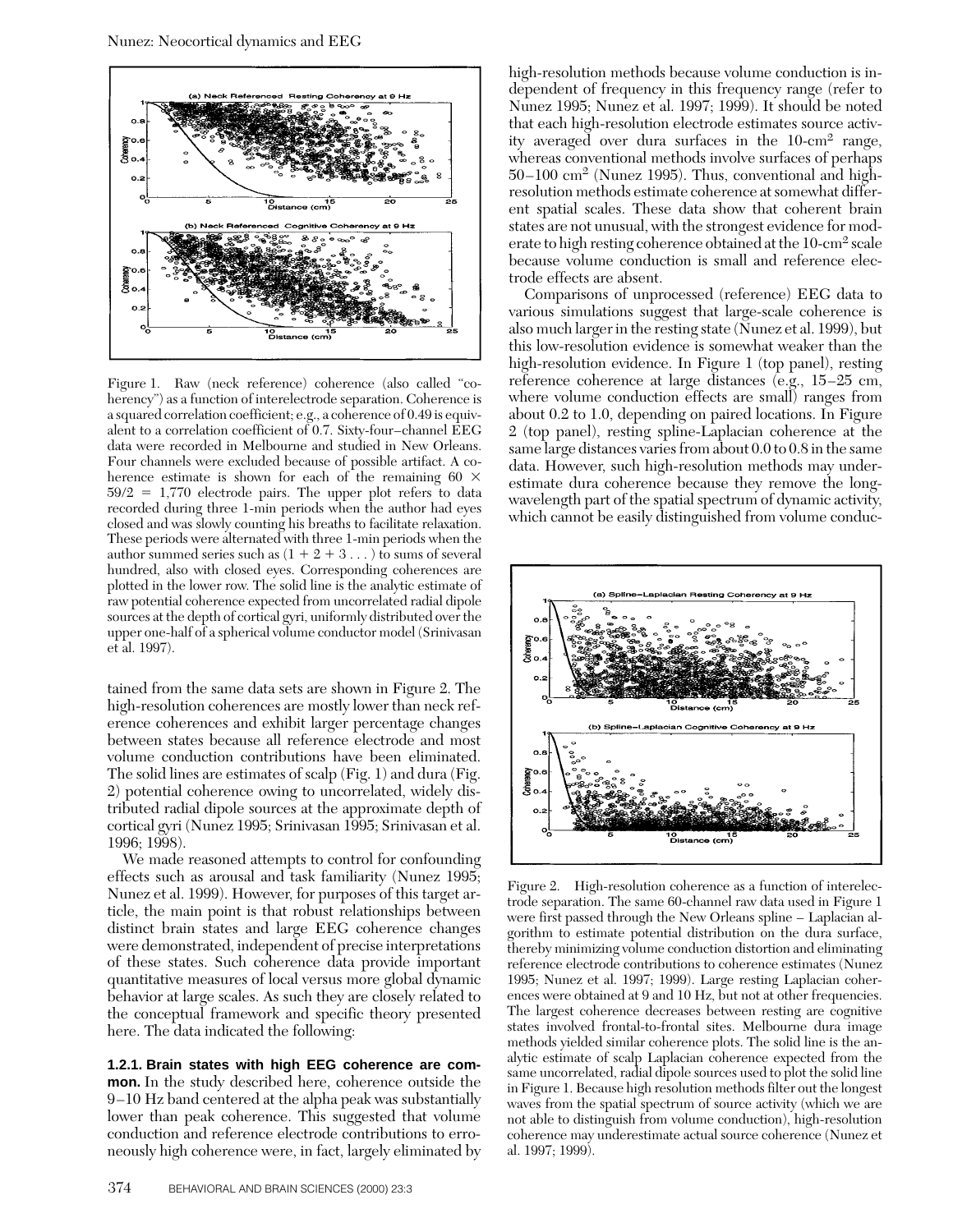tion (Nunez et al. 1997). Thus, coherence values that are intermediate between the estimates shown in Figures 1 and 2 may provide a more accurate resting coherence picture for the broad spatial scale of roughly  $10-100 \text{ cm}^2$ . Resting coherence values greater than 0.5 (dynamic correlation coefficients greater than 0.7) are therefore quite common at large distances near the alpha peak frequency.

**1.2.2. Alpha coherence decreased and theta coherence increased during mental calculations.** There were large, robust decreases in coherence for many paired sites between states of resting and mental calculation in the 9–10 Hz alpha band. This was observed for both raw and highresolution coherences, but percentage changes were largest with high-resolution coherences because there were no reference effects and volume conduction was minimal with high-resolution methods. Coherence in the 4–5 Hz theta band between electrode pairs at many widespread locations were consistently higher during mental calculations than resting coherence ( $p < 0.005$ ), although the magnitudes of these changes were much smaller than alpha coherence changes. Anterior/posterior theta coherence increases were especially robust. Similar theta (4–7 Hz) coherence increases between prefrontal and posterior cortical association areas were recently reported during working memory retention using a digitally linked-ears reference (Sarnthein et al. 1998).

Such coincident coherence changes in opposite directions for different frequency bands may challenge simplistic interpretations of "EEG synchrony," but the local/ global mathematical theory outlined in section 5 suggests that such dynamic behavior can occur naturally in the context of known physiological mechanisms. For example, one may conjecture that there are specific neural networks operating at theta frequencies during mental calculations. If such phenomena occur at sufficiently large spatial scales, they may produce larger EEG coherence between regions that include parts of the same network. The fact that such theta coherence changes are small relative to alpha coherence changes may be mainly the result of poor spatial resolution. For example, if two parts of a neural network each underlie 1 cm<sup>2</sup> of dura surface, but each electrode records EEG from sources under 10 cm<sup>2</sup>, only small EEG coherence changes can be expected, even when coherence changes in the network are large. Different neuromodulatory influences (and corresponding control parameters) may be more efficient for different frequency bands, perhaps because of their actions in different cortical layers (Silberstein 1995b). If this is so, the general large-scale reduction in alpha coherence may coincide with more specific (and perhaps smaller scale) increases in theta coherence.

**1.2.3. Alpha coherence changes were largest for frontalto-frontal electrode pairs.** The effect shown here is much more detailed than traditional "alpha blocking" reported in many early studies involving mental calculations. Alpha amplitude was lower during mental calculations as expected, with the largest state changes with amplitude occurring over posterior regions. However, the alpha rhythm persisted in both states, and the largest coherence state changes involved frontal-to-frontal sites, consistent with generally accepted ideas about the important role of frontal cortex for higher mental processing. Of course, these largescale coherence reductions can easily coexist with very specific coherence changes in either direction at scales too small to observe from the scalp, for example, in synchronous cell groups (Bressler 1995; Silberstein 1995b). In our analog social system, coherence of croissant consumption for the whole cities of Paris and New Orleans may decrease when the state of the world changes, but these data do not necessarily tell us about croissant coherence between specific pairs of smaller scale human assemblies – neighborhoods, persons, and so on – in these same cities.

**1.2.4. Complicated patterns of coherence and coherence state changes occur in narrow frequency bands.** Coherence patterns were often very specific to bandwidths of 1–2 Hz and specific electrode pair, especially with highresolution coherence. Such specificity of coherence patterns was obtained over the 1–20 Hz range. For example, 3-, 5-, and 7-Hz coherence behaved differently, as did 13-, 15-, and 17-Hz coherence. Of course, one has less confidence in beta coherence measures because of possible muscle artifact contributions, although these were not evident in the raw data. However, these data generally support the idea that studies of broad-band coherence can miss important properties of the dynamics.

These data appear inconsistent with the very simple pictures often proposed, such as when EEG sources consist of a few isolated "alpha generators" or "dipoles." Apparently, there are robust and very detailed changes in the strength of "binding" at macroscopic scales between brain states. By analogy, if Parisians and New Orleanians follow similar eating habits, croissant consumption coherence will be high in a band of frequencies near 1/24 hr, but coherence may be high or low in other frequency ranges, depending, for example, on differences of supply or holiday habits. One may guess that neocortical dynamics is not simpler than croissant dynamics. Thus, the complexity of coherence patterns is not surprising.

Another recent coherence project used a 148-channel MEG system to record steady-state visually evoked magnetic fields in order to study binocular rivalry (Srinivasan 1999; Tononi & Edelman 1998). The subject viewed incongruent images with each eye, but was conscious of only one image (perceptual dominance periods) or a mixed image (nondominance periods). The image that was perceptually dominant alternated every few seconds. For purposes of this target article, two general results stand out. First, for sensors separated by more than 20 cm, coherences at the driving frequency (7.41 Hz) were mostly moderate to high (roughly 0.4–0.9). Second, interhemispheric and, to a lesser extent, intrahemispheric coherences were generally larger during periods of perceptual dominance. Again, very complicated, robust patterns of coherence were correlated with brain state.

**1.2.5. Stable structure with nodal lines occurs in both states.** High-resolution plots of magnitude and phase over the scalp reveal regions separated by several centimeters, with voltage oscillations 180º out of phase. Because there are multiple regions, "zero-phase-lag" conditions easily occur over large distances (e.g., 20 cm or more). These regions appear to be delineated by nodal lines (lines of zero amplitude), in a manner expected of standing waves and predicted by the global theory presented here and in earlier articles (Katznelson 1981; 1982; Nunez 1972; 1974a;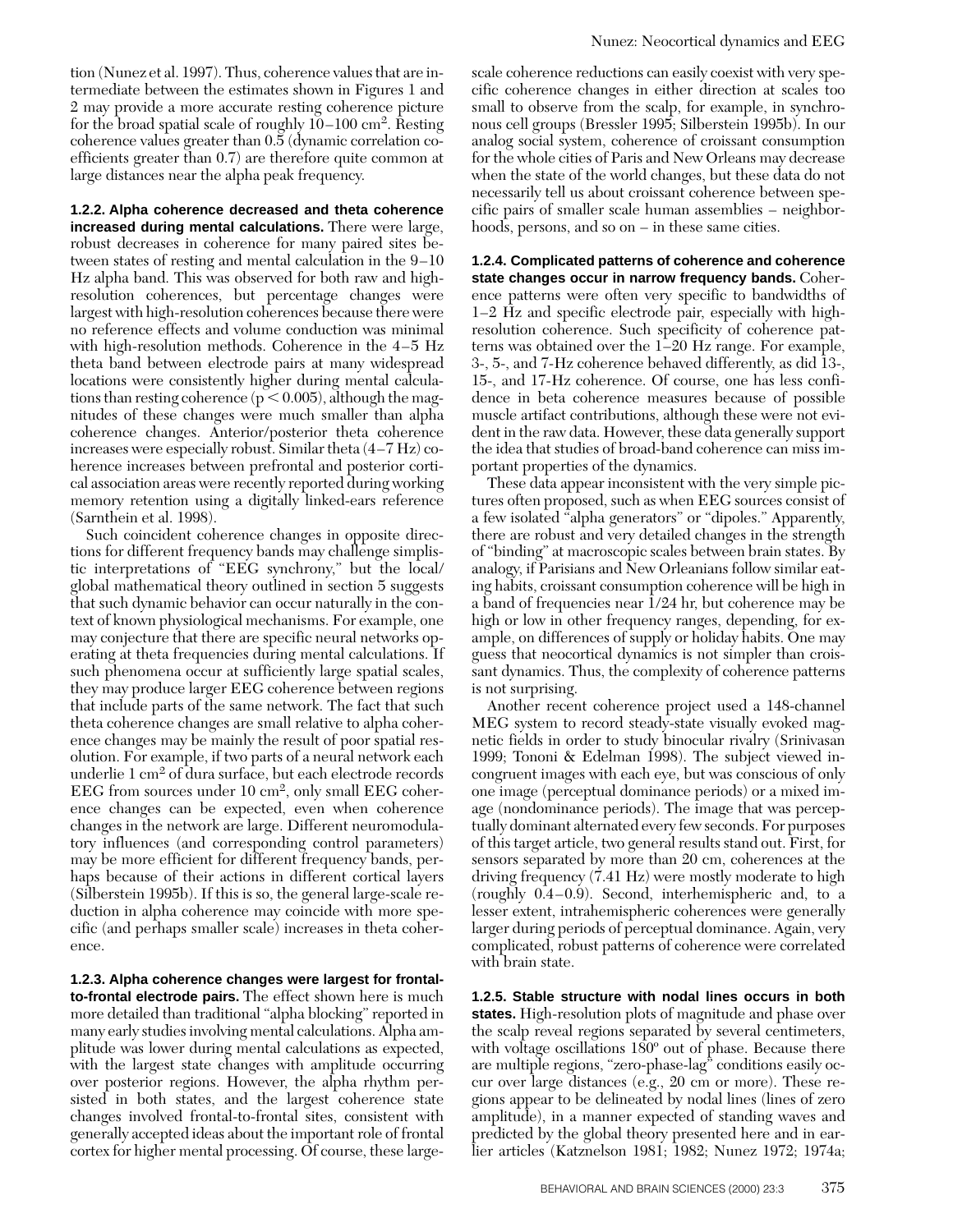#### Nunez: Neocortical dynamics and EEG

1974b; 1981a; 1981b; 1981c; 1989a; 1995; Nunez et al. 1977). The magnitude and phase patterns do not typically exhibit large changes over time, except for magnitude reductions in the 9–10 Hz band during the periods of mental calculation.

By contrast, magnitude and phase patterns may be sensitive functions of frequency. This was demonstrated in several subjects with 64-channel steady-state-evoked potential studies, in which magnitude and phase patterns (projected to the dura surface with high-resolution methods) at the stimulus frequency exhibited large changes with only 1 Hz change in stimulus frequency (Nunez 1995; Silberstein 1995a). I suggest that such changes are the result of to the dynamic response of neocortex to input at different temporal frequencies rather than to changes in the spatial distributions of extracortical input. Again, these data support the concept of standing neocortical waves.

Currently, work is under way at the Brain Sciences Institute in Melbourne to study spatial-temporal properties of steady-state, visual-evoked potentials recorded with a 131 channel system. The goal of this work is to obtain robust data on dynamic responses of neocortex and to connect these data to theoretical models. For example, Silberstein (1995b) has suggested that resonant behavior near 10 Hz may be more pronounced in "hypercoupled" brain states (corresponding to more global behavior). By contrast, 40- Hz resonant behavior may occur more easily in "hypocoupled" states (corresponding to more local behavior). It should be possible to manipulate the effective strengths of different cortical coupling mechanisms with various drugs and test this postulate. In the context of the dynamic theory presented here, such manipulation of brain chemistry alters local and global neocortical control parameters.

**1.2.6. Skeptical of EEG data?** Neuroscientists may be skeptical of EEG reports, given that, as a whole, the scientific reputation of EEG lags behind that of many scientific fields. One problem that has plagued many cognitive EEG studies has been a failure to separate brain rhythms from artifact convincingly. Whereas the typical peaked alpha spectrum is quite distinct from any known artifact, low-amplitude scalp EEG frequency components above about 15 Hz are typically indistinguishable from muscle activity (see review by Gevins & Cutillo 1986). However, EEG data are far too important to neuroscience to throw out the proverbial "baby." In fact, many sophisticated experiments in cognitive science have shown that EEG and evoked potentials are strongly correlated with specific cognitive tasks (Gevins & Cutillo 1986; 1995; Silberstein 1995a).

In the work of Silberstein, artifact problems were substantially reduced by using a steady-state evoked potential visual "probe" (a 13-Hz flicker) and obtaining brain responses in a narrow frequency band covering the 13-Hz driving frequency. Because artifact power is typically distributed over a wide frequency band, total artifact power in narrow bands (e.g., less than 0.1 Hz) can be expected to be much lower than signal power in the same band if the brain produces a moderate- to high-amplitude response at the driving frequency (Regan 1989). This has been demonstrated recently in studies involving purposeful addition of known artifact (Silberstein et al. 1992) and in studies of narrow coherence peaks in the 40-Hz steady-state – evoked potential (Silberstein et al. 1998). When such critical technical issues were properly addressed, EEG proved to be a robust measure of large-scale neocortical dynamic function. EEG is moderately to strongly correlated with brain state. This basic property should encourage vigorous consideration of experimental EEG data and related theoretical tools by neuroscientists from multiple subfields.

## **2. A conceptual framework to support neocortical dynamic theory**

The following outline of a semiquantitative conceptual framework for neocortical dynamic behavior is sufficiently general to embrace brain theories applied to different experimental designs, spatial scales, and brain states. The framework draws on work by many scientists and is directly applicable to large-scale neocortical dynamics evidenced by EEGs recorded from human scalp. It also has broader implications for brain information processing. The proposed framework includes the following ideas, generally progressing from the most easily defended to the most speculative.

## **2.1. Mathematical motivations**

There can be several motivations for developing mathematical theories of macroscopic, neocortical dynamic behavior, such as the spatial-temporal patterns exhibited by brain state-dependent field variables. For example, socalled brain theories may originate from a general interest in complex systems and nonlinear mathematics. However, such work is often divorced from genuine neuroscience. For example, mathematical "theory" or neural network models often contain "free" (nonphysiological) parameters and lack experimental predictions. Although this kind of work can provide useful metaphorical connections between real and model systems, it should be distinguished from genuine theory.

#### **2.2. Communication**

Genuine, physiologically based neocortical dynamic theory is essential to rapid development in cognitive science and neurology, even though such theory may provide only very crude descriptions of real brains. Without some quantitative framework, it is difficult for neuroscientists from different backgrounds to communicate subtle ideas or even to form well-posed questions about brain information processing. For example, the theory proposed here helps to pin down concepts such as "binding," "functional integration," "synchronous activity," "zero phase lag," and "hierarchical level," thereby suggesting refinements for qualitative ideas and, it is to be hoped, leading to specific quantitative explanations for data recorded at the appropriate scale. This being the case, the theory should be useful, even if it is later proved wrong.

#### **2.3. Experimental design**

Quantitative dynamic theory is essential for making more informed experimental choices, that is, picking the small subset of experiments that, with limited resources, can ever be carried out. In addition, experimental design involves many microdecisions biased by the experimenter's often semiprivate view of brain operation. Reference to theory provides a means by which such biases can be known and evaluated in the context of new experimental designs.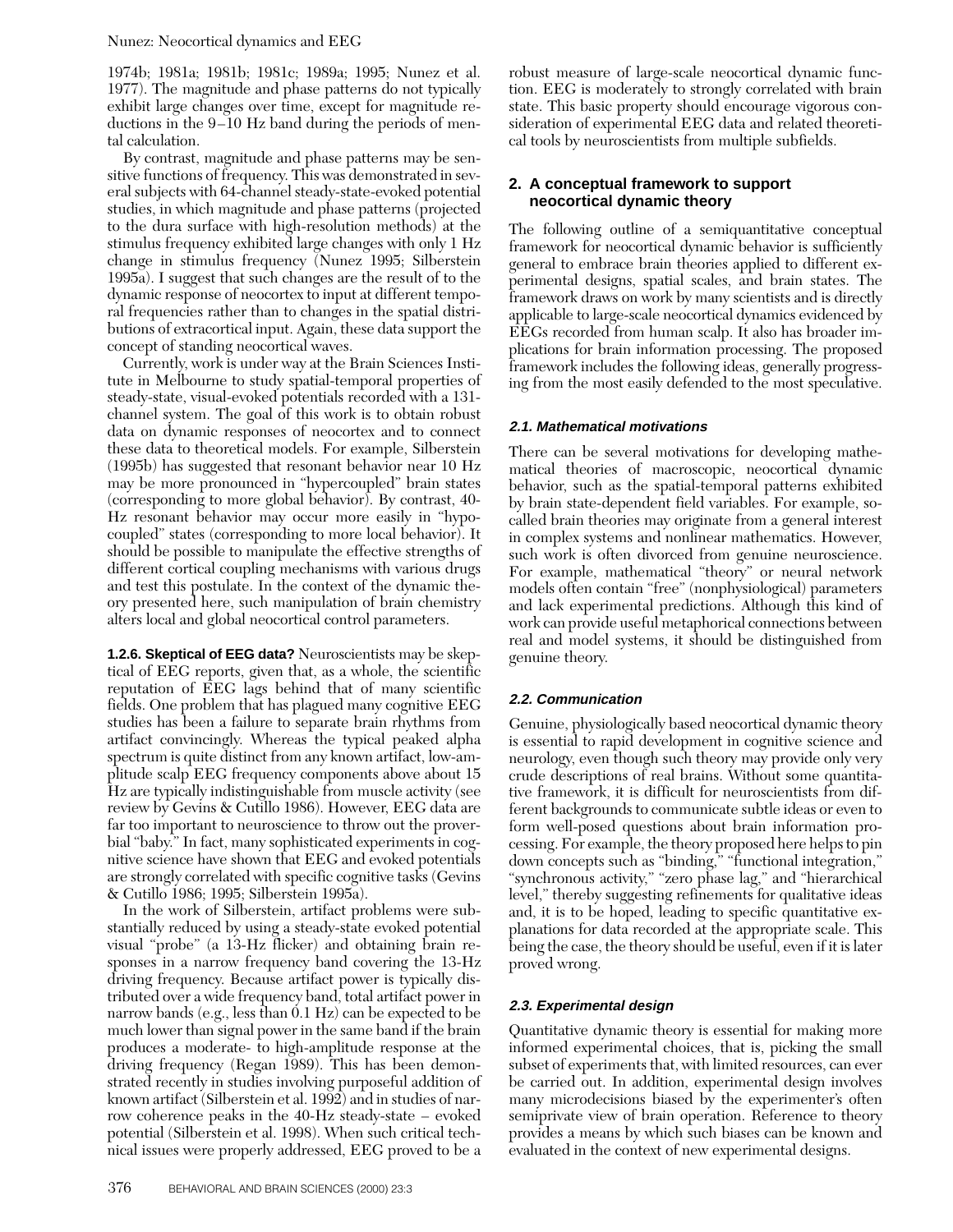## **2.4. Dynamic and cognitive connections**

Many robust correlations between large-scale EEG dynamic, cognitive, and behavioral measures have been established during the past 70 years. There are strong motivations to establish physiologically based quantitative theories of EEG by treating brain tissue in terms of dynamical systems, consisting of neural mass elements interacting by means of interconnecting fibers. Such developments are likely to mimic methods used in several physical science fields and may largely ignore cognitive data during early stages. However, once plausible connections between EEG dynamics and the underlying physiology are established, these data should naturally combine with other known correlations between EEG and cognitive/behavioral data. In this indirect manner, quantitative physiological bases for cognitive/behavioral data can be pursued.

## **2.5. Cell assemblies and macroscopic fields**

Several theoretical models based on genuine physiology and anatomy suggest that neural networks at multiple microscopic and mesoscopic scales (e.g., local and regional networks) exist naturally in a background of macroscopic field activity (e.g., synaptic action density) and that important hierarchical interactions take place across these distinct scales (Freeman 1995; Haken 1999; Harth 1993; Ingber 1982; 1983; 1995a; 1995b; Ingber & Nunez 1990; Jirsa & Haken 1996; 1997; Kelso et al. 1999; Nunez 1974a; 1981a; 1981b; 1981c; 1989a; 1995; 1996; Robinson et al. 1997; 1998a; 1998b; Silberstein 1995b; Uhl & Friedrich 1998; Uhl et al. 1998; Wilson & Cowan 1973; Wright & Liley 1996). The macroscopic fields, for which EEG provides a crude measure, can act to synchronize or otherwise bind distinct neural networks (Jirsa & Haken 1997; Nunez 1995; 1996; 1997), thereby providing connections to cell assembly theory (Hebb 1949; Phillips & Singer 1997; Singer 1993).

## **2.6. Local/global field theory**

A specific quantitative theory of neocortical dynamics is outlined here (Nunez 1972; 1974a; 1974b; 1989a; 1995). Although many ideas may be modified by future work, the theory embraces several general concepts that are likely to endure: Brain state is described in the context of theory by physiologically based control parameters that change as a result of neuromodulatory action. These control parameters also partly determine dominant EEG frequencies. Neural network activity is believed to operate in a background environment of standing waves of "synaptic action" (modulation of the number of active synapses per unit volume). Excitatory and inhibitory synaptic action and action potential density are treated as macroscopic field variables, influenced by the global boundary conditions, as determined by the size and geometry of neocortex and corticocortical connections.

The word "field" may be confusing to nonphysical scientists, although its use here is fully consistent with standard use in the physical sciences. I am not describing putative interactions between the small electric and magnetic fields (measured with EEG and MEG) and neural firing patterns. The "fields" described here are simply the numbers of active excitatory or inhibitory synapses in large tissue masses. For example, suppose multiple neural networks with nat-

ural frequencies  $f_j$  are embedded in the global neocortical system. Such networks may be formed by Hebbian mechanisms and may physically overlap other networks having different natural frequencies. Each network may be viewed as embedded in inhibitory and excitatory macroscopic fields of synaptic action resulting from the combined activity of all other networks plus tissue that is not part of any network. Most networks may be inactive in any particular brain state as the result of inhibitory dominance. Activation of each network may require a threshold level of modulation of the excitatory synaptic action field (relative to the inhibitory field) at one of the natural frequencies of the neural network. Furthermore, activation of a network may "drive" global field modulations at matching natural frequencies (in the manner of "internal pacemakers"). Thus, these fields of synaptic action may facilitate synchronous activity in remote cell assemblies having no direct connections. In this view, EEG dynamic behavior involves a state-dependent mixture of "local" (more dominant functional segregation) and "global" (more dominant functional integration) processes (Friston et al. 1995; Ingber 1995a; Ingber & Nunez 1990; Nunez 1981a; 1981b; 1981c; 1989a; 1995; Tononi & Edelman 1998). Faulty control parameters may lead to "hypocoupled" or "hypercoupled" brain states, for example, neurological and neuropsychiatric diseases (Bressler 1995; Silberstein 1995b).

## **2.7. Experimental support**

The theory provides explanations (mostly qualitative, some quantitative) for a dozen or so disparate experiments, described in Nunez (1995). Taken in isolation, any one of these observations could have multiple origins. Taken as a whole, however, the experimental data provide strong support for the general, semiquantitative framework proposed here, and moderate support for the specific quantitative local/global theory. The theory was developed in the same spirit as earlier ideas on "neural mass action" (Freeman 1975; Lashley 1931) and the idea that "dynamic interplay of neural activity within and between its subsystems is the very essence of brain function" (Mountcastle 1979). The corticocortical fiber systems, which provide massive positive feedback between close and distant regions (Braitenberg 1972; 1977), are an essential part of the global aspects of the theory.

The current version of this dynamic theory is incomplete even in the limited context of macroscopic fields. For example, the theory is silent on most cognitive questions because it was developed specifically to describe EEG, not behavioral or cognitive correlates. Another problem is that "cognitive theories" often contain ill-defined concepts that are hard to pin down experimentally. However, the limited dynamic theory outlined here makes predictions about EEG data in several experiments specifically designed to test global predictions of the theory. If proved only partly valid, it should influence future cognitive theories.

## **3. Experimental/theoretical connections in dynamical systems**

Many physical and biological processes can be represented by some field variable,  $f(x,t)$ , where x represents a vector location (in one, two, or three coordinates) in some medium and t is time. The word "field" can be used to describe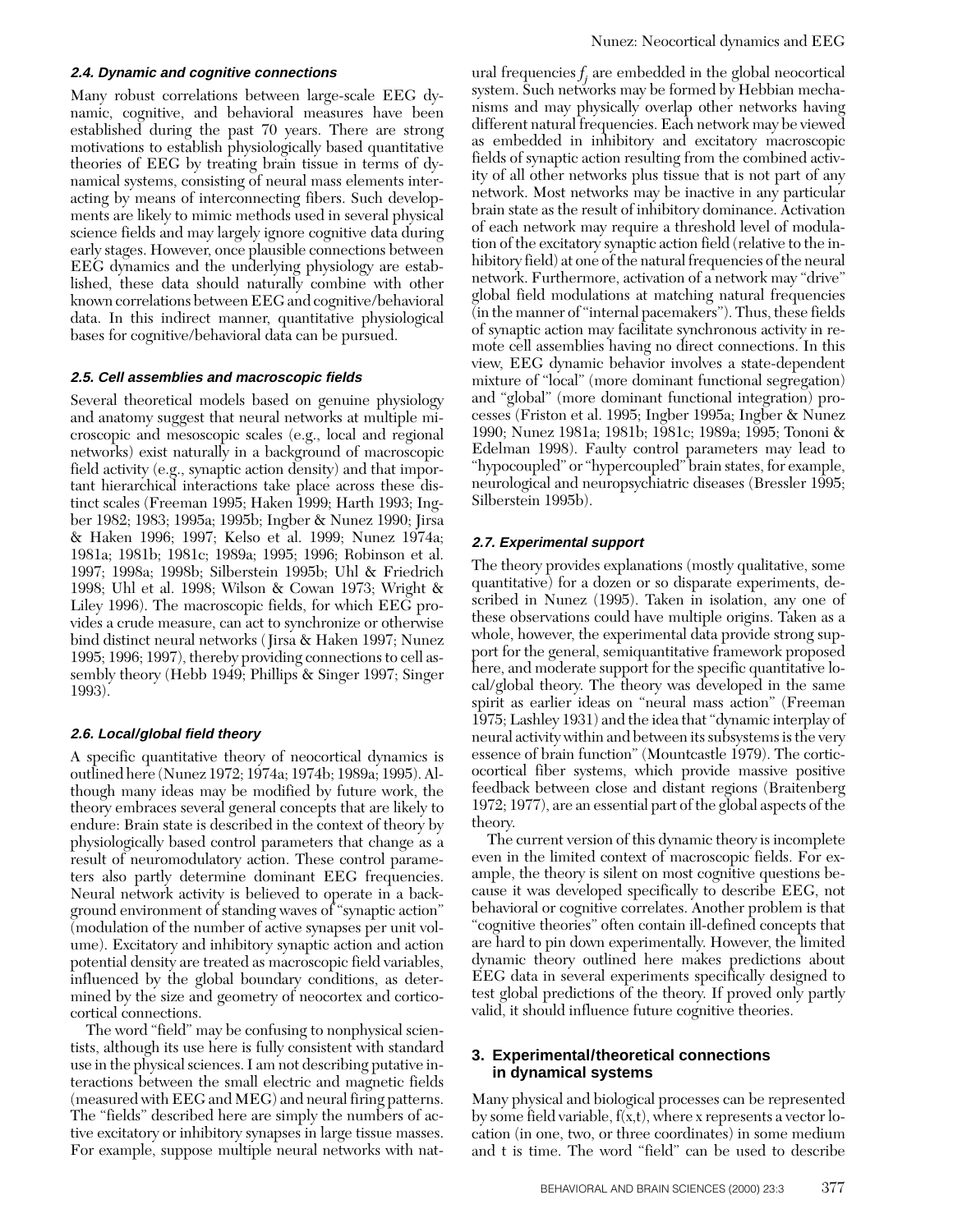#### Nunez: Neocortical dynamics and EEG

nearly any mathematical function of space and time; however, it is most useful to science when related to measurable variables. For example, macroscopic EEG electric fields (which are easily measured) are believed to be generated by modulations of large-scale synaptic action fields (which are not generally measured). The spatial-temporal patterns of fields developed in a medium constitute its dynamic behavior. A dynamic theory may involve many such fields and associated coupled equations, but only some are directly accessible to experimental measure. Here I focus on "genuine physiological theory," which I define as a set of equations for fields containing physiological parameters, in which at least one of the fields can be measured. Example fields from analog physical systems include seismic, ocean, sound, electromagnetic, and probability waves (either classical or quantum), in which properties of the medium are described by the appropriate equations. In some cases, the dependent variables (fields) of these equations are directly measurable (e.g., pressure, ocean surface displacement). In other systems, measurable quantities must be derived from the dependent variables using separate equations. For example, the dynamics of plasma in a fusion reactor (either human-made or star) are often described in terms of probability density functions  $P(x,y,t)$ , where v is electron or ion velocity. However, measurable quantities such as pressure and temperature involve integrals of such distribution functions over the velocity variable.

In brain science, neocortical theory may predict certain spatial-temporal distributions of current source activity (e.g., synaptic action fields), but such brain sources must be related to measurable electric fields through properties of the head volume conductor. Although the appropriate relationship (Poisson's equation) is well known and exact solutions are available, these solutions depend on tissue boundaries and electrical resistivities that are known only approximately. Thus, even a perfect theory of neocortical dynamics (e.g., describing synaptic fields) can produce ambiguous experimental connections to EEG, especially when such experiments are not specifically designed to test theory. To minimize this problem, use should be made of our general understanding that the head volume conductor acts as a low-pass spatial filter of brain source activity. That is, only the long wavelength part of the spatial spectrum of source activity is recorded on the scalp. Thus, scalp EEG data are generated by a selective collection of "synchronous" neural sources and can be quite different from intracranial data. Scalp electric fields (or potentials) reflect only a small part of the full spatial spectrum of synaptic fields.

## **3.1. Input/output relations in physical and biological systems**

In system science (e.g., in electrical engineering), the system (or medium) input  $g(x,t)$  is related to its output  $f(x,t)$  by rules that generally vary with the state of the system. For this formulation to be useful in experimental science, measurable variables must be identified. That is, the medium operates on input in some way to create output that is partly predictable. Such predictions may involve specific mathematical output functions only of time f(t), as in the case of input/output in the simple electrical or mechanical systems studied by engineering students, or predictions may involve the statistical properties of an ensemble of spatial-temporal

functions  $f_j(x,t)$  in more complex systems. We may represent such a system by a "grey box," with the boldface symbol *D* depicting a mathematical operator, representing the dynamic properties of the system that determine input/output relations. Such medium properties are often modeled by differential, integral, or integrodifferential equations, in which case the relation between input  $g(x,t)$  and output  $f(x,t)$  in the model system is governed by an equation of the form (Morse & Feshbach 1953):

$$
\hat{\bm{D}}[f(x,t)] = g(x,t) \tag{1}
$$

Here *D* is the appropriate mathematical operator, and the "hat" symbol distinguishes the model system from the genuine system, which is governed by the (typically unknown) operator *D*. To the common charge that "physicists oversimplify biology," a guilty plea must be entered. However, engineers and physicists also oversimplify complex physical systems, and such simplifications have played a critical role in the advance of science and technology during the past several centuries. One reason for this success is that Equation (1) may strongly influence experimental designs. Another reason is that it forces discussion to a controlled quantitative context. For example, scientists must advocate better-defined positions on controversial issues and are barred from many opportunities to deny past positions, later proved inconsistent with experiment. An important aspect of this process, which typically separates genuine theoreticians from mathematicians, is the choice of the approximations needed to obtain *Dˆ*, appropriate for the practical problem at hand. Thus, a large artistic element is required for theoretical science, just as for experimental science.

## **3.2. Control of system state**

The system operators  $\hat{\boldsymbol{D}}$  include "control parameters" that describe the state of the system (Haken 1983; Nunez 1995). For example, an electrical resistance may be a control parameter in a circuit designed to act as a tuner. Some tuners are used to pick out narrow frequency bands of antenna current owing to a broad spectrum of electromagnetic fields transmitted from many locations. One "controls" the TV picture (e.g., output information  $f(x,t)$ ) by changing the resistance of a variable resistor in the tuner. In an analogous manner, a simple view of neocortex is that of a system with input action potentials and EEG output, with neocortical state controlled by different kinds of input from the midbrain. Of course, neocortex has many other "outputs," including behavior, but here we focus on EEG, which is a cognitive and behavior correlate and has many spatial-temporal properties that are just beginning to be explored in detail.

The control parameters determining cortical state involve neuromodulatory (chemical and electrical) input from the midbrain. Such control may itself be influenced by neocortical dynamic behavior (just as a TV viewer may be influenced to change channels); however, one may reasonably seek approximate theory in which such chemical and electrical feedback mechanisms take place much more slowly than EEG oscillations. In this case it appears reasonable to neglect such complications for fixed-state theory.

I emphasize that the formalism of Equation (1) is based on the assumption that input and output are related in some systematic way. There is no assumption here that the system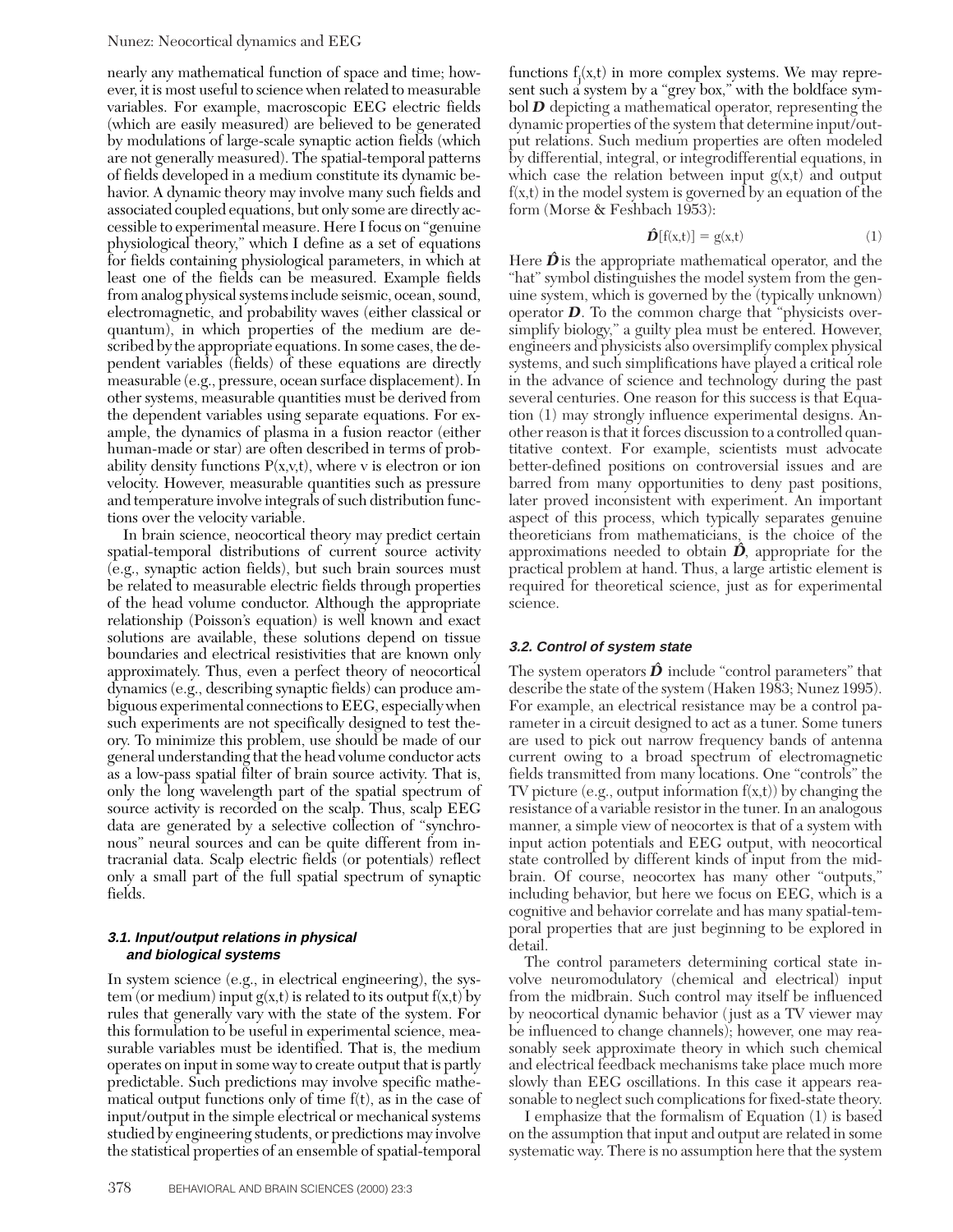is linear or otherwise "simple." In the neocortical example, we need only note that, by holding brain state approximately fixed, observed EEG is partly predictable rather than random. That is, we are often able to make relatively accurate predictions about the general statistical behavior of EEG spatial-temporal patterns associated with distinct behavioral or physiological states. This principle is well established within the EEG community, although outsiders might rightly question the quality and repeatability of published EEG studies, especially those claiming to quantify fine distinctions between similar brain substates or with data likely to contain substantial artifact. For example, we can easily distinguish deep sleep from REM sleep, but would be skeptical of claims that current EEG methods could reliably determine dream content. To take another example, we are more likely to believe results based on frequency bands with high signal-to-noise ratio (e.g., alpha) than studies involving an unknown signal-to-noise (e.g., scalp beta).

#### **3.3. Limitations on experimental verification**

We can identify several limitations on attempts to check a proposed theoretical operator *Dˆ* ; that is, to verify a neocortical dynamic theory with experimental data.

**3.3.1. The measured output f(x,t) is only an approximation of the actual output f(x,t).** In the case of scalp EEG, potentials are typically sampled at between 20 and 131 scalp locations over upper brain regions. The electrodes are located about 1 cm from the nearest neural sources. Scalp potentials are spatially low-pass-filtered versions of dura potentials as a result of this electrode separation and the poorly conducting skull, both of which act to spread currents and smear potential patterns. MEG avoids tissue distortion, but not distortion caused by sensor separation (Malmivuo & Plonsey 1995; Nunez 1995; Srinivasan et al. 1999; Wikswo & Roth 1988).

The information content of intracranial recordings is also severely limited by the small numbers and fixed sizes of electrodes, which allow sampling of potentials (space averaged over the volume of the electrode tip) at only a few locations. Thus, each experimental measure applies to a particular spatial scale, and experimental connections are appropriate only to theory *Dˆ*, derived at the same scale. Many publications of "brain mathematics" have avoided this central issue of matching experimental with theoretical scale; they should be categorized as metaphorical descriptions rather than genuine brain theory.

This failure is perhaps not surprising given that connecting the dependent variables of equations to experimental measures is often far more difficult than solving the equations. I believe both neuroscientists and mathematicians often fail to fully appreciate this point. The former tend to place all studies involving mathematics in a single category. The latter often fail to distinguish between mathematical methods (or computer simulations) and genuine theory. Neuroscientists have also been guilty of "scale chauvinism." For example, dynamic behavior in isolated neurons or small networks has been extrapolated to large networks without justification. In extreme cases, EEG has been dismissed as an "epiphenomenon."

## **3.3.2. The input g(x,t) may be unknown or known only approximately.** For example, the input function to the ocean

surface from wind forces is, at best, known only approximately (Kinsman 1965). Can we check theories of ocean waves *D* when measured output depends on both *D* and the input  $g(x,t)$ , which is only partly known? In the case of evoked (or event-related) potentials, we have substantial, but still imperfect, knowledge of the cortical input function  $g(x,t)$ . Spontaneous EEG involves input that is largely unknown. The measured output  $f(x,t)$  depends on both the input  $g(x,t)$  and system properties  $\hat{\boldsymbol{D}}$ , so how can one verify a neocortical dynamic theory? In extreme cases of bad theory, the assumed input  $\hat{g}(x,t)$  might be adjusted to make output  $f(x,t)$  appear to confirm **D**, the classic case where conclusions of a "theory" are simply the summation of its assumptions.

**3.3.3. With our current stage of knowledge, any brain or neocortical theory Dˆ can, at best, be only a crude approximation to the real system** *D***.** We might well consider such approximate theory a resounding success if it were able to describe a few brain states with only moderate (but quantitative) accuracy. An important feature that appears to distinguish brain states is the relative importance of local versus global contributions to the large-scale dynamic behavior measured with EEG. This is determined by competition between functional segregation and functional integration in neocortical tissue. Dynamic and behavioral brain states are believed to be controlled by electrical and neurotransmitter input from the midbrain, which occurs on much longer time scales than EEG oscillation periods.

**3.3.4. Are our theories good enough to be wrong?** Given these limitations, can we develop falsifiable theories of neocortical dynamics? In the famous parlance of physicist Wolfgang Pauli, can we create theories "good enough to be wrong"? For many complex physical systems, which also have severe limitations on verification, the answer is clearly "yes." In comparing such systems to neocortex, there is both good and bad news. On the negative side, brain tissue is much more complex than "complex" physical systems. However, in contrast to the case with many physical systems, experimental EEG data obtained for multiple brain states at macroscopic scales through several smaller scales are abundant. This provides reason for optimism. Given the practical success of theories developed in engineering and physics (even when such theories later proved to be very limited or even completely wrong), I suggest in the following section that neuroscience should tentatively mimic some of the established methods of physical science and evaluate the results, without deciding in advance how far to carry this paradigm.

Brain science has experienced a long debate concerning localized versus distributed function, but neuroscientists now generally agree that, although specific cell groups perform elementary functions, complex functions require integrated interaction of many areas throughout both hemispheres (Bressler 1995; John et al. 1997; Luria 1966). The issue of local versus global dynamics, as measured with scalp and intracranial electrodes of different sizes, parallels the brain function issue. There have been many suggestions of brains operating between the extremes of locally versus globally dominated dynamics (Andrew & Pfurtscheller 1996; Friston et al. 1995; Haken 1999; Ingber 1995; Ingber & Nunez 1990; Jirsa & Haken 1997; Nunez 1981a; 1981b; 1989a; 1995; 1996; Silberstein 1995b; Tononi & Edelman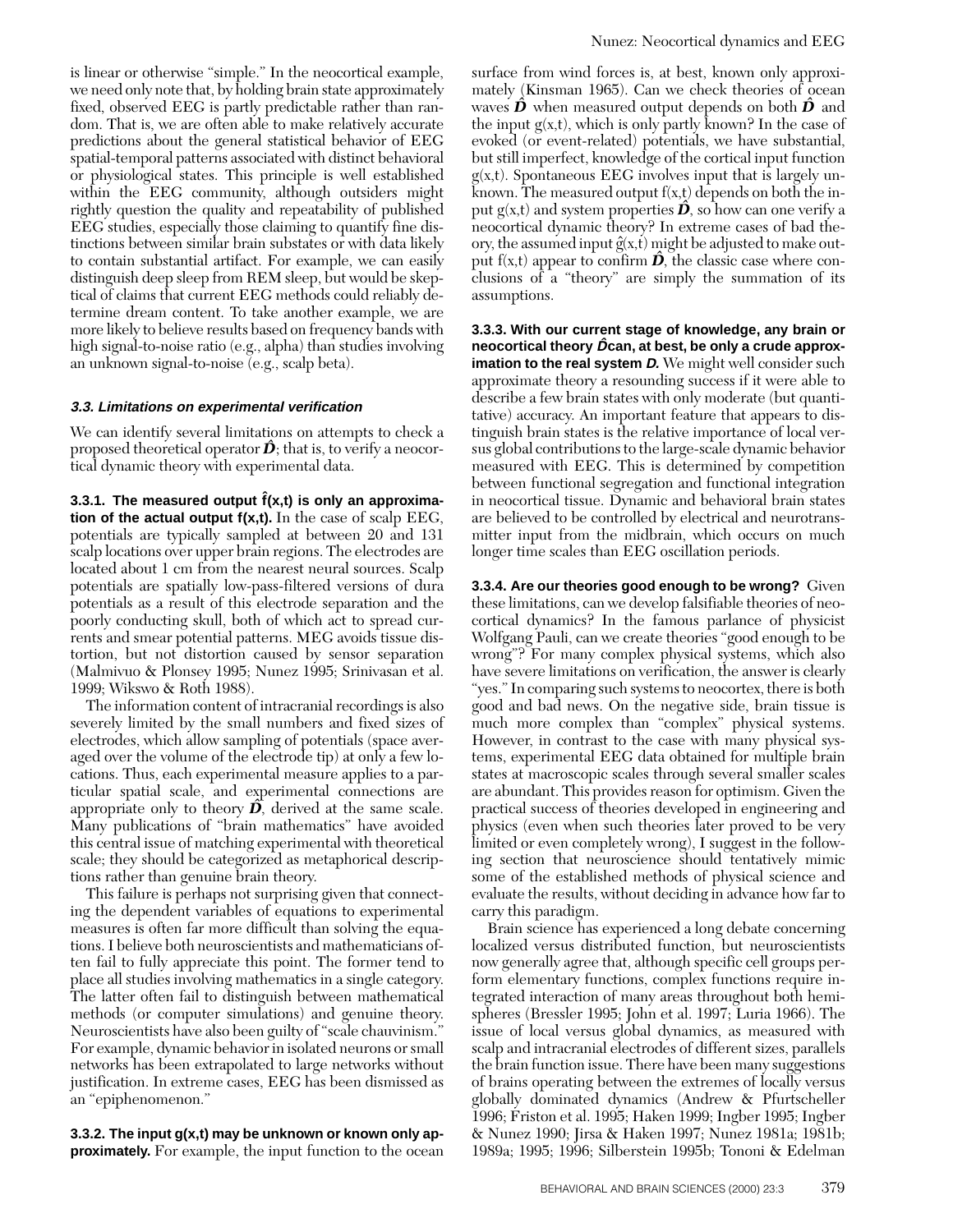#### Nunez: Neocortical dynamics and EEG

1998; Tononi et al. 1994). If this is so, any comprehensive dynamical brain theory must include local networks and global fields simultaneously. However, no such comprehensive theory, including realistic, multiple neocortical networks, is likely to be developed soon. Even if it is developed, such a theory would necessarily contain many unknown control parameters, so anything approaching full verification appears impossible in the near future.

It is far easier to test brain states that are close to extreme ends of this local-global gamut of brain dynamics with limited versions of theory that appear to match such states approximately. In this target article I focus on comparisons between global theory and EEG data obtained in states of relatively high coherence, which are more likely to have strong global contributions. In addition, I show how local neural networks can fit naturally with global theory, while acknowledging that local network properties are mostly unknown. However, if local effects can be minimized by selective experiment, perhaps verification of global aspects of the theory can be obtained. In a similar manner, local theories can be checked with experiments in brain states or for other conditions in which global effects may be neglected. Such experiments are more likely to involve intracranial electrodes, which are sensitive to locally dominated dynamics.

## **4. Representation of dynamic properties with Fourier transforms**

Complicated spatial-temporal patterns and their relations to experimental data are often greatly simplified using Fourier transform methods. That is, the dynamics of many systems are most naturally expressed in the spatial-temporal frequency domain. In particular, a system's input  $g(x,t)$ and output  $f(x,t)$  may be represented by their multidimensional Fourier transforms  $G(k,\Omega)$  and  $F(k,\Omega)$ , respectively. Here k is vector wave number (or spatial frequency) and  $\Omega$ is temporal frequency. In the case of potentials measured on the dura or cortical surface, k is a vector with two components  $(k_{x}, k_{y})$ , representing spatial frequencies in two surface coordinates. For purposes of these general remarks, we consider neocortex and its potential fields to be isotropic so that we need not worry about directional-dependent properties. In this case, we interpret the vector wave number k as simply its magnitude  $(k_x^2 + k_y^2)^{1/2}$ .

To visualize the general spatial-temporal dynamics described here, imagine the dynamics of a rough ocean surface. The surface is composed of a wide range of waves, each with wavelength equal to  $2\pi$  divided by wave number (k), ranging from ripples to intermediate-length, winddriven waves to tides. Note that this description of EEG (say at the dura surface) in terms of such mathematical "waves" of many wavelengths is fully general. That is, it does not depend on the nature of the dynamics, such as whether genuine "wave phenomena," as this term is used in the physical sciences, actually occur or whether the dynamical system is linear. It is simply a mathematical transformation that has proved useful in a variety of physical and biological systems.

Dynamics on a closed surface may be represented more naturally by special functions of the spatial coordinates such as the spherical harmonic functions (essentially functions of latitude and longitude on a sphere) than by the spatial sine and cosine functions associated with the wave numbers  $k_{\rm v}$ and k y. However, such special mathematical functions are qualitatively similar to sine and cosine functions. Thus, this general, semiquantitative discussion is not sensitive to characterization of spatial properties in terms of "spatial frequencies" or "wave numbers." Brain waves in a spherical shell are discussed by Katznelson (1981), by Nunez (1995), and in the Appendix to this target article.

## **4.1. Input/output in linear systems**

Several motivations for working with the Fourier transforms of input  $g(x,t)$  and output  $f(x,t)$  are evident. In the case of linear systems with slowly varying control parameters, transformed input  $G(x,t)$  and output  $F(x,t)$  are related by the simple multiplication

$$
F(k,\Omega) = H(k,\Omega) G(k,\Omega)
$$
 (2)

Here the transfer function  $H(k,\Omega)$  depends on the mathematical operator  $\vec{\boldsymbol{D}}$  of Equation (1). Thus, a complicated differential or integral equation (1) relating input to output may be replaced by the algebraic equation (2), providing an enormous conceptual simplification. This relation tells us quite a bit about the likely output  $f(x,t)$  or its Fourier transform  $F(k,\Omega)$ , even when we possess minimal knowledge of the input  $g(x,t)$  or  $G(k,\Omega)$ . For example, Equation (2) shows that  $F(k,\Omega)$  tends to be large over ranges of spatial or temporal frequency where  $H(k,\Omega)$  is large, except for inputs  $\overline{G}(k,\Omega)$  that happen to be very small in these same frequency ranges. Also, when the input approximates spatialtemporal white noise, that is, when  $G(k,\Omega)$  fluctuates about a constant level over broad bands of spatial and temporal frequencies, the predicted output  $F(k,\Omega)$  is approximately proportional to the theoretical transfer function, thereby allowing quantitative verification of the theory  $(H \text{ or } D)$ . Freeman (1975) has pioneered applications of these methods of linear systems theory to time-dependent data recorded in neural tissue at relatively small scales. If inputand output-dependent variables are time- but not spacedependent, as in the case of most common electric circuits, the transfer function depends only on temporal frequency;  $H(k,\Omega)$  may be replaced by  $H(\Omega)$ .

## **4.2. Measured output versus actual output**

A second motivation for using Fourier transformed variables, which clearly applies to studies involving scalp EEG, is that a relatively simple relationship (Poisson's equation) is known to relate the measured output [scalp potential,  $F(k,\Omega)$ ] to actual dynamical system output [e.g., dura potential, cortical current density, or synaptic action,  $F(k,\Omega)$ ]. In an idealized brain medium (Katznelson 1982; Nunez 1981a; 1995) this relationship may be expressed as

$$
\hat{F}(k,\Omega) = \hat{V}(k,\Omega) F(k,\Omega)
$$
\n(3)

Here  $V(k,\Omega)$  is the transfer function of the head volume conductor, which depends on Poisson's equation, tissue resistivities, and tissue boundaries. Obtaining progressively more accurate head models used to determine  $V(k,\Omega)$  provides an important ongoing engineering challenge, but the qualitative behavior of  $V(k,\Omega)$  is fairly well understood. In the low-frequency range of EEG scalp potentials,  $V(k,\Omega)$ can be accurately approximated by  $V(\hat{k})$ ; that is, tissue volume conduction is approximately independent of temporal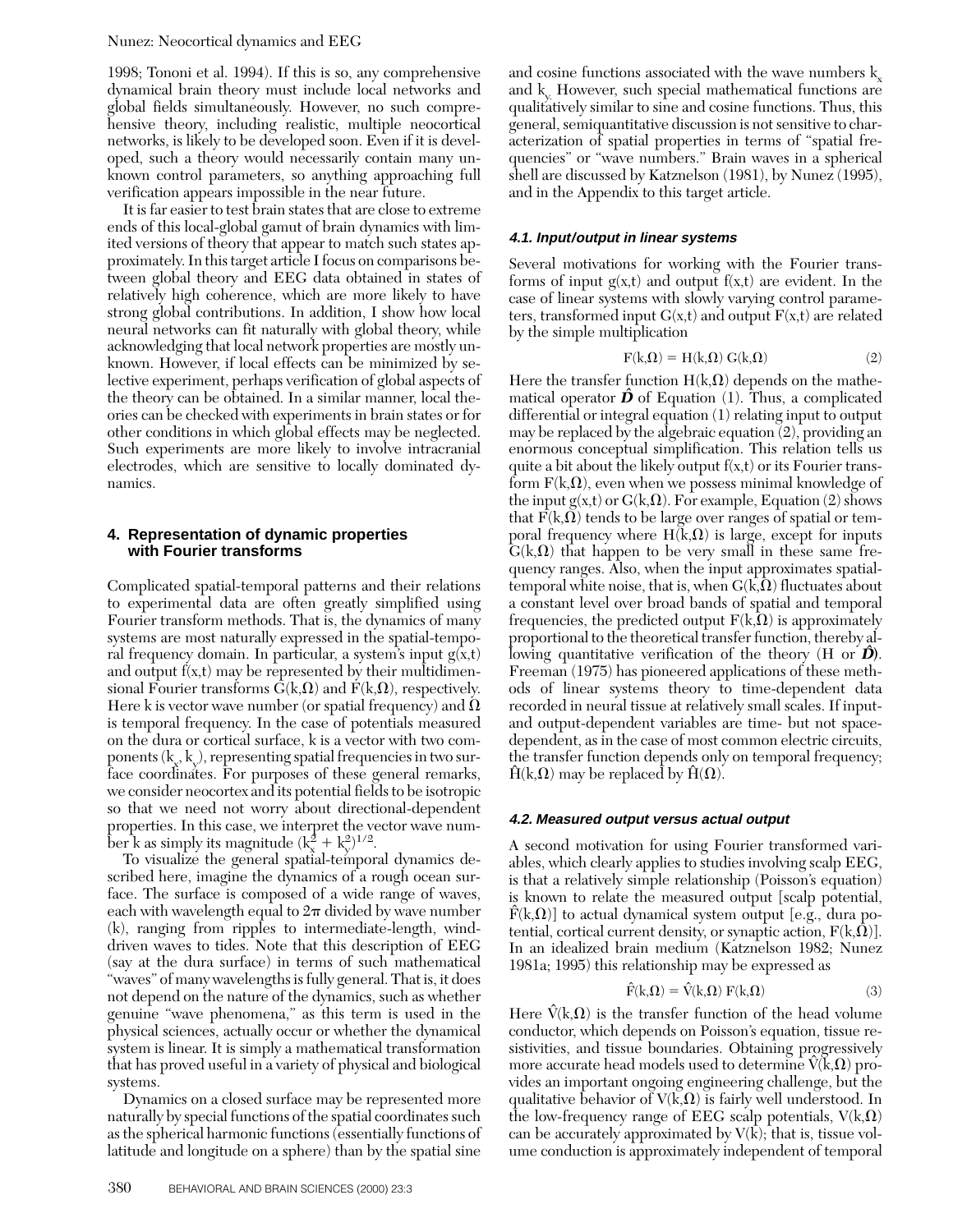frequency (Cooper et al. 1965; Malmivuo & Plonsey 1995; Nunez 1981a; Plonsey 1969). Furthermore, passive tissue properties (especially skull) and large electrode-source separations combine to low-pass filter the cortical output  $F(k,\Omega)$  spatially. Thus,  $V(k)$  decreases sharply even at moderately high spatial frequencies (Nunez 1995; Srinivasan 1995; Srinivasan et al. 1996; 1998). In some brain states, higher temporal frequencies above the alpha peak are observed to have more power at higher spatial frequencies. In such cases, three-dimensional plots of  $\vec{F}(k,\Omega)$ , and perhaps by implication  $H(k,\Omega)$ , contain "mountain ranges" depicting such relations. (Imagine k and  $\Omega$  as axes plotted on a surface, with  $F(k,\Omega)$  plotted out of the plane and being large along a particular pathway across mountain peaks, as shown in Fig. 3).

Observed differences in EEG temporal frequency spectra between cortex and scalp are believed to be caused by the combined behavior of the dynamic  $H(k,\Omega)$  and static V(k) transfer functions (Katznelson 1982; Nunez 1981a; 1995a). For example, volume conduction attenuates the high spatial frequencies that form part of the dynamic signal  $F(k,\Omega)$ . In addition, consider a putative brain state in which  $F(k,\Omega)$  tends to be largest along a "mountain range," as in Figure 3. In the physical sciences this peaked region is called a branch of the dispersion relation,  $\Omega = \Omega$  (k), for the particular wave phenomenon. In relatively simple wave media, the dispersion relation has a single branch. In such cases, for example, the usual sound or light waves, there is



Figure 3. An idealized estimate of the transfer function (vertical axis) for ocean surface waves  $\hat{O}(\Omega,k)$  is plotted versus the logarithms of angular frequency ( $\Omega = 2\pi$ /period) and wave number  $(k = 2\pi$ /spatial wavelength). The waves of largest wave number (short wavelengths) are ripples. Ripple dynamics are dominated by surface tension and have very short oscillation periods. By contrast, dynamics at long wavelengths (e.g., swells through tides) are dominated by gravitational forces. These forces together with the physical properties of water tend to constrain dynamic behavior so that waves satisfy a dispersion relation relating temporal frequency  $(\Omega)$  to wave number (k), as indicated by the "mountain range" shown here and in Equation (4). Ocean surface dynamics are driven by input functions of space and time, but the transfer function is independent of such input. The inputs include wind, which drives waves of different wave numbers preferentially depending, for example, on the size of the driving weather system. A larger weather system will tend to produce more wave energy at longer wavelengths, corresponding to lower frequencies. The moon and sun's gravitational forces mostly drive the longest waves (tides). Only the longest waves are strongly influenced by global boundary conditions.

a unique relation between temporal frequency and spatial wavelength (or wave number). By contrast, complex physical media may have multiple branches of the dispersion relation or no dispersion relation at all, as discussed in section 4.3.

One important engineering challenge in EEG is to obtain more accurate volume conductor models  $V(k)$  and computer algorithms so that dura potential  $[F(k,\Omega)]$  or  $f(x,t)$ ] can be reliably estimated from discrete scalp measurements  $[\hat{F}(k,\Omega)$  or  $\hat{f}(x,t)]$ . Such approaches have been labeled "spatial deconvolution," "software lens," "deblurring," and "cortical or dura imagining" (Cadusch et al. 1992; Gevins & Cutillo 1995; Gevins et al. 1994; Le & Gevins 1993; Nunez et al. 1997; 1999). The surface spline-Laplacian of the scalp potential field provides an alternate, relatively robust, and model-independent method that gives estimates of dura potential that are typically similar to model-dependent dura imaging (Babiloni et al. 1996; Nunez 1995; Nunez et al. 1997; 1999; Perrin et al. 1987; 1989; Srinivasan et al. 1996; 1998); the spline-Laplacian should not be confused with the far less accurate nearestneighbor (e.g., Hjorth) Laplacian.

#### **4.3. Dynamics constrained by dispersion relations**

A third compelling reason for following Fourier-transformed variables is that the transfer functions  $H(k,\Omega)$  of many dynamic phenomena tend to be "contained" in relatively small regions of the  $(k,\Omega)$  space, even though a very wide variety of complicated output behavior  $f(x,t)$  may occur. For example, dynamic outputs of musical instruments (string, membrane, or air column displacement) and other wave phenomena typically obey dispersion relations  $\Omega =$  $\Omega(k)$ , even though a wide range of musical sounds or other oscillatory phenomena may be produced by the same system. Thus, Fourier-transformed variables typically behave more simply than nontransformed variables, although there are important exceptions such as spatial-temporal chaos in turbulent fluids. For example, when discussing electromagnetic radiation in a vacuum, engineers typically take such dispersion relations for granted by referring to wavelength  $(2\pi/k)$  and temporal frequency  $(\Omega)$  interchangeably, because the simple dispersion relation is  $\Omega = ck$ , where c is light velocity. Thus, one may speak unambiguously of "microwaves" in relation to longer waves (at lower frequencies) called "radio waves." A one-to-one correspondence between frequency and wavelength is taken for granted with electromagnetic waves in a vacuum. However, when electromagnetic waves travel through material media, field dynamics can be far more complicated. In extreme, but not unusual, cases dispersion relations may not exist. This is more likely to occur in nonlinear media but can also occur in linear media, such as linear plasma. Another example is illustrated in Figure 3, which shows an idealized transfer function  $O(k,\Omega)$  for ocean waves over a wide range of wavelengths  $(2\pi/k)$ , from ripples to long, wind-driven waves to tides. The water wave dispersion relation relating temporal frequency  $(\Omega)$  to wave number (k),

$$
\Omega = k(g/k + bk)^{1/2} \tanh(kh), \tag{4}
$$

depends on three control parameters, g (the acceleration of gravity), b (related to surface tension), and h (ocean depth). The term on the far right is the hyperbolic tangent function. A wide variety of ocean wave dynamics is possible, de-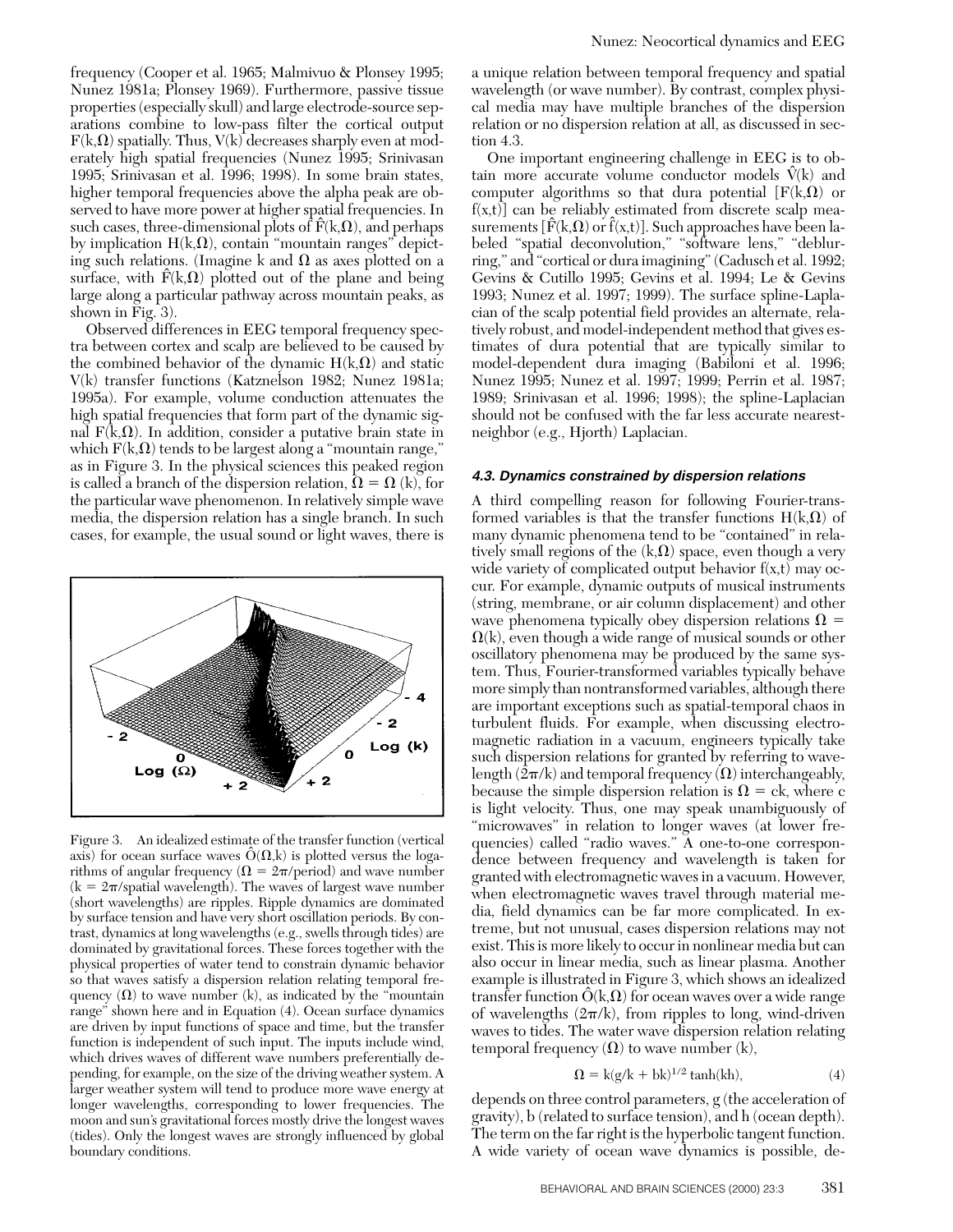#### Nunez: Neocortical dynamics and EEG

pending on the input function  $G(k,\Omega)$  and control parameters. However, Newton's laws and the properties of water subjected to surface or gravitational forces effect a substantial restriction on the dynamics, as given by Equation (4). Thus, even if the input wind forces are unknown, we may expect ocean wave dynamic behavior  $F(k,\Omega)$  to be somewhat similar to that shown in Figure 3, at least at large distances from sources of surface disturbance. That is, any sailor knows that water surface dynamics can be very complicated when nontransformed data are followed in the spatial-temporal domain. However, the water medium obeys Newton's laws, which place relatively severe limitations on dynamic behavior likely to be observed. Such restrictions are not so apparent to sailors observing the nontransformed sea surface but reveal themselves to oceanographers in the Fourier-transformed variables. If the input wind forces approximate spatial-temporal white noise, that is,  $G(k,\Omega)$ relatively constant but with random fluctuations, the high mountain range in Figure 3 is expected to rise above the lower mountains associated with input forces that may be random.

To imagine dynamic behavior with no dispersion relation, consider a plot similar to Figure 3, but with multiple peaks and valleys similar to a portion of the Rocky Mountains. In this example, a particular choice of wave number k can be associated with a wide range of temporal frequencies. A storm in the ocean may drive ocean wave dynamics. The surface within the storm system (called the "near field") will generally satisfy no dispersion relation; both the surface and its Fourier transform will look like rocky mountains. By contrast, at some distance from the storm (called the "far field" or "wave field"), the nonwave parts of the surface disturbance are removed as a result of water dynamics. We are unlikely to use the term "wave" to describe spatialtemporal dynamics lacking well-defined dispersion relations. Rather, words such as "turbulence" or "spatialtemporal chaos" may be more appropriate. "Waves" are very special spatial-temporal fields for which the dynamics are severely restricted when viewed in Fourier-transformed space, although little hint of such restriction may be evident from nontransformed space-time observations.

Another common characteristic of waves is that  $\Omega$  is a monotonically increasing function of k for most frequencies, wave numbers, and wave media. (Exceptions are labeled "anomalous dispersion"). If this holds true in brain dynamics, high temporal frequencies will be attenuated in the observed scalp potentials  $\tilde{F}(k,\Omega)$ , as an indirect result of spatial filtering by the volume conductor rather than any dependence of V(k) on temporal frequency, an experimental finding that has been reported for alpha and beta rhythms (Pfurtscheller & Cooper 1975). An example simulation plotted in Figure 6 (p. 388) illustrates this idea.

#### **4.4. Extension to nonlinear systems**

A possible objection to the approach outlined above is that "the brain is nonlinear." That is, if the dynamic operator  $\hat{D}$ of Equation (1) is nonlinear, there is no simple definition of a transfer function, and Equation (2) is generally not valid. However, in engineering practice, Equation (2) is often applied to complex nonlinear systems, not because of "linear psychosis" but rather because it provides a useful bridge to deeper theoretical and experimental study. For example, in physical media, a relation between input  $g(x,t)$  and output

 $f(x,t)$  can often be approximated by one or more linear relations, each applicable to a narrow range of the input function, or the relation (or operator) may be approximated by a linear relation in certain states of the system, perhaps when a control parameter multiplying a nonlinear term in **D** is small. Linearization also may make a theory more robust over more applications, even though it may be less accurate in specific applications.

Given our current limited knowledge, any dynamic theory of neocortical function (linear or nonlinear) can, at best, be expected to provide a very crude approximation *Dˆ* of the actual system *D*. Thus, it may make sense to develop preliminary linear theory, partly to guide new experimental work, with the goal of later development of more accurate, nonlinear theory. My own bias has led me to seek crude success with experimental connections to linear theory before substantial effort is directed to nonlinear theory. One obvious reason is that a nonlinear theory must depend on the specific kind of nonlinearity employed. It is not enough to say that a system is "nonlinear"; a theoretical model must choose the type of nonlinearity from a number of potential candidates. This choice (often a relatively arbitrary assumption) must involve additional control parameters that are probably unknown for brain tissue. However, several extensions of this global theory using various nonlinear approaches are described in section 5.3.8 and the Appendix in the context of EEG experiments.

One ambitious, fully nonlinear theory of neocortical dynamics aims to derive rules of interaction in tissue at intermediate (mesoscopic) scales from rules at smaller scales (Ingber 1982; 1983). This mesoscopic approach of nonlinear, nonequilibrium statistical mechanics bears a complementary relation to the macroscopic local/global theory proposed here, similar to the relationship between the kinetic theory of gases and fluid mechanics. In contrast to many artificial neural networks, Ingber's statistical theory is based on genuine neocortical physiology. One interesting prediction is that the number of neural firing patterns that can simultaneously persist for several seconds is in the range of 5 to 10. Such patterns may store short-term memories that are known to be limited to  $7 \pm 2$  items, for example, for auditory patterns (Ingber 1985). Another prediction involves the  $4 \pm 2$  rule for visual pattern storage. Stability, duration, and statistical interactions of firing patterns appear to be consistent with short-term memory data. These apparent connections to memory may be fortuitous; however, they suggest fertile ground for future work. For example, preliminary attempts to reconcile the microscopic/mesoscopic statistical theory with the macroscopic global theory are noted (Ingber 1995a; Ingber & Nunez 1990).

## **5. A local/global theory of large-scale neocortical dynamics**

In this section I outline a preliminary theory of the largescale neocortical dynamics appropriate for verification, modification, or falsification based on scalp EEG. The theory emphasizes a combination of local and global physiological mechanisms. I use the term "local theory" to include dynamic descriptions based on intracortical (and possibly thalamocortical) feedback "circuits," with signal delays perhaps resulting mostly from postsynaptic potential rise and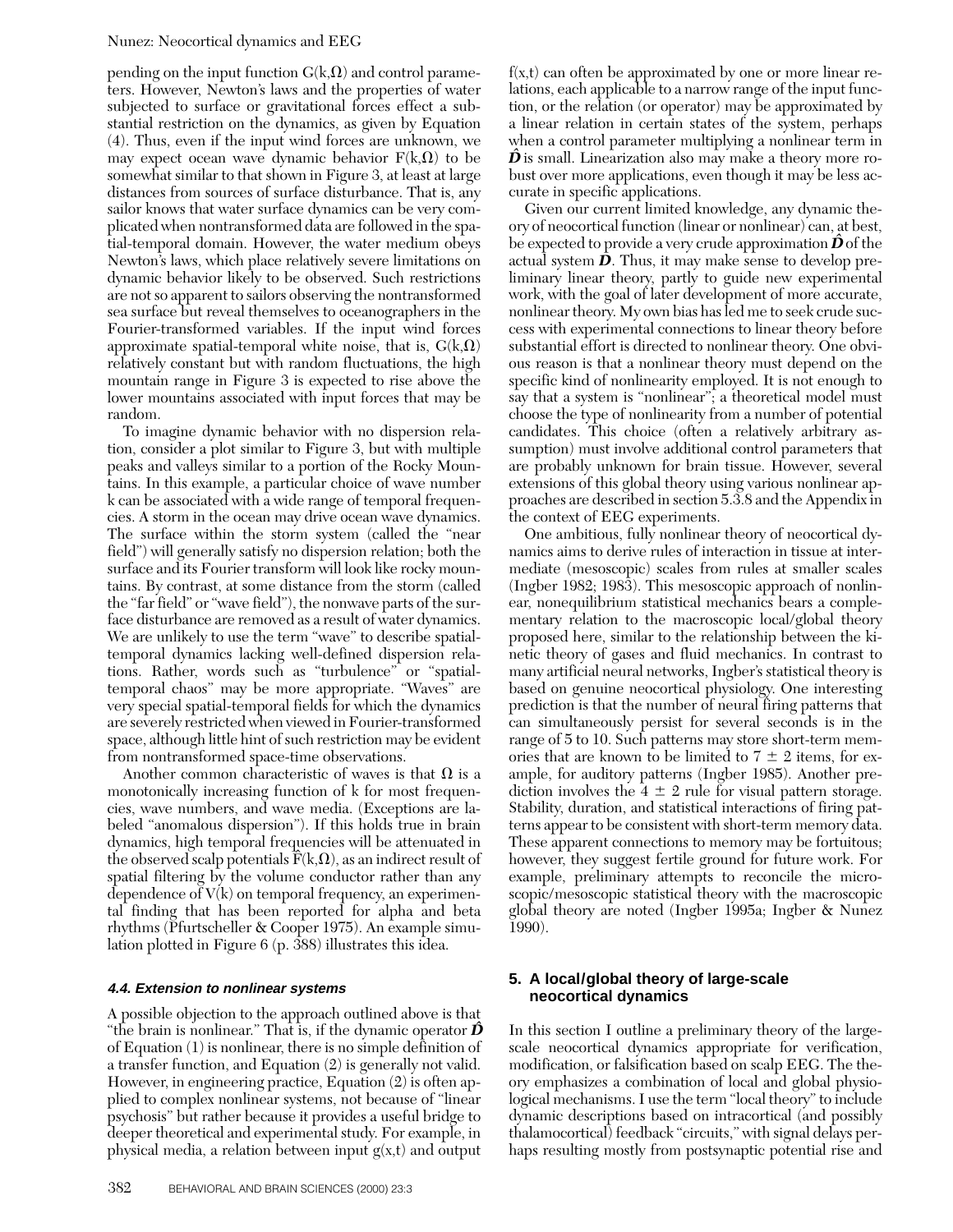decay times. Negative and positive feedback mechanisms at millimeter scales are critical to such theories. I also include dynamics at the single-neuron level in the category of "local theory," for example, intrinsic membrane oscillations (Jahnsen & Llinas 1984a; 1984b). This unequal division of dynamic behavior into a single "local" category, encompassing multiple spatial scales, and a single-scale "global" category is constructed to facilitate contact with large-scale EEG data. The dynamics of blood flow provides an analogy. We may categorize blood as a mixture of fluid and cells. The cells encompass dynamic behavior at many small scales not subject to macroscopic measurements. However, a biomedical engineer's practical description of the fluid-blood system is likely to contain only large-scale cell characteristics (representing aggregate small-scale properties) subject to macroscopic measurements.

Local theories are most compatible with functional segregation, and global boundary conditions are typically neglected to simplify analyses. These "infinite brain" approximations that neglect boundary conditions essentially assume that the spatial spectrum of neural activity at long wavelengths (comparable to a circumference of neocortex) contains negligible power. Thus, boundary conditions have no influence on predicted dynamic behavior, for example, on the interference of propagating neocortical synaptic fields. Local field potential theories having apparent connection to EEG include work by Wilson and Cowan (1972; 1973), Lopes da Silva et al. (1974), Freeman (1975), van Rotterdam et al. (1981), Zhadin (1984), and Liley et al. (1999). Any such theory (linear or nonlinear) can be represented by the "Local Network" box in Figure 4. Linear versions can be described by the local transfer function  $L(\Omega;Q)$ .



Figure 4. The box on the left represents "local" processes in neocortex at scales between roughly a millimeter and a few centimeters, including both positive and negative feedback. The local network may or may not include thalamocortical feedback. "Nonlocal" neocortical tissue is defined here as sufficiently distant that propagation delays along corticocortical fibers, which are neglected in local network models, are substantial. Although such distinct separation between local and nonlocal processes is artificial, it simplifies this presentation. Such simplification does not change the essential features of predicted dynamic behavior, as shown by the more comprehensive analysis given by Nunez (1995). This general picture applies to both linear and nonlinear processes. If linear approximations are valid, local  $\hat{L}(k,\Omega;Q)$  and global  $\hat{T}(k,\Omega,B)$  transfer functions can be defined so that differential equations are replaced by algebraic equations. A plausible approximation for long-wavelength scalp waves is  $\hat{L}(k,\Omega,Q) =$  $\widehat{L}(\Omega;Q)$ , as discussed in the text. From the definition of transfer functions, the local output is  $G = \hat{L}(U + F)$  and the nonlocal output is  $F = \hat{T}G$ . When these equations are combined,  $G = \hat{H}U$  is obtained, where the local/global transfer function  $\hat{H}$  is given by Equation (5).

By "global theory" I mean that signal delays are mainly the result of finite propagation of action potentials along corticocortical fibers that provide positive feedback between multiple cortical regions. Furthermore, periodic boundary conditions owing to the closed neocortical surface typically exert important influences on the dynamics because of the required interference of synaptic fields. This approach emphasizes functional integration in neural tissue. Global theory of EEG has been published by Nunez (1972; 1974a; 1974b; 1981a; 1981b; 1981c; 1995), Katznelson (1981; 1982), Srinivasan (1995), Jirsa and Haken (1997), and Haken (1999); it is represented by the "Nonlocal Neocortex" box in Figure 4.

The term "regional circuits" has been used to describe dynamic processes intermediate between local and global (Silberstein 1995b). An important example might be a neural network in which both synaptic and propagation delays contribute to its dynamic behavior. Such "regional circuits" (e.g., large neural networks) fit naturally within the general conceptual framework of this target article but are not included in the specific theory outlined here. Inclusion of such regional networks within global fields may be an important part of twenty-first century neuroscience (Haken 1999; Ingber 1995a; Jirsa & Haken 1997; Tononi & Edelman 1998).

## **5.1. Competition between functional segregation and integration**

Both local and global mechanisms are well established in neuroscience. However, their relative importance to neocortical dynamic behavior and EEG is controversial. Attempts to combine local and global effects and to evaluate their relative importance have been published by Nunez (1981a; 1981b; 1981c; 1989a; 1995; 1996; 1997), Nunez and Srinivasan (1993), Srinivasan and Nunez (1993), Tononi (1994), Silberstein (1995b), Friston et al. (1995), Wright and Liley (1996), Jirsa and Haken (1996; 1997), Robinson et al. (1997), Tononi and Edelman (1998), Haken (1999), and Liley et al. (1999). Local/global theory includes interactions between the two boxes in Figure 4.

Here, I favor neither side of this controversy, although my own work has been mostly on the global side, where more contact with large-scale (scalp) EEG data has been achieved. Rather, I suggest that, given our current meager understanding of physiological control parameter ranges, we should focus on the likelihood that both local and global mechanisms generally contribute to dynamic behavior. One or the other may be more dominant in different brain states, or perhaps over different wave number ranges of the dynamics. By analogy, surface tension, gravity forces, or bottom effects may dominate ocean waves, depending on control parameters and wavelength, as shown by Equation (4). With this approach, local versus global arguments of brain function and EEG reduce to issues of relative magnitudes of local and global control parameters occurring in each brain state. By analogy to our social system, the dynamics of croissant consumption may reflect both local (e.g., family) and global (e.g., television) influences.

#### **5.2. A local/global neocortical transfer function**

A local/global neocortical transfer function, derived from known physiological processes but with seemingly appro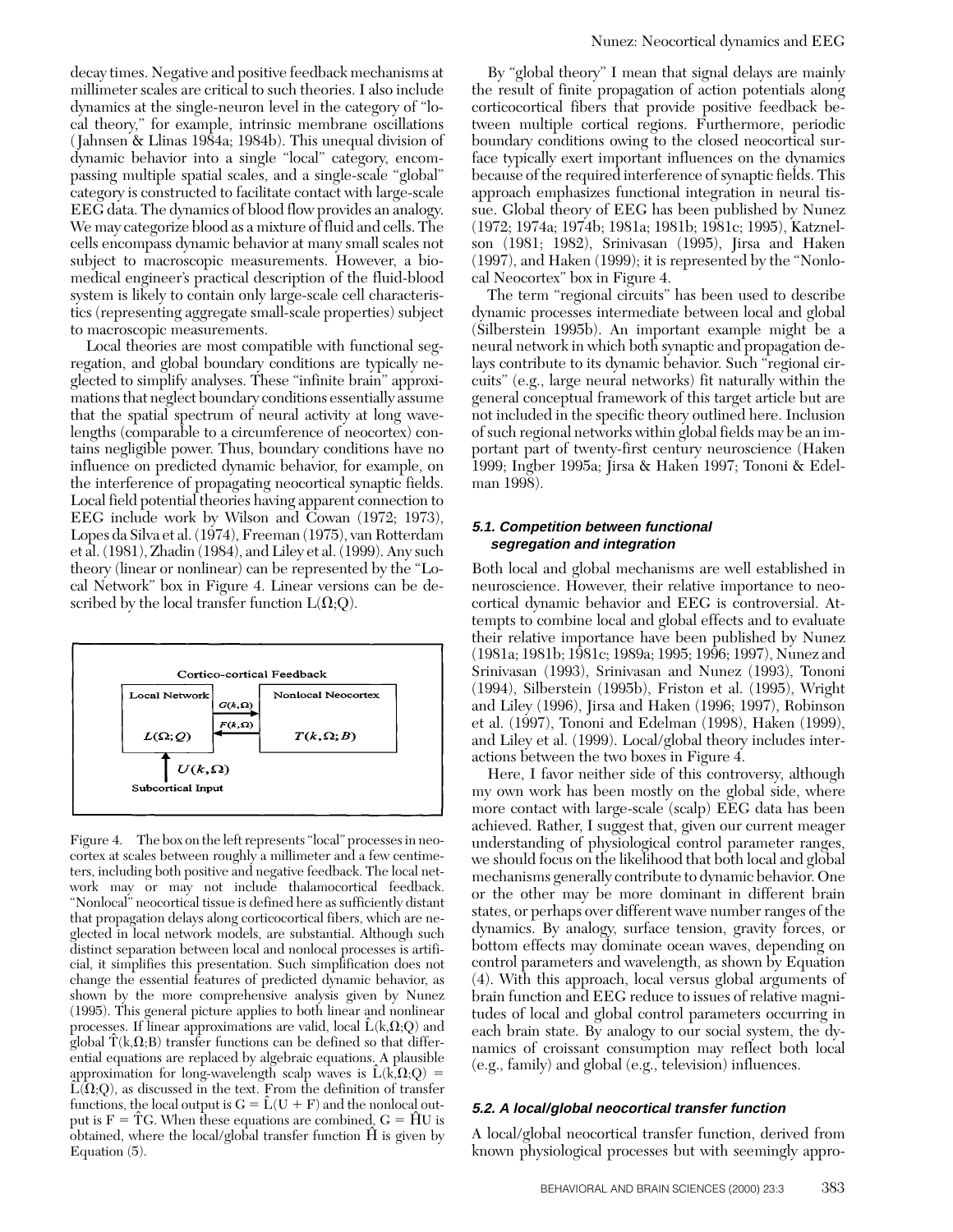priate linear approximations to input/output in neural tissue at centimeter scales, follows directly from Figure 4 (Nunez 1989a; 1995). That is, action potential output from the local network (G) is the product of the estimated local/ global transfer function  $(H)$  and subcortical input  $(U)$ , where

 $\hat{H}(k,\Omega;B,Q) = [\hat{L}(k,\Omega;Q)]/[1 - \hat{L}(k,\Omega;Q)\hat{T}(k,\Omega;B)]$  (5)

The dynamic transfer function  $\hat{H}$  takes on this relatively simple form, in which it depends on only two control parameters (B,Q), provided that the ratio of characteristic global (corticocortical,  $\tau_g$ ) to local (e.g., PSP rise,  $\tau_l$ ) times is fixed. Also, the wave number  $(k)$  and frequency  $(\Omega)$  are nondimensional variables here, normalized in terms of characteristic intracortical and corticocortical interaction lengths and propagation speed, also assumed to be fixed parameters in this introductory discussion. Here  $L(k,\Omega;Q)$  is a local transfer function dependent on a local control parameter Q. A semicolon separates the independent variables k and  $\Omega$  from control parameters. In several local theories, Q is proportional to the product of intracortical inhibitory and excitatory feedback gains in local circuits. The global transfer function  $\tilde{T}(k,\Omega;\mathbf{B})$  depends on a global control parameter B, which is proportional to positive feedback gains established by corticocortical fibers. Both B and Q are independent of delay times in this model. It is assumed that they change with brain state as a result of neuromodulatory influences on the strengths of local (positive and negative) and global (positive) feedback. Equation (5) is based only on linear processes. However, a set of nonlinear differential equations, which include cubic nonlinear negative feedback mechanisms, is proposed by Equations (23) and (24) in the Appendix. These equations describe much more complicated input/output relations, but many of the general ideas are adequately illustrated by the linear description.

A derivation of Equation (5), definitions of nondimensional variables, estimates of the physiological parameters, a semiquantitative solution, and studies of the effects of various assumptions are presented in Nunez (1995). This work is too lengthy to repeat fully here. However, the basic idea is illustrated by Figure 4. Synaptic action from the midbrain  $U(k,\Omega)$  provides synaptic input to a local mass of neocortical cells (box at left). "Local" positive and negative feedback by intracortical fibers (and possible thalamocortical loops, depending on specific local theory) process this input to produce output action potentials  $G(\hat{k}, \Omega)$ . We expect this process to be nonlinear; however, if linearity is assumed in this elementary version, the local system acts according to the local transfer function  $L(k,\Omega;Q)$ . The local output action potentials  $G(k,\Omega)$  then provide excitatory input to the entire nonlocal neocortex through corticocortical fibers. The global neocortical system integrates this input according to the global transfer function  $T(k,\Omega;B)$  to produce excitatory synaptic output  $F(k,\Omega)$ , indicated by the box at the right. Complications such as the distribution of corticocortical fibers must be considered to derive  $T(k,\Omega;B)$ . However, this second stage is believed to be fundamentally linear because it essentially assumes that the number of active synapses (output) is proportional to the number of action potentials (input) at earlier times. The global synaptic output  $F(k,\Omega)$  provides additional input to each local mass. Although there are many physiological details to be studied in the future, the main point for this target article is that Equation (5) was derived from plausible physiology and contains separate, but complementary, local and global contributions to dynamic behavior.

In the case of dynamics on a closed (e.g., spherical) surface, we might choose to express  $\hat{G}(k,\Omega)$  as  $\hat{G}(n,m,\Omega)$ , where the  $(n,m)$  indices label spatial frequencies in two surface coordinates (e.g., latitude and longitude in spherical coordinates). However, the simpler wave number idea is sufficient for this general outline. This theory differs from metaphorical approaches to "model" brain dynamics in that it is based on physiology and anatomy that is known, at least in outline. It is also based on a number of approximations that could turn out to be wrong or perhaps valid only for a very limited number of brain states. Readers interested in the mathematical details should consult the Appendices of this article and the Nunez (1995) book. However, for purposes of this target article, the central issue is not so much whether the theory is right or wrong but whether it provides a useful, semiquantitative environment in which to discuss the general conceptual framework outlined here. If the theory can accomplish this goal, it should provide guidance to future theoretical and experimental work.

## **5.3. Special (limiting) forms of the transfer function**

Equation (5) illustrates several predicted aspects of EEG dynamics that may hold true, even when more accurate theories are later developed, because these features appear to have general validity, that is, they appear to be largely independent of detailed physiological assumptions of this specific theory.

**5.3.1. Local/global resonances occur in several ways.** As formulated here, the magnitude of the local transfer function L is less than one at all spatial and temporal frequencies because it converts synaptic input into action potential output. By contrast, the global transfer function T is larger than one because it converts action potential input to synaptic output. The product LT is less than or on the order of one. The full (local/global) dynamic transfer function Hˆ tends to be large if the local function  $L$  is large.  $\hat{H}$  will also be large if  $(\hat{L}\hat{T})$  is close to one. This latter condition defines, with physiologically based mathematics, a "matching" of local and global resonances, which is a possible mechanism to facilitate interaction between remote cell assemblies, as discussed in section 5.3.6. Regions of  $(k,\Omega)$  space where  $H$  is large ("mountain ranges") correspond to multiple branches of dispersion relations for the putative "brain waves." Such dynamics may exhibit large changes resulting from changes in the parameters (B,Q) that control the state of this model cortex.

**5.3.2. Local properties at long (e.g., scalp) wavelengths may be independent of wavelength.** Equation (5) may be used with several different local theories in which the relation between synaptic input and action potential output has been approximated as linear. Most intracortical fibers are shorter than a few millimeters. Thus, characteristic interaction lengths for such theories are much shorter than wavelengths of scalp-recorded EEG. For this reason, we might expect local transfer functions to be approximately independent of wave number in regions of  $(k,\Omega)$  space where wavelengths  $(2\pi/k)$  are large. This approximation has been derived mathematically in at least one such local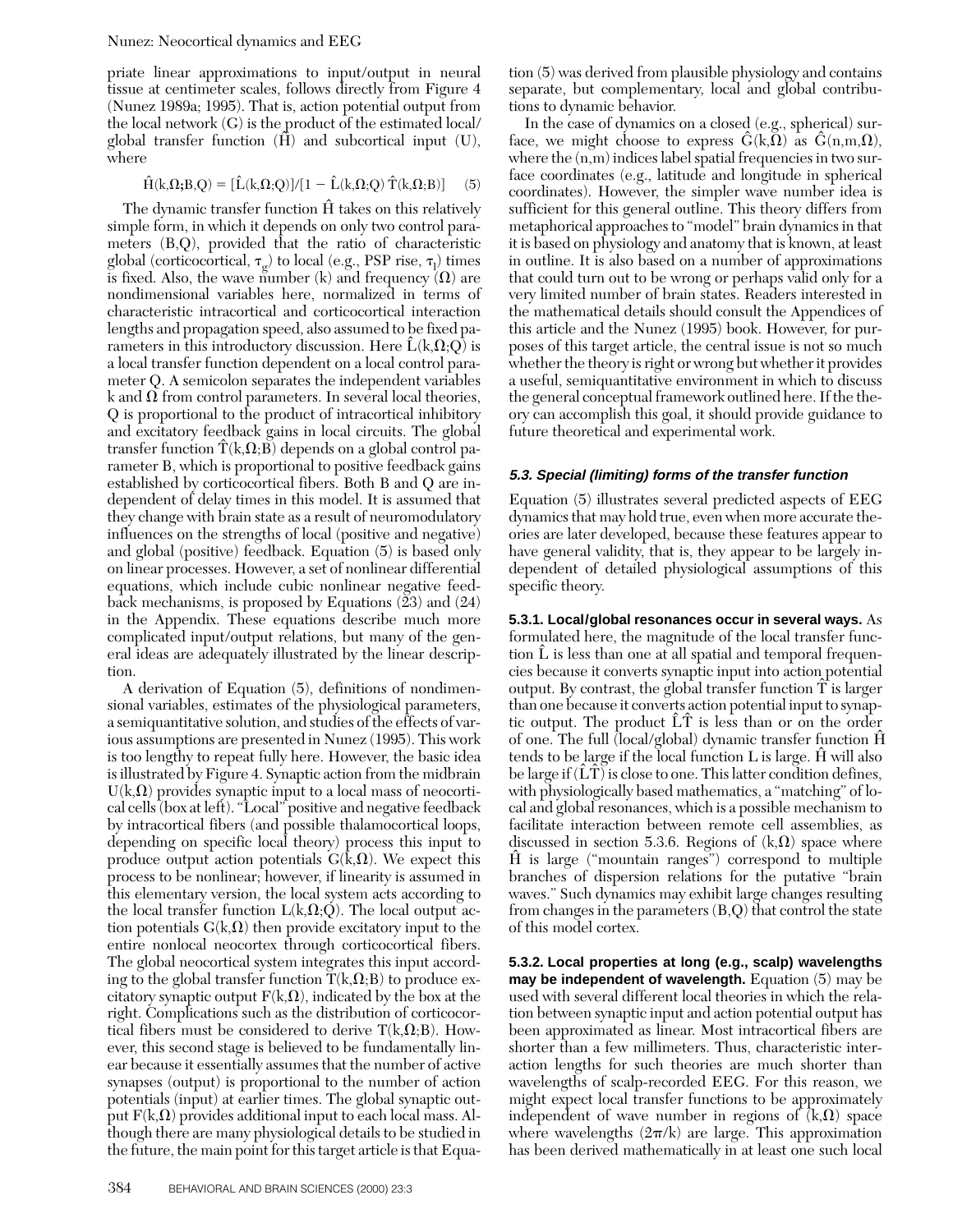theory (van Rotterdam et al. 1982). In this case,  $\hat{L}(k,\Omega;Q)$ may be replaced by  $L(\Omega; Q)$ , where the approximation applies to all scalp recordings and all intracortical recordings using electrodes with diameters larger than several millimeters.

**5.3.3. Purely local phenomena may occur.** If long-range positive feedback is negligible (e.g., there are no corticocortical fibers, or the global control parameter B is small owing to specific neuromodulatory influences), the global transfer function in Equation (5) is small. In this limiting case, the full transfer function is essentially the local transfer function, that is

$$
\hat{H}(k,\Omega;Q) = \hat{L}(k,\Omega;Q)
$$
\n(6)

This may be a valid approximation for some brain states. In this basic version of the theory, the cortical/white matter system is assumed to be homogeneous, but, in more detailed versions, the parameters Q and B may be functions of cortical location. Thus, we generally expect many local cell groups with different properties, together with regional networks at various scales that can perhaps be studied with intracranial recordings. Such mathematical and physiological complications will provide many future challenges, but are unnecessary to illustrate the central ideas of this target article.

I will describe one published local transfer function (van Rotterdam et al. 1982), although other local theories (e.g., Freeman 1975; Liley et al. 1999) could also illustrate the general conceptual framework. The dominant frequency band depends on rise and decay times of postsynaptic potentials (PSPs) and the local feedback gain Q. The magnitude of this gain is not known for genuine tissue. However, if the oscillations are to be weakly damped, Q must lie in a confined range. In this case, the predicted local nondimensional frequency  $\Omega$  is approximately one,  $(\Omega = 2\pi f_{\tau_1} = 1)$ , or  $f = 1/2\pi\tau_1$  (Hz), where  $\tau_1$  is a characteristic local delay time given by the square root of the product of excitatory PSP (EPSP) and inhibitory PSP (IPSP) rise times. If EPSP and IPSP rise times (with matching decay obtained from cable theory) are about 10 and 20 msec, respectively, the dominant frequency range is near  $f = 11$  Hz. However, published EPSP and IPSP rise times are typically shorter (Rall 1967), perhaps 3 and 5 msec, respectively. With these shorter delays, the  $\Omega = 1$  case represents higher frequencies, in the range  $f \approx 41$  Hz. One may guess, however, that local oscillations over relatively broad frequency ranges are possible in different tissue masses owing to variations in local membrane properties, feedback gains, PSP rise times, and other fixed anatomical and variable neuromodulatory influences that occur in different brain states (Liley et al. 1999; Lopes da Silva 1991; 1995; Wright & Liley 1994). A version of local input/output relations is given by the partial differential equation (14) in the Appendix.

**5.3.4. Purely global phenomena may occur.** In regions of  $(k,\Omega)$  space where periods  $(2\pi/\Omega)$  are much longer than local delay times (rise and decay of PSPs), the local transfer function varies slowly with frequency, and no local resonance occurs. In this frequency range, input to the local network passes through without further processing and the full transfer function in Equation (5) is approximately

$$
\hat{H}(k,\Omega;B) = \text{Constant}/[1 - \text{Constant }\hat{T}(k,\Omega;B)] \tag{7}
$$

Neocortical resonance is by exclusively global mechanisms in this frequency range. By setting the denominator of

Equation (7) to zero, we obtain the global dispersion relation  $\Omega = \Omega(k)$ . Again, we may conjecture that this is a valid approximation for some brain states. The most likely corresponding EEG states may occur under anesthesia, the 3-Hz spike and wave of epilepsy, and to a lesser extent some sleep stages and the awake alpha rhythm. These states of minimal cognitive processing often exhibit widespread, spatially coherent EEG data that are most likely associated with globally dominated dynamics, as partly illustrated in the upper panels of Figures 1 and 2. For relatively small values of the control parameter B, mode frequencies are not sensitive to moderate changes in B. Rather, dominant frequencies depend mainly on corticocortical propagation velocity and wave number. Allowed wave numbers depend on global boundary conditions in the cortical shell as discussed below. The equivalent linear partial differential equation (11) and a related set of nonlinear ordinary differential equations (22) based on cubic nonlinear feedback are given in the Appendix.

**5.3.5. Global oscillations are partly determined by neocortical boundary conditions.** Global boundary conditions (periodic) allow oscillatory dynamics to persist only for specific wave numbers (or the n,m indices on closed surfaces). For example, excitatory and inhibitory synaptic action fields must be single-valued functions of surface coordinates if they are genuinely measurable fields. Because of the interference of propagating synaptic activity on the cortical surface, only certain discrete wavelengths of standing waves can persist, as in analog physical systems such as musical instruments, atoms, chemical compounds, resonant cavities, and so on. For example, destructive interference is expected when regions of enhanced excitatory synaptic activity interact with regions of enhanced inhibitory activity. Over time, such destructive interference tends to remove synaptic action fields that fail to match global boundary conditions.

Such fundamental connections between interference, boundary conditions, standing waves, and resonances occur throughout physical science and engineering. For example, in simple one-dimensional systems such as string or wind musical instruments, only wavelengths equal to twice the length of the system divided by an integer  $(n = 1, 2, 3, ...)$ can persist. In more complex geometry, inhomogeneous or anisotropic systems, or systems closed on themselves, the allowed "wavelengths" (or quantum numbers n,m) are typically limited by more complex rules; however, the basic principle of wavelength restriction by boundary conditions still applies. Examples include quantum wave functions in atoms, electromagnetic radiation generated by random lightning strikes in the resonant cavity formed by the earth's surface and the bottom of the ionosphere ("Schumann resonances"; Jackson 1975), and, as suggested here, oscillations of synaptic action (and by implication EEG) in the closed neocortical/white matter "shell." The specific geometry of neocortex is not critical to these general arguments. It is necessary only that synaptic action fields propagate in multiple directions as a result of action potentials in intracortical and corticocortical fibers. Such fields must either damp out quickly or interfere on the cortical surface. Such interference between excitatory and inhibitory fields may be linear or nonlinear. In either case, we expect boundary conditions to force the occurrence of standing waves.

When the wave number restriction is combined with the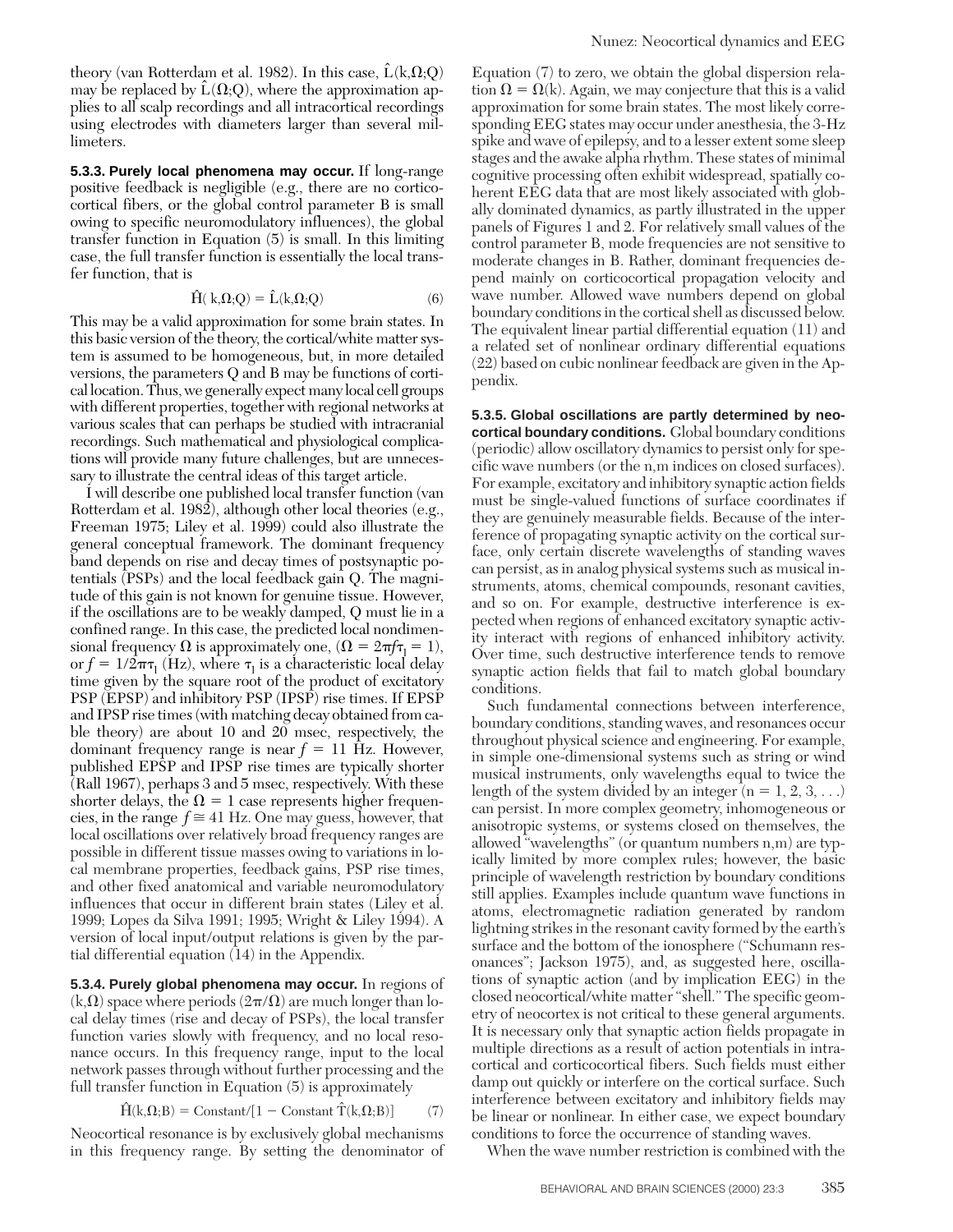#### Nunez: Neocortical dynamics and EEG

dynamic restrictions implied by the transfer function (or dispersion relation), preferred temporal frequency ranges are predicted. In other words, such systems act as bandpass spatial – temporal filters. These special (or resonant) frequency ranges emerge from a combination of tissue (or other media) properties and global boundary conditions. When periodic boundary conditions for the neocortical surface are combined with the global transfer function, Equation (7), a series of global modes (i.e., global resonant frequencies) is predicted. Detailed discussion of parameter ranges and the effects of various physiological parameters is presented in Nunez (1995). However, the basic idea is simple. The purely global theory predicts lowest frequencies (e.g., fundamental and lower overtones) in the general range  $f = 1/2\pi\tau_{\rm g}$  (Hz), where  $\tau_{\rm g}$  is a characteristic global delay time;  $\tau_g$  is roughly 10–30 msec, as a result of action potential propagation (6–9 m/sec) along the longest corticocortical fibers (10–20 cm), which have the strongest influence on dynamics predicted by the global theory. Thus, the predicted frequency range for the lowest (fundamental) mode is roughly  $f = 5{\text -}16$  Hz.

Of course, much more detailed analyses are required to include the effects of distributed corticocortical fiber lengths, propagation speed distribution, feedback gain, and so on. Most of these details do not appear to alter the general semiquantitative results outlined here (Nunez 1995). However, when the global feedback gain parameter B is increased above certain mode-dependent critical values, mode frequencies (fundamental and overtones) can decrease sharply, in a manner suggestive of transitions from the awake to sleeping states or varying depths of halothane anesthesia (Nunez 1995).

When the parameter B is small to moderate, the lowest (fundamental) global mode is roughly in the 10-Hz range, within a factor of perhaps two or three. By contrast to the local oscillations discussed in section 5.3.3, a large number of global mode overtones can occur, but these are equal at all cortical locations. Such overtones can be very closely spaced; they are not generally harmonics of the fundamental.

**5.3.6. Most brain phenomena involve combined local and global effects.** I have conjectured extreme cases when local, Equation (6), or global, Equation (7), processes dominate neocortical dynamics. However, most brain states probably involve both large-scale functional integration (facilitating global contributions to the dynamics) and functional segregation (enabling local effects). Figure 5 illustrates two examples of local/global dynamic behavior in the model system, described by the transfer function, Equation (5). The nondimensional frequency  $\Omega$  is normalized with respect to the global delay time  $\tau_g$ . In Figure 5 (top panel), the local delay parameter  $\tau_1$  is chosen so that both local and global processes contribute to preferred frequencies in roughly the 0–10 Hz range. By contrast, Figure 5 (bottom panel) shows an example where only global mechanisms contribute substantially to the lower frequency range. In addition, however, local and global mechanisms combine to provide activity at a higher frequency range, perhaps  $f = \Omega/$  $2\pi\tau_{\alpha}$  = 33–46 Hz. Although the physiological parameters, which determine the specific shapes of the transfer function and mode frequencies, are not known with sufficient accuracy for close quantitative comparison with EEG data, all parameters in these examples are in plausible physiological ranges. That is, in contrast to metaphorical ap-



Figure 5. The theoretical transfer function derived for a model neocortex and given by Equation (5) is plotted versus nondimensional frequency  $(\Omega)$  and wave number (k).  $\Omega$  is normalized with respect to a characteristic global delay time  $\tau_{g}$ , which equals  $\lambda(v)^{-1}$ , where  $\lambda^{-1}$  is a characteristic length for falloff of corticocortical fiber density and v is action potential speed in these fibers. Frequency (Hz) is given by  $f = \Omega/2\pi\tau_g$ . Wave number is normalized with respect to  $\lambda^{-1}$ . In these examples, both local (Q) and global (B) control (e.g., feedback) parameters are sufficiently large to exert important influences on the dynamics. In the top panel, PSP rise and decay times are chosen to be sufficiently long so that both local and global processes contribute to the approximate range 0–10 Hz. For example, if  $\lambda v = (1/6 \text{ cm}^{-1})(700 \text{ cm/sec}) =$ 117 sec<sup>-1</sup>, the broad peak near nondimensional frequency  $\Omega =$ 0.4 corresponds to about 7–8 Hz. In the bottom panel, dynamics in the range  $\Omega = 0-1$  (roughly 0–19 Hz, if the same global delay is used) is dominated by global mechanisms, whereas dynamics near  $\Omega = 2$  (in roughly the 38 Hz range) are determined by both local and global mechanisms. Global contributions result from influences of higher resonant modes, determined partly by global boundary conditions. These higher modes are overtones of the fundamental frequency. Such overtones are generally not harmonics.

proaches to modeling, the theory contains no "free" parameters. These parameters have a physiological basis. Thus, future adjustments based on new, independent experiments can be anticipated.

The matching of local and global resonances may be illustrated with a physical example involving purely global modes of simple (e.g., nondispersive sound or electromagnetic) waves in a prolate spheroid shell (roughly the shape of a rugby football; Nunez 1995). These differ substantially from the putative "brain waves," but resonances are obtained from a dispersion relation equivalent to setting the denominator of Equation (7) to zero. Assuming propagation speed and surface area that roughly match neocortical/corticocortical parameters (near 6–9 m/sec and 1,500–2,000 cm2, respectively), global mode frequencies (Hz) are something like 10, 12, 17, 18, 21, . . . , 39, 40, 42, 45, etc. These specific numbers are not critical; they are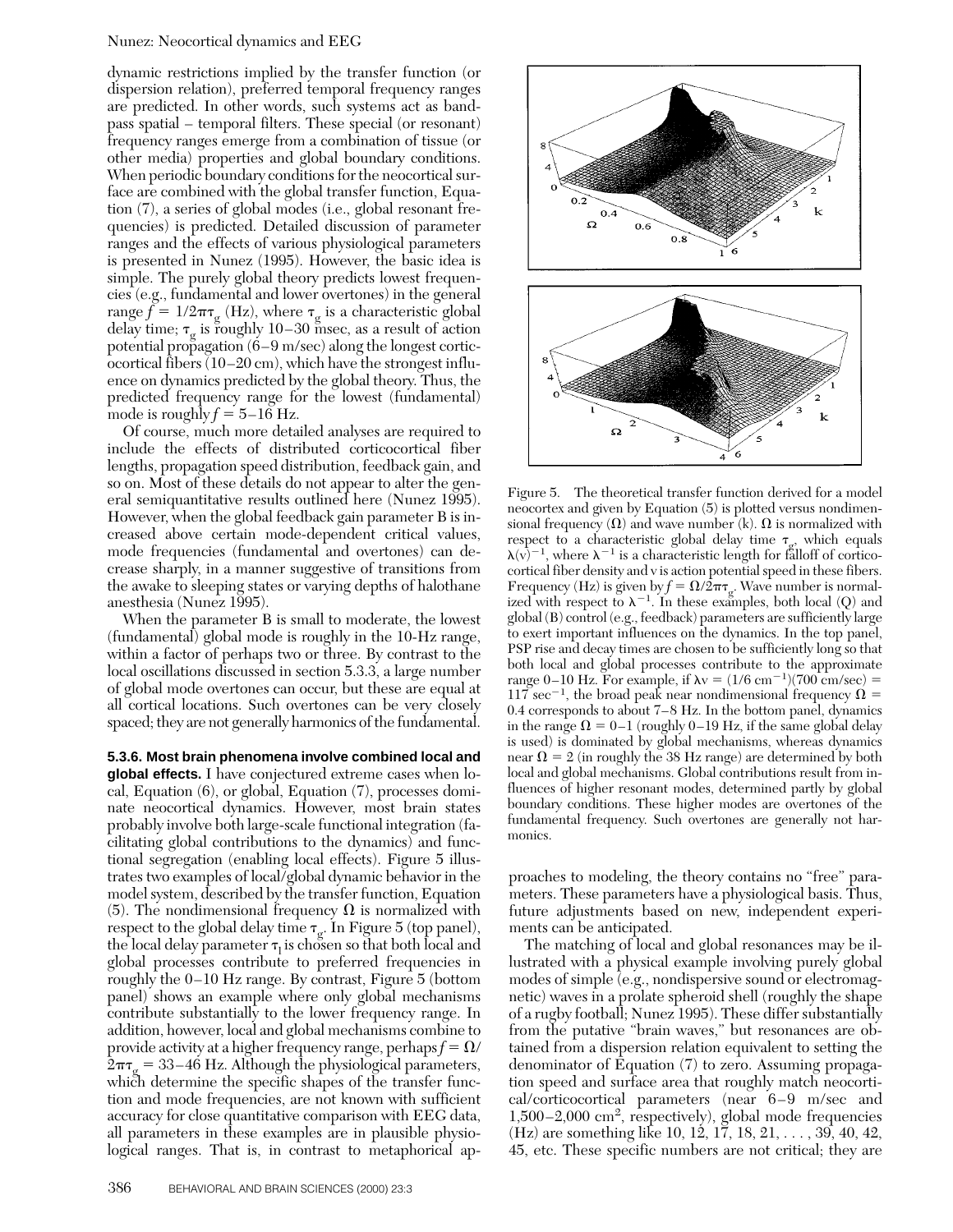not rigorously derived from physiology. The main point is that many closely spaced global modes may occur, which are in the general range of EEG frequencies. These preferred (or "resonant") frequencies refer to modulations of synaptic action and action potential fields about background levels; there is no guarantee that they will be observed in EEG. However, according to Equation (5), the local/global transfer function Hˆ will be large when both local L and global T transfer functions are large so that the product LT is close to one. For example, if local networks at two locations  $x_1$  and  $x_2$  have resonances in the 10 and 40 Hz ranges, respectively, both will tend to be enhanced by global modulations of synaptic action in their respective frequency ranges. On the other hand, the many global modes not matching local modes may be too weak for observation as EEG.

**5.3.7. EEG pacemakers.** The old idea of thalamic pacemaker origins of EEG can be extracted as a very special case of the general picture presented here. For example, if only one of the local networks depicted in Figure 4 produces resonant frequencies, its dynamic behavior might be forced on the entire global system by its output G. For purposes of these general arguments, it does not matter whether the local network is located in the thalamus, in a region of neocortex, or both. The essential idea of a pacemaker is that its dominant frequencies are determined by internal mechanisms, not by feedback from external tissue masses. Such pacemakers might occur at membrane levels (Steriade & Llinàs 1988) or at multiple network levels. However, "pacemakers" (at any spatial scale) must have very restricted input to preserve autonomy. The accuracy of such membrane autonomy (Freeman 1992a; Lopes da Silva 1995) and thalamic network autonomy (Lopes da Silva 1991; 1995) has been critically questioned.

Another problem is that the pacemaker's target system can be expected to respond most strongly when the target's input frequency matches one of its own resonant frequencies (Nunez 1995). In this case, however, the distinction between target system and pacemaker is likely to be lost; we can just as easily think of the target driving the pacemaker as the pacemaker driving the target. If one insists (as some physiologists do) on crediting all EEG to "pacemakers," the local theory presented here could be described in terms of many such "pacemakers" associated with many local networks (Fig. 4). However, in a brain with dense thalamocortical, intracortical, and corticocortical connections, the dynamics of each "pacemaker" is likely to be altered by many other "pacemakers," so this label appears to provide a generally unsatisfactory description of dynamic brain behavior. If a genuine autonomous pacemaker of a particular brain rhythm were actually to be verified for a small tissue mass, the arguments put forward here strongly discourage unsubstantiated extrapolation of this mechanism to other EEG phenomena.

**5.3.8. Frequency estimates, instability, and quasilinear theory.** Numerical frequency estimates applied to the nondimensional frequency plotted in Figure 5 are based partly on the assumption that the local and global control parameters B and Q are close to values for which the linear theory predicts instability. This choice of parameters is consistent with weakly damped oscillations, which may be physiologically unrealistic. However, larger control parameters

do not necessarily lead to instability (e.g., epilepsy), only a breakdown of the linear theory. To account approximately for nonlinearity, action potential density in a neural mass was assumed to be a sigmoid function of synaptic input (Nunez 1995), as suggested by Wilson and Cowan (1973) and Freeman (1975). The sigmoid function describes a system where increased excitatory synaptic input at moderate levels causes a steep rise in the number of output action potentials, but only small increases in output at high excitatory input. This could occur at very high excitatory synaptic input because of saturation of the neural mass, perhaps in epilepsy, but it could also be part of normal brain operation, occurring at much lower input levels owing to recruitment of additional local cortical or thalamic inhibitory feedback not included in the linear theory. This assumption leads to prediction by the purely global theory that EEG consists of a linear combination limit cycle or perhaps chaotic (in time but not space) global modes as shown in the Appendices of this article and the Nunez (1995) book.

Limit cycle behavior is well established in many fields, such as mathematics, physical science, and ecology. Limit cycles (or "self-excited oscillations") occur when damping functions change sign at large amplitudes, typically from selective external energy input in physical systems (e.g., electric circuits). The global limit cycle modes discussed in the Appendix can coexist with local temporal chaos or local limit cycles, such as those predicted by Wilson and Cowan (1973). An important message of this very crude, semiquantitative theory is that quasilinear approaches to global theory are fully consistent with the idea of complementary local and global neocortical dynamics, as shown in the Appendix.

The following equation for limit cycle frequencies  $f_{nm}$ (Hz) corresponding to spatial modes (n,m) provides a semiquantitative idea of the general predictions of the global theory:

$$
f_{nm} = (v/2\pi R) [S_{nm} - b_{nm} \lambda^2 R^2]^{1/2}
$$
 (8)

Here, v (cm/sec) and  $\lambda^{-1}$ (cm) are characteristic action potential speed and fall-off distance in the density of corticocortical fibers, respectively. R(cm) is a linear scale factor for the model neocortical system, for example, circumference/  $2\pi$  for a closed loop, radius of a sphere, or semimajor axis of a prolate spheroid. Surface shape determines the indices (or "quantum numbers")  $S_{nm}$ . The case of extreme anisotropic corticocortical fibers (e.g., only in anteriorposterior directions in each hemisphere) may be crudely represented by a one-dimensional closed loop of cortex. For the closed loop,  $S_{nm} = n^2$ , where  $n = 1, 2, 3, \ldots$  independent of m. For the sphere with isotropic, homogeneous cortococortical fibers,  $\bar{S}_{nm} = n(n + 1)$ , where the index n numbers the fundamental  $(n = 1)$  and overtone frequencies. The prolate spheroid and other more complicated surfaces or anisotropic or inhomogeneous fiber systems are expected to have limit cycle overtones that depend on both  $(n,m)$  indices. The mode-dependent parameters  $b_{nm}$  are related to the global control parameter B in Figure 3; they are generally expected to increase as the strength of corticocortical feedback is increased. If these parameters are mode independent, then  $b_{nm} = (B - 1)$ , as shown in the Appendix. Limit cycles are predicted in this crude quasilinear approximation for modes with  $b_{nm}$  greater than one but sufficiently small so that the term in the square root in Equation (8) is positive.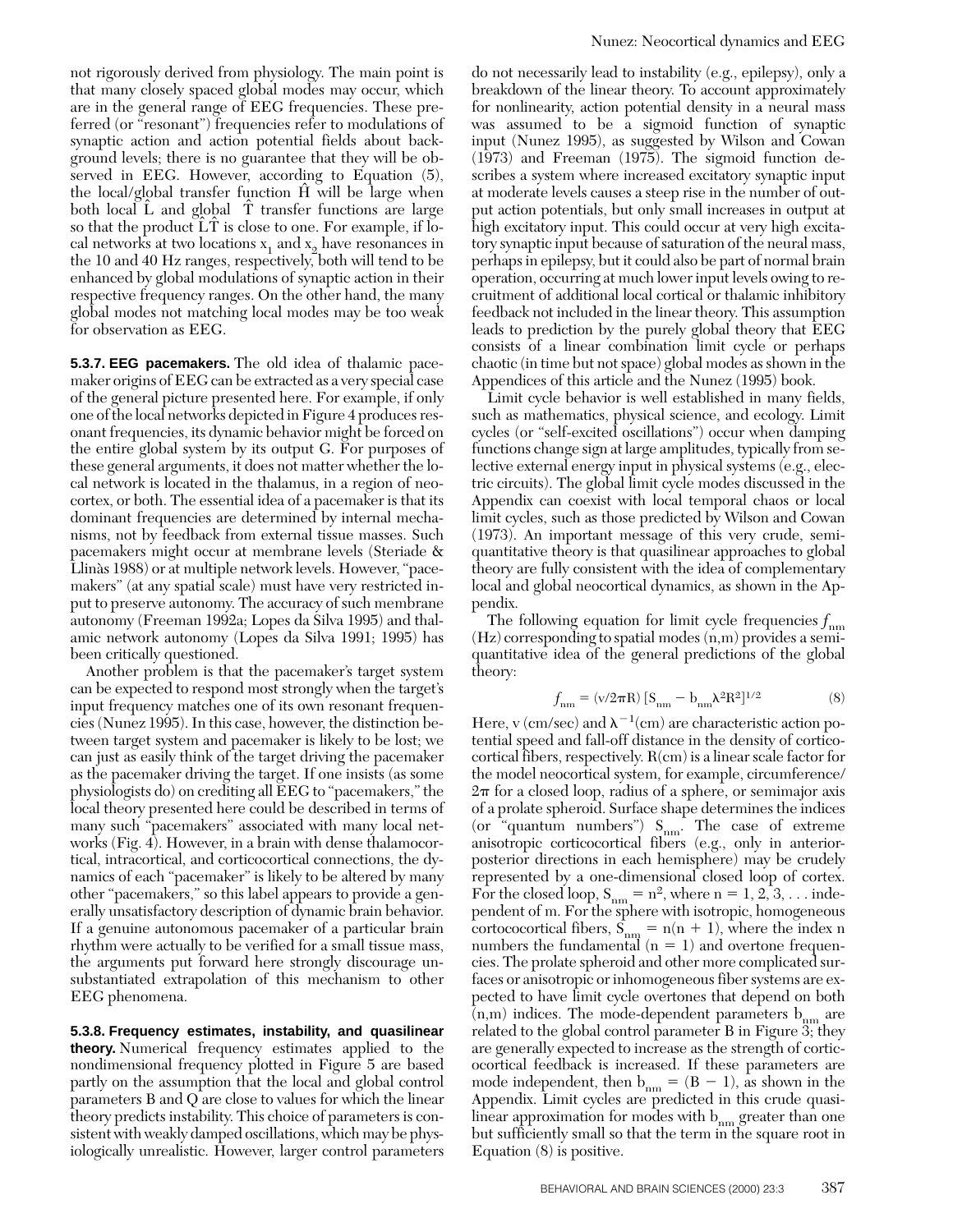#### Nunez: Neocortical dynamics and EEG

It is emphasized that the exact form of Equation (8) cannot be taken too seriously. It is derived in the Appendix only for the one-dimensional loop with mode coupling assumed to be negligible. However, in nonlinear systems, spatial modes (n,m) generally interact with each other to complicate dynamic behavior, although there is evidence in some physical systems that boundary conditions can force more regular behavior (see, e.g., Bishop et al. 1983; Nunez & Srinivasan 1993; Srinivasan & Nunez 1993). However, in this crude estimate, each limit cycle mode oscillates independently, and synaptic fields are linear combinations of these spatial modes. Generally, this approximation is not valid, and mode coupling is expected. However, for values of  $b_{nm}$  greater than but close to one, Equation (8) can perhaps provide some general ideas on how global oscillations should behave. The reason for optimism about qualitative and perhaps semiquantitative predictions is that Equation (8) originates from genuine physiology, not metaphor. If this approximate picture appears plausible, it should motivate more accurate studies of both physiology and mathematical approximations by talented scientists in the context of the global theory. In section 6, Equation (8) is used to make some predictions of global EEG phenomena that appear to be relatively robust, that is, somewhat independent of simplifying assumptions used to derive them.

To provide more quantitative demonstration of these ideas, nonlinear versions of the global and local/global theories, which include approximations to mode coupling, are derived in the Appendix. Figure 6 shows two numerical solutions to the purely global equations. The upper plot consists of the sum of five spatial modes in a rectangular medium of length three times the width. This geometry was chosen mainly for mathematical simplicity, but does have some rough correspondence to the geometry of a single hemisphere as discussed in the Appendix and in Nunez (1995). The upper plot crudely simulates dura potential. The lower plot originates with the same solution, but includes only the sum of the two lowest spatial modes or "order parameters"  $[\Phi_1(t) + \Phi_2(t)]$ , defined in the Appendix]. That is, the volume conductor is assumed to filter spatially the higher modes between brain and scalp as indicated in Equation (3). Thus, the lower plot crudely simulates the corresponding scalp potential. However, because the underlying dynamics associate higher temporal frequencies with higher spatial frequencies (in a manner similar to linear waves satisfying a dispersion relation), spatial filtering causes the temporal filtering evident in the lower plot. Genuine properties of the volume conductor were not used here to construct the spatial filter, but the qualitative behavior shown here is probably valid as discussed on pages 57–63, 79–81, and 383–87 of Nunez (1995). The time axis is normalized with respect to the parameter  $\tau_g$ , which appears to be roughly in the 10 msec range. In this case, the period shown is about 1 sec and the dominant frequency is near 11 Hz. These oscillations are caused exclusively by global delays.

Example solutions of nonlinear local/global equations derived in the Appendix are shown in Figure 7. Local frequencies –  $q = q(Q)$ , perhaps determined by local PSP rise and decay times and local feedback gain Q – progressively increase down the page. With  $\tau_{\sigma}$  equal to 10 msec, the period shown is 2 sec, and dominant frequencies vary from about 10–18 Hz as q increases. These four example oscil-



Figure 6. Solutions of the system of global mode equations (22), derived in the Appendix. The system consists of 5 coupled, second-order ordinary differential equations, each with about 40 mode-coupling terms. The vertical axis represents normalized synaptic action density at centimeter scales. The horizontal axis is normalized time [time (sec)/ $\tau_g$ ], where  $\tau_g = 1/\lambda v$  is the characteristic global delay time, apparently in the 6–16 msec range based on long corticocortical fibers. If  $\tau_g = 10$  msec, the period shown is 1 sec and dominant frequencies are in the 11-Hz range. The upper plot is the sum of modes  $\Phi_n(t)$ ,  $n = 1, 5$ , crudely representing dura potential. The lower plot is the same solution, but with modes  $n = 3, 4$ , and 5 removed to simulate crudely spatial filtering by the head volume conductor between dura and scalp. Other numerical solutions (not shown) indicate that increases in the linear feedback parameter B cause amplitudes to increase with minimal frequency changes for small to moderate B. Large B values produce solutions with larger amplitudes and lower frequencies. The parameters for this numerical solution are B = 2.2, A = 0.0667,  $\hat{k}_n^2 = 1.5, 1.95,$ 2.70, 3.75, 5.10 ( $n = 1, 5$ , consistent with the rectangular geometry discussed in the Appendix).

lations are caused by a combination of fixed global and variable local delays.

## **6. Experimental connections to theory**

The truism "any theory must ultimately stand or fall based on experiments" provides a necessary, but insufficient, paradigm for neurodynamic theory verification. First, no rational neuroscientist is likely to suggest that any current brain theory approaches the quantitative accuracy and general applicability of modern physical theories. Rather, one may hope to identify crude theory that approximately describes EEG observed in one or (we hope) several brain states. Second, it is often very difficult to interpret experimental EEG in the context of any particular theory; very few EEG experiments were designed to test theory. Thus, questions of experimental verification of the proposed local/global theory do not often have simple yes-or-no answers.

For example, local EEG theories typically contain unknown control parameters. Several neuroscientists continue the struggle to connect such theories more closely to genuine physiology. This work should be encouraged, but several barriers must be overcome, including estimating influences of multiple neurotransmitters on control parameters, such as local feedback gains. Furthermore, when purely local theories are tested (say, with intracranial electrodes), the influence of global dynamics acting (top down) on local systems is nearly always unknown. Similarly, when global theory is tested, we cannot be sure of the importance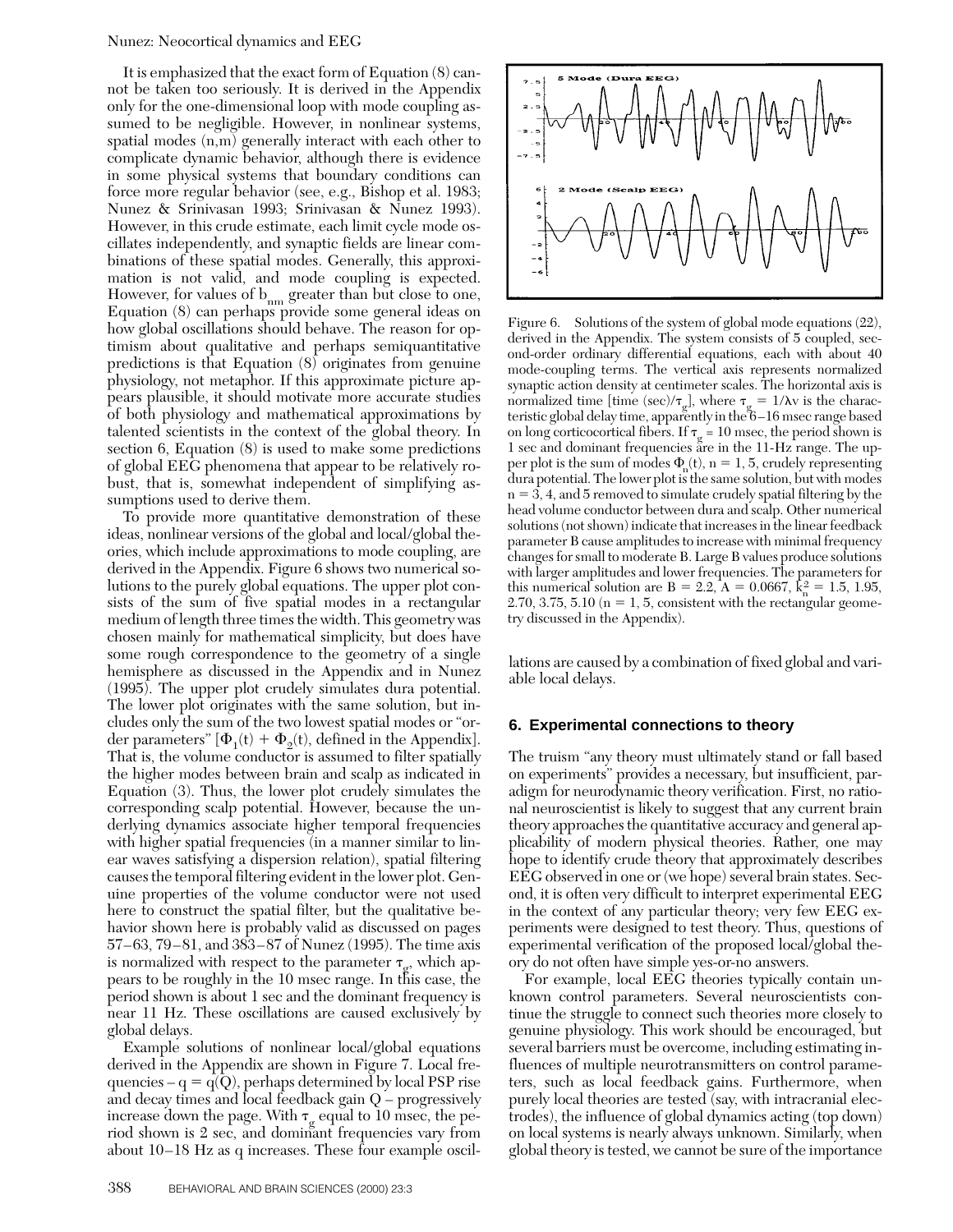

Figure 7. Solutions of the local/global mode equations (23) and (24), consisting of 10 coupled second-order ordinary differential equations, are shown (5 synaptic and 5 action potential modes). In some local theories, the local frequency  $q = \bar{q}(Q)$  depends on the ratio of local to global delay times and a local feedback parameter Q. Local damping is here assumed fixed at  $a(Q) = 0.1$ . If  $\tau_{\sigma} = 10$ msec, the period shown is 2 sec and dominant frequencies increase from about 10–18 Hz as q increases. All four plots consist of the sum of modes  $\Phi_n(t)$ , n = 1, 5, crudely representing dura potential. The parameters for this numerical solution are  $\bar{B} = 2.0$ , A  $= 1.333, k_n^2 = 1.5, 1.95, 2.70, 3.75, 5.10$  (for n = 1, 5).

of local effects (say, EEG "pacemakers"). However, we appear to know much more about the physiological parameters of the purely global theory. Thus, if we are able to identify brain states in which local effects are minimal, qualitative and semiquantitative predictions of the purely global theory can be achieved.

A critic may rightly complain that this approach leaves the global theoretician with an easy way to avoid falsification of global theory. Any data found to be inconsistent with global theory can always be blamed on local effects not included in the theory. This criticism is valid; I know of no fully satisfactory way to overcome this problem in the near future. This is also a common problem with experimental verification in complex physical systems. The world's weather system comes to mind in this context. Dynamic theories of such complex fluid systems are typically successful only in limited contexts, for example, in tightly controlled experiments designed to eliminate confounding influences on simplified theories.

I suggest that success of the global theory depends on its ability to predict outcomes of an expanding class of disparate experiments involving coherent EEG phenomena, but, in the absence of such theory, it is unlikely that such experiments will ever be carried out. By "successful" I mean "useful" and partly valid for some brain states. Even such relatively modest success should provide substantial influence on neuroscience. Thus, the following summary of several dozen apparently correct semiquantitative experimental predictions of the global theory are offered, together with conjectures on the possible contributions of local and regional networks. More detailed discussions of these connections may be found in Nunez (1995).

#### **6.1. Frequencies in the EEG range are expected**

Human corticocortical propagation speeds (v) are distributed, with distribution apparently peaked in the 6–9 m/sec range (Katznelson 1981; Nunez 1995). The scale factor (R) for human neocortex can be estimated from its surface area. There are fewer interhemispheric fiber connections (mostly callosal fibers) than intrahemispheric connections, suggesting that a single hemisphere may be the more appropriate wave medium. On the other hand, a hemisphere is elongated, somewhat like a prolate spheroid for which R is the semimajor axis. These two effects tend to move R estimates in opposite directions. However, a conservative surface area range of  $1000-3000$  cm<sup>2</sup> yields R = 9–15 cm. Thus, the term  $(v/2\pi R)$  in Equation (8) has a magnitude in the range 6–16 Hz.

For corticocortical fibers that span large portions of the model cortex,  $\lambda$ R is on the order of one. Neuromodulation (state-dependent) and corticocortical fiber density (fixed) determine the parameters  $b_{nm}$ . For example, if these parameters were mode-independent, all  $b_{nm}$  would equal  $(B - 1)$  in the one-dimensional closed-loop geometry, as shown in the Appendix. This feedback gain parameter B can be crudely estimated from physiology (Nunez 1995), but has a large error range with the state of current knowledge. Each  $b_{nm}$  parameter in Equation (8) must be greater than one for the corresponding limit cycle to occur, but not so large that the quasilinear approximations are invalid. An example of waves on a prolate spheroid surface of small eccentricity illustrates the main ideas. The surface shape determines the indices  $S_{nm} = n(n + 1) + \alpha m^2$ , where  $\alpha$  depends on the eccentricity of the prolate spheroid, and the indices run n = 1, 2, 3, . . . ; m =  $-n$ , + n. Suppose  $\lambda$ R = 1,  $(v/2\pi R) = 11$  Hz,  $\alpha = 0.3$ , and  $b_{nm} = 1.3$  for all (n, m). The two lowest limit cycle frequencies  $(n = 1, m = 0,1)$  are approximately 9 and 11 Hz. If neuromodulatory input causes the  $b_{nm}$  to increase to 1.8, frequencies of these modes decrease to 5 and 8 Hz, respectively. For  $b_{\rm{nm}}$  greater than 2.0 but less than 2.3, the mode  $(n = 1, m = 0)$  becomes nonoscillatory, and the mode  $(n = 1, m = 1)$  occurs in the delta frequency range. Still, larger b<sub>nm</sub> values cause higher overtones to decrease in frequency.

The  $b_{nm}$  parameters are physiologically based, but unknown. For this reason, precise predictions of limit cycle frequencies are not now possible. However, in the model system, lower global modes in roughly the 0–20 Hz range can easily occur. This general "prediction" does not depend on model details; it is sufficiently robust to have motivated a search for dominant frequencies in this range had it been made before the first human scalp recording was made in the 1920s.

## **6.2. Different brain states prefer different mode frequencies**

As the feedback gain parameters  $b_{nm}$  increase, perhaps as a result of subcortical neuromodulation, frequencies of lower modes decrease sharply and new, higher global modes (which are strongly damped with small  $\overline{b_{nm}}$ ) may occur, which decrease in frequency for still larger  $b_{nn}$  values. The global mode frequency decreases are somewhat suggestive of EEG in transitions from awake to sleeping states. Local mode frequencies are partly independent of global modes and depend on the control parameter Q. In contrast with global modes, local modes depend on cortical region.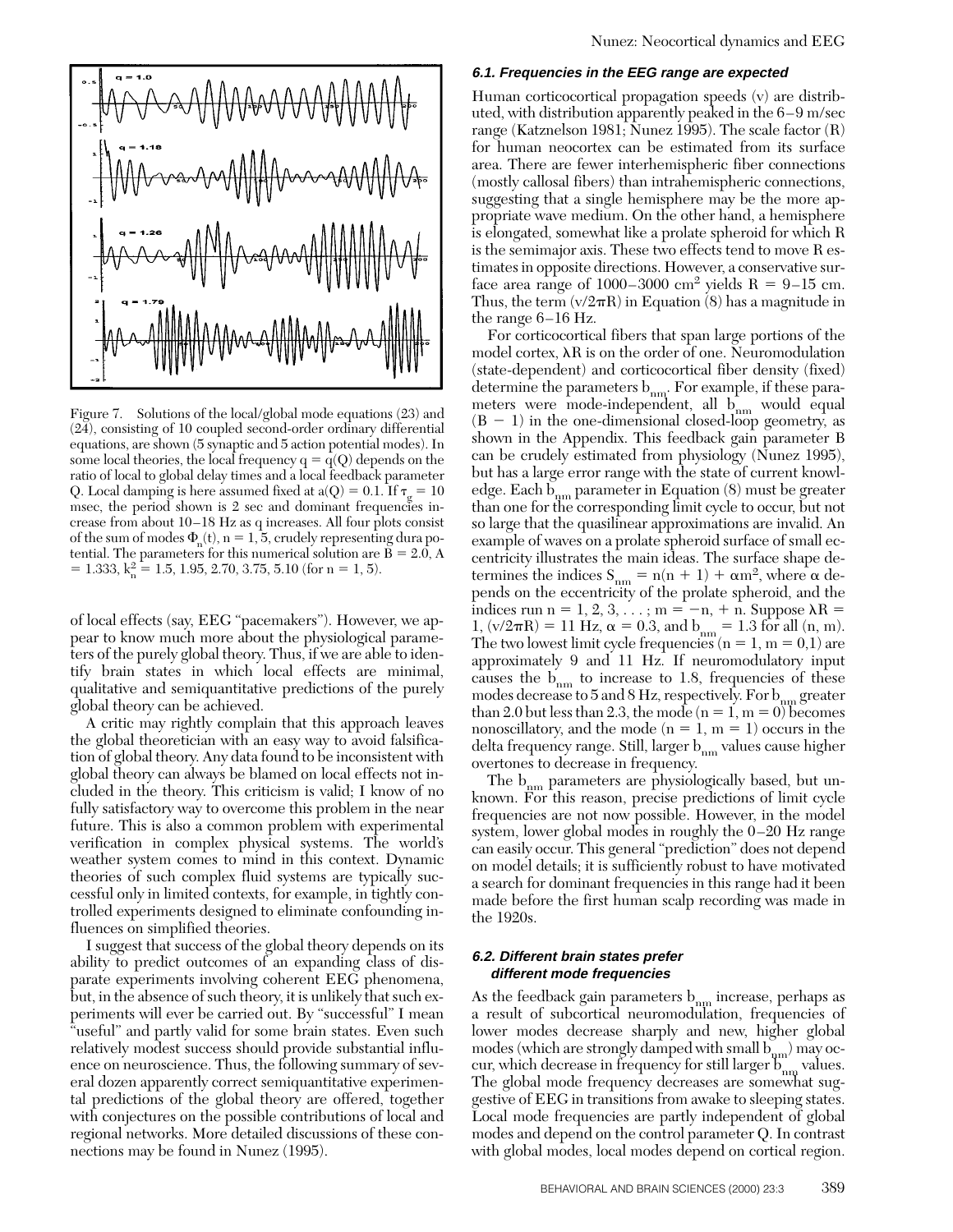However, local oscillations may be enhanced by matching one of the (many) global modes. In this manner, synchronous communication between remote cell assemblies having no direct connections may be facilitated (refer to the Appendices of Nunez, 1995, and this target article for mathematical support).

Mode scanning effects are expected with drugs that modulate neocortical dynamics (Katznelson 1981; 1982; Nunez 1995; Nunez et al. 1977). That is, for each model brain state, determined by the (Q,B) control parameters, there are generally different preferred frequency ranges. There are also parameter ranges where the transfer function  $H(k,\Omega)$ is relatively flat, implying that corresponding EEGs will resemble low-pass noise, with frequencies higher than about 50 Hz mostly eliminated by resistive/capacitive membrane effects (Nunez 1995). This kind of behavior is generally expected in complex, brain-like model systems and is certainly not unique to the local/global theory outlined here. However, it contrasts with the typical pacemaker idea of separate alpha, theta, and so on, "generators" operating in small, isolated tissue volumes. In the context of the local/ global theory, isolated "pacemakers" defined this way dominate dynamic behavior only in the absence of corticocortical interactions and intracortical overlap between regions. Such conditions appear to be more the exception than the rule. Local or larger (regional) resonant networks may be embedded in the global system, but their dynamics depend partly on global synaptic field effects because such networks are never fully isolated from surrounding tissue.

To illustrate mode scanning, we summarize a study of human EEG recorded in a subject under varying depths of anesthesia (Nunez 1981a) that is qualitatively consistent with the purely global theory (Katznelson 1981; Nunez 1995). Very light (subanesthetic) inspired concentrations of halothane produced 12–18 Hz sinusoidal EEG (similar over the entire scalp, suggesting dominant global mechanisms). At higher concentrations, these modes decreased in frequency, and two new separate modes appeared near 1 and 8 Hz. Such specific spectral signatures (obtained by "tuning" the brain) appear to provide robust measures of anesthetic depth in each person. The data are consistent with the global theory if increased halothane concentration (in this range of relatively low anesthesia concentrations) has a net excitatory neocortical influence, thereby increasing the parameters  $b_{nm}$ . Net excitatory influences appear plausible because EEG amplitude always increased in these data as dominant frequency components decreased in frequency. Current literature on specific anesthetic actions appears somewhat mixed on halothane control (Nunez 1995), but this kind of drug (and, by implication, control parameter) connection to theory appears ripe for future study.

## **6.3. Complementary local and global mechanisms occur**

The local/global neocortical dynamic mechanisms outlined here suggest that corticocortical coupling is controlled by neurotransmitters that alter feedback gain parameters B (or  $b_{nm}$ ) and Q. Such functional coupling may profoundly influence brain state. Neuromodulatory action and cortical connection lengths (intracortical and corticocortical) both depend on cortical layer. Thus, several predictions of the most likely dynamic influences of different neuromodulators have been advanced by Silberstein (1995b). States of strongly reduced or increased corticocortical coupling may be called "hypocoupled" (excessively dominant local effects) or "hypercoupled" (excessively dominant global or regional effects), respectively. The local states are believed to be more associated with 30–50 Hz rhythms; the latter are more likely to exhibit dominant rhythms below 15 Hz. A body of self-consistent data, mostly from outside the EEG field, is reviewed that supports the idea that several neurological conditions (e.g., Parkinson's disease) are manifestations of either excessively hypercoupled or hypocoupled dynamics. These ideas appear especially subject to future experimental study of local versus global resonant behavior in steady-state evoked potentials using drugs to alter brain state. In such studies, large numbers of electrodes (e.g., 64– 131) and computer estimates of dura potential can provide the spatial information required to distinguish local from global resonances. If only partly correct, these approximate ideas on the effects of drugs on resonant dynamic EEG behavior should impact clinical neurology and neuropsychiatry.

## **6.4. EEG may satisfy dispersion relations**

The global theory suggests a tendency for dynamic behavior to exhibit temporal frequencies above the fundamental mode with progressively higher spatial frequencies. That is, "brain waves" may satisfy dispersion relations  $\Omega = \Omega(k)$  or be mode-dependent as in Equation (8), in some approximate sense and in some brain states. Alpha rhythm experiments have shown this behavior for a 3-Hz band centered at the alpha peak (Nunez 1974b; 1981a). In all eight subjects studied, the spatial spectra of the high-alpha band had shorter spatial wavelengths. The general finding of an apparent EEG dispersion relation was also obtained in a study of phase and coherence structure in 189 children (Thatcher et al. 1986); however, volume conduction and reference effects made interpretation difficult.

In another study, the predicted temporal frequency/spatial wavelength relation was observed for a broad range of frequencies higher than the alpha peak (Shaw 1991; reviewed in Nunez 1995), consistent with a fundamental mode near 10 Hz. Still more support is provided by a fourth study in which higher frequency potentials (e.g., 15–30 Hz) were more strongly attenuated between cortex and scalp than were alpha frequencies (Pfurtscheller & Cooper 1975; Nunez 1981a). This latter effect cannot be explained by passive volume conduction; the attenuation of potentials generated by implanted dipole sources is independent of temporal frequency in this range (Cooper et al. 1965). However, the wave-dispersion relation hypothesis, combined with known spatial filtering of higher spatial frequencies by the volume conductor, is consistent with observed differences between cortical and scalp EEG spectra as discussed in section 4.2 and illustrated in Figure 6.

If, as in the example discussed in section 6.1, alpha rhythm consisted of the modes ( $n = 1$ ,  $m = 0,1$ ) near 9 and 11 Hz, respectively, the general kinds of spatial-temporal behavior described above would be anticipated. The issue is complicated by neocortical geometry (and related directional effects) and by nonstationarity of alpha, such as frequency drifts over perhaps 0.5 Hz, which make experimental interpretations more difficult. Another possible experimental connection is the well-known amplitude modulation of the alpha rhythm (Barlow 1993), the so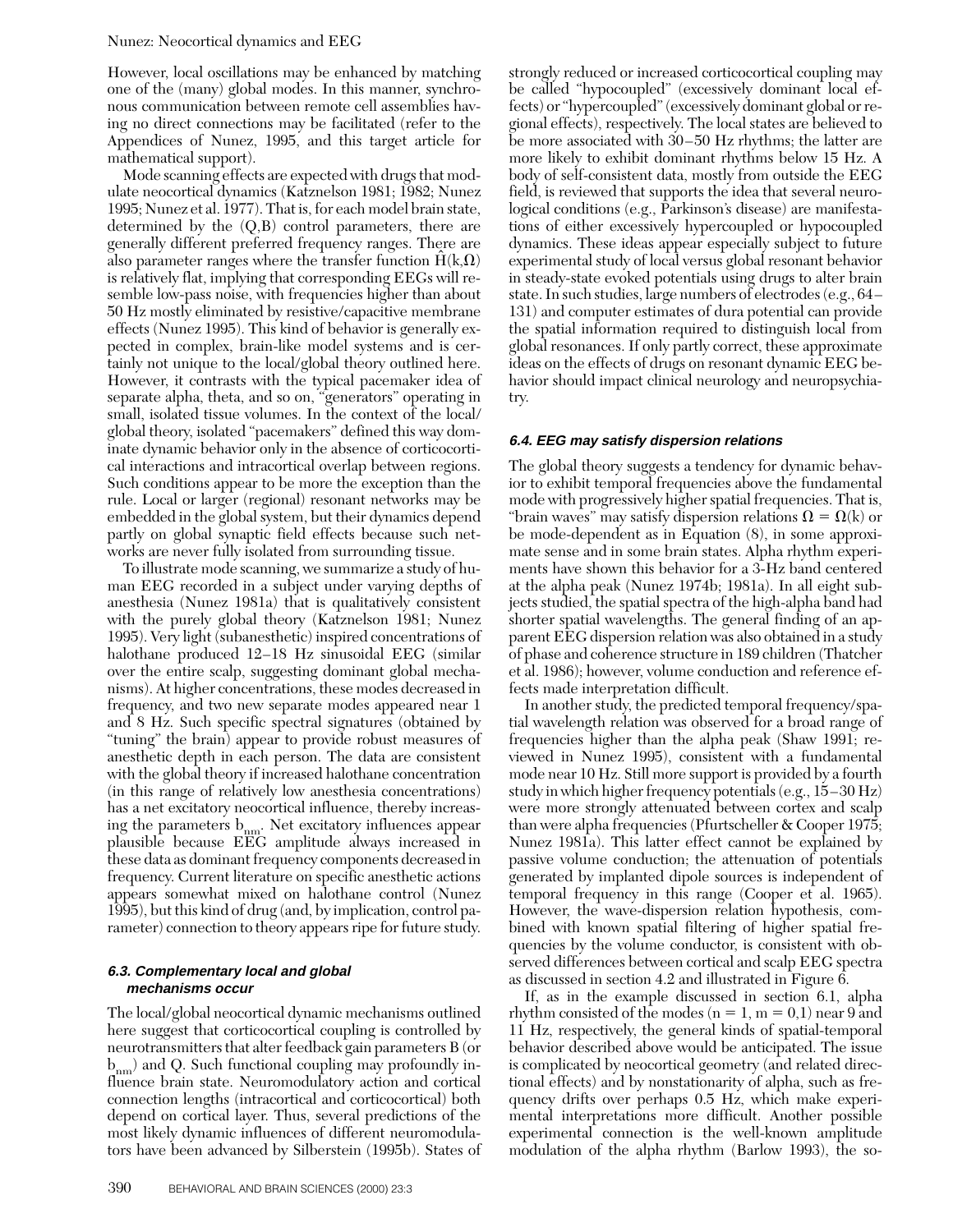called waxing and waning, which could be partly a beat phenomenon. That is, a linear sum of 9 and 11 Hz oscillations of equal amplitude will appear as a 10-Hz signal amplitude modulated at 1 Hz, in approximate agreement with many EEG data. I am not suggesting that alpha rhythm is so simple, because local networks, mode coupling, and other factors probably influence alpha dynamics, but the simple picture appears to explain several disparate dynamic behaviors.

## **6.5. EEG traveling waves occur; phase velocities match corticocortical propagation velocities**

Several estimates of phase velocity of single hemisphere, posterior-to-anterior traveling waves have been published, but the monopolar (reference) potential velocity estimates are distorted by volume conduction. This problem was largely overcome by using a combination of MEG and bipolar EEG (Burkitt 1996; Burkitt et al. 2000; Silberstein 1995a). Traveling waves (which appear to be mixed with standing waves) make up important parts of scalp-recorded steady-state visual evoked potentials and magnetic fields (MEG), as well as spontaneous EEG (Nunez 1995). Measured phase velocities are generally in the range 3–7 m/sec along the scalp or about 6–14 m/sec along the folded cortical surface. These data agree closely with the estimated peak in the distribution of myelinated corticocortical propagation speeds of roughly 6–9 m/sec (Katznelson 1981; Nunez 1995). Also, very crude studies indicated that alpha rhythm group velocities  $(d\Omega/dk)$  could be estimated. Such estimates were roughly in the 4–24 m/sec range (Nunez 1974b; 1981a). Thus, important properties of EEG dynamics appear to depend on global (corticocortical) delays. There is also some evidence that effects of local delays are more prominent in intracortical EEG data, where shorter wavelengths are expected to contribute much more to the observed dynamics. For example, intracranial phase velocity estimates for dog alpha rhythm in the 0.3–1.2 m/sec range have been obtained (Lopes da Silva & Storm van Leeuwen 1978). Perhaps the parts of spatial-temporal spectra that dominate intracranial EEG data are much more strongly influenced by local effects than the spatially filtered scalp data.

The water wave analogy may help to illustrate expected differences between intracranial and scalp EEG data. Consider a floating sensor attached to the bottom by a flexible cable used to measure vertical displacements of water surface (or perhaps using satellite tracking). However, only surface displacements corresponding to water wave lengths longer than about twice the length of the sensor will be measured because positive and negative parts of shorter waves tend to cancel and not displace the sensor. Thus, in a water wave "field" on a locally windy day, with substantial power at short wavelengths, small sensors may measure very different dynamics than large sensors, which are most sensitive to long wavelengths, often generated hundreds of miles away where weather conditions may be quite different. Because shorter water wavelengths occur with higher temporal frequencies (Fig. 3), small sensors record more high temporal frequency components.

In a similar manner, an intracranial electrode of 1 mm diameter will be sensitive only to electric field wavelengths longer than about 2 mm. The scalp electrode is mainly sensitive to dura electric fields longer than about 10 cm with

conventional EEG (Nunez 1981a; 1995a). With high-resolution scalp EEG, this sensitivity can perhaps be reduced to 4 cm. In contrast to the case with intracranial electrodes, such estimates for scalp electrodes are independent of electrode size for practical electrodes (of diameter less than 2– 3 cm), because volume conduction rather than electrode size limits sensitivity. For complex brains, we may conjecture that scalp and intracranial electrodes measure quite different dynamics, as is often observed with EEG (Cooper et al. 1965; Delucchi et al. 1975; Nunez 1981a; Penfield & Jasper 1954; Pfurtscheller & Cooper 1975).

## **6.6. EEG can have quasi-stable spatial structure in the manner of standing waves**

The essential idea of neocortical standing waves is that interference of synaptic fields traveling on a partly closed surface is expected. For example, when regions of enhanced excitatory activity (over background levels) interact with regions of enhanced inhibitory activity, we expect a cancellation effect. Interference may be nonlinear, but this does not change the qualitative idea. Standing waves exhibit multiple nodal lines (zero amplitude at each frequency) and multiple remote regions having equal phases (at each frequency). The boundary conditions then provide an apparently robust mechanism for "zero phase lag" at large (scalp) scales (Singer 1993; Thatcher & John 1977). Boundary conditions may also facilitate similar conditions in intracranial EEG although other explanations have been advanced (Robinson et al. 1997).

Driving the cortex with sine wave-modulated input can cause global resonance behavior at several frequencies. The resulting spatial patterns of scalp (or dura) potential, at locations away from primary visual cortex, will then be sensitive functions of driving frequency, for example, large changes of spatial pattern with 1-Hz frequency changes within the alpha band. Although local-circuit effects in real brains are likely to confuse the global picture of pure standing waves, several studies using steady-state visual evoked potentials have shown the predicted dynamic behavior (qualitatively). These include apparent nodal lines separating scalp regions with potentials oscillating roughly 180º out of phase (Burkitt 1996; Burkitt et al. 2000; Silberstein 1995a). The observed nodal lines appeared to be unrelated to brain fissures or sulci; their locations were sensitive to small (1-Hz) changes in driving frequency. New studies of EEG magnitude and phase patterns due to steady-state visual evoked potentials are currently underway at the Brain Sciences Institute in Melbourne using their 131-channel system. These new data, when used to image potentials on the dura surface, should provide more definitive tests of the global theory and competing ideas within the general conceptual framework proposed here.

Theoretical physicists (Friedrich et al. 1992; Fuchs et al. 1987; Haken 1999; Jirsa et al. 1995a; 1995b) recently studied experimental EEG and MEG (Kelso 1995). It was determined that for fixed brain states, spatial-temporal patterns could be accurately described in terms of two to five spatial modes. The time-dependent amplitudes of these spatial modes (which could be limit cycles or other timedependent behavior) are called "order parameters" in the parlance of complex physical systems theory (e.g., "synergetics"). These studies suggest that EEG and MEG dynamics are governed by "field equations" for the apparent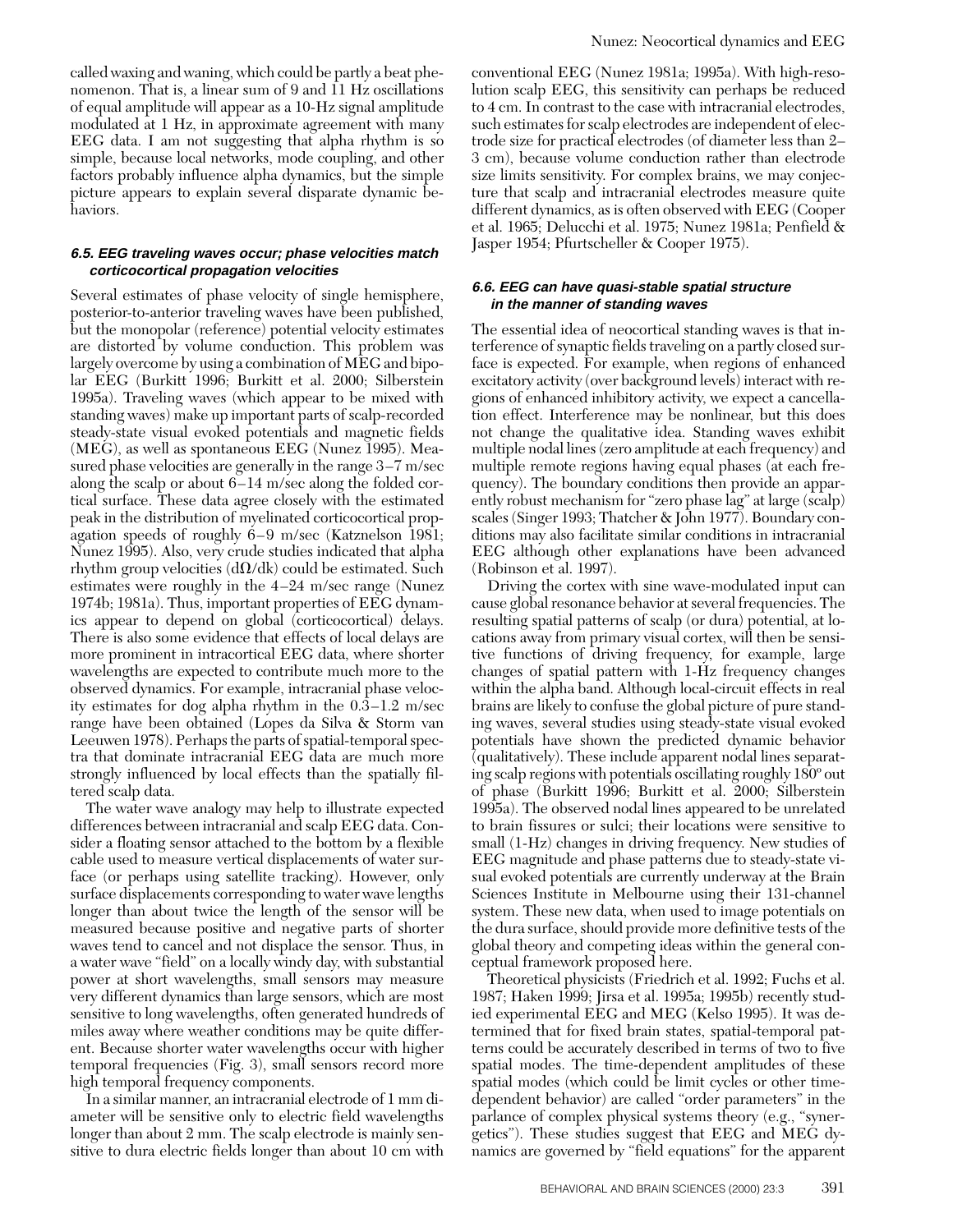#### Nunez: Neocortical dynamics and EEG

standing and traveling waves (based on amplitude and phase structure), in a manner consistent with the purely global theory described here. Again, the filtering effects of volume conduction can be expected to have substantially reduced the number of spatial modes required to describe the data.

Nodal lines of standing waves are not easily observed in raw (reference) EEG data owing to limited spatial sampling and volume conduction distortion. However, cortical imaging and spline-Laplacian algorithms were recently applied to 60-channel, eyes-closed, resting EEG to improve spatial resolution (Nunez 1995; Nunez et al. 1994; 1997; 1999). Such data exhibit quasi-stable phase and magnitude structures in the alpha band on a second-by-second basis, consistent with standing waves.

## **6.7. Frequency of coherent EEG depends partly on brain size and corticocortical fiber myelination**

If neocortical dynamics are partly composed of standing waves in the closed neocortical/white matter system, lower dominant frequencies (with longer wavelengths) are more likely in larger brains, provided that other influences (e.g., control parameters, propagation speeds, and local delays) are fixed. This is predicted by Equation (8) if corticocortical fibers change length in proportion to cortical size (i.e.,  $\lambda$ R = constant) and propagation speed v is constant as the scale factor R changes. The size/frequency correlation is predicted only for coherent EEG, which is more likely to have strong global contributions, not for EEG dominated by local mechanisms. The correlation coefficient between human brain and head size has been reported to be 0.85 (Blinkov & Glezer 1968). These ideas motivated a study of putative head size/frequency relations in 123 subjects, chosen for their robust alpha rhythms and extremes of small or large heads (Nunez 1981a; 1995; Nunez et al. 1977). As predicted, there was a significant negative correlation between human head size and peak alpha frequency. Correlation coefficients and significance levels were: frequency versus head size based on peak in average power spectrum  $(r =$  $-0.21$ ,  $P = 0.02$ ) or based on "maximum frequency" from peak power histogram ( $r = -0.23$ ,  $P = 0.01$ ). Negative correlation coefficients were also obtained in subgroups of men and women and in all 6 age groups (17–78 years). The weakest correlation was in the 17–23-year age group, among whom corticocortical axon myelination was probably incomplete (Courchesne 1990; Yakovlev & Lecours 1967). Perhaps this group had more variation in corticocortical propagation speed. One may conjecture that human alpha rhythms have substantial local influences and global influences other than size (e.g., the  $b_{nm}$  parameters and propagation speed). However, the effect of brain size on the putative fundamental mode and/or other closely spaced overtones in this population was evidently sufficiently robust to measure. Future studies of size/frequency relations in EEG with more dominant global influences (e.g., anesthesia states) are suggested by these results.

One obvious confounding influence on EEG frequency/ brain size relations is corticocortical myelination. For example, limit cycle frequencies in Equation (8) are proportional to corticocortical propagation speed (v) divided by linear scale factor (R). Children's linear brain scales (cube roots of volumes) are about 90% and 98% of adult scales at ages 2 and 5 years, respectively (Blinkov & Glezer 1968; Nunez 1995). Thus, size contributions to frequency changes are expected to be small during maturation. However, substantial corticocortical myelination takes place during maturation. Insofar as axon propagation speeds are increased by factors of perhaps 5 to 10 by myelination, we expect substantial EEG frequency increases during maturation. Unfortunately, there are too many confounding influences to make close quantitative predictions. For example, the proportion of myelinated corticocortical fibers as a function of age is apparently unknown. However, between the ages of about 1 and 10 years, peak EEG frequency increases from the delta range (0–4 Hz) to near 10 Hz, in semiquantitative agreement with expected increases in axon propagation speeds (Bickford 1973; Nunez 1995).

Data on cross-species comparisons of cortical EEG frequencies yield a mixed picture. One confounding parameter is the distribution of action potential speeds in corticocortical fibers in different species (because speed is proportional to axon diameter). That is, if all parts of mammal brains are scaled the same way, smaller brains would contain smaller axons. The combination of reduced propagation speed (v) and smaller size (R; or shorter corticocortical axons) would result in similar global time delays and mode frequencies. If corticocortical axon diameters were constant across species, however, the predicted fundamental modes (Hz) of standing waves, based only on a naive view of frequency/ size relations, would be something like human  $(10)$ , rhesus monkey  $(24)$ ,  $\log(27)$ , and cat  $(36)$ , as discussed by Nunez (1995). Of course, we expect most EEG to have strong local and global contributions that are independent of brain size. In particular, EEG recorded from inside the cranium, which includes nearly all nonhuman data, may involve mostly local network behavior that dominates global contributions.

A related complication is that the relative importance of local versus global mechanisms and thalamocortical versus corticocortical interactions is species-dependent (Braitenberg 1977; Katznelson 1981; Nunez 1995). Candidates for globally dominated rhythms must be coherent over large regions of neocortex. Most animal studies have not reported long-range coherence data. In fact, most intracranial EEGs may be incoherent at centimeter scales, although moderate, broad-band (roughly 10–90 Hz) coherences between striate, motor, and parietal areas have been reported in monkey during performance of a pattern-discrimination task (Bressler 1995).

Data obtained from the olfactory bulb of various species are also noted. Higher EEG frequencies are typically observed in smaller olfactory bulbs (Freeman 1995; Nunez 1995), again suggesting the importance of "global" boundary conditions. In this case, boundary conditions apply to bulbs with radii of a few millimeters, which are relatively isolated from external feedback (Freeman 1975).

On balance, the available animal data are mixed. They neither strongly support nor refute the idea of standing neocortical waves of coherent EEG. However, these general ideas could impact future experiments and interpretations of cortical "synchrony," such as the distinction between high frequency (60–120 Hz) synchrony apparently imposed on cat neocortex from the midbrain (lateral geniculate nucleus) and lower frequency (30–60 Hz) synchrony apparently attributable to cortical and/or corticocortical mechanisms (Castelo-Branco et al. 1998). For example, one may conjecture global influences on local networks at frequencies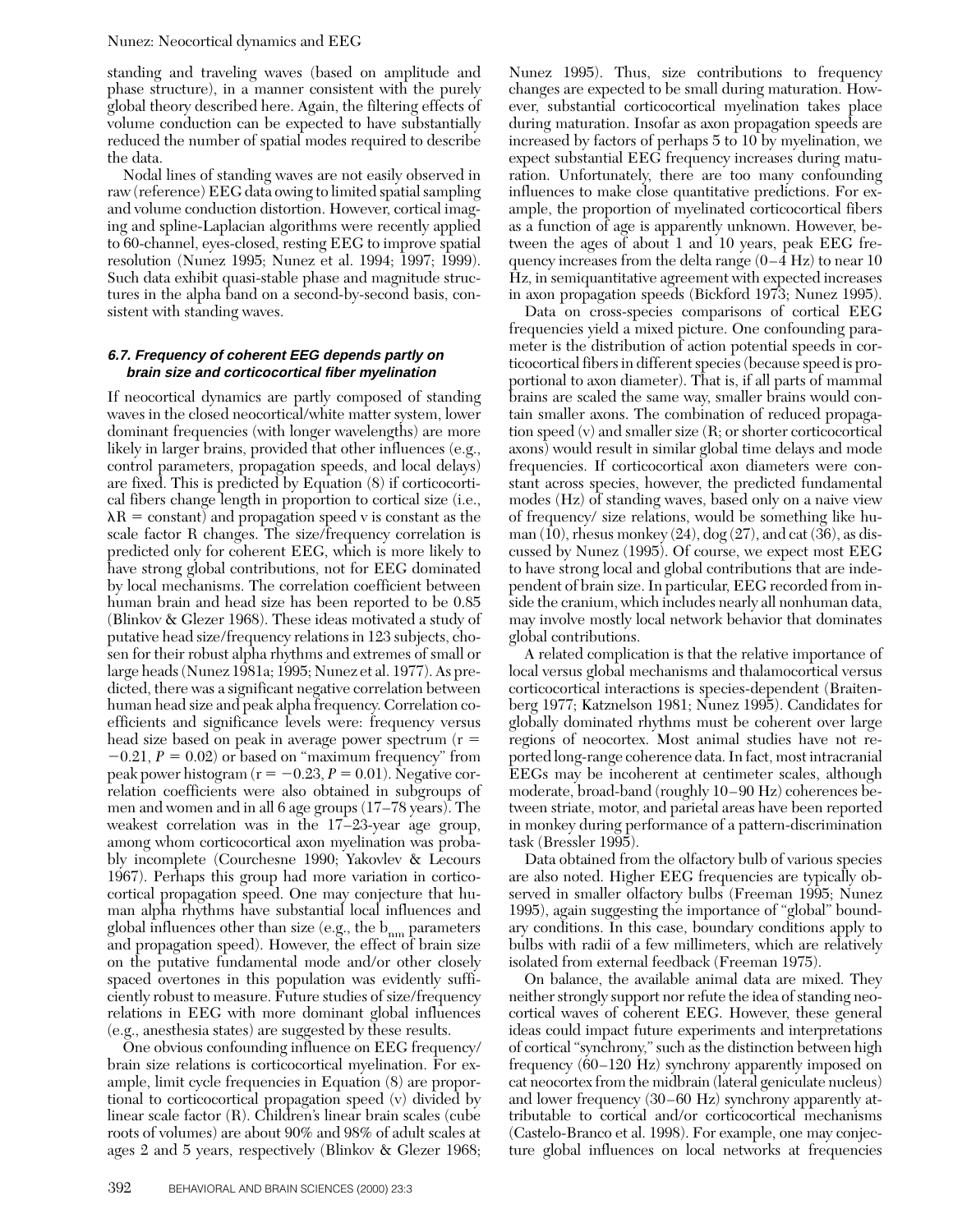above about 36 Hz in cat. Or, perhaps global modulations contribute to the resonant peak near 28 Hz observed in dog cortex when driven with sine wave modulated light (Lopes da Silva 1970a; 1970b), or the dog's halothane rhythm, which occurs at roughly twice the frequency range of human halothane frequencies (Nunez 1995; Rampil 1980). Again, interpretation in terms of putative global mechanisms can provide motivation for new experiments to test such ideas.

### **6.8. EEG amplitude may decrease with increasing frequency**

The basic global equations are based partly on the generally accepted idea that the number of active synapses (output) in a volume of tissue is proportional to the number of (input) action potentials. Thus, the corresponding field equation (10) in the Appendix is fundamentally linear (Nunez 1995), but is coupled to a second equation in which the roles of input and output variables are reversed. The second equation is represented by the "Local Network" box in Figure 4 and examples (at the millimeter scale) are Equations (13) and (14) in the Appendix. The basic idea is that the number density of action potentials produced in a local tissue volume (output) depends on the number of active synapses (input). This relation can be linear over only a limited range of input. For example, excitatory synaptic inputs will cause no action potentials to fire until a threshold is reached in the neural mass, and too much input can lead to saturation effects or recruitment of additional negative feedback in cortical or thalamic tissue (Freeman 1975). Thus, a sigmoid input/output relation was assumed by Wilson and Cowan in a local theory (1972; 1973). To simplify the mathematics, the sigmoid may be approximated by a cubic nonlinearity (Jirsa & Haken 1997; Nunez 1995), as indicated by Equations (13) and (14) in the Appendix. The earlier versions of the global theory proposed here essentially involve linearizing this sigmoid relation.

The predicted limit cycle modes of Equation (8) occur only for mode parameters  $b_{nm}$  greater than one. Predicted mode amplitudes are roughly proportional to the factors  $(b_{nm} - 1)^{1/2}$ , as shown in the Appendix. In that each mode  $(n,m)$  is also predicted to have reduced frequency as the corresponding  $b_{nm}$  increases, the theory matches (qualitatively) a well-known salient property of scalp EEG – the inverse relation between amplitude and frequency observed in a wide variety of brain states (Barlow 1993). The predicted global limit cycle modes differ from local limit cycles predicted by Wilson and Cowan (1972; 1973). In the former (global) theory delays are due to finite propagation speeds; in the latter (local) theory, delays are PSP rise and decay times. Both processes may occur simultaneously and may influence each other, but coherent activity, which is more closely associated with global theory, generally dominates EEG recorded on the scalp because of spatial filtering by the volume conductor.

#### **6.9. A distinction between local and global alpha band activity is obtained**

Changes in EEG coherence between ipsilateral and contralateral sensorimotor regions during planning of finger movements were measured. During one such planning, upper alpha band (10–12 Hz) coherence decreased whereas gamma band (38–40 Hz) coherence increased in the same

data (Andrew & Pfurtscheller 1996). Other studies by the same group showed that alpha band activity consisted of a mixture of coherent activity (suggesting strong global mechanisms) with incoherent mu activity (suggesting local mechanisms), which were separately manipulated using motor tasks (Andrew & Pfurtscheller 1996; 1997; Florian et al. 1998). In some subjects, local and global alpha frequency peaks were matched within 1 Hz. In others, peaks were separated by 2–3 Hz. These data support the idea that specific local networks can generate rhythms in the alpha and gamma bands and that such rhythms can occur simultaneously with global oscillations in the same ranges, which in some states may facilitate and synchronize local rhythms.

## **6.10. Cognitive correlations to spatial-temporal patterns are robust**

The complementary separation/interaction between local and global dynamic action fits well with the general idea that mental functions are processed within changing local and regional neural networks. Expressed another way, brain information storage and processing may involve coherent activation of large groups of cells, corresponding to independent but interacting subsystems (Bressler 1995; Edelman 1992; Grossberg & Somers 1991; Grossberg 1997; Harth 1995; John et al. 1997; Silberstein 1995b; Srinivasan et al. 1999; Tononi & Edelman 1998). Such temporary functional connectivity has been revealed in human brains by rapidly shifting spatial patterns of statistical interdependency of event-related potentials recorded with 64–128 electrodes during preparation for various cognitive tasks (Gevins & Cutillo 1986; 1995). Spatial patterns of coherence in the preparation period differ, depending on whether or not the task was performed correctly.

Steady-state visual evoked potential maps (Silberstein 1995a) also revealed robust connections between regional spatial-temporal dynamics and a visual vigilance task. Furthermore, the 60-channel alpha rhythm data shown in Figures 1 and 2 exhibited large, robust decreases in alpha coherence during transitions from resting to cognitive states. These data suggest that human alpha rhythm may be a mixture of local oscillations and global standing waves, with global behavior more dominant during resting states. The data show an interesting connection to theoretical work on the nature of brain dynamic complexity (Tononi & Edelman 1998; Tononi et al. 1994) and data obtained with functional MRI during photic stimulation (Friston et al. 1995). The measure of dynamic complexity proposed by these scientists is sensitive to the joint constraints of functional segregation and functional integration. Measured metabolic patterns of brain activity evidently occupy states intermediate between incoherence, with regionally specific dynamics, and global coherence. The intermediate states appear to have the highest complexity, perhaps because complexity requires a mixture of long and short correlation lengths.

Descriptions of brain dynamics in terms of multiple correlation lengths are similar to, but perhaps more accurate than, descriptions based on networks of various sizes (Nunez 1995). Such putative "neural networks" may be based on expected values of probability distributions of neural firing patterns (Ingber 1982; 1983; 1991). Ingber suggests that dynamic overlap of these probability distributions may be the core phenomenon underlying formation and erasure of networks on millisecond time scales. Correlation, coherence,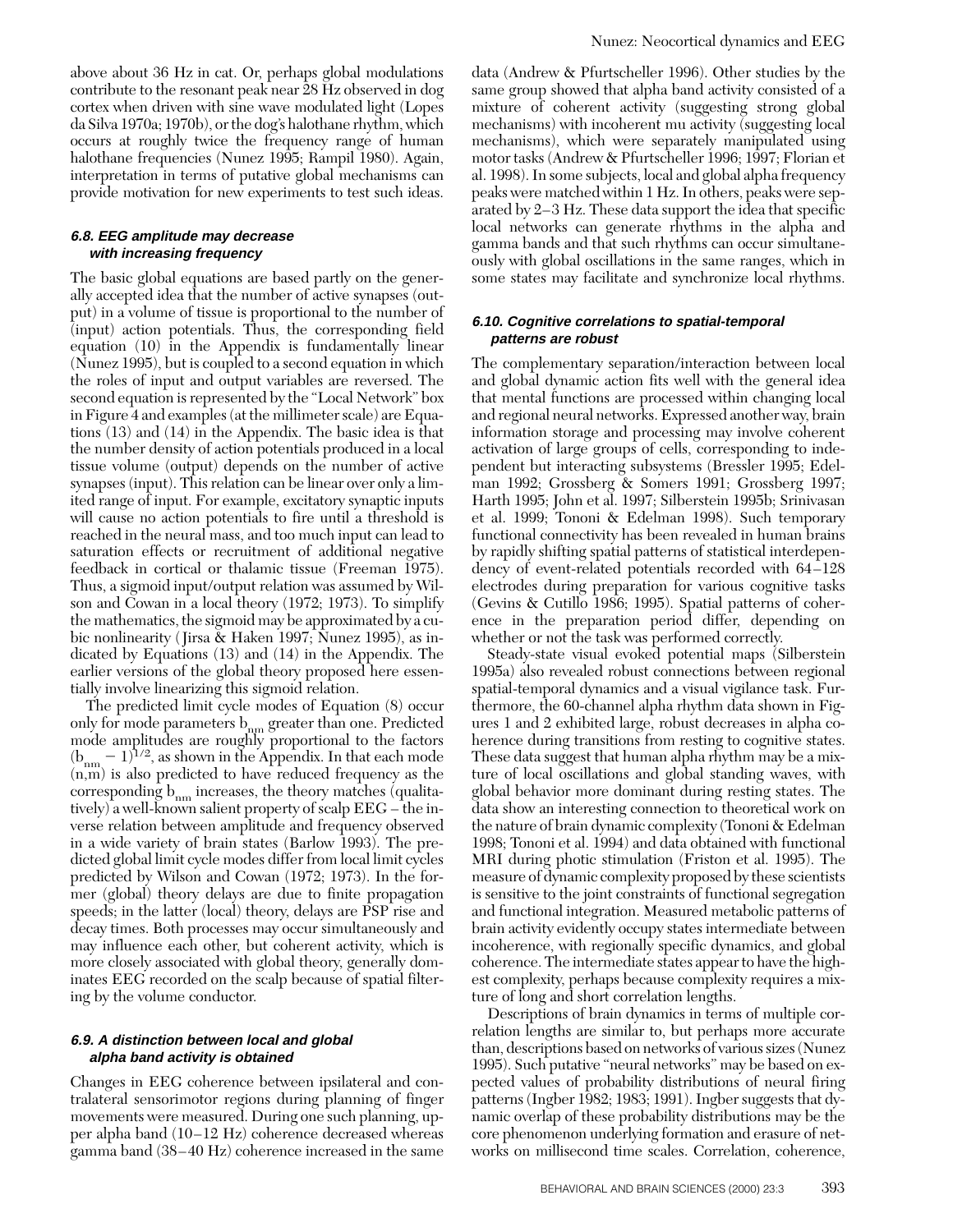## Nunez: Neocortical dynamics and EEG

and complexity measures of EEG appear to provide crude, coarse-grained estimates of such dynamic overlap.

## **6.11. MEG phase transition explained using local/global theory**

A similar approximation to sigmoid input/output in global theory was used to describe evoked magnetic field behavior (Jirsa & Haken 1996; 1997). The 37-channel MEG was driven by repeated auditory stimuli (Kelso 1995; Kelso et al. 1992; 1999). The subject was asked to push a button between each consecutive stimulus. When the stimulus rate reached a critical value (near 1.75 Hz), the subjects were no longer able to tap their fingers between each tone presentation, and switched from out-of-phase to in-phase (synchronous) finger motion. This indicated a brain state change, or "phase transition" in the parlance of complex physical systems. The spatial-temporal MEG dynamics were described in terms of a competition between two spatial modes, with time-dependent amplitudes as "order parameters" (Fuchs et al. 1992; Jirsa et al. 1995a; 1995b). The first-order parameter–time-dependent spatial mode coefficient analogous to  $\Phi_1(t)$  in the Appendix–dominated the pretransition state and oscillated with the stimulus frequency; the second-order parameter,  $\Phi_2(t)$ , with twice the stimulus frequency, dominated the posttransition state. A differential equation was derived, partly by extending the global theory outlined here, but with auditory and sensory cortices considered as local circuits embedded within the neural tissue (Jirsa & Haken 1997). The theoretical model was able to reproduce the essential features of MEG dynamics, including the phase transition. Thus, a triple correspondence was obtained, relating behavior, MEG data, and physiologically based theory.

## **6.12. Macroscopic fields of synaptic action and neural networks coexist naturally**

Theoretical work also suggested that the brain may act as a parallel computer at small scales through the use of local or regional neural networks, while simultaneously producing robust global field patterns at macroscopic scales (Haken 1999; Jirsa & Haken 1997; Kelso et al. 1999). Haken's work further showed that the global field equations of Nunez are of a universal type, in the sense that, in the linear limit, the field-dispersion relation for long-wavelength dynamics is relatively insensitive to corticocortical fiber distribution, adding additional support to similar studies (Nunez 1995). This suggests that several of the central ideas underlying the global field theory outlined here may survive when more accurate theories are developed. General ideas that should endure include the importance of finite action potential propagation speeds, global boundary conditions, synaptic action proportional to number of input action potentials, sigmoid relations between input synaptic action and output action potentials, and the simultaneous existence of global field modes and neural network activity at local and regional scales.

## **6.13. How are cell groups formed and what is their relationship to psychology?**

Cognitive scientists may complain that the studies of neocortical dynamic behavior outlined here mostly ignore the main issues of brain information processing. This criticism is partly valid. However, I suggest that a much deeper understanding of brain dynamics is essential to genuine longterm progress in cognitive science. Such knowledge is required if cognitive questions are to be asked in a more quantitative scientific context. It is, in fact, probably impossible to design a cognitive EEG experiment not biased by assumptions (explicit or implicit) about brain dynamics. Experimental choices favoring global or local (e.g., dipole fits to EEG) interpretations provide common examples.

My goal here has been a relatively modest one of constructing a tentative dynamical foundation, based on both theory and EEG, on which more physiologically based cognitive and dynamic theories can be constructed. Expressed another way, any physiologically based dynamical foundation is likely to provide intermediate- and large-scale constraints on new cognitive models, in a manner analogous to constraints imposed by established physiology at the membrane or neuron level. For example, Edelman's (1992) "theory of neuronal group selection" suggests that selective coordination of complex patterns by "reentry" (repeated reciprocal interactions between cell groups) is the basis of behavior and that reentry combined with memory provides the bridge between physiology and psychology. Philips and Singer (1997) propose synchronized population codes, with dynamic activity "coordinated within and between regions through specialized contextual connections." These views appear to fit nicely with the dynamical picture painted here, as do other, overlapping ideas about "neural networks" or "distributed cell assemblies"(see, e.g., Bressler 1995; Carpenter & Grossberg 1987; Grossberg 1997; Grossberg & Somers 1991; John et al. 1997). One goal of dynamical theory development is to delineate differences between cognitive theories, for example, to pin down qualitative concepts and distinguish substantive from semantic controversies. To this physical/neuroscientist, who operates on the periphery of cognitive science, it appears that such semantic arguments and turf wars often infect scientific exchange. In this regard, the conceptual framework summarized here is an early attempt to help liberate cognitive theory from semantic straitjackets, thereby facilitating more linkage of physiology to psychology.

## **7. Speculative remarks on the dynamics of consciousness**

I have argued that the development of neocortical dynamic theory and its experimental verification are essential to rapid progress in neuroscience, especially when fundamental issues of information processing and conscious experience are studied. This follows from the idea that intermediate- and large-scale physiology require quantitative understanding, just as we require knowledge of synapses, neurotransmitters, and action potentials at small scales. Separate theories at multiple scales, as well as efforts to cross scales, will provide formidable new challenges to theoreticians and experimentalists in the future. It is very difficult for twentieth century brains to predict whether much of the conceptual framework proposed in this article will survive in the twenty-first century. Perhaps this sobering thought should inhibit further speculation. However, I will venture some closing remarks on possible connections between this theoretical framework and mind-brain relations, while mostly avoiding what has been called the "hard problem" of conscious experience (Chalmers 1995).

We know that large-scale neocortical dynamic behavior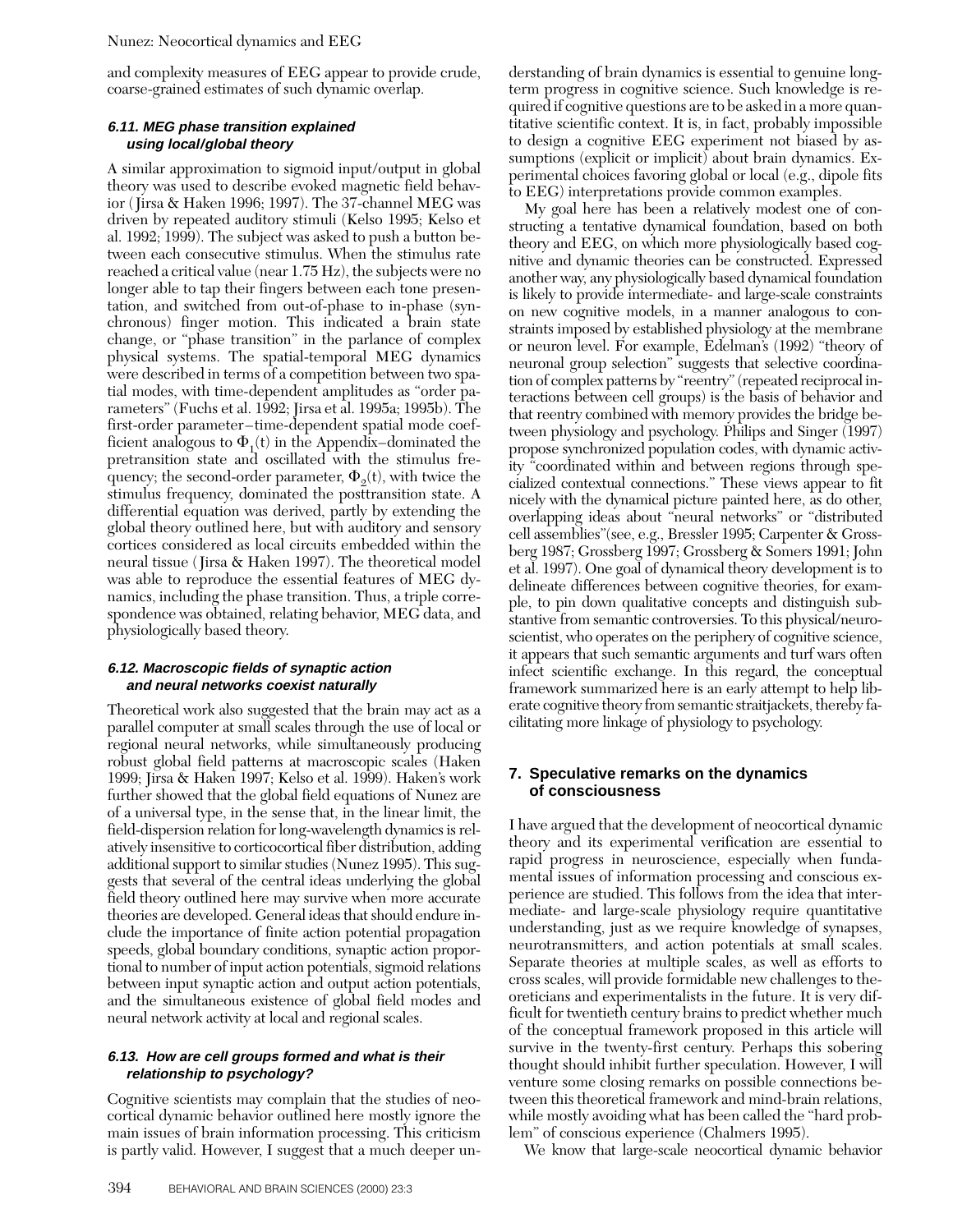measured with EEG is correlated with internal experience. Today's established correlations are often only moderate, but there is reason to hope for even stronger connections in the near future using more advanced experimental methods, including improved EEG spatial resolution, advanced pattern recognition methods, closer connection to dynamic theory, and more effective integration with MEG, MRI, PET, and so on (Nunez 1995; Silberstein 1995a; Srinivasan et al. 1998; 1999). Furthermore, even with today's methods there is nearly a one-to-one correspondence between measured EEG and sentience; a crude measure of your macroscopic dynamics tells me if you have fallen asleep reading this target article.

Several theoretical studies suggest that macroscopic dynamic fields of synaptic action (estimated with EEG/MEG) are both influenced by and act back on dynamics at smaller spatial scales not easily accessible to experimental measure (Haken 1999; Ingber 1982; 1983; 1985; 1991; 1995a; 1995b; Ingber & Nunez 1990; Nunez 1995; Nunez & Srinivasan 1993; Srinivasan & Nunez 1993). Multiscale interactions, such as the "circular causality" described by Haken (1983; 1999), are an essential aspect of complex systems. It has been further suggested that such hierarchical interactions may be an essential ingredient of consciousness (Harth 1993; Ingber 1995a; 1995b), perhaps in a manner similar to hierarchical interactions in human social systems (Freeman 1995; Nunez 1995; Scott 1995). If brain information processing takes place at multiple spatial scales, one may conjecture that characteristic time scales (e.g., resonant mode frequencies) of these levels occur in the same general range. This allows information processing over several minicolumns, simultaneous with mesoscopic interactions at millimeter (e.g., macrocolumn) and global scales (Ingber 1985; 1995a; 1995b; Nunez 1989a; 1995).

Furthermore, in the context of the global theory outlined here, multiple global modes of synaptic action (identical at all cortical locations) can drive local modes of matching frequency (which vary with location), thereby facilitating a top-down mechanism for establishing coherent oscillations in widely separated cell groups. It is, in fact, possible that only synaptic modulation with matching local and global frequencies is sufficiently robust to be recorded as scalp EEG. If this conjecture is correct and multiscale information processing actually is essential to consciousness, brain evolution may have exploited synaptic plasticity at each spatial scale to effect a matching of time constants at each level. This "top-down, multiscale, neocortical dynamic plasticity" would evidently be constrained minimally at the singleneuron level but more strongly by neocortical boundary conditions (Nunez 1997). In less sober states, brains might take this conjecture even further by evoking extracranial constraints on brain development, for example, "World III" (Popper & Eccles 1977) or a recent modification, the "Platonic World" (Penrose 1995). Of course, such speculation goes well beyond supporting data. However, it does perhaps suggest that materialism and dualism are not so easily distinguished as is often proposed.

#### **8. Appendix: Coupled mode equations for nonlinear local/ global theory**

#### **8.1. Basic global equation**

Decimal equation numbers used in this Appendix refer to equations derived in the book by Nunez (1995). Integer equation num-

bers refer to this target article. The basic global equation relating normalized centimeter scale, excitatory synaptic action density  $F(x,t)$  to normalized centimeter scale action potential density input  $G(x,t)$  is the integral equation

$$
F(x,t)\ =\ \int\limits_0^\infty dv_1 \! \int\limits_{S_1} F(x,x_1,v_1) G\!\left(x_1,t-\frac{ / x\, -\, x_1/}{v_1}\right)\! dS_1 \qquad \quad (11.1)
$$

This global integral equation quantifies the noncontroversial idea that the number of active excitatory synapses at any cortical location x depends on the number of excitatory action potentials produced at all other cortical locations  $x_1$ . The outer integral is over generally distributed corticocortical propagation speeds  $v_1$ . The inner integrals are over the neocortical surface  $S_1$ . Midbrain input  $U(x,t)$  does not appear in Equation (11.1); it is here assumed to enter the local box in Figure 4. If there are J excitatory corticocortical and intracortical fiber systems, the falloff in numbers of fibers with distance  $x - x_1 /$  is expressed as a distribution function  $R(x,x_1,v_1)$  in the form of a sum over exponential decays. That is,

$$
R(x, x_1, v_1) \propto \sum_{j=1}^{J} \rho_j \eta_j (v_1) e^{-\lambda_j / x - x_{1'}} \tag{9}
$$

Here the sum is over I fiber systems with decay constants  $\lambda_i$  and associated velocity distributions  $\eta_i(v_1)$ . A relatively simple global equation is obtained when only one of these excitatory systems has substantial delay times (in which case  $\lambda_i \rightarrow \lambda$ ) and the associated velocity distribution is a delta function  $\eta(v_1) = \delta(v_1 - v)$ . Because millimeter and smaller scale corticocortical fibers have more specificity of connections, Equation (9) may make sense only at centimeter or larger scales.

After several mathematical steps, which cannot be duplicated here without introducing several new intermediate variables and definitions, Equation (A.10) in the Appendix of Nunez (1995) was obtained from (11.1) for the special geometry of a closed-loop model cortex. The inverse Fourier transform of Equation (A.10) yields the partial differential equation

$$
\frac{\partial^2 F}{\partial t^2} + 2 \frac{\partial F}{\partial t} + F - \frac{\partial^2 F}{\partial x^2} = \frac{\partial G}{\partial t} + G \tag{10}
$$

This is a simplified input/output relation for the "nonlocal" cortex in Figure 4. Jirsa and Haken (1997) also used Equation (10) in a one-dimensional, nonlinear study. Spatial variables are here normalized with respect to  $\lambda^{-1}$  and time t is normalized with respect to  $\tau_g = (\lambda v)^{-1}$ . Here  $v \approx 600-900$  cm/sec is the characteristic propagation speed in corticocortical fibers, and  $\lambda^{-1} \approx 5-15$  cm is a characteristic decay length in the number density of corticocortical input fibers with distance at centimeter scales. Thus,  $\tau_a \approx 6-$ 25 msec, and one might expect oscillatory activity in the general frequency range  $f \approx (2\pi\tau_g)^{-1}$  or 6–28 Hz. For reasons discussed in Nunez (1995a), the decay constant may be considered to apply to the corticocortical system with the longest fibers (perhaps  $\lambda^{-1}$  $\approx$  10–15 cm) if the corresponding fiber density  $\rho$  and excitatory synaptic gains are sufficiently large. In this case, the lower end of this frequency range  $f \approx 6-14$  Hz appears more appropriate for the fundamental (lowest) mode of the putative global oscillations. Multiple fiber systems result in multiple branches of dispersion relations, as discussed in Nunez (1995).

#### **8.2. Linear centimeter scale global equation**

If the action potential density  $G(x,t)$  generated in the local tissue mass in Figure 4 is simply proportional to the sum of excitatory synaptic input from the global neocortex  $F(x,t)$  and midbrain input  $U(x,t)$ , Equation (10) yields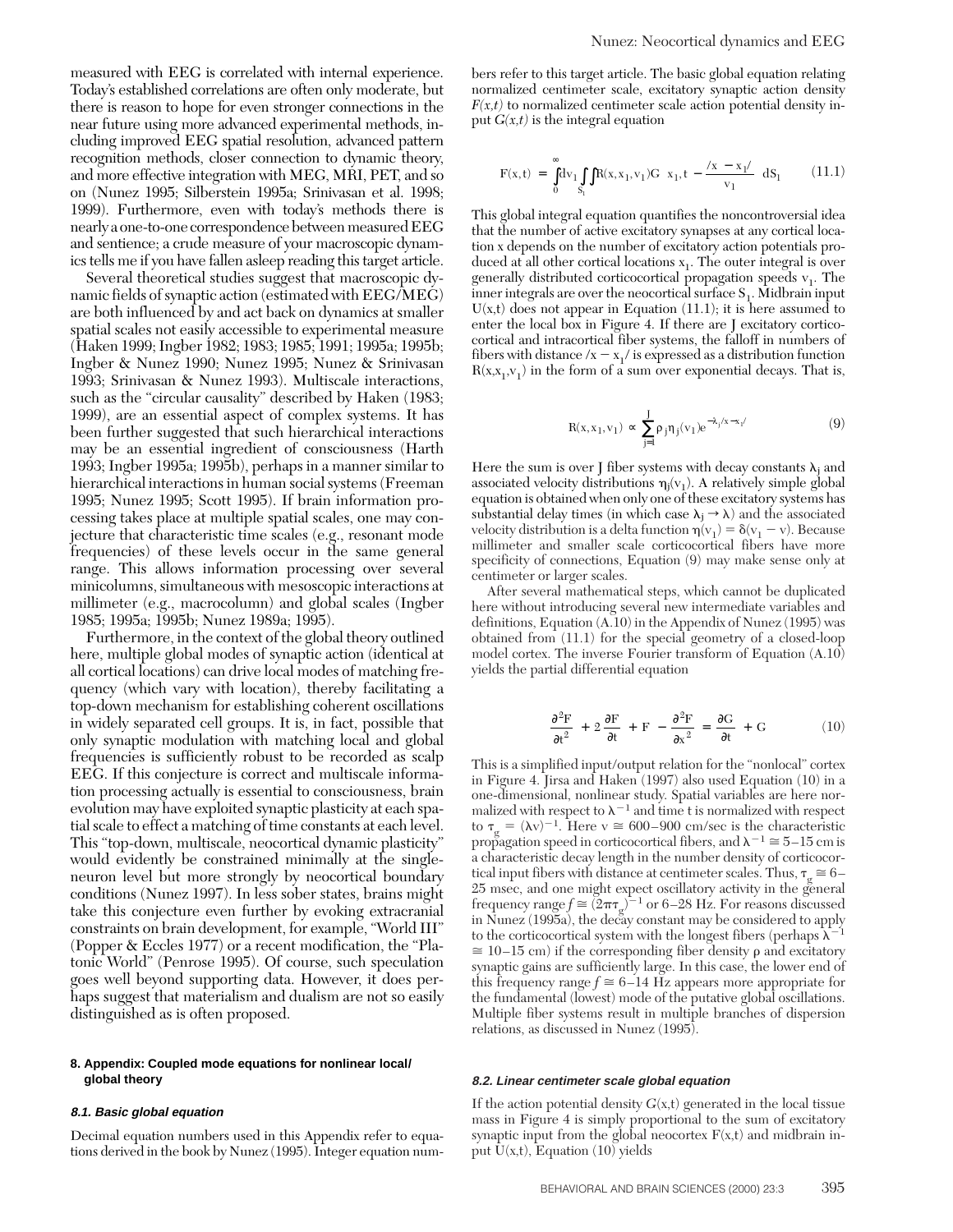Nunez: Neocortical dynamics and EEG

$$
\frac{\partial^2 F}{\partial t^2} + (2 - B)\frac{\partial F}{\partial t} + (1 - B)F - \frac{\partial^2 F}{\partial x^2} = B\left(\frac{\partial U}{\partial t} + U\right)
$$
 (11)

where B is the proportionality constant. The global transfer function, Equation  $(7)$ , is based on this linear partial differential equation. For  $B \cong 2$ , the spatial modes (n = 1, 2, 3, ...) exhibit free oscillations  $(U = 0)$  with frequencies  $(Hz)$ 

$$
f_{\rm n} = \frac{\rm v}{\rm L} \sqrt{n^2 - \frac{(B\lambda L)^2}{4(2\pi)^2}}
$$
 (12)

Here L is the longest brain "circumference" of the unfolded surface. Equation (12) is essentially Equation (11.14). Waves on spherical and prolate spheroid surfaces were also considered in Nunez (1995), but such details do not alter the general semiquantitative conclusions of this target article. If  $v \approx 600-900$  cm/ sec and  $L \approx 50-100$  cm, the fundamental mode is  $f_n \approx 6-18$  Hz, approximately independent of B for B small. As the linear feedback parameter B increases, the putative linear waves progress from strongly damped to unstable when  $B > 2$ . When critical values of B are reached such that the second term under the square root approaches the first term  $(n^2)$ , the frequencies of the corresponding modes first decrease sharply and become nonoscillatory for still larger values of the linear feedback parameter B. However, this linear approximation should be considered only as a first approximation to more accurate nonlinear solutions.

#### **8.3. Simple millimeter scale local equations**

Consider two relatively simple, millimeter scale local equations, based on the idea that moderate to large synaptic action f(x,t) leads to the recruitment of additional "local" negative feedback mechanisms. Here the word "local" may include both intracortical and thalamocortical feedback. Lowercase symbols are used (in this Appendix only) for millimeter scale variables to distinguish them from uppercase centimeter scale variables. If no local oscillatory dynamics are included

$$
g(x,t) = Bf(x,t) - Af^3(x,t)
$$
 (13)

Alternatively, if simple local oscillatory dynamics are included

$$
\partial^2 g / \partial t^2 + 2a \partial g / \partial t + q^2 g = q^2 (Bf - Af^3)
$$
 (14)

Here the parameters A and B are of order one because dependent variables *F*, *G*, *f*, and *g* are normalized. The case  $A = 0$  corresponds to linear solutions described above. The parameters (a,q) depend on local properties, for example, ratios of PSP rise and decay times to the characteristic global delay  $\tau_g$  and local feedback gain Q. The linear version of Equation (14) is a very simplified local theory, for example, a simple version of equations derived by Lopes da Silva et al. (1974), Freeman (1975), or van Rotterdam et al. (1982). The cubic nonlinearity in Equations (13) and (14) is an approximation to a sigmoid input/output relation, as discussed in section 12 of the Appendix to Nunez (1995) and in Jirsa and Haken (1997). Subcortical input has been omitted in Equations (13) and (14) but can be easily included, for example, for purposes of SSVEP modeling.

#### **8.4. Relation of millimeter and centimeter scale equations**

The millimeter scale equations may perhaps apply to dynamics in neocortical tissue of size corresponding roughly to something between a minicolumn and macrocolumn. By contrast, the global equation is based on decay in number density of corticocortical fibers at the centimeter scale. Thus, millimeter and centimeter scale variables are related by space averages over regions  $\Gamma$ 

$$
F(x,t) = \frac{1}{\Gamma} \int_{x}^{x+\Gamma} f(x',t) dx'
$$
 (15)

#### **8.5. Nonlinear solutions in a rectangular region**

The one-dimensional solution has the advantage of relative simplicity and may provide a reasonable idea of how individual modes behave. However, in one-dimensional systems, the higher modes (overtones) are often harmonics of the fundamental, but this is not true for two-dimensional planar or surface systems. Full solutions (e.g., EEG waveforms) consist of sums of such spatial modes. In order to provide two-dimensional simulations, consider coupledmode equations in a rectangular region of dimensions  $L_x = 3L_y$ . Let  $L<sub>x</sub> = 30\pi$  cm crudely represent the anterior/posterior circumference of one unfolded neocortical hemisphere. Let  $L_{y}$  represent the lateral circumference of the same hemisphere. Boundary conditions are satisfied if solutions are expanded in spatial Fourier series in terms of the unknown functions or "order parameters"  $\varphi_{nm}(t)$ 

$$
f(x,y,t)\ =\ \sum_{n=1}^\infty\sum_{m=1}^\infty w_{nm}(t)\sin(k_nx)\sin(h_my)\qquad \qquad (16)
$$

With this interpretation of the geometry, normalized wave numbers are  $k_n = 2n\pi/\lambda L_x$  and  $h_m = 2m\pi/\lambda L_y$ , with  $n = 1, 2, 3, ...$ and  $m = 1, 2, 3, \ldots$ . Half-integer wavelengths with zero amplitude at boundaries are typically allowed in rectangular systems (e.g., waves in a rectangular drum membrane), but only integer wavelengths are allowed on closed surfaces because dependent variables and their spatial derivatives must be continuous functions of surface coordinates if they represent genuine physical processes (i.e., periodic boundary conditions apply). Thus, we here force waves traveling to each edge of the rectangular region to appear at the opposite edge. That is, in contrast to the usual drum waves, no wave reflection at boundaries occurs here.

#### **8.6. Truncated solutions for space-averaged variables**

The space averaging operation relating millimeter scale to centimeter scale variables involves the integrals in x and y directions of the form

$$
\frac{1}{\Gamma} \sum_{x}^{x+\Gamma} \sin(k_n x') dx' = \frac{1}{k_n \Gamma} [\cos(k_n x) - \cos(k_n x) \cos(k_n \Gamma) + \sin(k_n x) \sin(k_n \Gamma)] \tag{17}
$$

For long-wavelength modes with  $k_n \Gamma \ll 1$ , the right side is approximately  $sin(k_n x)$ , so that lower eigenfunctions of the space-averaged fields  $G(x,y,t)$  and  $F(x,y,t)$  have the same form as the eigenfunctions of the millimeter scale fields *g*(x,y,t) and f(x,y,t). Generally, centimeter scale eigenfunctions are multiplied by the factor  $1/(\Gamma^2 k_n h_m)$ , which is proportional to  $(nm)^{-1}$ . Also, these higher order terms contain oscillatory terms such as  $cos(k_n\Gamma)$ . Such higher mode contributions can perhaps be considered "noise" input in this crude approximation. These arguments provide some weak justification for using truncated-mode solutions for space-averaged variables. Such solutions are not generally accurate (Nunez & Srinivasan 1993; Srinivasan & Nunez 1993); however, they can provide some insight into general behavior of solutions with different parameters. They may also allow more accurate solutions to be obtained by including more modes.

For comparison with scalp recordings, a reasonable choice for the space-averaging scale is the spatial resolution obtained with 64-channel spline-Laplacian methods, or about 3 cm. Thus, the nondimensional averaging scale is  $\Gamma = 3\lambda$ , and  $k_n \Gamma = 6n\pi/L_x$ ,  $h_{\rm m}\Gamma = 18$ m $\pi/L_{\rm x}$ . Because each term in the eigenfunction expan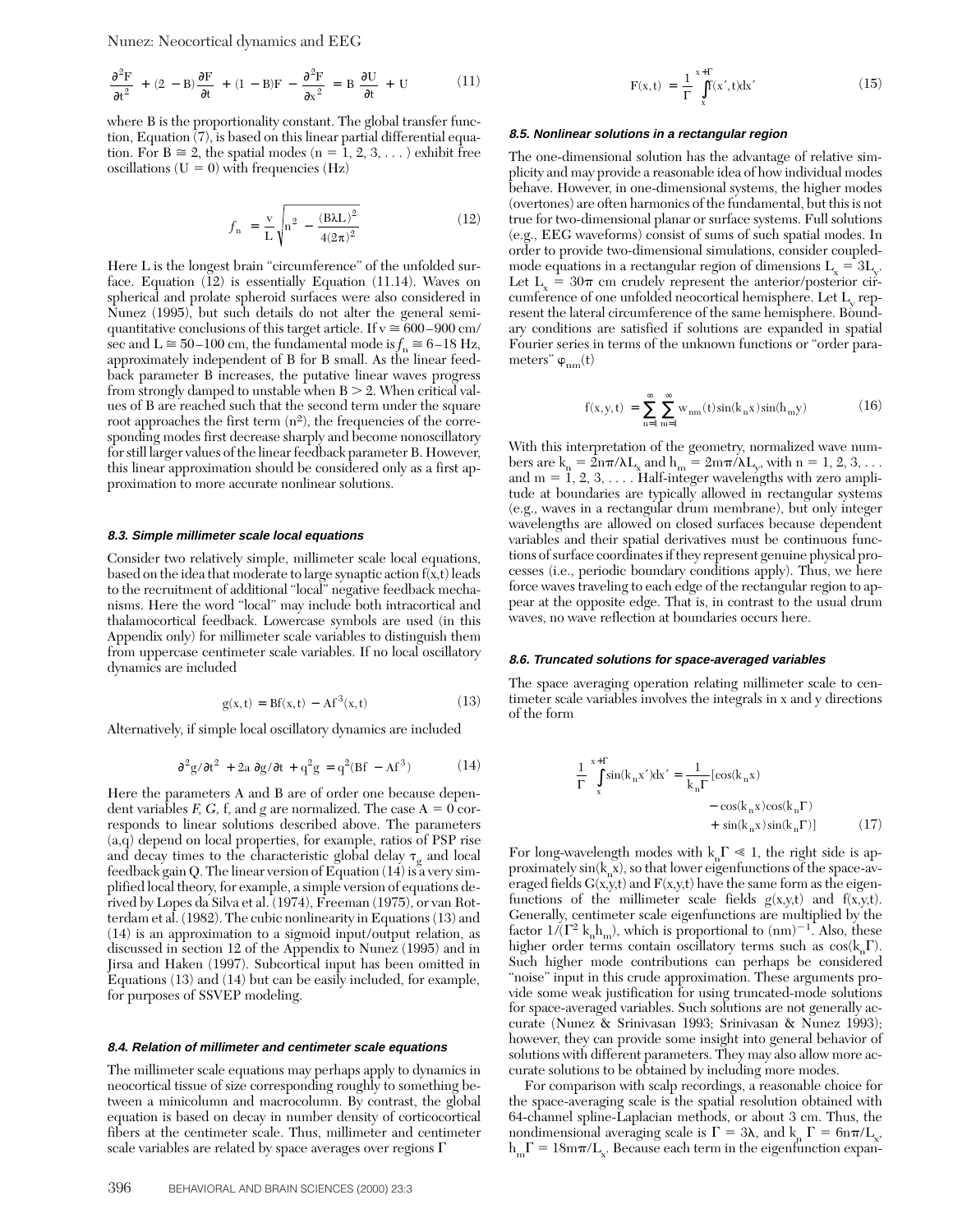sion for space-averaged dependent variables is proportional to 1/  $(k_n\Gamma)(h_m\Gamma)$ , an apparently consistent truncation is obtained by keeping terms  $n = 1, 5$  and  $m = 1$ 

$$
f(x,y,t)\;\cong\;\sin(h_1y)\underset{n=1}{\overset{5}{\sum}}F_{n1}(t)\sin(k_nx)\qquad \qquad (18)
$$

Boundary conditions require  $k_n = nk_1$ . Also, the second subscript on order parameters may be dropped; only the n modes with  $m =$ 1 are retained here. The symbolic program Mathematica was used to express

$$
\left[\sum_{n=1}^{5} \varphi_n(t) \sin(k_n x)\right]^3 = \sum_{n=1}^{15} \zeta_n[\varphi_1(t), \varphi_2(t), \varphi_3(t), \varphi_4(t), \varphi_5(t)] \sin(k_n x)
$$
\n(19)

Also required is the term associated with  $\partial g(x,t)/\partial t$ ,

$$
\left[\sum_{n=1}^{5} \varphi_n(t) \sin(k_n x)\right]^2 \sum_{n=1}^{5} (d\varphi_n / dt) \sin(k_n x) =
$$
  

$$
\sum_{n=1}^{15} \psi_n[\varphi_1, \dots, \varphi_5, d\varphi_1 / dt, \dots, d\varphi_5 / dt] \sin(k_n x) (20)
$$

Here the functions  $\zeta_n$  and  $\psi_n$  generally provide strong coupling between spatial modes. Use is also is made of the identity

$$
\sin^3(h_1 y) = (1/4)[3\sin(h_1 y) - \sin(3h_1 y)] \tag{21}
$$

## **8.7. Coupled-mode equations with no local oscillatory dynamics**

If there is no local oscillatory dynamic behavior and no subcortical input  $U(x,t)$ , the global equation (10) yields five coupled, second-order ordinary differential equations for the centimeter scale synaptic action modes  $\Phi_{n}(t)$ 

$$
d^2 \Phi_n / dt^2 - (B - 2 - \frac{9A}{4} \Phi_n^2) d\Phi_n / dt
$$
  
+ 
$$
(1 + k_n^2 - B + \frac{3A}{4} \Phi_n^2) \Phi_n =
$$
  

$$
\mathfrak{I}_n(\Phi_1, \Phi_2, \dots, \Phi_5, d\Phi_1 / dt,
$$
  

$$
d\Phi_2 / dt, \dots, d\Phi_5 / dt)
$$
 (22)

The mode coupling functions  $\mathfrak{S}_n$  on the right sides of the 5 equations  $(n = 1, 5)$  each consist of about 40 terms. If the modes are uncoupled, the right side is zero, and each mode satisfies a combined van der Pol/Duffing equation. The centimeter scale modes  $\Phi_n(t)$  are space averages of the millimeter scale modes  $\varphi_n(t)$ , as indicated by Equation (15).

#### **8.8. Coupled-mode equations with local oscillatory dynamics**

If local networks have weakly damped oscillatory behavior, 10 coupled second-order equations are obtained from Equations (10), (14), and (15) for the synaptic  $(\Phi_n)$  and action potential  $(W_n)$ modes

$$
d^{2}\Phi_{n}/dt^{2} + 2d\Phi_{n}/dt + (1 + k_{n}^{2})\Phi_{n} = dW_{n}/dt + W_{n}
$$
 (23)

$$
d^2W_n/dt^2 + 2adW_n/dt + q^2W_n =
$$
  
 
$$
q^2[B\Phi_n - A\Re_n(\Phi_1, \Phi_2, \Phi_3, \Phi_4, \Phi_5)]
$$
 (24)

where  $\mathfrak{N}_{n}(\Phi_{1}, \Phi_{2}, \Phi_{3}, \Phi_{4}, \Phi_{5})$  are the mode-coupling terms. Although these equations were derived for constant local parameters (a, q), one can easily imagine similar solutions with  $a = a(x)$ and  $q = q(x)$ . For example, in the local theory of van Rotterdam et al. (1982), these parameters are functions of the local feedback gain Q, which is generally expected to vary with location x. In such cases, "local" oscillations of frequency  $q(x)$  can be enhanced by "global modulations" of synaptic action density. Conversely, "global" oscillations will be enhanced by matching "local" oscillations (somewhat similar to the usual "pacemaker" mechanism). The quotation marks are used to emphasize that, with these integrated dynamics, "local" and "global" mechanisms may interact strongly, in which case neither can be said to "cause" the other.

#### **8.9. Analytic perturbation solution for uncoupled modes**

It is instructive to consider a limiting case where the nonlinear parameter A is small and the expansions are truncated at the first mode  $(n = 1)$ . Or, suppose the modes are somehow uncoupled, so that the functions  $\mathfrak{S}_{\mathbf{n}}$  of Equation (22) are zero. Though this is probably unrealistic, it does provide a limiting case that can be solved analytically for weak nonlinearity. With the assumption  $\mathfrak{S}_n$  $= 0$ , a van der Pol/Duffing equation is obtained from Equation (22) for each mode. To put this equation in standard form, let  $\varepsilon =$  $B - 2$  and make the transformation

$$
Z = (9A/4\varepsilon)\Phi_n \tag{25}
$$

The combined van der Pol/Duffing equation then takes the form

$$
d^{2}Z/dt^{2} - \varepsilon(1 - Z^{2})dZ/dt +
$$
  
[k<sub>n</sub><sup>2</sup> - (1 + \varepsilon) + (\varepsilon/3)Z^{2}]Z = 0 \t(26)

Equation (26) may be studied with standard perturbation methods for e small. That is, assume a solution of the form (Jordan & Smith 1996)

$$
Z(t) = Z_0(t) + \varepsilon Z_1(t) + \varepsilon^2 Z_2(t) + \dots \qquad (27)
$$

$$
\Omega = \Omega_0 + \varepsilon \Omega_1 + \varepsilon^2 \Omega_2 + \dots \tag{28}
$$

The corresponding zero-order periodic solution is

$$
Z_0(t) = 2\cos[(\Omega_0 + \varepsilon/2\Omega_0)t] \eqno(29)
$$

Or, in terms of the spatial modes  $\Phi_n(t)$ 

$$
\Phi_{\rm n}(\mathbf{t}) \approx \frac{4}{3} (\varepsilon / \mathbf{A})^{1/2} \cos[(\Omega_0 + \varepsilon / 2\Omega_0)\mathbf{t}] \tag{30}
$$

As the linear feedback gain parameter  $\varepsilon = (B - 2)$  increases, the amplitudes of the modes n increase, while the frequency remains approximately constant for small e. The zero-order, nondimensional frequency is given by

$$
\Omega_0^2 = k_n^2 - (\varepsilon + 1) = k_n^2 - (B - 1)
$$
 (31)

The corresponding frequency in Hertz is

$$
f = \frac{\lambda \mathbf{v} \Omega_0}{2\pi} \tag{32}
$$

In the rectangular medium with  $L_x = 3L_y$ , normalized wave numbers are given by

$$
k_n = \frac{2\pi\sqrt{n^2 + 9}}{\lambda L_x} \tag{33}
$$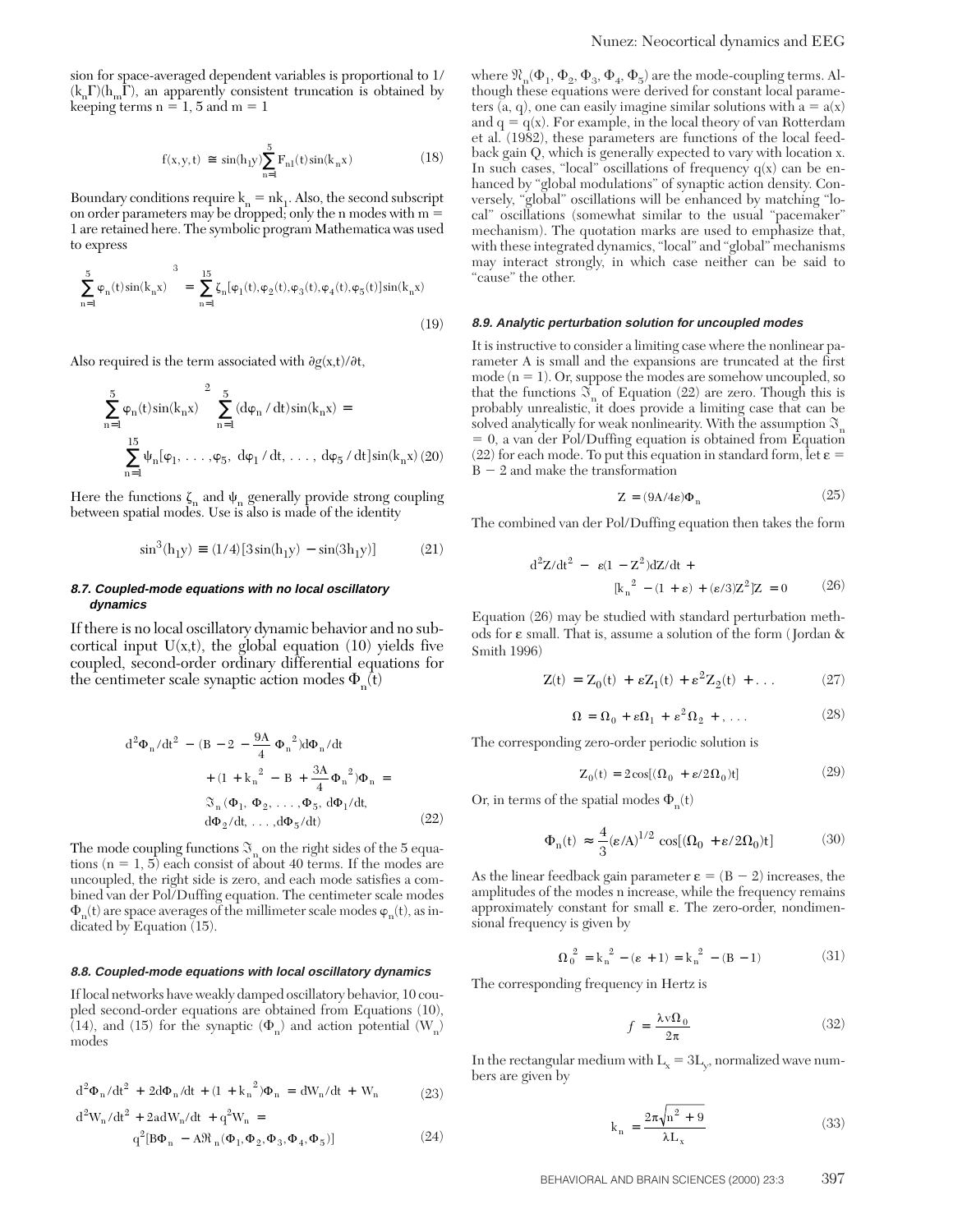## *Commentary/*Nunez: Neocortical dynamics and EEG

Because the rectangular medium does not provide a realistic approximation to cortical surface geometry, the choice of parameters for corresponding numerical solutions is more arbitrary than for closed-surface geometry.

In a closed loop of circumference  $L = 2\pi R$ , the uncoupled version of Equation  $(22)$  is altered only by the factor multiplying the A parameter. The zero-order frequency expression (31) is unaltered. However, in the closed loop, the allowed wave numbers are

$$
k_n = 2n\pi/\lambda L \tag{34}
$$

Substitution of loop wave numbers into the expressions for zeroorder frequency (31) and (32) yields the zero-order limit cycle mode frequencies

$$
f_{\rm n} = \frac{\rm v}{2\pi R} \sqrt{{\rm n}^2 - (B - 1)\lambda^2 R^2}
$$
 (35)

Equation (35) is identical to Equation (8) in section 5.3.8 with the interpretation  $S_{nm} = n^2$ ,  $b_{nm} = (B - 1)$ , and  $R = L/2\pi$ . It should be emphasized, however, that Equation (8) has not been derived for general neocortical geometry and neglects mode coupling. It is used here only for very crude semiquantitative estimates.

#### **8.10. Numerical solutions of uncoupled mode equations**

The unforced van der Pol/Duffing equation (26) was integrated for  $\varepsilon$  in the range 0.1–8.0. Limit cycle oscillations were obtained with frequencies in the approximate range 20–30 cycles per  $100\tau_{\sigma}$ sec, where  $\tau_g = (\lambda v)^{-1} = 6-25$  msec. These limit cycle frequencies are in the general range of 8–50 Hz, depending mainly on the basic time scale  $\tau_g$ , relatively independent of feedback gain  $\varepsilon = (B \cdot \tau_g)$  $-2$ ) for  $\varepsilon$  small. For large  $\varepsilon$  (or B much larger than two), dominant frequencies decrease and amplitudes increase as discussed in this target article. Refer to Figure 10-10 of Nunez (1995) for associated numerical examples.

#### **8.11. Numerical solutions of coupled-mode equations**

Figure 6 shows two sample numerical solutions of the purely global, coupled-mode equations (22) in the rectangular region  $L_{x}$ =  $3L_y$ . The upper plot is the sum of all five modes  $\Phi_n(t)$ , crudely representing dura potential. The lower plot is the sum of only the modes  $\Phi_1(t)$  and  $\Phi_2(t)$ , crudely simulating spatially filtered scalp potential. More exact studies can allow for progressively stronger spatial filtering of higher modes as illustrated in Nunez (1995), rather than the abrupt cutoff of modes three through five shown here. However, the qualitative effect of low-pass spatial filtering indirectly causing low-pass temporal filtering is not changed by more accurate studies. Refer to Figures 1-28 and 9-9 of Nunez (1995) for related numerical studies. The period shown in Figure 6 is believed to be in the 1 sec range so the dominant frequency is about 11 Hz in both plots, but the dura potential simulation contains more high-frequency content. Oscillations shown in Figure 6 are caused exclusively by global delays.

Figure 7 shows four sample solutions of the local/global, coupled-mode equations (23) and (24). Global properties are held fixed. The local frequency q is varied as indicated. The period shown is about 2 sec with the brain parameters discussed here, so that dominant frequencies vary from about 10–18 Hz as the local frequency q increases.

#### **8.12. Solutions on closed surfaces**

The partial differential equation (10) represents the integral equation (11.1) for a one-dimensional model cortex. One is tempted to generalize Equation (10) for higher spatial dimensions simply by replacing  $\partial^2 \vec{F}/\partial x^2$  by  $\nabla^2 F$ , as in the example of a rectangular medium outlined here. However, this is not generally valid. The linear global equations were solved for a spherical surface by

Katznelson (1981) and generalized in the Appendix of Nunez (1995). For a spherical surface, Equation (A.10) is replaced by Equation (A.30), which does not generally reduce to a simple partial differential equation analogous to Equation (10). Rather, by taking the inverse Fourier transform of Equation (A.30) and making use of the recursion relations Equations (A.40)–(A.42), one obtains a delay differential equation for each spherical harmonic mode  $Y_{nm}(\theta,\varphi)$ , analogous to the modes  $sin(k_n x) sin(h_m y)$  for the rectangular region. For example, the following equation is obtained for the  $(n = 1, m = -1, 0, +1)$  synaptic action density modes  $\phi_{lm}(t)$  in terms of the action potential density modes  $W_{lm}(t)$ 

$$
\frac{\mathrm{d}^2 \Phi_{1m}}{\mathrm{dt}^2} + 2\lambda R \frac{\mathrm{d}\Phi_{1m}}{\mathrm{dt}} + (4 + \lambda^2 R^2) \Phi_{1m} =
$$
  
W<sub>1m</sub>(t) – e<sup>- $\pi$ \lambda R</sup>W<sub>1m</sub>(t – 1) (36)

Here R is sphere radius,  $\lambda^{-1}$  is the characteristic fall-off distance for corticocortical fibers in a homogeneous, isotropic spherical shell, v is propagation speed, and time is nondimensionalized with respect to  $(R/v)$ . For the special case  $n = 1$ , Equation (36) is similar to its one-dimensional analog Equation (23), which has the same form for all modes. However, substantial differences between the spherical and one-dimensional linear solutions occur for higher modes. The most obvious difference is a large increase in possible mode frequencies in spherical geometry. This occurs as a result of the interesting property that the order of the ordinary differential equations for each spherical mode increases with n mode number, that is,  $n = 0,1$  (second-order);  $n = 2,3$  (fourthorder);  $n = 4.5$  (sixth-order), and so on. Multiple branches of the dispersion relation are then obtained for linear coupling. If coupled mode equations are obtained to approximate nonlinear negative feedback, the number of first-order equations is much larger than in the one-dimensional case, for example, 12 second-order equations for truncation at  $n = 5$ , as opposed to 5 second-order equations in the one-dimensional case. The mode equations (and dominant frequencies) are independent of the m index because of spherical symmetry. However, in an apparently more realistic prolate spheroidal shell, mode frequencies do depend on the m index (Nunez 1995). Ideally, nonlinear solutions on closed surfaces will be obtained in the near future, perhaps by readers of this article. Because of the anisotropic nature of corticocortical fibers, the most realistic model geometry is not obvious.

#### ACKNOWLEDGMENTS

The following people provided many helpful comments on the multiple drafts of this target article: Colin Andrew, Peter Cadusch, Stevan Harnad, Lester Ingber, Ben Jansen, Richard Silberstein, Don Tucker, David Liley, Fernando Lopes da Silva, Friedemann Pulvermüller, Jim Wright, Mikhail Zhadin, and several anonymous reviewers. This work has benefited from occasional NSF and NIH grants. Current support is from the Brain Sciences Institute, Swinburne University of Technology, Melbourne, Australia.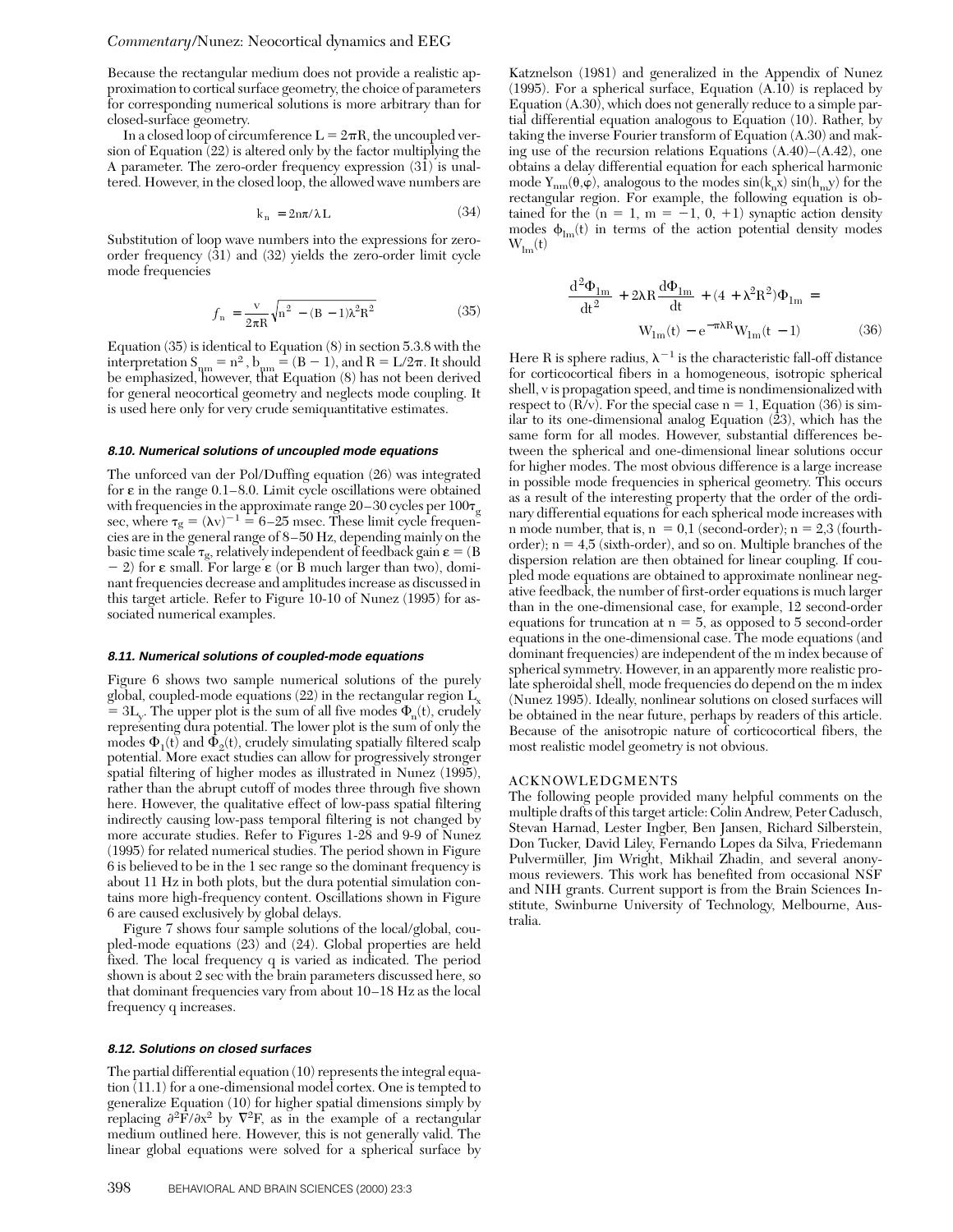## Open Peer Commentary

*Commentary submitted by the qualified professional readership of this journal will be considered for publication in a later issue as Continuing Commentary on this article. Integrative overviews and syntheses are especially encouraged.*

## **Sensorimotor EEG rhythms and their connection to local/global neocortical dynamic theory**

#### Colin Andrew

Department of Biomedical Engineering, Faculty of Health Sciences, University of Cape Town Observatory, 7925 Cape Town, South Africa **c.m.andrew@ieee.org**

**Abstract:** The EEG activity recorded from the human sensorimotor cortical area exhibits rhythmic activity covering a broad range of frequencies, including alpha, mu, beta, and gamma (40-Hz) rhythms. This commentary elaborates on connections between these sensorimotor rhythms and Nunez's neocortical dynamic theory.

Two important concepts emphasised in Nunez's neocortical dynamic theory are (A) the interaction of dynamics across spatial scales whereby global processes can drive dynamics at lower spatial scales and thereby facilitate synchrony between remote local circuits and (B) complementary global and local mechanisms, that is, competition between functional integration and segregation. In the target article, Nunez refers to data from the Graz group<sup>1</sup> in which scalp-recorded EEG activity from the human sensorimotor area was investigated during performance of motor acts (Andrew & Pfurtscheller 1996; 1997; Florian et al. 1998). Nunez interprets these data as providing support for the concepts mentioned in the beginning of this paragraph (sect. 6.9).

Although I am mostly in agreement, a difficulty I have with the interpretation is that under conditions where the neocortex is biased toward a state of "hypocoupling" in which local networks dominate global-regional dynamics (concept B), the suggested mechanism for achieving synchrony between remote resonant local networks (concept  $\overline{A}$ ) is absent. In what follows, I take this point further, discussing it in the context of the Graz data, and make some speculative comments on the relationships, suggested by the Graz data, between sensorimotor rhythms and global, regional, and local mechanisms.

In the Graz data published by Andrew and Pfurtscheller (1996), alpha band activity recorded over the sensorimotor regions is followed during preparation and execution of unilateral finger movement. As mentioned in section 6.9 of the target article, the alpha band activity consisted of a mixture of coherent activity and incoherent mu activity.

The coherent activity is believed to be owing to global generation mechanisms for the following reasons: (1) The alpha peak was found to be constant at most scalp location. Partialisation of activity recorded over frontal, parietal, or occipital areas resulted in removal of the global alpha activity over the central region (Andrew & Pfurtscheller 1997). (2) Analysis of the phase velocity of the coherent alpha rhythm revealed phase velocities in the 4.8 to 5.3 m/ sec range (Andrew 1997). Taking conversion factors for the folding of the neocortical surface (Nunez 1995), these estimates translate into phase velocities of 9–10 msec, consistent with propagation velocities in the corticocortical fibres.

The mu rhythm is believed to be due to dynamics at a lower spatial scale than the coherent alpha band rhythm. Thus, although occupying similar parts of the temporal spectrum, these rhythms occupy different portions of the spatial spectrum, with the coherent alpha activity having more contribution in the long wavelength

part of the spatial spectrum. Support for this is seen in comparing normalised power spectra of nose-referenced and Hjorth-Laplacian data (Andrew & Pfurtscheller 1997). The relative contribution of the coherent alpha activity compared to the incoherent mu rhythm is seen to be less in the Laplacian data, this being due to the spatial filtering effect of the Laplacian operator, which removes contributions at the long wavelength part of the spatial spectrum.

Thus the data supports the idea of that global oscillations can occur simultaneously with rhythms due to processes at lower spatial scales (e.g., local resonances). The closeness in temporal frequency of the coherent alpha and mu rhythms also suggests a matching of global and local resonances for facilitation and synchronising of these local rhythms.

The effects of neuromodulatory input on the global/regional and local dynamics has been put forward by Silberstein (1995b); a brief synopsis of these ideas is given in section 6.3 of the target article. In Silberstein's article, he suggests how this global/local model can explain the Graz findings of event-related desynchronisation of the Rolandic mu rhythm and simultaneous eventrelated synchronisation of 40-Hz activity, which are recorded over the sensorimotor area during performance of unilateral finger movement (Pfurtscheller & Neuper 1992). The Rolandic mu rhythm is interpreted as a regional resonance. Desynchronisation of this rhythm can be considered to be a consequence of neuromodulation (due perhaps to an increased monoaminergic or cholinergic activation) of the sensorimotor cortical area. The increased neuromodulatory levels result in a decoupling of the corticocortical fibres that sustain the mu regional resonances, leading to mu rhythm desynchronisation. Decoupling of the regional corticocortical connections is associated with an increase in local loop gains within these regions, leading to resonance of local processes, which results in 40-Hz oscillations.

My problem comes in marrying concepts A and B in the context of local 40-Hz resonances. In terms of the complementary global/local model, desynchronisation of global and regional activity is a prerequisite for resonance of local 40-Hz circuits, that is, the shifting of the neocortex to a "hypocoupled" state. However, in this hypocoupled state, the suggested mechanism for achieving the synchronising or binding of remote activated 40-Hz local circuits, that of top-down driving from global/regional processes, is not present as the global/regional resonances are absent.

Let us return to the Graz data published by Andrew and Pfurtscheller (1997). We interpret the coherent alpha rhythm as having strong global mechanisms for the reasons given in the previous paragraph, and the Rolandic mu rhythm as being a regional resonance as speculated by Silberstein (1995b). For activation of local 40-Hz circuits within the sensorimotor area, we expect a neuromodulator-mediated decoupling of global-regional processes with the associated increase in loop gains of local circuits. Thus we would expect desynchronisation of both the coherent alpha activity and the incoherent mu rhythm. However, inspection of the data shows that only the mu rhythm desynchronises; the coherent alpha activity shows no movement-related changes and remains constant throughout the movement. These data thus support the idea that not only can regional resonances coexist with higher-order global resonances, but that corticocortical connections that sustain the regional processes can be decoupled due to neuromodulatory action (resulting in desynchronisation of the rhythms produced by these processes), while mechanisms sustaining the global oscillations remain intact. Decoupling of the regional corticocortical connections is associated with an increase in local loop gains leading to resonance of local processes (resulting in 40-Hz oscillations). Since global process remain intact, the top-down mechanism for achieving synchrony between remote local 40-Hz circuits is still present. The Graz movement data thus suggest a model where complementary regional and local mechanisms can occur within sustained global fields of synaptic action that serve to bind spatially separated local circuits.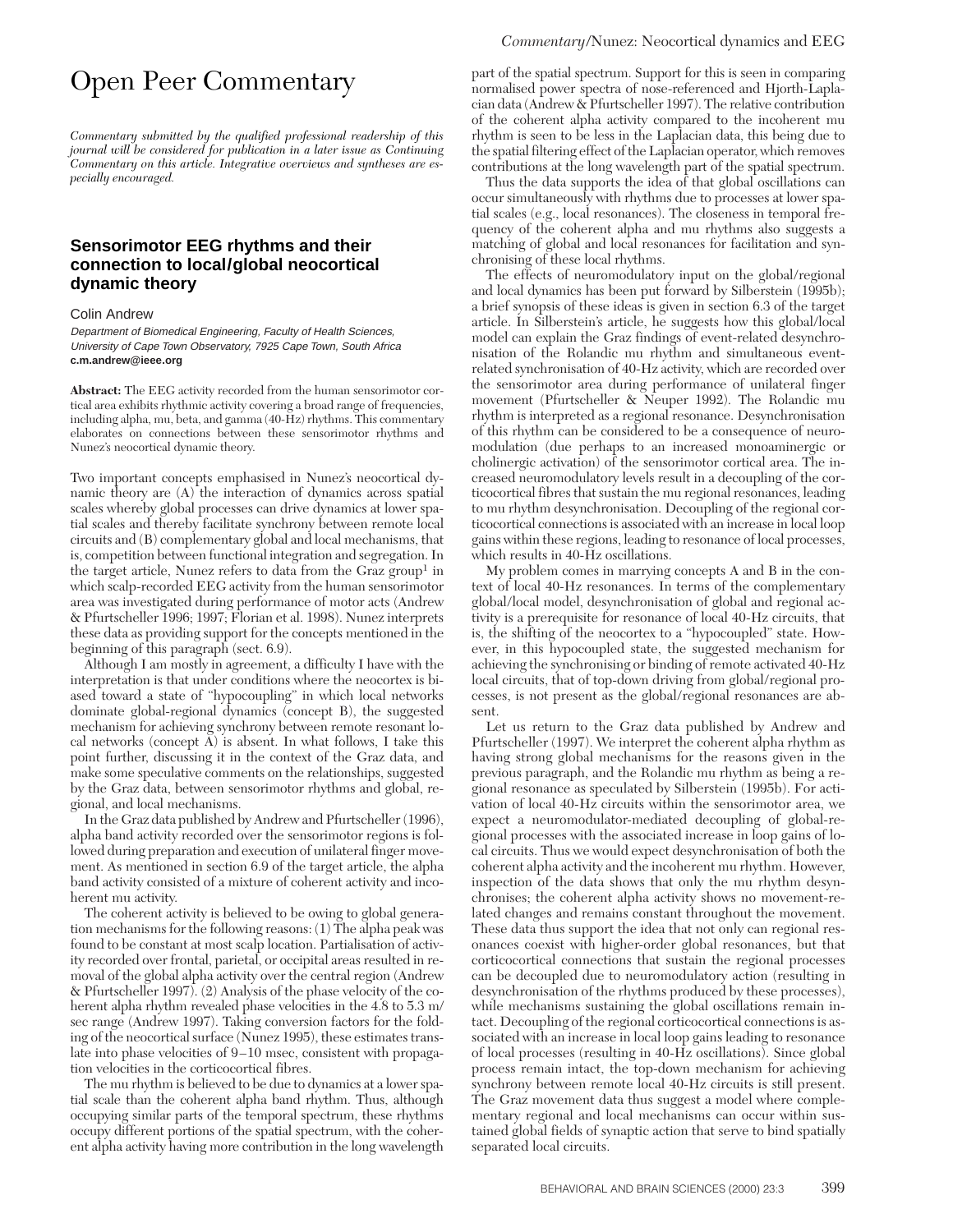## *Commentary/*Nunez: Neocortical dynamics and EEG

As a further example of the model just described, consider activity recorded over the sensorimotor hand area and supplementary motor area (SMA) during unilateral movement. The SMA has been shown to have its own intrinsic rhythm in the alpha band. With planning of movement, both the contralateral sensorimotor's mu rhythm and the SMA's intrinsic alpha rhythm show desynchronisation (Pfurtscheller & Berghold 1989). Rhythmic activity within the alpha band recorded over both regions, showing moderate to high coherence between all scalp locations, shows no movement-related changes (the coherent alpha band rhythm discussed previously). With onset of movement, focal 40-Hz oscillations are found over the sensorimotor hand area as well as over the SMA. These 40-Hz oscillations are found to be coherent between these two regions (Andrew & Pfurtscheller 1996).

Explained in terms of the proposed model, neuromodulatorymediated decreases in regional resonances result in desynchronisation of the mu rhythm and the SMA alpha-band rhythm, with a corresponding increase in local resonant modes that give rise to 40-Hz oscillations in both regions. The synchrony observed between these remote 40-Hz oscillations is due to top-down driving of these circuits by one of the overtones of the global process having a global mode frequency near 40 Hz. Of course, due to the spatial lowpass filtering of the head volume conductor, we only observe lower mode frequencies of the global process in scalprecorded EEG, that is, the coherent alpha band rhythm.

#### ACKNOWLEDGMENTS

The author is supported by a postdoctoral fellowship from the South African National Research Foundation.

#### **NOTE**

**1.** Department of Medical Informatics, Institute of Biomedical Engineering, Graz University of Technology, Austria.

## **Three pertinent issues in the modeling of brain activity: Nonlinearities, time scales, and neural underpinnings**

A. Daffertshofer, T. D. Frank, C. E. Peper, and P. J. Beek Faculty of Human Movement Sciences, Vrije Universiteit, 1081 BT Amsterdam, The Netherlands **{marlow; p-j-beck}@fbw.vu.nl. marlow.fbw.vu.nl**

**Abstract:** A critical discussion is provided of three central assumptions underlying Nunez's approach to modeling cortical activity. A plea is made for neurophysiologically realistic models involving nonlinearities, multiple time scales, and stochasticity.

The present upsurge of mathematical models of neural activity amplifies the need for reviews on recent findings and evaluations of extant approaches in the field. Nunez's target article accordingly provides a welcome platform for discussion, especially in view of his exciting premise that noninvasive measurements of cortical activity may help deepen our insights into fundamental concepts of brain functioning. The key question in this context concerns which theoretical assumptions are the most productive in generating such insights. From Nunez's article the following assumptions become apparent: (1) linear models can address all qualitative aspects of brain activity; (2) both local and global spatial properties have to be incorporated in models for brain activity; and (3) models for brain activity need to be rooted in neuroanatomy and neurophysiology. Here, we discuss the implications of each of these assumptions to identify the strengths and shortcomings of Nunez's approach.

**1. Linear-nonlinear.** Are linear models sufficient to account for all qualitative properties of brain activity, or are nonlinear models required? As in physics, the answer is twofold. Linear descriptions are appropriate in various instances (cf. sect. 4.4), especially within limited parameter ranges (whatever that means in neuroscience). They often allow for analytical solutions even when special topologies such as the neocortex are involved. Linear models, however, fail to describe instances of pattern formation, that is, qualitative changes. For instance, the nonlinearities in Jirsa and Haken's (1996) model are inevitable in accounting for the observed phase transitions in brain activity and behavior. The choice of these nonlinearities is not arbitrary but is constrained by the empirical properties of the bifurcation. Nonlinear extensions not only lead to better data fits but also introduce new qualities. Although technically convenient, the assumption that the structure of patterns of brain activity can be unfolded in terms of linear superpositions is too simple as such superpositions are ill-suited to describe qualitative changes between patterns.

As emphasized, for example, by Haken (1983), phase transitions provide a special entry point in the study of complex dynamics because, around critical points, an enormous reduction of information occurs due to "slaving." Although, in general, Nunez's contention is correct that "filtering effects of volume conduction can be expected to have substantially reduced the number of spatial modes." (sect. 6.6) in the encephalographic recordings, this cannot explain the reduction of dimensionality observed around phase transitions.

**2. Local and nonlocal properties in space and time.** We agree with Nunez that a complete description of cortical activity should include both local and nonlocal properties. Nunez correctly states that inhomogeneities of the neocortex, that is, corticocortical, subcortical, or intracortical connections, result in spatial distributions of activity. One may ask, however, whether such inhomogeneities alone are sufficient to account for all observed patterns of activity. Although distinct distances and propagation velocities along cortical connections lead to different time scales, these time scales differ only marginally and should not be confused with the time scales that are characteristic of pattern formation in complex systems. As is well known, a small number of macroscopic quantities (order parameters) can evolve very slowly, whereas many residual parts follow instantaneously or infinitely faster. The emergence of such distinct time scales coincides with the spontaneous generation of complex spatial distributions, even in cases in which the system is spatially homogeneous (e.g., the Bénard experiment).

Thus, the upshot of self-organization is that pattern formation may occur even in the absence of any preexisting spatial structure. The possibility that such a principle also plays a role in the brain motivates an alternative perspective in the study of cortical activity in which the search for low-dimensional, often abstract, quantities governing pattern formation takes central stage (Haken 1996). Apart from yielding adequate accounts of pattern formation, explicating the dynamics of these quantities may be useful in identifying generative neurophysiological structures. For example, the evolution of the probability distribution of relative phases of encephalographic signals may provide estimates for (inhomogeneous) connectivity densities. In such an approach, it becomes essential to incorporate stochastic properties of the order parameter dynamics because they play a key role in pattern formation and may provide important means for identifying relevant time scales beyond dispersion relations.

**3. Physiological basis of modeling.** Evidently, the neurophysiological reality of the connections between and within brain sites cannot be ignored in establishing the empirical validity of candidate models. A fundamental step in Nunez's conceptual approach is the introduction of corticocortical connections (nonlocal activity). On this basis he argues against "metaphorical approaches to modeling," asserting that his theory "contains no 'free' parameters" (sect. 5.3.6). Disappointingly, he later admits that his parameters are "*unknown*" (sect. 6.1). Consequently, the only way to obtain further information about them is to estimate their values on theoretical rather than empirical grounds. The relation between action potential input and synaptic action density, as described with Green's function, is determined by connectivity densities describing coupling strengths of neuronal populations, which are assumed to decay exponentially in space (sects. 5.3.8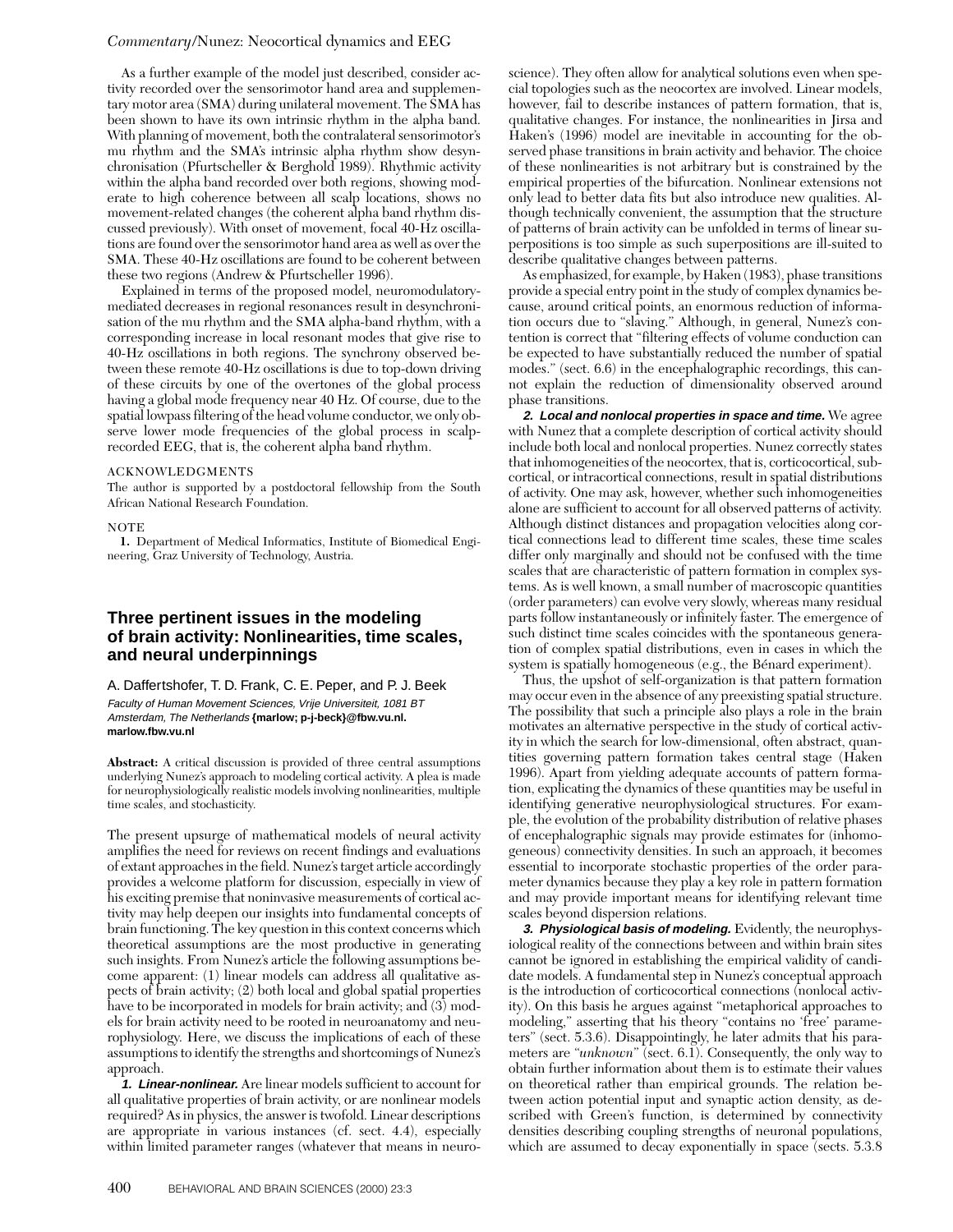and 8.1). To estimate the magnitude of this decay, two assumptions are prominent: (1) fall-off constants of the connectivity densities of all neurons are of the same order (e.g., Wilson & Cowan 1973), and (2) fall-off constants of excitatory neurons are much smaller than those of the inhibitory system (e.g., Nunez 1995). Apart from these theoretical estimates, few empirical data on the shape of connectivity densities are available (especially for corticocortical fibers). Hence, one may end up with a large variety of possible wave equations yielding various solutions. To reduce such arbitrariness, one may confine oneself to slowly evolving and large scaled waves of neuronal activity. Thus, equations can be derived that are largely independent of the particular shape of the chosen connectivity density (Haken 1999).

We have scrutinized here three central assumptions underlying Nunez's approach. We argued that nonlinearity, multiple time scales, and stochasticity are vital in the construction of dynamical models of brain activity. Placing such models on a firm neurophysiological footing may prove to be a taller order than it would be for models lacking those properties, but simply eliminating them would amount to throwing out the baby with the bath water.

## **Local-global interactions and the role of mesoscopic (intermediate-range) elements in brain dynamics**

Walter J. Freeman and Robert Kozma

Department of Molecular and Cell Biology, University of California at Berkeley, Berkeley, CA 94720-3200 **wfreeman@socrates.berkeley.edu sulcus.berkeley.edu**

**Abstract:** A unifing theory of spatiotemporal brain dynamics should incorporate multiple spatial and temporal scales. Between the microscopic (local) and macroscopic (global) components proposed by Nunez, mesoscopic (intermediate-range) elements should be integral parts of models. The corresponding mathematical formalism requires tools of nonlinear dynamics and the use of aperiodic (chaotic) attractors. Some relations between local-mesoscopic and mesoscopic-global components are outlined.

**Linear models, amplitude-dependent nonlinearities, and phase transitions in neocortical dynamics.** Nunez's work is a valuable contribution to studies on spatiotemporal dynamics of brain functions, and it opens a great adventure into the yet largely undiscovered territory of interpretation of electroencephalographic (EEG) measurements and brain imaging at the macroscopic level. Nunez introduces a local-global model of neocortical dynamics based on second-order partial differential equations (PDEs) with given boundary conditions, which usually represent periodic closure. A great advantage is that global and local effects coexist in this model. The new material is clear and thoughtprovoking. Qualitative considerations regarding the circular causality between local and global parts of his model and the consequences of such interactions at various temporal and spatial scales, including dispersion relationships, are the highlights of his approach.

Nunez assumes linearity of the PDEs in his search for solutions. In the Appendix he considers some of the effects of nonlinearities on his model. These considerations, however, do not develop some important aspects of nonlinearities that have crucial impact on the properties of brain dynamics at various scales. In particular, the static sigmoid input-output nonlinearity governed by the thresholds and refractory periods of neurons introduces amplitudedependent nonlinearities, which are crucial for the rapid and repetitive phase transitions that characterize normal brain function (Freeman 1992b). These transitions lie well beyond the scope of linear analysis, for which the greatest virtue is the determination of stability by evaluation of Lyapunov exponents, after linearization of the equations at operating points far from the point attractors determined by equilibria (Freeman 1975).

PDEs suffer from the limitation that analytic kernels are usually required to get satisfactory solutions, and these are hard to come by in spatial organizations of brain activity. For this reason, we prefer to use integrodifferential equations (IDEs) or their compartmentalized equivalent, arrays of difference equations solved by numerical integration. IDEs also facilitate computations of chaotic attractors.

**The role of mesoscopic elements in brain dynamics.** For heuristic purposes, we define an intermediate level of brain function between single neurons or sparse networks of dendritic bundles and cortical columns operating at a microscopic level, and those large brain parts whose activities are observed with scalp EEG, fMRI, PET, and comparable optical imaging techniques in humans. We find it necessary to introduce the mesoscopic level to interpret data taken with  $8 \times 8$  arrays of electrodes over cortical surfaces (Barrie et al. 1996; Freeman 1992b). These domains, having diameters of 0.5 to 2 cm, are much larger than columns, barrels, and glomeruli but they are at or below the lower limits of spatial resolution by macroscopic methods. Their properties are determined by the self-organizing chaotic dynamics of local populations of neurons, in which the delays introduced by the conduction velocities of the axons of participating neurons provide the limitations on mesoscopic sizes and durations.

Mesoscopic effects operating at spatial and temporal scales of 1 cm and 100 msec mediate between the two extremes of single neurons and the major lobes of the forebrain. They correspond in size to Brodmann's areas and in duration to psychophysical events that compose perceptions. Mesoscopic effects provide a link between extreme local fragmentation and global unity. They change continually in space and time, requiring a very close relationship between dynamic events, for example, EEG bursts, and the media through which the propagation occurs. This requires a nonlinear approach (Freeman 1992b; Skarda & Freeman 1987). In physics, the importance of intermediate-range effects is well recognized (Kozma 1998).

We illustrate the problem with Nunez's ocean wave analogy. Propagation of such waves leaves largely unchanged the properties of the water through which transmission takes place. In mathematics, the linearity of a second-order PDE formalizes this independence. Extensive interactions between the propagating signal and the neural tissue, however, reveal that nonlinear effects are essential in brains, in which the dynamics is inseparable from the medium. Neural tissues are not passive media through which effects propagate as waves do in air and water. The brain medium itself has an intimate relationship with the dynamics. There is a continuous excitation in the neural tissue, usually in subthreshold regimes. Occasionally due to external stimuli, for example, the activity crosses a threshold. At that point, the properties of the medium drastically change in a phase transition to accommodate changed external conditions. Mesoscopic elements are needed to introduce these nonlinearities, which are the essence of adaptation through perception and learning.

#### ACKNOWLEDGMENTS

This work was supported by ONR grant N14-90-J-4054 and ARO MURI grant DAAH04-96-1-0341.

## **Large-scale neocortical dynamics: Some EEG data analysis implications**

#### Richard E. Greenblatt

Source Signal Imaging, Inc., San Diego CA 92102. **reg@sourcesignal.com www.sourcesignal.com**

**Abstract:** The spatial time-frequency distribution matrix and associated Rényi entropy is proposed as the basis for a method that may be useful for estimating the significance of nonlocal neocortical interactions in the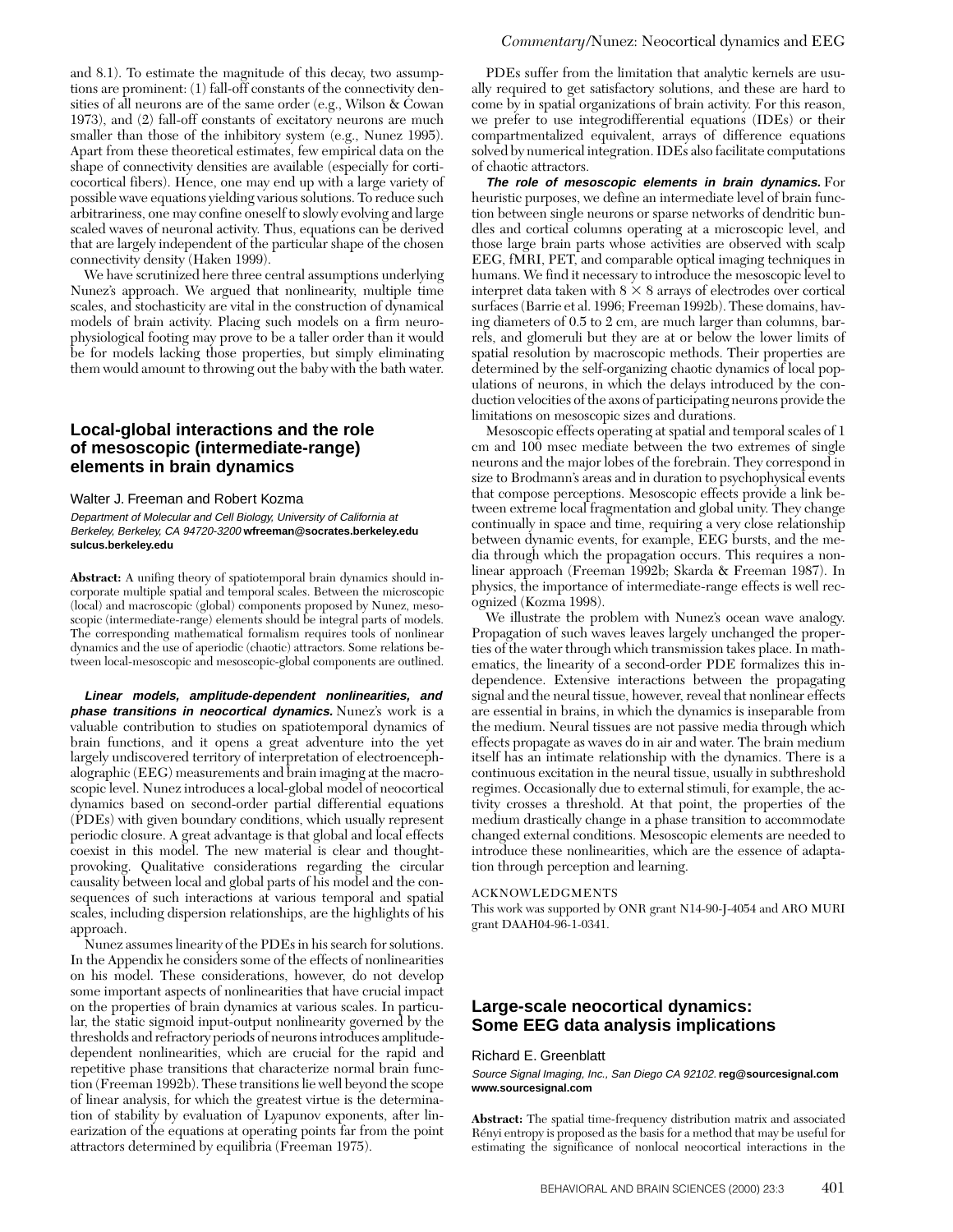analysis of scalp EEG data. Implications of nonlocal interactions for source estimation are also considered.

Nunez emphasizes the correspondence between model-based descriptions of large-scale cortical dynamics and experimental results, primarily from human EEG recordings. Although it seems likely that a definitive understanding of these dynamics will require invasive experimental manipulation on animals, enhanced analytic methods applied to scalp EEG data may be used to further study nonlocal neocortical interactions. In addition, the recognition of the possibility of such interactions has implications for the interpretation of presently used EEG source analysis methods. In the remainder of this commentary, I elaborate on these two points.

**Beyond coherence – space-time-frequency distributions.** Interelectrode coherence is a measure of the frequency-dependent correlation between channels, which has been used successfully to provide a quantitative view of cortical interactions, as described by Nunez. It may be possible to extend the underlying assumptions of coherence estimates to yield a more powerful and discriminating signal processing tool, the spatial-time-frequency distribution (STFD) matrix (Belouchrani & Amin 1999; Sekihara et al. 1999). Just as the covariance matrix for a multichannel data time series estimates the pairwise correlations between channels for a specified time window, the STFD matrix, defined in Eq. (1) may be seen as its generalization into the time-frequency domain.

$$
C(t, f) = \sum_{l = -\infty}^{\infty} \sum_{m = -\infty}^{\infty} \Phi(m, l)x(t + m + l)x^{T} (t + m - l)e^{-4\pi ifl}
$$
 (1)

Here x(*t*) is the (multichannel) data vector at time *t, m* and *l* are time indices,  $f$  is the frequency index, and  $\phi(m,l)$  is the convolution kernel that determines the characteristics of the timefrequency distribution (Cohen 1995).

**Information content for time-frequency distributions.** One benefit of the STFD approach is that it permits us to derive summary statistics, which may be used to measure such features as the time-, space-, or frequency-varying complexity of the EEG signal. For example, we may use the minimum descriptor length (MDL; see Kailath & Wax 1985) as an estimate of the complexity of the time-frequency distribution *C*(*t,f*). Roughly speaking the MDL statistic estimates the optimal number of eigenvectors required to characterize the  $C(t,f)$  matrix.

An alternative estimate of the information content is to use the generalized (Rényi) entropy to measure the signal complexity (Baraniuk et al. 1998; Gonzalez-Andino et al. 1999). The Rényi entropy,  $S_{\alpha}[C(t,f)]$  of order *q* for the STFD matrix  $C(t,f)$  defined by Eq.  $(1)$  may be obtained as

$$
S_q[C(t,f)] = \frac{1}{q-1} \log_2 \sum_{\substack{i=1, \\ i < j \le N}}^N c_{ij}^q(t,f) \tag{2}
$$

where  $c_i$  are the upper right triangular elements of the  $N \times N$  matrix  $C(t, f)$ , perhaps suitably normalized. One advantage of using the entropy as a complexity measure is that it permits us to partition the STFD matrix elements into those representing short and long spatial scale interactions. Thus it should be possible to scan an EEG time series, identifying time intervals of enhanced global correlation corresponding to low long space scale entropy compared to the short length scale entropy. This approach is currently under evaluation in our group.

There are two theoretical questions that need to be addressed more carefully regarding the application of these methods. First, the use of entropy to measure complexity is based on the identification of the distribution whose entropy is to be estimated with a probability density function. This is apparently justified when considering each of the diagonal terms individually (over either time or frequency), but it is not clear that a similar relation holds for

the set of off-diagonal terms estimated for a specific timefrequency interval. This problem requires further study.

The second involves a problem arising if the  $c_{ij}$  are complex. If each of the terms in Eq.  $(1)$  is an even function of time, then  $c_{ij}(f)$  will be real for each *f.* Since  $\phi(m,l)$  may be chosen to be an even function, this is condition is likely to be very nearly true for the EEG problem, where the physical medium combines sources from different regions linearly and with essentially no phase shift at the frequencies of interest  $(<1$  kHz). Nevertheless, it is worth noting that even if complex-valued  $c_{ij}$  are encountered, evenorder Rényi entropies will still yield real-valued estimates. The utility of these estimates will need to be evaluated in practice.

**Inverse problems.** The existence of large-scale dynamics may create difficulties for certain statistical source estimation procedures, unless the validity of the underlying assumptions is evaluated carefully.

We should not assume that independent components correspond to discrete (dipolar or local multipolar) sources. This may become a significant problem for greedy algorithms, such as Recursive MUSIC (Mosher & Leahy 1998), which attempt to account for as much of the variance as possible at each iteration by using localized (though not necessarily dipolar) sources. If the process to be modeled is dominated by large-scale cortical dynamics, such localized source estimation techniques are likely to be wrong, unless paired (and higher order) source configurations are taken into account explicitly.

Source estimation, when applied critically, may provide useful analytic information regarding local-global interactions. Source space coherence estimates, for example, may provide an indication of cortical regions that are jointly activated, although the prospect of *O*(106) pairwise correlations when using distributed source models implies the need for powerful data reduction tools. Lastly, Pascual-Marqui et al. (1999) have proposed an extension to spatiotemporal distributed source estimation methods, which may be used to estimate wave equation coefficients, similar to those described in the Nunez target articles.

#### ACKNOWLEDGMENTS

Discussions with Kassem Awada contributed significantly to ideas described in this paper. Portions of this work were supported from grants from the U.S. National Institutes of Health.

## **Natural solutions to the problem of functional integration**

#### Christian G. Habeck and Ramesh Srinivasan

The Neurosciences Institute, San Diego, CA 92121. **habeck@nsi.edu**

**Abstract:** Current EEG research emphasizes gamma band coherence as a signature of functional integration, that is, the solution to the binding problem. We note that spatial patterns of coherent neural activity are also observed at other EEG frequencies. If these oscillations reflect Nunez's resonant modes, they offer a solution to the binding problem that emerges naturally from the architecture of cortical connections.

A number of recent studies of perception, working memory, and motor control have measured EEG or MEG coherence to investigate functional interactions between brain areas (cf. Tallon-Baudry et al. 1997; 1998; Classen et al. 1998; Miltner et al. 1999; Rodriguez et al. 1999; Sarnthein et al. 1998; Srinivasan et al. 1999). The distinct advantage of multichannel EEG and MEG recordings is coverage of the entire brain, albeit with spatial resolution apparently limited to the centimeter scale (Malmivuo & Plonsey 1995; Nunez 1981a; Srinivasan et al. 1996). Many of these recent experiments were motivated by the observation in animal models of coherent activity in the gamma band (usually around 40 Hz) related to a number of cognitive processes requiring interactions between neural populations (recently reviewed in Singer 1999a).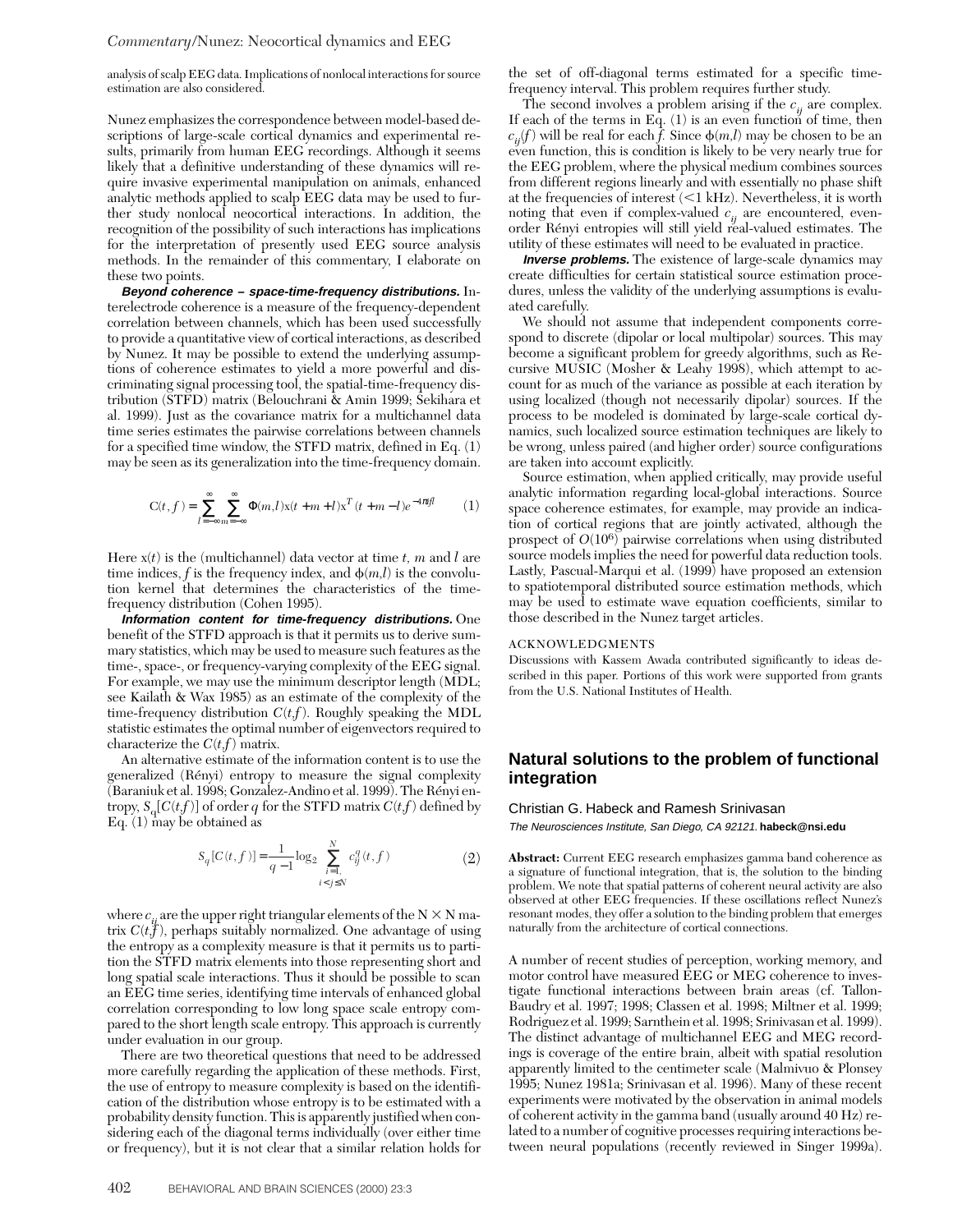One of the earliest and still the most striking of these results is the observation of coherent firing of a pair of visual neurons, one in each hemisphere, when a single contour passes through both of their receptive fields (Engel et al. 1991). When different contours pass through the receptive field of each neuron, coherence is reduced. Computational neural models also support the idea that coherence is sufficient to achieve functional integration (Tononi et al. 1992).

The postulate that gamma band coherence is the mechanism by which the brain can solve the binding problem has substantially influenced current EEG and MEG research (Singer 1999b). The interest in using EEG and MEG to investigate brain activity related to functional integration is timely and appropriate. However, the assumption that gamma band coherence in particular is necessary to achieve binding between distinct populations of neurons is not well justified. In many studies, EEG coherence at other frequencies, that is, delta (1–3 Hz), theta (4–7 Hz), alpha (8–12 Hz), and beta (13–30 Hz), is not investigated, not reported, or dismissed as epiphenomenon, that is, unrelated to functional integration. As noted by Nunez, extracranial recordings of human EEG and MEG are measures of neuronal activity at a much larger spatial scale than either local field potentials or multiunit activity. While there can be consistencies between recordings taken at different spatial scales, there is little reason to expect them. Experimental data cited in this article provide substantive support for the idea that coherent neural activity can be observed at many temporal frequencies. Apparently, dynamic pattern forming of neural cell assemblies may be reflected in the entire EEG spectrum. Our ability to interpret these findings has been limited by the lack of connections to experimental data obtained within the brain and a theoretical framework within which results can be readily interpreted. The target article by Nunez is a major step toward developing this framework.

At the centimeter scale imposed by extracranial recording of EEG or MEG, coherence mostly reflects functional connectivity by corticocortical fiber systems (Thatcher et al. 1986; Nunez 1995). The "global" model presented in this article involves several approximations to real brains, but has been developed at an appropriate spatial scale to incorporate this critical feature, thereby facilitating comparisons with EEG or MEG coherence. The main general prediction of the model is that the brain has resonant modes, that is, relationships between the spatial distribution and temporal frequency of patterns of synaptic activity within the brain.

By contrast, computational models exhibiting gamma band oscillations are typically formulated at smaller spatial scales. For instance, gamma band oscillations emerge in intermediate-scale networks that model the early visual system of the cat with several tens of thousands of neurons (Lumer et al. 1997). The general architecture of this model comprised a primary and secondary thalamocortical system, each one equipped with a lateral geniculate and reticular thalamic nucleus and a three-layered cortical area. The anatomical connectivity of this system was crafted to incorporate details available from physiological and anatomical research on the cat visual system, and it demonstrated that vertical thalamocortical and corticothalamic projections are sufficient to sustain synchronous oscillations in the gamma range across the entire thalamocortical depth (Lumer et al. 1997).

The notion of resonant modes forwarded by the target article suggests that the frequencies at which coherent activity will be detected in two populations will be variable, depending in part on the delays between the populations. Thus, interactions between brain regions can be expected to occur over a wide range of frequencies. There are several reports of coherent oscillations in theta, alpha, and beta frequencies in recordings from within the brains of animals (Bressler et al. 1993; Murthy & Fetz 1992; Sanes & Donoghue 1993) and humans (Kahana et al. 1999; Towle et al. 1998). Whether these observations reflect the resonant modes of the brain, as suggested by Nunez, can only be determined by further experimental study. However, were this hypothesis verified, it would provide a potential mechanism for solving the binding problem by taking advantage of an intrinsic property of the architecture of connections in the cortex. In this mechanism, the temporal properties of cortical inputs or local cortical activity could determine which resonant modes were activated, effectively specifying the spatial distribution of correlated neural activity throughout the brain. For instance, if beta range resonances were related to corticocortical delays between visual and motor areas, oscillating at beta frequencies could enable visual neurons to selectively activate neurons in motor areas but not other areas of the brain. Experimental studies of visuomotor integration in animals (Roelfsema et al. 1997) and humans (Classen et al. 1998) have shown stimulus-dependent beta coherence rather than gamma coherence. Although we admit this idea is speculative, it would be an efficient solution to the binding problem, with sufficient generality to account for the need to organize neural activity at multiple spatial scales for cognitive function.

In summary, the target article by Nunez provides a theoretical framework for viewing EEG data as a mixture of global and local phenomena. For the experimentalist with an interest in investigating the binding problem, this framework strongly suggests that global EEG rhythms are a reflection of a large-scale mechanism of functional integration. Neuroscience has experienced many rigid notions of brain function that insist on particular frequencies, scales, or directions that were later proven inadequate and revised. As an example refer to the relationship between thalamus and cortex in general: the view of the thalamus influencing cortical activity in a purely feedforward way was gradually replaced by a more balanced one that also took into account corticofugal influences on thalamic receptive fields and timing relations (cf. Contreras et al. 1996; Rauschecker 1998; Woergoetter et al. 1998). Gamma oscillations have helped us recognize the importance of coherence in brain function. We should not allow them to limit our appreciation of brain dynamics.

#### ACKNOWLEDGMENTS

This work is part of the theoretical neurobiology program at The Neurosciences Institute, which is supported by Neurosciences Research Foundation. The authors thank the Fellows of the Institute for their comments on the manuscript.

## **Statistical mechanics of neocortical interactions: EEG eigenfunctions of short-term memory**

Lester Ingber<sup>1</sup>

Lester Ingber Research, P.O. Box 06440, Wacker Drive, Chicago, IL 60606 **ingber@ingber.com ingber@alumni.caltech.edu www.ingber.com**

**Abstract:** This commentary focuses on how bottom-up neocortical models can be developed into eigenfunction expansions of probability distributions appropriate to describe short-term memory in the context of scalp EEG. The mathematics of eigenfunctions are similar to the top-down eigenfunctions developed by Nunez, despite different physical manifestations. The bottom-up eigenfunctions are at the local mesocolumnar scale, whereas the top-down eigenfunctions are at the global regional scale. Our respective approaches have regions of substantial overlap, and future studies may expand top-down eigenfunctions into the bottom-up eigenfunctions, yielding a model of scalp EEG expressed in terms of columnar states of neocortical processing of attention and short-term memory.

**Categorization of experimental spatial-temporal EEG.** Many reasonable theoretical studies of synapse-like or neuron-like structures have been tested experimentally. Such studies often fail to address the "spatial-temporal" scales they attempt to describe. Many investigators would like to see more work on experimental designs or tests of local-global interactions correlated with behavioral states at specific scales. For example, if an EEG could rea-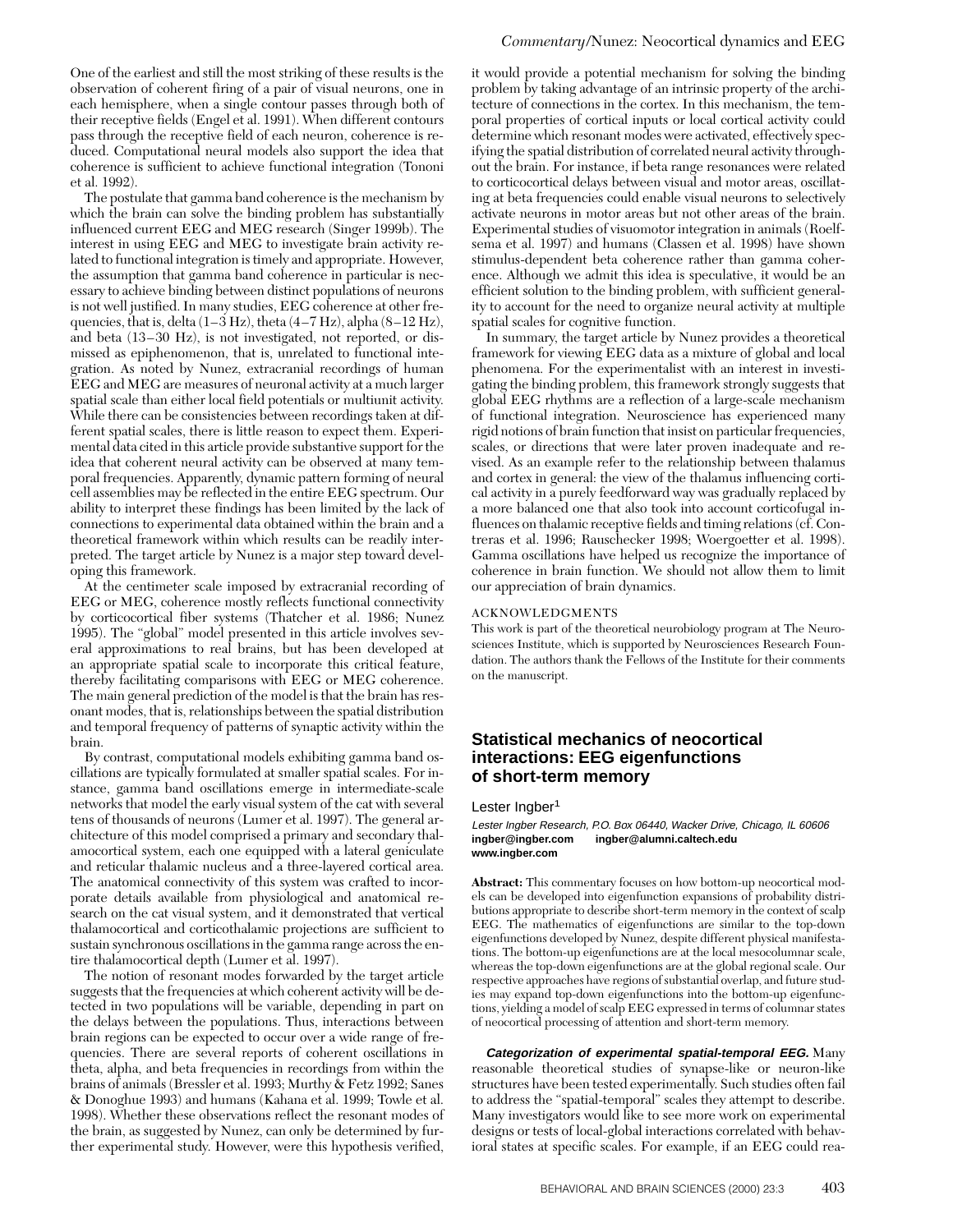sonably be correlated with a resolution of 3–5 cm within a time scale of 1–3 msec, then experiments should test whether specific states of attentional information processing are highly correlated within this specific spatial-temporal range.

In this context, the work of Nunez stresses resolution of EEG data within specific spatial-temporal scales, giving us candidate data for such correlations. It is most important for researchers to deal with the details of experimental evidence, not just pay homage to its existence.

**Theoretical descriptions of spatial-temporal EEG.** Nunez's theoretical framework encompasses global and local neuronal columnar activity, giving a primary role to global activity. His work has generated interest from other investigators to take similar approaches to describing neocortical activity (Jirsa & Haken 1996). Other investigators, myself included, assign a primary role to local activity, immersed in global circuitry. In this context, Nunez brings to *BBS* a sound framework in which to further analyze the importance of considering multiple scales of neocortical activity.

**Generality of eigenfunction expansion.** Here I address how eigenfunction expansions of models of brain function, similar to those performed by Nunez to describe how global models of wave phenomenon can be used effectively to describe EEG, can be applied to probability distributions of short-term memory fits to EEG data. In the following description, emphasis is placed on overlap and collaboration with the work of Nunez, especially in areas where local and global interactions are required to detail models of neocortical interactions giving rise to EEG phenomena.

**SMNI description of short-term memory (STM).** Since the early 1980s, a series of papers on the statistical mechanics of neocortical interactions (SMNI) has modeled columns and regions of neocortex, spanning millimeters to centimeters of tissue. Most of these papers have dealt explicitly with calculating properties of short-term memory (STM) and scalp EEG in order to test the basic formulation of this approach (Ingber 1981; 1998; Ingber & Nunez 1990). This model was the first physical application of a nonlinear multivariate calculus developed by other mathematical physicists in the late 1970s (Graham 1977; Langouche et al. 1982).

**Statistical aggregation.** SMNI studies have detailed a physics of short-term memory and of (short-fiber contribution to) EEG phenomena (Ingber 1984) in terms of *MG* firings, where *G* represents *E* or *I, M<sup>E</sup>* represents contributions to columnar firing from excitatory neurons, and *MI* represents contributions to columnar firing from inhibitory neurons. About 100 neurons comprise a minicolumn (twice that number in visual cortex); about 1,000 minicolumns comprise a macrocolumn. A mesocolumn is developed by SMNI to reflect the convergence of short-ranged (as well as long-ranged) interactions of macrocolumnar input on minicolumnar structures, in terms of synaptic interactions taking place among neurons (about 10,000 synapses per neuron). The SMNI papers give more details on this derivation.

In this SMNI development, a Lagrangian function is explicitly defined from a derived probability distribution of mesocolumnar firings in terms of the  $M$ <sup>*G*</sup> and electric potential variables,  $\phi$ <sup>*G*</sup>. A mechanical string model, as first discussed by Nunez as a simple analog of neocortical dynamics (Nunez 1989b; Nunez & Srinivasan 1993), is derived explicitly for neocortical interactions using SMNI (Ingber & Nunez 1990). In addition to providing overlap with current EEG paradigms, this defines a probability distribution of firing activity, which can be used to further investigate the existence of other nonlinear phenomena, for example, bifurcations or chaotic behavior, in brain states.

The SMNI calculations are of minicolumnar interactions among hundreds of neurons, within a macrocolumnar extent of hundreds of thousands of neurons. Such interactions take place on time scales of several  $\tau$ , where  $\tau$  is on the order of 10 msec (of the order of time constants of cortical pyramidal cells). This also is the observed time scale of the dynamics of STM. SMNI hypothesizes that columnar interactions within and/or between regions containing many millions of neurons are responsible for these phenomena at time scales of several seconds. That is, the nonlinear evolution at finer temporal scales gives a base of support for the phenomena observed at the coarser temporal scales, for example, by establishing mesoscopic attractors at many macrocolumnar spatial locations to process patterns in larger regions.

**EEG regional circuitry of STM local firings.** Previous calculations of EEG phenomena (Ingber 1985) show that the short-fiber contribution to the  $\alpha$  frequency and the movement of attention across the visual field are consistent with the assumption that the EEG physics is derived from an average over the fluctuations of the system. That is, this is described by the Euler-Lagrange equations derived from the variational principle possessed by  $L_{\phi}$ , which yield the string model described above (Ingber 1988).

**Individual EEG data.** The 1996 SMNI project used evoked potential (EP) EEG data from a multielectrode array under a variety of conditions, collected at several centers in the United States, sponsored by the National Institute on Alcohol Abuse and Alcoholism (NIAAA) project (Zhang et al. 1995). The earlier SMNI 1991 study used only averaged EP data.

After fits were performed on a set of training data (Ingber 1997), the parameters for each subject were used to generate CMI for out-of-sample testing data for each subject (Ingber 1998). The results illustrate that the CMI give enhanced patterns to exhibit differences between the alcoholic and control groups of subjects.

**STM eigenfunctions.** The study fitting individual EEG data to SMNI parameters within STM-specific tasks can now be recast into eigenfunction expansions yielding orthogonal memory traces fit to individual EEG patterns. This development was described in the first SMNI papers (Ingber 1981; 1982; 1983).

The clearest picture that illustrates how this eigenfunction expansion is achieved is in Ingber and Nunez (1995) where, within a tenth of a second, there are stable, multiple, nonoverlapping Gaussian-type peaks of an evolving probability distribution with the same STM constraints used in the NIH EEG study above. These peaks can be simply modeled as a set of orthogonal Hermite polynomials.

**Expansion of global EEG eigenfunctions into local STM eigenfunctions.** In the "classical" limit defined by the variational Euler-Lagrange equations previously described, we have demonstrated how the local SMNI theory reduces to a string model similar to Nunez's global model (Ingber & Nunez 1990). One reasonable approach to developing the EEG eigenfunctions in Nunez's approach is to apply the variational derivatives directly to the SMNI STM Hermite polynomials, thereby yielding a model of scalp EEG that is ultimately expressed in terms of states of neocortical processing of attention and short-term memory.

**Conclusion.** Nunez has been a key exponent of realistic modeling of realistic neocortex for many years, even when it was not as popular as neural network modeling of "toy brains." In the process of insisting on dealing with aspects of models of neocortical systems that could be experimentally verified or negated, he has contributed to a rich approach to better understanding the nature of experimental EEG.

His approach has led him to stress appreciation of neocortex as functioning on multiple spatial-temporal scales, and he has collaborated with other investigators with different approaches to these multiple scales of interactions. His approach has been to formulate a top-down global model appropriate to the scale of scalp EEG phenomena, which includes some important local mesocolumnar features. This approach has been sufficiently robust to overlap with and enhance the understanding of other bottom-up approaches such as I have described, wherein mesocolumnar models appropriate to the scale of STM are scaled up to global regions appropriate to EEG.

In this commentary, I have focussed on how bottom-up SMNI models can be developed into eigenfunction expansions of probability distributions appropriate to describe STM in the context of EEG. The mathematics of eigenfunctions are similar to the topdown eigenfunctions developed by Nunez, albeit they have different physical manifestations. The bottom-up eigenfunctions are at the local mesocolumnar scale, whereas the top-down eigenfunc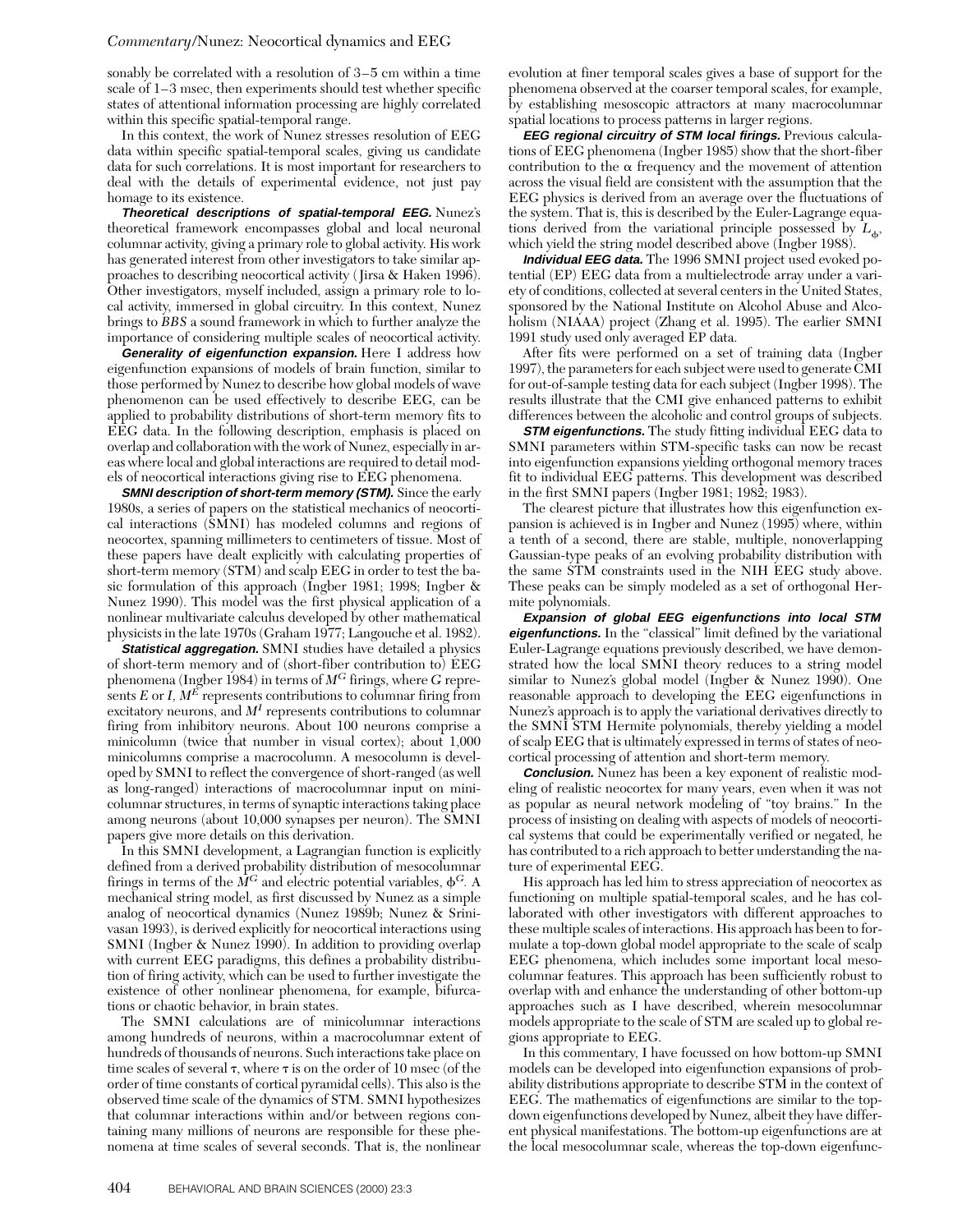tions are at the global scale. Future studies may expand top-down eigenfunctions into the bottom-up eigenfunctions, yielding a model of scalp EEG that is ultimately expressed in terms of columnar states of neocortical processing of attention and shortterm memory.

#### NOTE

**1.** The author is also affiliated with DRW Investments LLC, 311 S. Wacker Drive, Chicago, IL 60606

## **Beyond the limits of the brain as a physical system**

#### V. K. Jirsa and J. A. S. Kelso

Center for Complex Systems and Brain Sciences, Florida Atlantic University, Boca Raton, FL 33431 **jirsa@walt.ccs.fau.edu www.ccs.fau.edu**

**Abstract:** Nunez's description of the brain as a medium capable of wave propagation has provided some fundamental insights into its dynamics. This approach soon reaches the descriptive limits of the brain as a physical system, however. We point out some biological constraints which differentiate the brain from physical systems and we elaborate on its consequences for future research.

In the early 1970s Paul Nunez pioneered the rigorous application of physical wave propagation theories to brain sciences. In explicitly viewing the brain as a physical medium capable of sustaining spatiotemporal wave dynamics, his description differed distinctly from that of his contemporaries (e.g., Wilson & Cowan 1972; 1973). Physics provides a vast toolbox for treating wave phenomena mathematically, such as dispersion relations, Fourier techniques, coherences, and the like. These techniques have been applied to the description of brain dynamics, in particular revealed by EEG, over the years (Nunez 1981a; 1995) and have provided some understanding of global brain wave phenomena in terms of physical properties of its carrier medium (see sect. 6 of target article), believed to be mainly the neocortex.

How far can we go with this view of the brain as a physical system? This will depend on the questions asked. As long as the questions concern physical properties such as dispersion relations, the ocean metaphor (see target article, sect. 3.3.2) will provide satisfying answers. To understand the brain as a biological system, however, will demand concepts that go beyond physics (Kelso & Haken 1995). We wish to emphasize one of these: spatially distributed information processing. To understand the brain as a biological system, will demand concepts that go far beyond physics (Kelso & Haken 1995). This concept is important on two levels: the first concerns information-processing operations within a cortical area, the second, the nature of processes that link cortical areas. Addressing the first level, Nunez introduces the distinction between local and global dynamics (see sects. 5.2 and 6.13). In a local cortical area, information can be spatially represented as in the columnar structures of the visual system or the tonotopic organization of the auditory system. It can also be spatiotemporally represented by synchronized population codes (e.g., Philips & Singer 1997). This crucial aspect of local neural activity is lost when performing the averaging approximation in section 5.3.2, because the local field loses its spatial resolution and is lumped into one time-dependent, spatially uniform variable. Memory, learning, and sensorimotor processes taking place on this spatiotemporal scale are thus averaged out. If the information handling in the brain is to be addressed in a way that distinguishes it from a mere aggregation of cellular mass, this is surely the place to start.

The second level of information processing occurs on the global scale and poses a major problem and challenge unknown to physical systems. In the latter, the connectivity between elements is translationally invariant and thus the connectivity is independent

of a particular location. This is not true for the neocortex in which the intracortical fiber distribution seems to be translationally invariant (that is, the distribution of the actual neuroanatomical fibers), but corticocortically specific pathways project from one area to another (see Braitenberg & Schüz 1991) and thus contribute to a translationally variant fiber distribution. Based on this anatomy and electrophysiological evidence, neuroscientists (see, e.g., Bressler 1995 and references therein) report consecutive activation of cortical areas and develop discrete models of hierarchical information processing streams. On the other hand, the neocortical sheet may be viewed as a continuous medium on a large enough space-time scale and result in spatiotemporal wave phenomena known from continuous systems with translationally invariant, typically nearest-neighbor connectivities. The reality will be somewhere between discrete and continuous, providing a continuous medium with interregional projections serving brain function. Thus the translational variance of the white matter fiber system relates structure to function in biology, and this nature is fundamentally different to physical systems.

Nunez formulates a multiple fiber system in Eq. (9) of the appendix, but assumes each is translationally invariant, that is, dependent on the difference  $x - x_1$  rather than x and  $x_1$  independently. This assumption does not suffice for the white matter system, since it implies the same connectivity for each cortical area. In a similar vein, Haken's general treatment of connectivity functions (Haken 1999) refers to translationally invariant connectivities and thus proves the universality of Nunez's global field equations (see sect. 6.12) in the long wavelength limit, but only for this particular class of systems. The introduction of selected interregional projections into the corticocortical fiber system will generally cause the dispersion relations to be nonalgebraic, and wave propagation will depend strongly on selected pathways. These pathways connect to the earlier hierarchical information processing streams but are also an essential determinant of the global wave dynamics.

In Figure 1 we show that local changes of inter-region projections (see Jirsa et al. 1999), for example, realized by synaptic plasticity, can control the global spatiotemporal dynamics. Here the topology of the connectivity of the fiber system serves as a control parameter which may guide the global neural dynamics through a series of phase transitions (different patterns of brain activity). Again, this is fundamentally different from any physical system (at least known to us) and provides a mechanism for learning and memory to alter the brain dynamics globally.

The example in Figure 1 also allows us to clarify some of the dy-



Figure 1 (Jirsa & Kelso). Variation of the spatial structure of neural activity as a control parameter, *d,* is varied. The onedimensional spatial distribution of the amplitude of a neural field is plotted over the location *x* (vertically) for the time point when maximum amplitude occurs. The dynamics is based on the model in Jirsa and Haken (1996) with periodic boundaries. The control parameter is the length *d* of a pathway connecting two cortical areas. As *d* varies from zero to maximal length, the neural field dynamics undergoes spatial and temporal reorganization (the latter not shown here).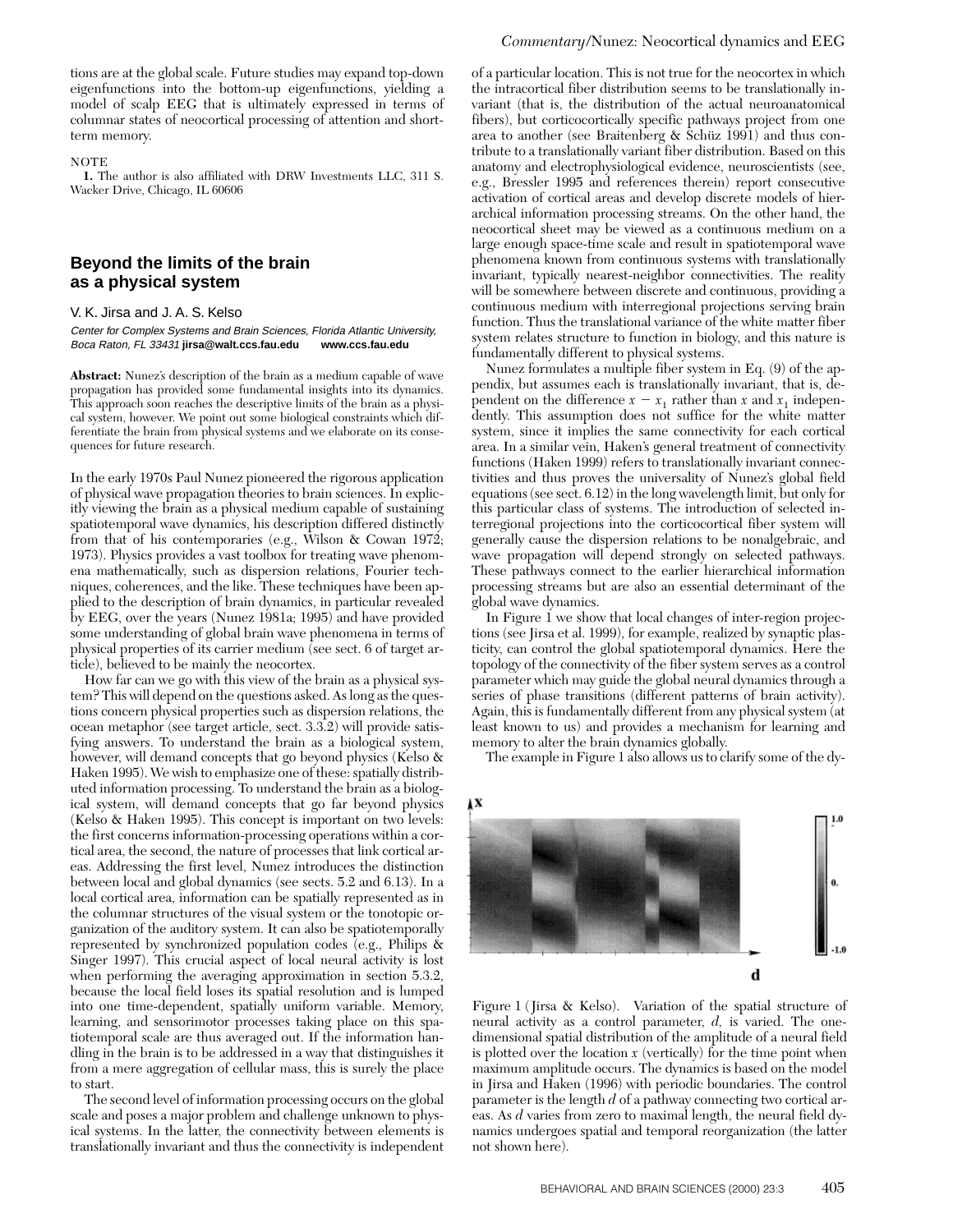#### *Commentary/*Nunez: Neocortical dynamics and EEG

namical concepts used in Nunez's target article that we feel need to be taken quite seriously if rigorous models are to ensue. As just two points, consider the terms "control parameters" and "state of the system" as used by Nunez (sect. 3.2). Notice that in Figure 1, the control parameter *d* does not "describe the state of the system." Rather, in these nonlinear dynamical terms, the state is multivalued (consider the bistable coordination dynamics of the Haken et al. (1985) (HKB) model. Control parameters neither prescribe nor describe system "states"; they are simply parameters that move the system through "states." Nunez refers variously to system states, brain states, mental states, sleep states, and so forth. This seems altogether too cavalier. Notice that the states in Figure 1 are those that undergo qualitative change when the control parameter is varied. In truth, you only really know you have a "state" when the system's behavior changes qualitatively. Likewise, you only know what the control parameter is if that is the parameter, which, when varied, causes qualitative change (multistability, etc.).

The considerations in the previous paragraph show some limitations in Nunez's approach to understanding the brain as a physical system. Nunez's work is important in exhausting the limits of the physicalist's approach, but biology introduces new constraints such as translationally variant connection topologies, which are not known to physical systems and require the development of new tools and concepts specifically for the brain. The concepts and tools of dynamical systems are likely to be important in neural modeling (as they are in other branches of science). Experimental neuroscientists will need to understand these concepts if they are to identify control parameters and collective variables characterizing states on any given level of description. This is the key information that "theorists" will need to have if they are to construct serious, neurobiologically plausible models that go beyond the correlations between EEG and "brain states" that Nunez addresses.

## **Physiological units and behavioral elements: Dynamic brains relate to dynamic behavior**

Andreas Keil and Thomas Elbert

Department of Psychology, University of Konstanz, Box D25, D-78457, Konstanz, Germany **Andreas.Keil@Uni-Konstanz.de Thomas.Elbert@Uni-Konstanz.de www.clinical-psychology.uni-Konstanz.de/**

**Abstract:** Nunez is to be applauded for putting forward a theoretical brain model. In order to improve any model it needs to be experimentally testable. The model presented in the target article suffers from insufficient clarity as to how new experimental designs could be derived. This is a consequence of neglecting the purpose of the brain, which is to produce effective and adaptive behavior. It might be possible to overcome this drawback by including Hebb-based modeling.

A major problem in the interpretation of EEG/MEG findings has been the lack of a coherent theoretical framework within which to articulate and test the results from experimental studies. Paul Nunez provides an interesting approach for the interpretation and analysis of electromagnetic measures of neural mass activity. This is the more remarkable as reference to dynamical aspects of the signals is usually sparse in ERP/EEG literature. Furthermore, the relation between specific experimental findings and brain theory has been examined only sporadically. This strongly contrasts with the fact that the processes underlying the scalp-recorded voltage modulations remain unclear unless examined on the ground of an appropriate theoretical foundation. What would the main characteristics of such a theoretical account be? We shall confine our comments to two points that may be complementary to some of the main issues raised in the target article.

First, we would like to address the issue of experimental para-

digm selection and its consequences for theory-guided predictions on EEG parameters. In the target article and his 1995 book, Nunez describes a number of studies, the results of which can be explained by local/global theory in a post-hoc manner. In addition, several predictions are made for spectral characteristics of spontaneous EEG in distinct brain states such as sleep stages. The target article mentions the fact that the predictions made on the basis of the local equations may be hampered by global effects and vice versa. Nunez acknowledges that his "theory is silent on most cognitive questions because it was developed specifically to describe EEG, not behavioral or cognitive correlates" (sect. 2.7, para. 2). However, without further specification and more precise relation to variables on a behavior or psychological level, this approach seems to have limited applicability for designing meaningful studies of brain functioning. What is needed is a theoretical account of brain-behavior relations in terms of task-specific assumptions and predictions, being embedded in a behavioral theory. Of course, the selection of appropriate algorithms is not trivial, because a number of alternate mathematical models are also able to predict the cortical dynamics as recorded by EEG (e.g., Elbert & Rockstroh 1987; Skarda & Freeman 1987). One example for a theoretical framework that allows both for the construction of experimental paradigms and selection of relevant parameters may be the work by Haken, Kelso, and collaborators, referred to in the target article. Their synergetic approach incorporates predictions for both behavioral and neuronal dynamics during performance of well-defined perceptual and motor tasks (e.g., Kelso et al. 1995). In order to test these predictions, experimental designs have been developed that allow for monitoring phase transitions (i.e., qualitative changes between system states) using behavioral measures such as self-report or electromyogram on the one hand as well as electrocortical recordings on the other. Thus, a dynamic perspective is not only applied to brain parameters, but also to the experimental design.

Second, an extension of the Nunez model might be achieved if our understanding can be integrated regarding how Hebbian cell assemblies are sculptured within a highly interconnected neuropil by the forces of stimulus-evoked activity. These forces include experience-driven synaptic plasticity (synapse formation, spine density, and alterations in dendritic length) and the competition of previously formed cell assemblies. The power of the Hebbian idea derives from the connection between physiological units and behavioral elements. A cell assembly can be spread across large cortical areas (Pulvermüller et al. 1999). The meaning and qualitative nature of an event, an idea, an emotion, or a percept, are reflected in the local topography of its connections and firing patterns, so to speak, in the topographical "Gestalt" of an assembly in its phase space and not in the properties of its parts, cells, or transmitters. A model based on such considerations has been presented by the recent target article of Pulvermüller (1999). The specificity of an assembly is best reflected in the spatial distribution and frequency of fast-changing electrical activities, such as the EEG and event-related components. Meanwhile, a large number of studies have converged to show a strong correlation between highfrequency brain activity and experimental manipulations. The measures used include single-cell recordings, local field potentials, electrocorticogram, EEG spectral power, and EEG coherence (Keil et al. 1999; Pulvermüller et al. 1999; Tallon-Baudry & Bertrand 1999). Nunez's local/global theory could contribute to these findings, providing an approach to quantify and predict interactions between these scales, for example, as proposed in Equation 5 of the target article.

The need for an integration of approaches such as Nunez's and aspects of Hebbian plasticity and self-organization is evident: Any physiological activity has to be nonlinear and nonrandom, because living biological systems can only function if held within certain activity limits through feedback of the ongoing activity. Consequently, cell assemblies, and therefore the EEG and ERP, may have properties of deterministic chaos (for review see, e.g., Elbert et al. 1994). Skarda and Freeman (1987), for instance, have shown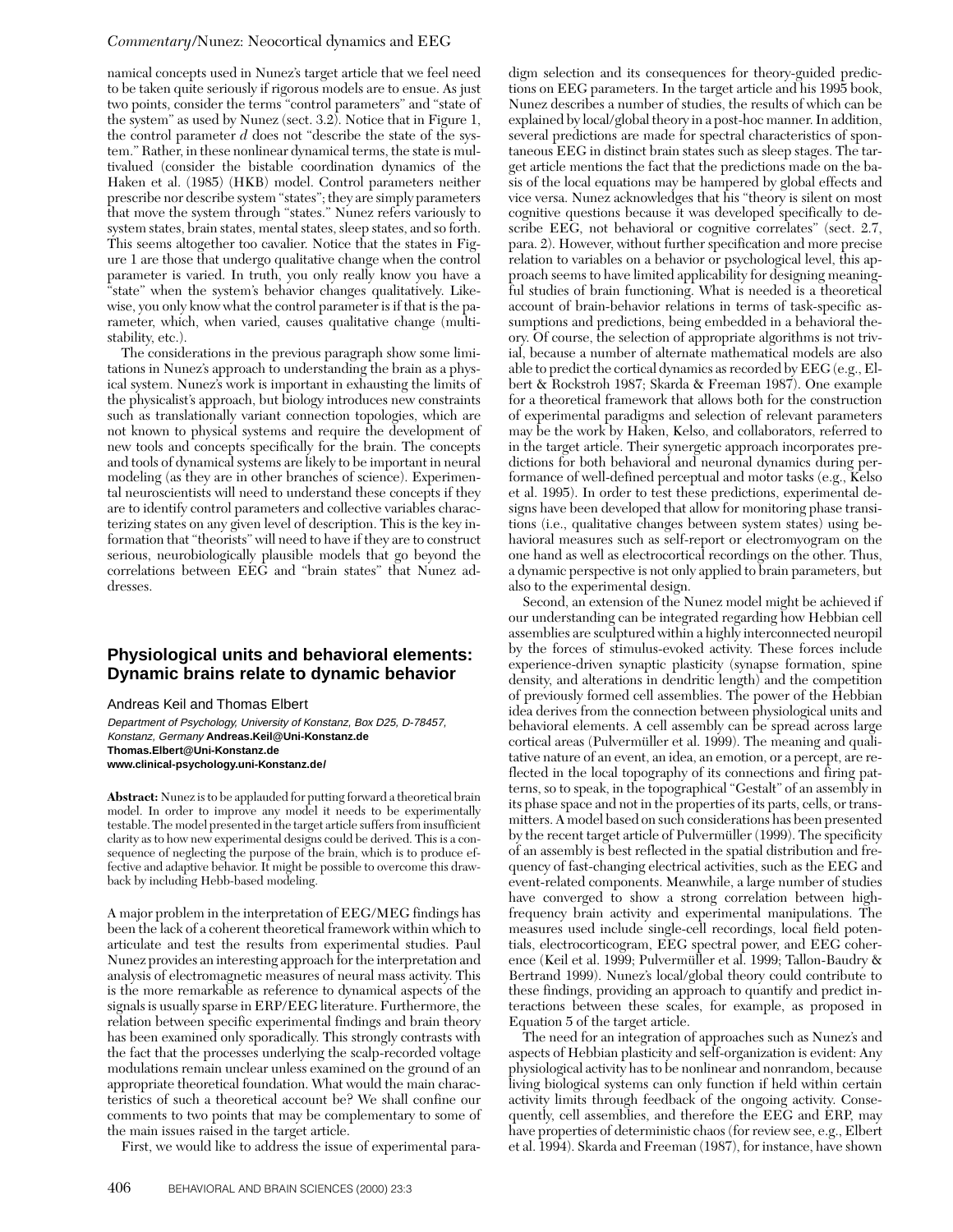in the olfactory system of the rabbit that chaos becomes more prevalent when there is competition among parts of assemblies, or among several assemblies. Why shouldn't similar mechanisms hold for the human neocortex?

## **The position of event-related EEG activity in the local/global theory**

V. Kolev and J.Yordanova

Institute of Physiology, Bulgarian Academy of Sciences, 1113 Sofia, Bulgaria. **kolev@iph.bio.bas.bg www.bio.bas.bg**

**Abstract:** The theory of local/global neocortical EEG dynamics responds to newly emerging conceptualizations in neuroscience. An extended application of the model to event-related EEG activity composed of distinctive global and local functional epochs with presumably different timing is proposed.

As discussed recently in *BBS* (Gold & Stoljar 1999), current trends in neuroscience philosophy are reflected primarily by the neuron doctrine according to which "emergent properties are high-level effects that depend on lower-level phenomena" (Churchland & Sejnowski 1992). Accordingly, whether and how neurophysiological processes underlie conscious behaviour and mental functions is at present a target field of research. To bridge psychology and neurophysiology, concepts that are integrative and mathematically supported become increasingly important. Theories of brain dynamics based on electroencephalographic (EEG) activity merit special attention because EEG is an integrative bioelectrical signal resulting from the summated coactivation of the neurophysiological substrate (cells and cell assemblies) (e.g., Birbaumer et al. 1990; Steriade et al. 1990; Wright 1997), and it also correlates with cognitive states and functions as assessed at the behavioural level (Berger 1929; Regan 1989; Rugg & Coles 1997). Thus, the EEG appears as a relevant brain signal or code (Basar 1998; Gevins 1998) capable of integrating the now distinct levels of observation of brain functioning: the physiological and the psychological. The model of local/global neocortical EEG dynamics described in the target article hence has a major advantage in responding to newly emerging conceptualizations in neuroscience.

More specifically, a coexistence of local and global processes is proposed. Local (cellular and neural network) processes are assumed to underlie functional segregation based on specific information processing and storage. Global processes support functional integration by sustaining a background environment of standing waves of "synaptic action." EEG dynamic behaviour results from the close interdependence between local and global components. Nunez's conceptual framework can be extended to the following issues:

**1. Event-related EEG activity.** The local/global model is especially relevant to event-related EEG activity, that is, to bioelectric signals generated during external or internal event processing by the brain. The reasons are the following: (1) Perception and evaluation of each particular sensory-cognitive event is subserved by highly specific functional activation in the sense of both segregation and integration (e.g., Fuster 1999; Gazzaniga 1995; Polich & Kok 1995). Hence, external or internal event processing involves a distinction not only between local and global processes but also between different aspects of the local and global components. (2) Previous studies of event-related potentials (ERPs) and eventrelated oscillations have consistently demonstrated the functional involvement of EEG responses from various frequency ranges (delta, theta, alpha, beta, gamma) in both sensory and cognitive information processing (e.g., Basar et al. 1997; Bressler 1995; Freeman 1979; Klimesch 1999; Pantev et al. 1994; Pulvermüller et al. 1997; Yordanova & Kolev 1998a; 1998b). Given the association of EEG responses with transient or self-paced rather than steady-state events involving both specific and basic functional

mechanisms, applying the local/global model to event-related EEG activity may be most reliable for testing the model strength and may contribute to further the understanding of neocortical dynamics in relation to brain function.

**2. Timing of functional epochs.** The time dimension is crucial in evaluating local and global neocortical processes as well as their interaction. Local processes emerging from neuronal substrates of microspatial scale are expected to occupy time periods that are considerably shorter than those of global processes (Nunez target article, sect. 5). In addition, the timing of functional epochs with different lengths may partly or fully overlap. The efficiency of appropriate time scaling for distinguishing between different mental states or operations has been validated by time-frequency analyses of ERPs (Demiralp et al. 1999; Kolev et al. 1997; Samar et al. 1995; Tallon-Boudry et al. 1998). The duration and time localization of coherence-producing epochs should vary correspondingly as a function of specific state or processing conditions. Thus, along with the spatial dimension, the temporal dimension might be an influential factor in the application of the local/global model.

**3. "Connectivity"in neuroscience.** Neocortical dynamics are a target of various approaches. As a consequence, different concepts (local, global, or integrative) are emerging. These start from more or less specific theoretical, methodological, and spatial-scale backgrounds, but converge on a common problem of brain dynamics (e.g., Lopes da Silva et al. 1976; Wright & Liley 1996). For example, the origin of the widely distributed EEG activity induced by (but non-phase-locked to) event delivery is thought to differ from that of the phase-locked EEG arising from localized specific processes (Pfurtscheller et al. 1996; Tallon-Boudry et al. 1998). In contrast, a common origin of the spontaneous and eventrelated EEG activity has also been suggested, with event-related oscillations resulting from the reorganization (phase-reordering, frequency stabilization, and amplitude enhancement or damping) of the ongoing rhythmic EEG activity (e.g., Basar 1980; 1998; Sayers et al. 1974). Common neural generators represented by small- and large-scale neural assemblies or distributed frequencyspecific networks are supposed to give rise to both the spontaneous and evoked oscillations (Basar 1998). Furthermore, to study transfer functions of the brain as a system, resonant frequencies have been evaluated by calculating amplitude-frequency characteristics from event-related EEG signals as a first approximation (Basar 1980; Röschke et al. 1995). These examples illustrate that identical or similar notions and methodologies can be used in specific contexts.

Although the use of multiscale coherence as an indicator of neocortical dynamics in relation to mental functioning is advocated Nunez's local/global model, it is important to recognize how this apparently broad model applies to at least part of the enormous EEG data accumulated to date. The contribution of each integrative theory is based on its specific innovations, but it would be most useful to map existing theoretical and experimental knowledge onto new conceptual frameworks, to establish a common ground for linking models and theories.

## **Local and global dynamical control parameters are not so easily separated**

David T. J. Liley

School of Biophysical Sciences and Electrical Engineering, Swinburne University of Technology, Hawthorn, Victoria 3122, Australia<br>dliley@swin.edu.au marr.bsee.swin.edu.au/~dtl marr.bsee.swin.edu.au/~dtl

**Abstract:** Hierarchical systems such as cortical tissue will indeed exhibit dynamics that are scale-dependent, but Nunez's conjecture that theoretically independent transfer functions for each level can be specified and then combined ignores the fact that, in cortex, the same excitatory neuronal populations will contribute to both local and global dynamics.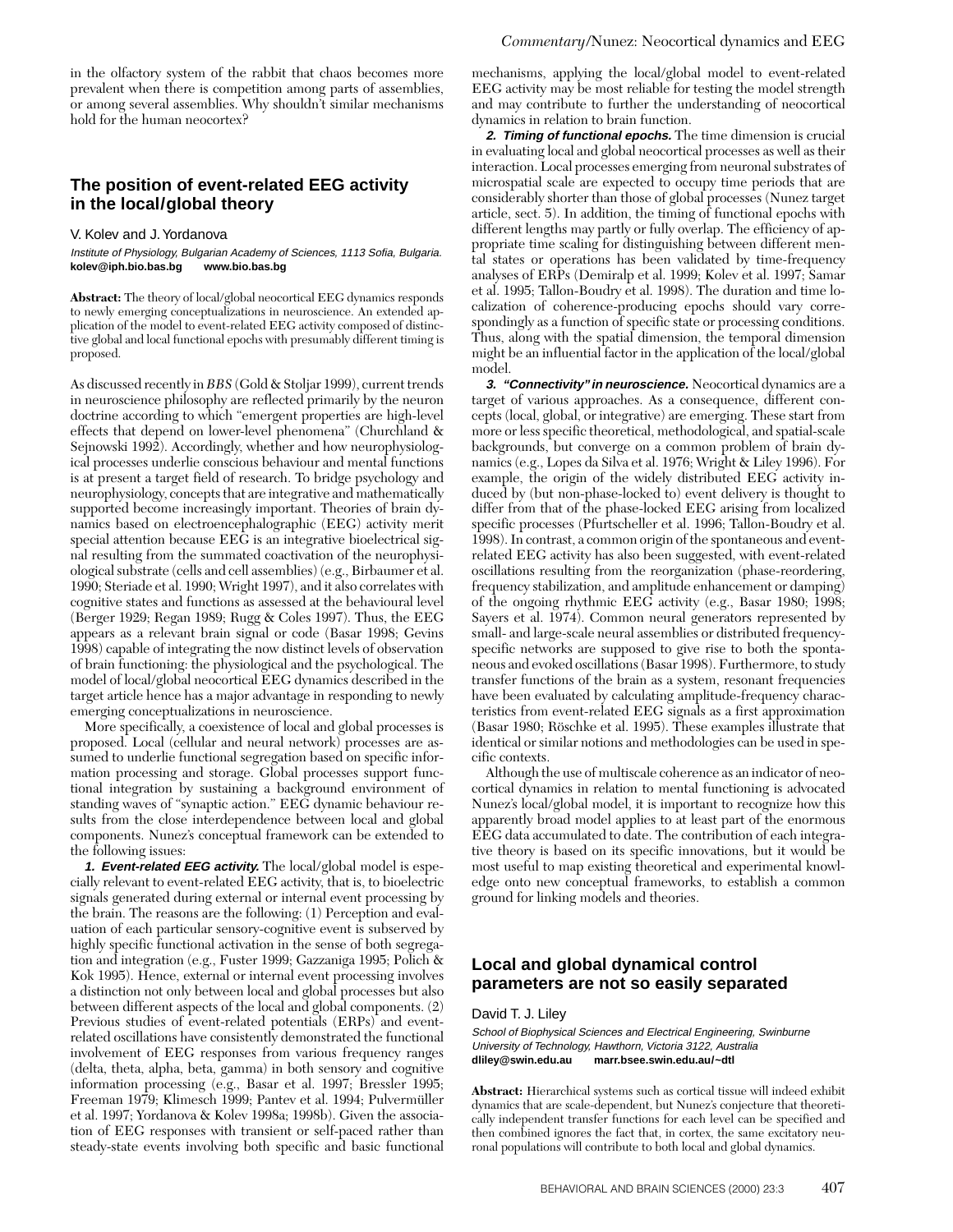## *Commentary/*Nunez: Neocortical dynamics and EEG

In a comprehensive target article, Nunez argues convincingly that multiple scales are needed to describe the dynamical genesis of brain electrical activity and thus, by inference, brain dynamics and behaviour. Nunez then broadly identifies, on the basis of the characteristic scales of axonal connectivity within cortex, local and global levels, which will in turn distinguish the scale of the respective dynamical processes. This may seem reasonable as a first approximation, but it ignores the intermediate mesoscopic scale contributed by the surface parallel conduction fiber system in the agranular layer (layer I) and obscures the fact that ongoing neural activity, through learning, will modify the functional architecture of cortex such that there may coexist many more than just two interacting, and thus interdependent, scales of activity. Thus, while existing descriptions of cortical architectonics may suggest a relatively discrete collection of spatial scales, there is no necessity that this be functionally respected with ongoing network activity and synaptic modification.

This notion has been elegantly articulated by Freeman (1975) using the notion of hierarchically organised interactive neural sets (K-sets). [See also Skarda & Freeman: "How Brains Make Chaos in Order to Make Sense of the World" *BBS* 10(2) 1987.] Neurons that are members of different KI sets (interactive populations of functionally equivalent neurons sharing a common mode of input) may be members of a single KII set (two interactive KI sets). Thus, two locally defined KI sets may be members of a single globally defined KII set, and hence the properties of these two local sets will help to co-define any emergent global properties. Although Nunez is aware of the oversimplification of positing a distinction between local and global processes, the "meta" formulation (see, for example, the caption of Fig. 4), as specified in Equation (5) and Figure (4), implies that local and global processes can be formulated independently of each other, despite the obvious objection that the constitutive parts of the global whole are predominantly local in character.

Ultimately all neurons in the cortex will be involved in processes of local and global character. This is particularly clear when one notes some important features of the dominant cortical neuronal population – the excitatory pyramidal cells. A single pyramidal cell can form synapses locally via the lateral spread and arborisation of recurrent axonal collaterals as well as by establishing synapses with more distant excitatory and inhibitory cells via the longer range corticocortical fibers. As clearly demonstrated by David Sholl (Sholl 1956), the majority of pyramidal cells in neocortex are of this type. Thus changes in local pyramidal population sensitivity (by whatever mechanism) will give rise to concomitant changes in both the local feedback gain Q and the global "positive" feedback gain B (sect. 5.2, para. 2). Hence it is unclear on what basis Nunez makes the claim that the "control parameters" Q and B can be considered distinct.

Physiological evidence is equivocal on whether long- and shortrange excitatory connection strengths can be independently modulated. One possible mechanism is that shunting inhibition, provided by a local interneuron population (e.g., the Martinotti neurons – see Braitenberg & Schuz 1998), applied at some point on the apical trunk of the pyramidal cell, could differentially modulate the relative efficacy of excitatory input from long- or shortrange fibre systems, given that long-range connections form predominantly on the apical dendritic tree whereas short-range connections form predominantly on the basal dendritic tree (Braitenberg and Schuz 1998). [See also Braitenberg, Heck & Sultan: "The Detection and Generation of Sequences as a Key to Cerebellar Function, Experiments and Theory" *BBS* 20(2) 1997.] As local interneuron input will probably depend on local circuit activity, however, such a mechanism will only serve to emphasise the problematic nature of attempting to delineate global and local control parameters. Nunez's claim that "the theory contains no 'free' parameters" (sect. 5.3.6, para. 1) and "we appear to know much more about the physiological parameters of the purely global theory" (sect.  $6,$  para. 2) accordingly seems erroneous, given the considerable ambiguity in defining what might be local and global control parameters and also whether it is meaningful to do so.

In a linearized model of electrocortical activity (Liley 1997; Liley et al. 1999), in which both corticocortical and intracortical connectivity between homogeneous populations of inhibitory and excitatory neurons were modeled, two independent "control" parameters were defined,  $Q_e$  and  $Q_i$ . These correspond to the respective sensitivities of excitatory and inhibitory neural populations to synaptic input and are equivalent to the slopes, at the point of linearization, of the nonlinear functions relating the number of action potential firings per unit time (i.e., firing rate) to the mean soma membrane potential in a locally homogeneous neural population. When modulated independently of each other these control parameters have effects in the linear model that are roughly orthogonal. In this model, increases in  $Q_{\alpha}$  result in reductions in temporal and spatial frequency and damping, whereas augmenting  $Q_i$ results in increases in spatial and temporal frequency and reductions in the associated spatial and temporal damping. With auxiliary functions that are linear combinations of  $Q_e$  and  $Q_i$ , new parameters can be defined that are able to effect approximately orthogonal changes in spatial *and* temporal damping  $\overline{(\mathbf{Q}_d)}$  and spatial *and* temporal frequency  $(Q_f)$ . Thus, changes in the physical scale of the dynamics can be effected by changes in the derivative parameter  $Q_d$ , which will necessarily be of global extent because of assumptions about the spatial homogeneity of the linearization (assumed also by Nunez). It is interesting to note that increases in  $Q_e$ will correspond approximately to Nunez's "hypercoupled" state whereas increases in  $Q_i$  will correspond approximately to Nunez's "hypocoupled" state (sect. 6.3, para. 1). Because changes in  $\mathbf{Q}_{\mathrm{e}}$  and Qi are equivalent to changes in excitatory and inhibitory coupling strengths in this model, these predictions admit *relatively* easy verification using glutamate and GABA agonists and antagonists.

Nunez correctly advises caution applying the preliminary modeling attempts to the interpretation of macroscopic electrocortical activity (sects. 2.1, 2.2; sect. 2.7, para. 2), but more might be gained empirically if one realises that a conceptual delineation between local and global control parameters is problematic and needs to be abandoned in favour of a more synthetic approach.

## **Interscale interactions in cortical neural networks**

#### Hans Liljenström

Agora for Biosystems, S-193 22 Sigtuna, Sweden and Theoretical Biophysics Group, Royal Institute of Technology, S-100 44 Stockholm, Sweden **hali@theophys.kth.se www.theophys.kth.se/~hali**

**Abstract:** This commentary focuses on how the large-scale cortical dynamics described in Nunez's target article are related to various phenomena at different scales, both spatial and temporal, in particular, how the brain dynamics measured with EEG could relate to (i) experience and mental state, (ii) neuromodulatory effects, and (iii) spontaneous firing and autogenerated electromagnetic effects.

Paul Nunez brings up the important issue of scale and interscale relations in brain dynamics. In so doing, he links closely to a previous BBS target article by Wright and Liley (1996), although the problems of local-global relations, which are stressed by him, are not necessarily the same as those of the micro-macroscopic relations stressed by Wright and Liley. Another work that connects to these issues is the excellent book, *Neural Organization – Structure, Function and Dynamics,* by Arbib, Erdi, and Szentagothai (1997; see BBS multiple book review of Arbib & Erdi's *Structure, Function, and Dynamics BBS* 23(4) 2000), where several theories and experimental results related to EEG are discussed.

Overall, there is an increasing aspiration to link theory and experiment in neuroscience and also to make neural network models that would be hard to distinguish from what Nunez refers to as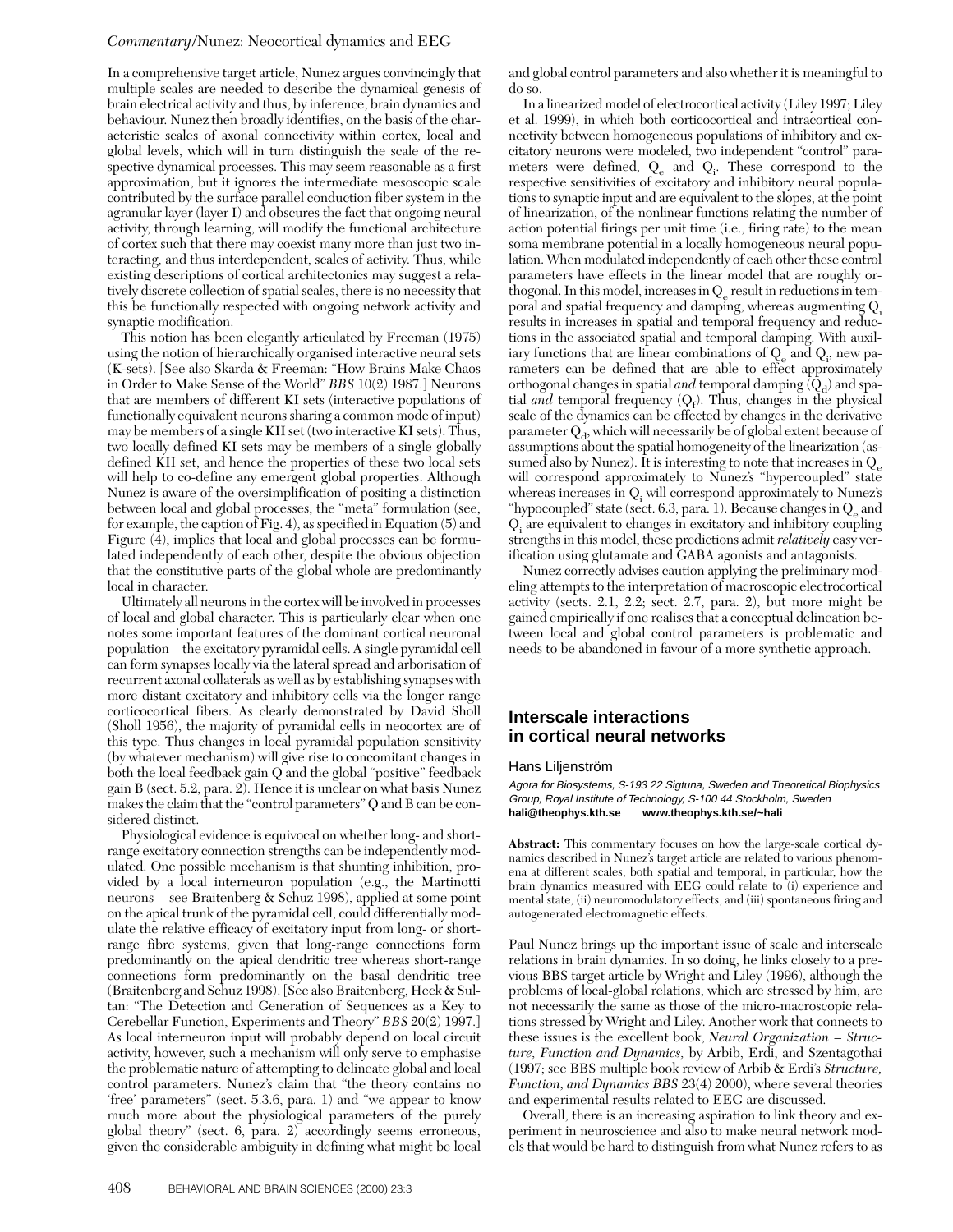"genuine physiological theory" (sect. 2.1). In our group, we address questions of neural interscale interaction, using both theoretical and experimental techniques (Johansson & Århem 1994; Liljenström 1991; 1995; 1996; Liljenström & Århem 1997; Wu & Liljenström 1994). In particular, we use models of the olfactory cortex and hippocampus to investigate amplification and control of oscillations and fluctuations in these systems, and my comments here relate to these efforts, which complement those of Nunez.

Brain dynamics, as revealed by EEG and other methods, apparently depend on many different factors at different "scales," including the following: (1) mental state and experience dependent activity at a macroscopic/global level, (2) neuromodulation at a mesoscopic/semilocal level, and (3) spontaneous firing and autogenerated electromagnetic field effects at a microscopic level. (Levels are somewhat arbitrary, since processes at the different scales influence each other, and cause and effect cannot easily be separated.)

**1. Macroscopic.** Since the dynamics of the brain changes continuously and is highly nonstationary, it is not clear what Nunez means by a "fixed state" (sect. 3.2) which would allow EEG to be partly predictable. At the same time, the activity measured with EEG seems to depend critically on processes acting at a much larger time scale, for example, as a result of previous experience or the level of arousal and motivation (Skarda & Freeman 1987). The large variability in cortical-evoked activity (in response to repeated presentations of the same stimulus) seems to depend on the combination of a reproducible stimulus response and a dynamically changing ongoing activity, reflecting varying brain states (Arieli et al. 1996). In addition, the EEG apparently also strongly depends on mental ability, partly of a genetic origin (Cotterill 1998).

**2. Mesoscopic.** Neuromodulatory effects are acting on a time scale (much) larger than the EEG, as pointed out by Nunez, but they should nevertheless be included as part of the overall global behavior. Neuromodulators, such as acetylcholine and serotonin, diffuse fairly locally and can change the excitability of a large number of neurons simultaneously, as well as the synaptic transmission between them. This can have large effects on the neural dynamics and functions. For example, acetylcholine enhances the persistence of gamma-frequency oscillations in response to stimulation, and it can also induce theta-frequency oscillations (Biedenbach 1966; Bland 1986). These effects are reproduced with our cortical network model (Liljenström & Hasselmo 1995).

**Microscopic.** Nunez does not discuss EEG in relation to any specific phenomenon at the "microscopic level," such as the spiking of neurons or the interaction between the electromagnetic fields and neural firing patterns. Yet, these problems need to be dealt with in order to get a full appreciation of the EEG method. For example, certain cells seem to have a highly spontaneous random firing, but its relation to the activity at a global scale is uncertain. It is conceivable that such microscopic events can be amplified, under certain circumstances, and in computer simulations we show how "microscopic" fluctuations can induce global synchronous oscillations in cortical networks (Liljenström 1996; Liljenström & Århem 1997).

Whenever an action potential travels along a nerve fiber, or when the potential of a nerve cell changes, an electromagnetic field will induce potential changes in surrounding neurons. Autogenerated fields are sometimes even found to be considerably stronger than needed to affect activity in these regions (Jefferys 1995). Such field effects could mediate fast neuronal synchrony, for example, during epileptic seizures or during population spikes in the hippocampus. In the latter case, thousands of pyramidal neurons fire action potential synchronized within 1 millisecond of each other. This effect must result from a much faster synchronization mechanism than synaptic (or ionic) transmission (Jefferys 1995). Electrical gap junctions could play an additional role in the synchrony and stabilization of cortical oscillations (Peinado et al. 1993). Simulations with electric and electromagnetic field effects clearly show such an increased synchronization of network units, as well as the observed suppression of high-frequency components (Liljenström & Aronsson 1999).

Nunez proposes a nice mathematical framework for the localglobal brain dynamics, as measured with human scalp EEG, and provides experimental evidence in support. This is indeed an important step on the way of understanding EEG, while there are obviously many questions not thoroughly dealt with that deserve deeper analysis.

For example, what is the relation between the "macroscopic" EEG and the microscopic firing of action potentials? How do the various frequency peaks in EEG correspond to the firing rate and distribution of interspike intervals? How are the various frequencies, for example, gamma and theta, related phenomenologically and functionally? Is the spatial resolution of scalp EEG adequate, and is coherence a relevant measure for addressing any of these questions? Is it possible to say anything about the microscopic level by regarding synaptic action and action potentials as merely macroscopic field variables?

Without doubt, scalp EEG and coherence measures can be good indicators of brain (consciousness) states, but it is unclear to what extent anything can be said about the functional significance, the underlying mechanisms, or the information processing of the brain. However, it is only with the persistent, combined efforts of theory and supplementary experimental methods that these problems can be resolved.

#### ACKNOWLEDGMENT

The work was supported by the Swedish Research Council for Engineering Sciences.

## **From metaphors to equations: How can we find the good ones?**

#### Gottfried Mayer-Kress

Department of Kinesiology, Penn State University, University Park, PA 16801 **gxm21@psu.edu www.santafe.edu/~gmk**

**Abstract:** Among the metaphors used in the target article are "musical instruments," "water waves," and other types of mechanical oscillators. The corresponding equations have inertial properties and lead to standing waves that depend on boundary conditions. Other, physiologically relevant quantities like refractory times are not contained in the mechanical oscillator model but occur naturally, for instance, in biological forest fire metaphors.

The metaphors that we find in Nunez's target article (mechanical oscillators, musical instruments, water waves, etc.) have one thing in common: the vibrating systems have mass and therefore inertia. This property alone has fundamental consequences for the solutions that we expect from any model that is based on that metaphor.

Other metaphors like that of a forest fire can lead to equations whose solutions have many similar properties but that result from quite different mechanisms. They can also allow for treating the two subprocesses, burning and growing (polarization and depolarization), with independent time scales. Jung and Mayer-Kress (1995) study a stochastic McCulloch-Pitts neuronal network model that abstracts from details like skull conductivity but is large enough so that boundaries can be assumed to be absorbing. The type of resonance that we discovered is fundamentally different from that of musical instruments with oscillating strings or air columns. We could show that the critical variable is not the shape of the boundary or neocortex but the level of stochastic noise relative to the firing threshold. Close to resonant noise conditions we can observe large scale structures (see Fig. 1) that would be picked up by spatially separated scalp electrodes as coherent oscillations similar to those shown in Figures 1 and 2 of the target article.

Nunez also uses a social communication metaphor with people talking to each other face to face (few-to-few, local) or through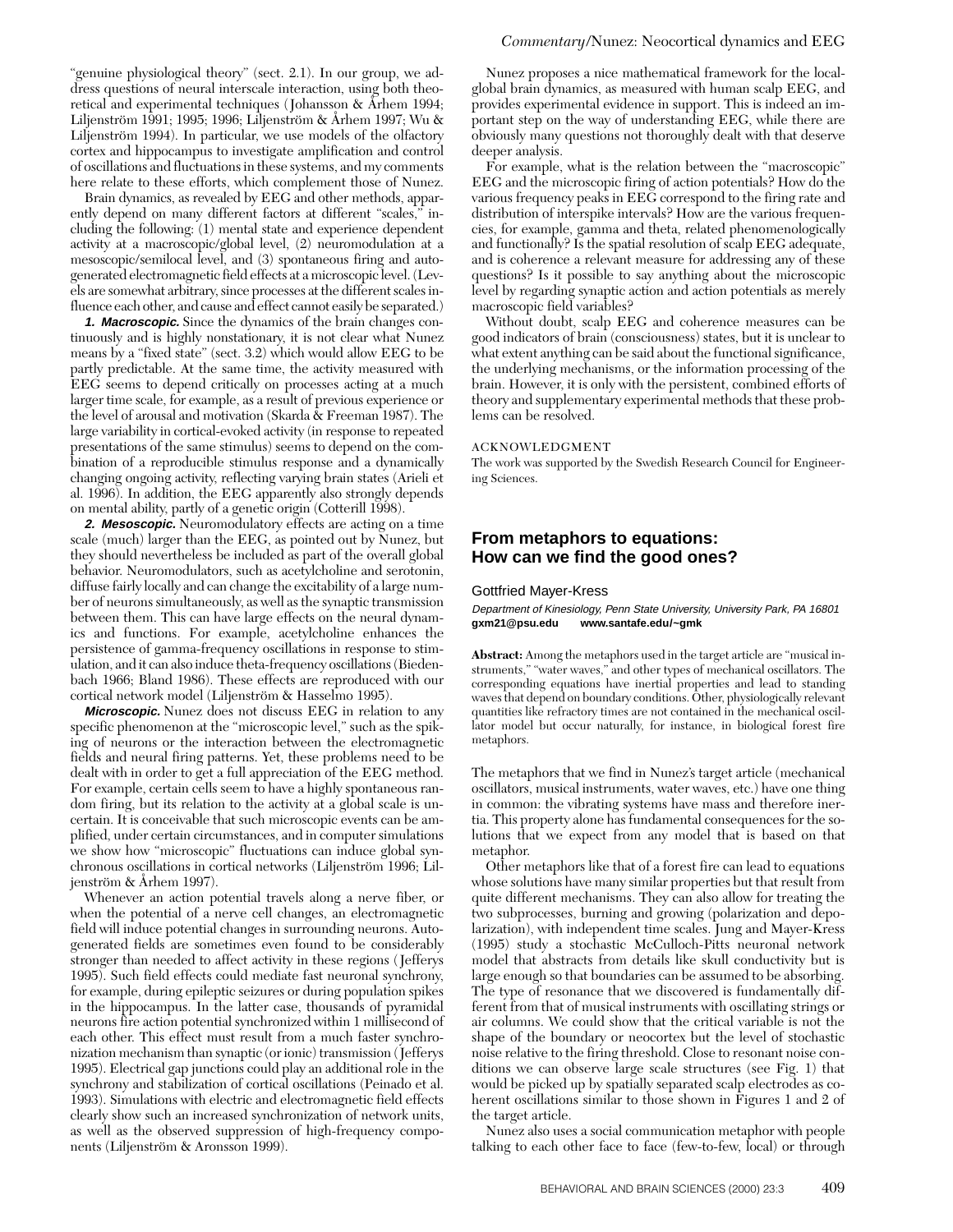*Commentary/*Nunez: Neocortical dynamics and EEG



Figure 1A (Mayer-Kress). Resonant stochastic parameters can stabilize large-scale coherent structures in a neural net with absorbing boundary conditions.

mass media (few-to-many, global). Even if we include telephone and fax (few-to-few, global), Nunez misses the most important part in that metaphor, the Internet (many-to-many, global). There are strong indications that global structures like cell assemblies are indeed emerging there (Mayer-Kress & Barczys 1995). Since cell assemblies are defined functionally, it should be possible to observe synchronous EEG  $\gamma$ -oscillation between areas that are associatively related, even if they are spatially very far apart (see Mayer-Kress 1994 for methodology and Fig. 2 for illustration). The prediction was that the oscillations would last only for a few hundred milliseconds and therefore would be washed out in traditional coherence measurements. In two recent articles in *Nature,* this phenomenon has been confirmed (Miltner et al. 1999; Rodriguez et al. 1999).

If mechanical oscillators like the ones described by Nunez serve as heuristic metaphors, then it is not a surprise if equations emerge that represent exactly those mental images. Consider Equation



Figure 1B (Mayer-Kress). Slight increase in parameters lead to coherent patterns with decreased average wavelength and increased temporal frequency as measured at a fixed location. (See Jung & Mayer-Kress 1995 for details).



Figure 2 (Mayer-Kress). Frequency (point size) of short-term 40-Hz events at 31 electrodes and frequency (line thickness) of coincidences (simultaneous 40-Hz events between pairs of electrodes). Note that some far apart locations "communicate" much more intensely than some neighboring sites. (See Mayer-Kress 1994 for details; data courtesy of W. Miltner.)

(11.1) in the target article, according to which the number of active excitatory synapses at a specific location *x* will always increase with the excitatory input it receives from other cortical locations. There are no restrictions to the time variable *t,* that is, the equation should hold even a few milliseconds after all neurons in the neighborhood of *x* have fired! According to Nunez, this leads after several mathematical steps to Equation (10), a damped wave equation. Let us construct a special, simple case of Equation (10) for which we can estimate the qualitative behavior of the solutions without having to actually solve the equations. For uniform initial conditions without external input, Equation (10) turns into that of an overdamped mechanical spring. For this initial condition a coherent EEG would be predicted that gradually decays over a span of about five characteristic global delay times  $\tau_g$  (= 30 to 125 msec). Even for arbitrary high initial values of *F*(*t*  $\stackrel{=}{=}$  0) (i.e., even if all neurons fire at *t* = 0) we would still find significant synaptic action density after several units of  $\tau_g$ . In a forest fire framework, however, the activity would stop after only one microscopic time step.

A mechanical metaphor also implies that boundary conditions determine resonance frequencies of standing waves. If we ignore problematic geometric and topological consequences, there seems to be no empirical evidence (in either real brains or realistic simulations) that boundaries are essential for the propagation of brain waves.

Perhaps geometrical parameters of the brain are not responsible for the observed oscillation frequencies and parameters related to the actual physiology are sufficient to produce oscillations in the correct frequency bands. Rennie et al. (1998) found that local feedback determined frequencies of coherent oscillations. In our simple, stochastic McCollough-Pits network (Jung & Mayer-Kress 1995), the coupling between the elements, refractory properties and (surprisingly) the noise amplitude of ambient perturbations were sufficient to produce coherent oscillations in wide frequency bands and even with qualitatively correct dispersion relations.

#### ACKNOWLEDGMENTS

Helpful discussions with N. Birbaumer, V. Braitenberg, W. Freeman, A. Gevins, H. Haken, K. Newell, and C. Rennie are gratefully acknowledged.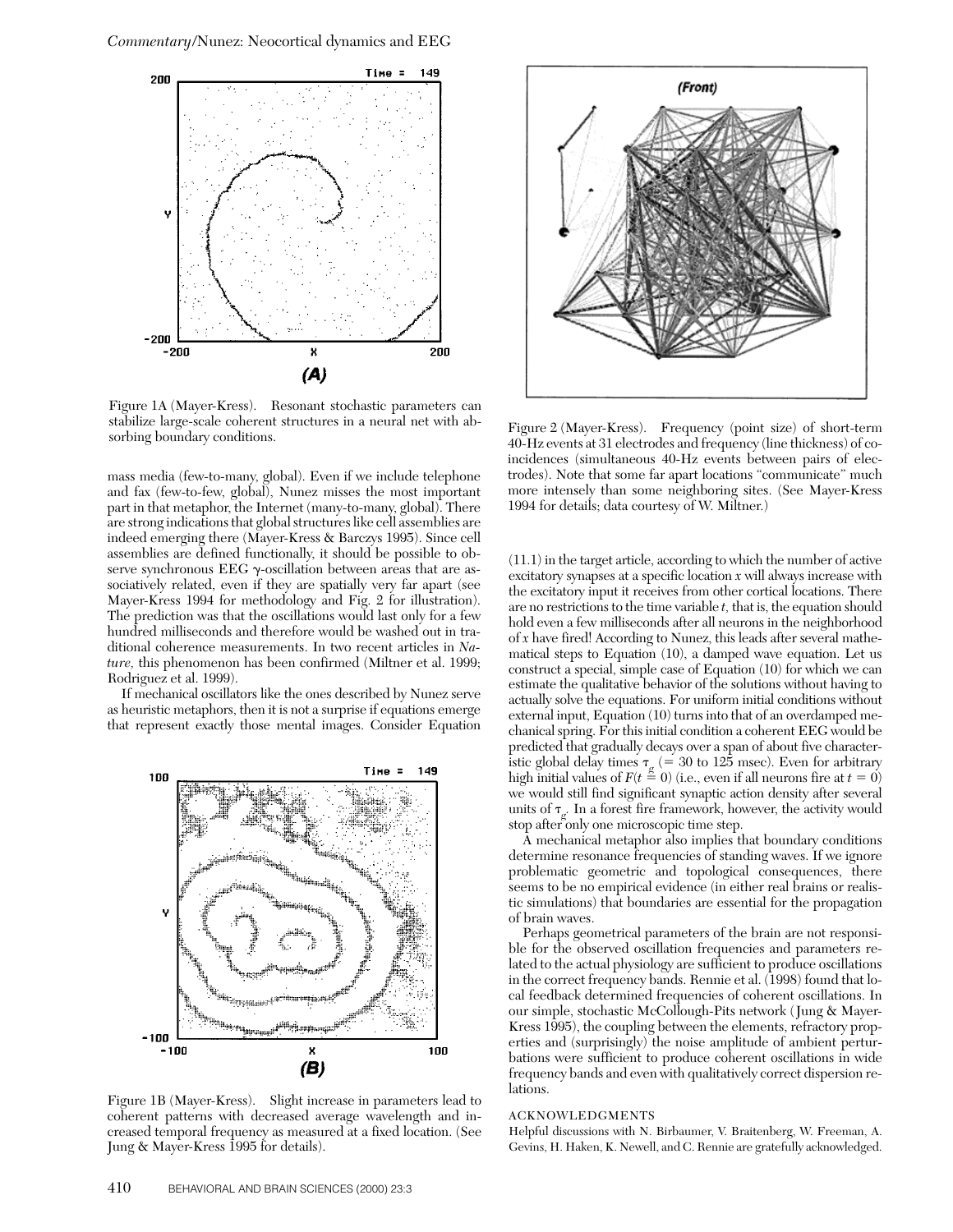## **Large-scale neocortical dynamic function and EEG: Use of theory and methods in clinical research on children with Attention Deficit Hyperactivity Disorder**

#### Michael Murias and James M. Swanson

University of California, Irvine, Department of Pediatrics and Cognitive Sciences, UCI Child Development Center, Irvine, CA 92612. **{mmurias; jmswanso}@uci.edu**

**Abstract:** We used Nunez's physiologically based dynamic theory of EEG to make predictions about a clinical population of children with Attention Deficit Hyperactivity Disorder (ADHD) known to have neuronanatomical abnormalities. Analysis of high-density EEG data (long-range coherence) showed expected age-related differences and surprising regional specificity that is consistent with some of the literature in this clinical area.

In the target article, Nunez accomplishes his goal of presenting a framework for a physiologically based neocortical dynamic theory (sect. 2.7) to describe EEG. His theory is firmly based on brain anatomy, with local and global neural mass elements (quantified in terms of number of synapses) connected by fibers (specified in terms of length and speed of transmission). He uses this dynamic theory to describe EEG, not behavioral or cognitive correlates (sect. 2.7).

Neuroscientists will probably accept the challenge to test this simplified model of the brain and to identify its limitations and mistakes. This will serve Nunez's stated purposes to develop a theory appropriate for verification and falsification (sects. 3.3.4 and 5) and to provide a useful, semiquantitative environment to discuss the general conceptual framework of neocortical dynamics, not to prove his theory right or wrong (sect. 5.1).

In contrast, clinicians may be tempted to use this oversimplified "grey box" model (sects. 3.1 and 5, Fig. 4) for practical purposes, to better understand abnormal conditions. Our commentary falls in this realm. We will relate data we have collected (Murias et al. 1998) to topics in Nunez's paper and comment on the usefulness of the proposed framework for constraining our interpretations of the literature on the biology of ADHD in children.

Nunez's framework emphasizes "a small part of the brain's dynamic complexity, the very large-scale field of synaptic action density, of which scalp electroencephalography (EEG) is believed to provide a crude measure" (sect. 1). The estimates of synaptic action represent averages over 10 million to 1 billion neurons by each electrode (sect. 1.1), which is assumed to provide unique, not impoverished measures of brain activity.

In our application of these methods, we addressed critical technical issues that Nunez discusses in this paper. We heeded the recommendations (sect. 1.1) for high-density recording (by using a 128-channel electrode array). We followed the suggestion to investigate coherence within a narrow band (sect. 1.2), by focusing on the peak alpha frequency for each subject for eyes-closed resting EEG. We calculated coherence as a function of interelectrode separation (sect. 1.2, Fig. 1) and used a subset of the total (approximately  $128 \times 127/\overline{2} = 8,128$ ) that were separately by 20 cm or more.

How might Nunez's framework be used to characterize brain differences between ADHD and control children? Recently, anatomical abnormalities have been reported by multiple investigators (see Swanson et al. 1998, for a review). A controversial finding has been reduced white matter in specific anterior and posterior brain regions and in the corpus callosum (Baumgartner et al. 1996; Castellanos et al. 1996; Filipek et al. 1997; Giedd et al. 1994; Hynd et al. 1991). Using Nunez's physiologically based theory, we predicted that coherence estimates would be reduced in ADHD children relative to normal children for specific brain regions with reduced white matter or linked by smaller than normal sections of the corpus callosum.

We compared coherence estimates for groups of frontal and

#### *Commentary/*Nunez: Neocortical dynamics and EEG

posterior electrodes within and across hemispheres (Murias et al. 1998). The results were surprising and may indeed give some direction to our future research. In current theories of ADHD, a frontal abnormality plays a predominate role. When we used the Nunez framework to investigate this hypothesis, we failed to demonstrate differences in coherence for frontal brain regions in ADHD subjects compared to control children (0.23 vs. 0.21). However, we did demonstrate differences between ADHD and normal children in coherence for posterior brain regions (0.32 vs. 0.40), confirming similar findings based on EEG and implicating posterior brain regions (Brandeis et al. 1998). We interpret that as consistent with some reports of abnormal neuroanatomy in children with ADHD.

Does Nunez's neocortical dynamic theory offer promise for clinical research? Our direction by the theory and application of the methods provided by the framework described by Nunez in this paper was successful in verifying predicted abnormalities (reduced coherence in ADHD children compared to normal children). The anatomical specificity of the findings (posterior rather than anterior) suggests directions of research that may have been given low priority by nonphysiologically based theories of ADHD. This is the mark of a good theory.

## **Brain function theories, EEG sources, and dynamic states**

Mark E. Pflieger Neuro Scan Labs, 5700 Cromo Drive, El Paso, TX 79912. **pflieger@neuroscan.com**

**Abstract:** This commentary discusses three features of the general theoretical framework proposed by Nunez: (1) Functional concepts, such as computation and control, are not foundational. (2) A mismatch between the concept of subcortical input and EEG output is problematic for the input/output operator concept of cortical dynamics. (3) The concept of brain state is relatively static.

The target article by Nunez proposes a theoretical framework for large-scale neural modeling that combines mathematical precision with empirical interpretability. For individual researchers, this can provide a "conceptual incubator" for hatching specific brain theories that are both computable and testable. For the community of experimentally minded brain theorists, the framework, considered via its more abstract aspects, can provide an arena for open competition between theories, because it accommodates distinct branches of theoretical development that are also distinguished by their experimental predictions.

The most abstract conceptions of any theoretical framework (such as this one) are initially justified more by a priori criteria than by a posteriori results. Eventually, a framework for scientific inquiry is judged by the experimental fruitfulness of its best theories; in this regard, Nunez adduces an impressive list of prima facie connections to EEG data (sect. 6). Although these specific connections also deserve attention, I have chosen to focus here on selected abstractions of the general framework, because these "set the stage" for all subsequent developments.

In addition to the a priori criteria of mathematical precision and empirical interpretability, a framework can be evaluated by the criterion of *functional relevance,* with a central role for "the work accomplished" or "the problem solved" by a system. To illustrate, an incomplete framework that conceives computer systems merely as transformers of physical inputs to outputs, and which lacks a concept of general-purpose symbolic computation, cannot explain how computers implement their function.

Nunez addresses the objection that his framework largely ignores the functional issues of brain information processing (sect.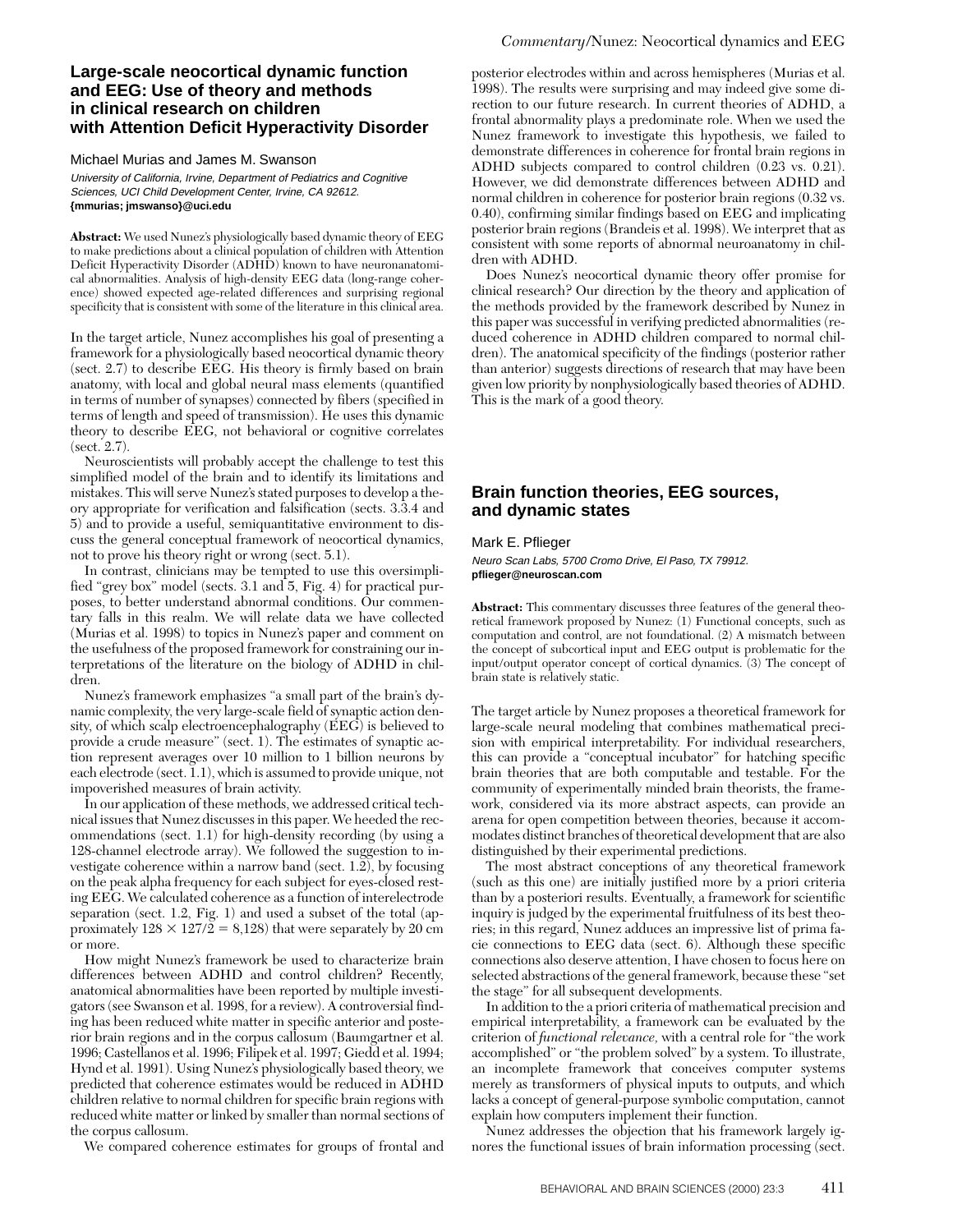## *Commentary/*Nunez: Neocortical dynamics and EEG

6.13) by conjecturing that "any physiologically based dynamical foundation is likely to provide intermediate- and large-scale constraints on new cognitive models, in a manner analogous to constraints imposed by established physiology at the membrane or neuron level." This perhaps implies that a "cognitive layer" can later be added to the framework, without including computational concepts at its foundations; that is, that biophysics constrains computation, but not vice versa. Although multiscale information processing is later mentioned (sect. 7), the analogy also suggests that physiology is separable from computational functionality at the neuron and membrane levels. By omitting information processing concepts at its foundations, the framework leans by default toward a view of computation and control as functions that emerge "on top of" biophysics. By contrast, a broader framework for "computational biophysics" would integrate information processing concepts with spatiotemporal biophysical ones at its core; this would permit neurons and specialized membrane patches to be viewed as computational or control systems in their own right (e.g., Koch 1998). To suggest a point of departure, an objective function (e.g., coherent infomax per Phillips & Singer 1997) can provide a framework for computational function with precision comparable to the Nunez's biophysical framework. Then the integration task becomes one of constructing a common framework that treats spatiotemporal biophysical systems *as* objective-optimizing information systems, and vice versa.

The starting point for the biophysical framework proposed by Nunez is Eq.  $(1)$ , which expressed the abstract notion of a mathematical operator that models the transformation of spatiotemporal input to spatiotemporal output (sect. 3.1). A theory of neocortical dynamics is identified with a mathematical operator (sect. 3.3), which produces spatiotemporal scalp potential output sampled by EEG measurements (sect. 3.3.1) from the largely unknown spatiotemporal input of subcortical structures (sect. 3.3.2 and Fig. 4). Thus, cortex is conceived primarily as a transformer of subcortical input to EEG output. More exactly, the "actual" output of cortex – such as dura potential, cortical current density, or synaptic action – generates the observed scalp EEG (sect. 4.2). "Actual" here may simply mean "in or near the surface of cortex" because, clearly, the framework does not propose that the cortex *functions* to produce these biophysical epiphenomena, whether in cortex or at the scalp. Thus, the essential attribute of output in this framework remains its connection with *observed data.* However, if this interpretation of output is correct, then the framework uses a completely different criterion – presumably anatomical connections – to identify input, which is *largely unobserved.*

The mismatch between unobserved/functional input and observed/nonfunctional output appears especially problematic because cortical dynamics are characterized in the framework precisely as a relational term between inputs and outputs. The subcortical inputs, by virtue of their anatomical connections, are presumably functional to the cortical system. However, without evidence to the contrary, the source-of-EEG outputs are presumably nonfunctional, even though EEG sources can be *signs* of functionally relevant brain activity. By contrast, note that cortically controlled behavioral output is intrinsically functional and also observable, both by scientist and by cortex (from different points of view). Except in biofeedback situations, cortex does not attempt to control EEG sources *per se,* even though these might reflect, for example, the control of one part of cortex over another part or their mutual coordination, and so on.

The mismatch problem just discussed can perhaps be alleviated by adopting a state-space approach to dynamic systems in place of the input/output operator approach. *State* in the Nunez framework is identified with relatively slow-changing (quasi-static) control parameters of the cortical input/output operator (sect. 3.2). However, in the (deterministic) state-space approach, "A *state* is some compact representation of the past activity of the system complete enough to allow us to predict, on the basis of the inputs, exactly what the outputs will be, and also to update the state itself." (Padulo & Arbib, 1974, p. 21) State in this conception spans

the full dynamic range, from quasi-static to sub-millisecond. EEG sources (system outputs) can be obtained as a macroscopic projection function of the current brain state. State, rather than observable output, has intrinsic dynamic (and putative functional) significance. A brain state transition operator transforms dynamic states to states, under the functional influence of system inputs. Consequently, emphasis shifts from input/output operators toward self-reflexive operators conditioned by input. Thus, translation of the local/global theory of Nunez to the dynamic state-space formulation might be particularly beneficial because his special theory already is dominated by intra-cortical interactions.

## **Two compartmental models of EEG coherence and MRI biophysics**

R. W. Thatcher, J. F. Gomez-Molina, C. Biver, D. North, R. Curtin, and R. W. Walker

VA Medical Center, R&D – 151, Bay Pines, FL 33744 and Defense and Veterans Head Injury Program, Washington DC **bobt2@gte.net**

**Abstract:** Studies have shown that as MRI T2 relaxation time lengthens there is a shift toward more unbound or "free-water" and less partitioning of the protein/lipid molecules per unit volume. A shift toward less water partitioning or lengthened MRI T2 relaxation time is linearly related to reduced high frequency EEG amplitude, reduced short distance EEG coherence, increased long distance EEG coherence, and reduced cognitive functioning (Thatcher et al. 1998a; 1998b).

There is considerable experimental support for the existence of traveling and standing EEG waves, and the quantitative description in the Nunez target article is very powerful and useful. There is also strong experimental support for EEG coherence to be partly explained by short and long distance connection systems that are at times competitive and/or cooperative and in which the short distance connections have a different genetic inheritance in comparison to the long distance connection system (Thatcher 1998; van Baal 1997). Recently, our laboratory has tested the local/global wave models of EEG by correlating the scalp EEG amplitude, coherence and phase with the T2 relaxation times of volumes of the brain interior to the skull (Thatcher et al. 1998a; 1998b). We found a systematic linear relationship that is best described by two oppositely signed linear equations, one for short interelectrode distances (e.g., 3 to 7 cm) and one for the long interelectrode distances (e.g., 18 to 28 cm).

## **Real brain waves**

#### Don M. Tucker

Department of Psychology, University of Oregon, Eugene, OR 97403 and Electrical Geodesics, Inc., Riverfront Research Park, Eugene, OR 97403 **dtucker@oregon.uoregon.edu DTucker@egi.com www.egi.com**

**Abstract:** Metaphors, particularly the implicit ones, constrain imagination. If we think of the brain as a collection of centers of cognitive activations, lighting up on demand, then this becomes all we can imagine. By thinking of the cortex as propagating its functional work through physical waves, Nunez offers us a new, rich model for distributed representation. Now let's add real anatomy.

What if brain waves were actually *waves?* Waves of electrical excitement, washing over the surface of the cortex, like the seas, rollers, and ripples that play over the surface of the Pacific? If this were true, then a physicist could describe the brain's activity as a series of perturbation events, together with the dispersion relations that propagate those events through the dispersive medium.

A psychologist, linguist, or educator might argue that a theory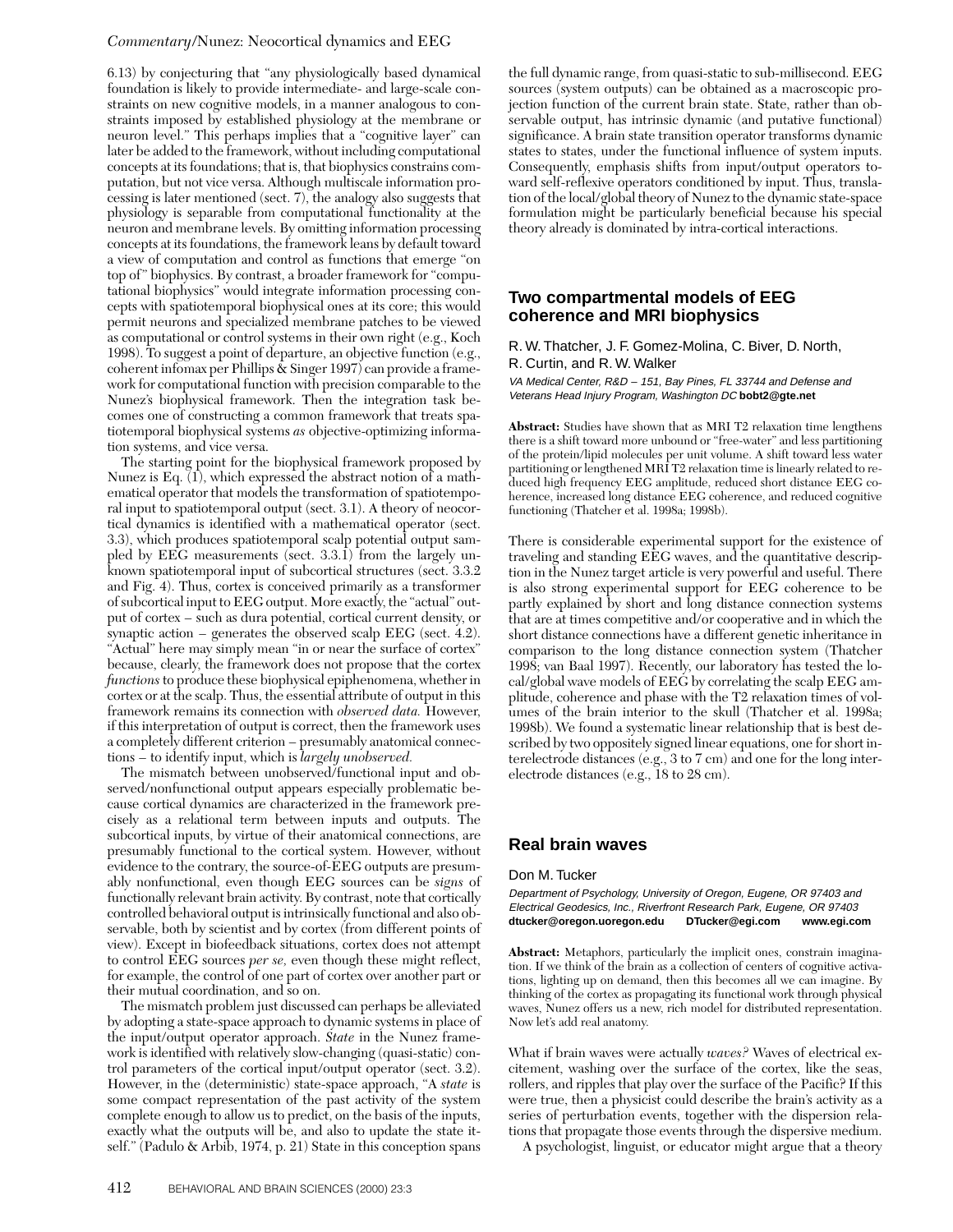of brain waves *per se* is misdirected science, just the kind of thing we might expect from a physicist. Even if it were possible to explain brain waves with a physical theory, such a theory could end up telling us nothing about the brain's mental activity. In fact, if Nunez is right about his standing waves and boundary conditions within the dispersive relations of the prolate spheroid, then we might be forced to conclude that brain waves are so far removed from the brain's functional work that the critics have been right all along. Brain waves are indeed the empty content of neurophysiology, proved at last to be the epiphenomenal wiggling of the jello brain.

On the other hand, because each region of cortex contains billions of neurons, maybe we need a continuous field theory to capture the functional properties of activity propagation through the neuropil. Certainly we need ways of modeling massive cell assemblies through the kind of statistical mechanics that can address each element's influence on its thousand or so neighbors. In trying to understand such a system as the mammalian cortex, we have precious little in our analytic toolkit, except for the specifics of the conduction time constants and the specifics of the connectivity. Nunez's first pass model of cortical dynamics gives us a way to think about the first of these – how a certain range of neuronal time constants could play out across a massive network. To become more than a conceptual exercise, a cortical field theory will need to address the second as well – how actual connectivity patterns of the mammalian cortex give structure to network oscillations that are anatomically possible. For the neurophysiologist, the anatomy provides the physical basis upon which theories must rest.

The mammalian cortex has indeed given rise to massive neural populations, but through a history of network differentiation that has left a highly ordered structure of connectivity. Evolving first from the primitive general cortex associated with the hippocampus and olfactory bulb, the cortex gave rise to successively more differentiated regions for sensory neocortex, so that each sensory modality of the primate brain contains five rings of increasing network articulation (Mesulam 1985; Pandya et al. 1988). The pattern of thalamic connectivity co-evolved with the cortex, with the primary thalamic sensory input shifting from primitive cortex toward the most recently differentiated sensory isocortex. The pattern of corticocortical connectivity also changed with each ring of evolutionary differentiation, from global, indiscriminant connectivity across the entire primitive cortex to highly isolated local connectivity for the most recently differentiated sensory isocortices (Pandya et al. 1988).

The result of mammalian evolution is therefore a highly ordered network architecture, not a diffuse neuropil, and a useful theory (for function or for brain waves) must reflect this order. For motor control, the cortex has evolved to entrain not only the thalamic oscillators, but the control loops of the cerebellum and basal ganglia. The time constants that play across motor cortex – for controlling thoughts as well as actions – therefore reflect this highly specific architecture. When the brain's oscillations become dysfunctional, and break into motor control in the form of pathological tremors, these movement waves reflect the brain's highly evolved anatomy. Some tremors reflect the loops and delays of corticocerebellar networks, whereas others reflect those of the reentrant cortio-striatal-pallidal-thalamo-cortical circuits.

Waves thus take shape in their media, and in the brain the medium is the connectional anatomy. To understand temporal brain dynamics of the cortex, we must look to the specific time constants of the highly ordered subcortical anatomy of the progressively evolved vertebrate brain, not the diffusion of a prolate spheroid. We can be grateful to a physicst for teaching us brain researchers a linear algebra for modeling interactive population dynamics. But to craft equations that look like brains, we'll have to get a little more real.

## **EEG frequency and the size of cognitive neuronal assemblies**

Astrid von Stein and Johannes Sarnthein Institut fuer Neuroinformatik, Universitaet/ETH Zuerich, CH-8057 Zurich, Switzerland **{astrid; johannes}@ini.phys.ethz.ch www.ini.unizh.ch/~johannes**

**Abstract:** We have performed a set of experiments that correlate EEG spectral parameters with cognitive functions. The tasks (visual perception, supramodal object recognition, short-term memory) were chosen so that the cortical area involved extended over different length scales. The extent of the cognitive neuronal assemblies correlated inversely with the frequency where EEG synchronization was found. This provides a further relation between experiment and the theory put forward in the Nunez target article.

An important basis for judging the comprehensive theory presented by Nunez is of course its relation to experimental results. We present here a series of three human EEG experiments that lead us to infer an inverse relationship between the size of an active neuronal assembly and the frequency of interactions. The neuronal assemblies of interest, however, are not defined on anatomical grounds but are recruited according to cognitive demand.

The first experiment (von Stein et al. 1995) was inspired by the reports on synchronized neuronal assemblies in cat primary visual cortex (Singer & Gray 1995). To reproduce these results, one must take into account the large amount of averaging that occurs between the electrical activity of single neurons and the potential recorded on the scalp. We proposed that, if the coherency within a stimulus is translated into coherent neuronal firing, then increasing the coherence with a stimulus should increase the amount of coherent neuronal activity, and this change might be measurable with macroscopic scalp EEG electrodes. In the experiment, human subjects fixated on 16 types of parallel grating stimuli with different numbers of bars per degree of visual field. Scalp EEG was recorded from 19 electrodes placed close to primary visual cortex against a digitally linked ear reference. Average power was computed in five frequency ranges. As a main result, power in the highest frequency band (24–32 Hz gamma) increased with the number of bars per degree. To control whether this only reflects an increase in the number of generators, short sections of the bars were tilted, thereby disturbing the coherency of the stimulus. For a fixed number of bars, the power in the gamma band fell with the number of tilted sections. Along with several others in the literature, this experiment shows that neuronal assemblies confined to primary visual cortex synchronize their activity in the gamma frequency range.

A second experiment addressed the recognition of daily objects (von Stein et al. 1999). The objects were not only visual features but entities familiar to all sensory modalities. Whereas neuronal synchronization has often been documented in response to visual stimuli, to auditory stimulation, and in the sensory-motor areas, few studies have shown interactions between neurons from different modality-specific areas. Each object was presented in three modalities: as spoken word, written word, and picture. During presentation and during free fixation as a baseline, EEG was recorded with the 19 electrodes of the 10/20 system; power and spectral coherence were computed in five frequency bands; and the spectral parameters of the baseline-EEG were subtracted from those corresponding to object presentation. The aim was to find changes in spectral parameters that were consistent in all three modalities of presentation. As the main result, a consistent increase of coherence occurred between temporal and parietal electrodes in all three stimulus conditions. Interestingly, there was no such consistent pattern in the power of individual electrodes, implying that there are no local assemblies responsible for supramodal representation. Modality-independent processing of objects seems to induce synchronization of activity between temporal cortex and parietal cortex. This makes an activation of one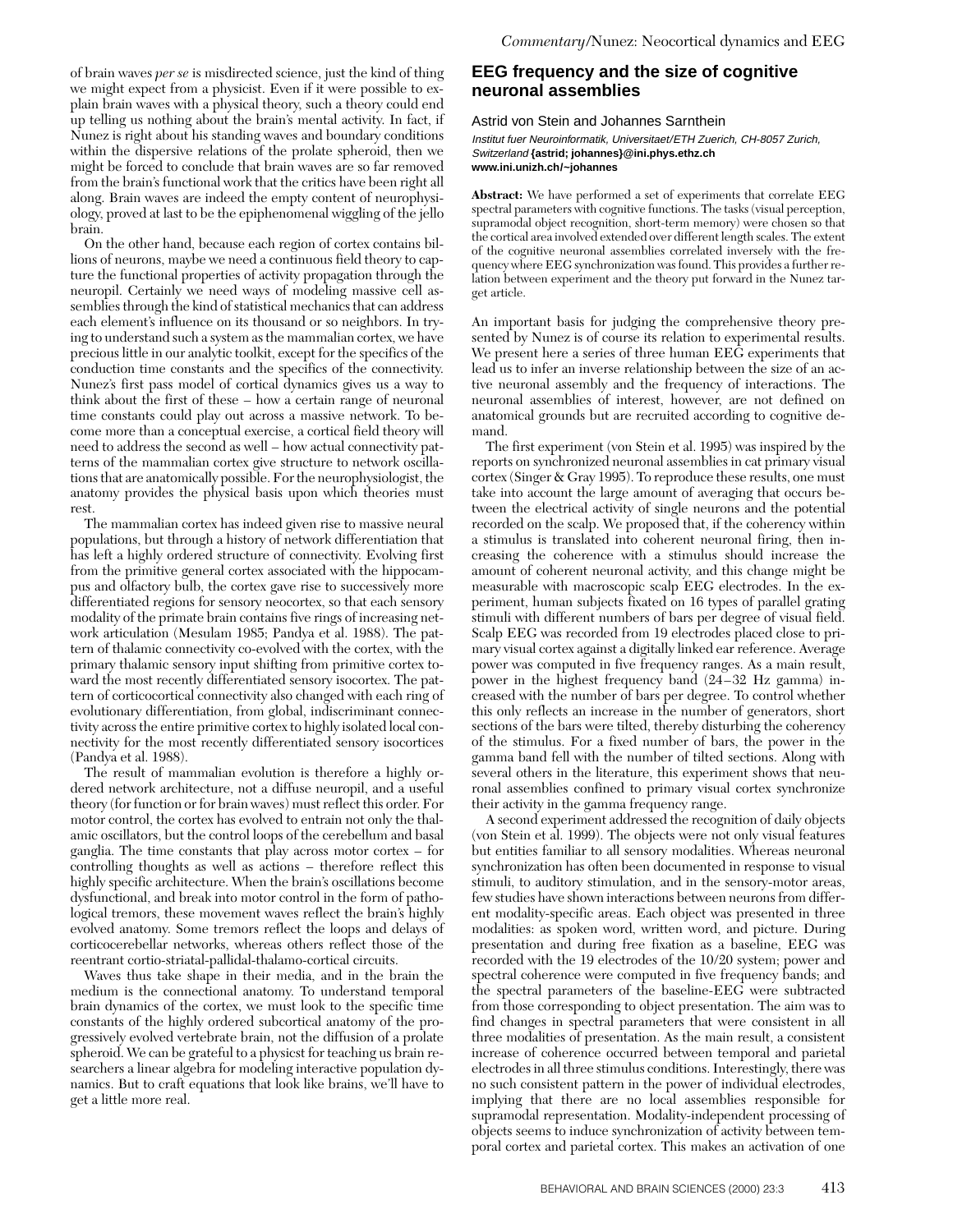specific cortical area unlikely. Rather, member neurons of an assembly distributed over different adjacent areas synchronize their activity. This synchronization took place in the 13–18 Hz beta range.

In a third experiment, we investigated cortical synchronization during working memory tasks (Sarnthein et al. 1998). Working memory is typically defined as the ability to keep events actively in mind for short periods of time, and it is based on a neuronal circuitry involving prefrontal cortex and posterior association areas. Subjects were presented with two sets of stimuli, which they had to retain in short-term memory for an interval of 4 s. One set of stimuli addressed the verbal memory system and the other activated visuospatial working memory. During the baseline condition, subjects fixated the dark computer screen as in the retention interval, except that no stimuli had to be kept in memory. As in the second experiment, EEG was recorded with the 19 electrodes of the 10/20 placement; power and spectral coherence were computed in five frequency bands; and the spectral parameters of the baseline-EEG were subtracted from those corresponding to the task conditions. To exclude unspecific arousal of the brain during the retention interval, we considered only those changes from baseline to be relevant for working memory retention which (i) distinguished retention from perception and (ii) were reproducible between the two types of tasks. As a main result, coherence increased between electrodes over prefrontal cortex and posterior association cortex during the retention interval. This suggests that synchronized neuronal activity occurs between prefrontal and posterior regions, which are maximally separated in the cortex. The frequency range of this synchronization was the 4–7 Hz theta range.

Taken together, we found fast (gamma) synchronization during local visual processing, beta synchronization between neighboring temporal and parietal areas during semantic integration, and slow frequency (theta) interactions between largely separated frontal and posterior areas during working memory retention. This group of experiments suggests that the frequency synchronization in a neuronal assembly is inversely related to the size of the assembly. Note that in our case assemblies are not rigid as in anatomy but functionally recruited according to the cognitive task. It therefore seems that the inverse relationship between the oscillation frequency *f* and the system's scale factor *R* (cm) in Eq. (8) may be applicable in a more general way.

## **Developing testable theories of brain dynamics:The global mode theory and experimental falsification**

#### J. J. Wright

Mental Health Research Institute of Victoria, 155 Oak Street, Melbourne, Victoria 3052, Australia. **jjw@mhri.edu.au www.mhri.edu.au/bdl/**

**Abstract:** The development of theories of global cortical dynamics, using linear wave theory, owes much to the pioneering work of Nunez. His work leads to clear predictions on relations of brain size, axonal conduction velocity, and the frequencies of the cerebral rhythms. These predictions do not appear to be fulfilled, but their falsification constrains the range of parameters applicable in further formulations.

As a pioneer in the field of brain dynamics, Nunez was one of the first to bring wave theory to bear upon brain mechanisms. He also recognised that linear wave techniques might be used to address brain modelling problems at the global level – particularly with regard to the origin of the cerebral rhythms.

The utility of linear wave analyses for addressing the dynamics of the brain is still not adequately recognised. Even among those who use a dynamic conception of integration in the nervous system, few recognise that the interaction of billions of neurones invites the application of continuum formulations dealing with statistical, and essentially linear, properties over considerable epochs and spatial extents of the cortex. Thus, despite the extreme nonlinearity of neural elements, it is possible to apply small perturbation approximations and thus utilise classical linear wave methods. More complex dynamics may then be considered as bifurcations between approximately linear domains.

It is by use of these mathematical techniques that Nunez has been able to predict that a component of the great cerebral rhythms depends for its origin on the occurrence of modes of resonance of the cerebrum. That is, he concludes that the cerebral rhythms arise as standing waves generated by interference of travelling waves of mean dendritic depolarisation. If the size and shape of the brain and the velocity of axonal conduction is known, this leads to precise predictions regarding the frequencies of the cerebral rhythms.

In the present paper, Nunez makes relatively scant mention of this prediction, which has dominated much of his earlier work. Nonetheless, I want to focus on this aspect.

It presently appears unlikely that standing waves contribute in any significant way to the occurrence of the cerebral rhythms. However, such is the clarity of Nunez's general theory that the failure of his prediction itself casts light on alternate directions for brain modelling.

The principal reason for rejecting any important role for standing waves, as described by Nunez, is that power spectra of the EEG and ECoG from mammalian species of greatly different brain size appear essentially identical. In our laboratory, we have access to human EEG; rat, cat, and rhesus monkey ECoG; and foetal sheep ECoG, recorded in a wide variety of states, from extremely alert to asleep. We are not able, on the basis of the spectral content observed in comparable conditions of arousal, to distinguish the species of the animal with any degree of confidence at all. Such subtle markers of species evident in the spectral content do not feature large changes in the center frequencies of the cerebral rhythms. Perhaps most strikingly, the spectral content of ECoG from the foetal sheep (both sleeping and waking) changes very little at all during maturational changes (Sergejew 1999). Foetal maturation includes myelinisation in the corticocortical system, which produces drastic changes in the axonal conduction velocities, upon which the frequencies of the cerebral rhythms are predicted to depend. While it may be argued that these findings are not conclusive evidence for the absence of global standing waves in all conditions, they give a strong indication that global modes play little, if any, part in most EEG recordings.

However, we can consider those assumptions of the theory which determine the occurrence of standing waves. The most crucial property upon which global resonances depend is the selection of values for Nunez's control parameter B, which directly regulates the spatial damping of travelling wave – and the relation of this parameter to other static parameters within his models. Nunez selects parameter B to produce low spatial damping, which thus permits strong propagation of travelling waves. Brain size and velocity of conduction then determine the exact frequencies at which resonances will then emerge (see Nunez 1995 and earlier works). With high spatial damping, such resonances cannot develop.

An important secondary factor is that Nunez generally treats dendritic delays as small compared with axonal delays. This has the effect of lowering the predicted spatial damping of the waves – yet a good deal of physiological data is in contradiction to this assumption (e.g., Thomson 1997). My colleagues and I have been developing formulations similar in basic mathematical form to Nunez, but which do not share his assumptions about the operating range and ratios of parameters. This leads to prediction of highly spatially damped waves. (Rennie et al. 1998; Robinson et al. 1997; 1998; Wright 1999; 2000). These give an account of the origin of cerebral rhythms in terms of thalamocortical interactions and synaptic feedback mechanisms. They are also able to account for such phenomena as synchronous oscillation without the need to appeal to standing waves as a mechanism of zero-phase lag between widely separated sites.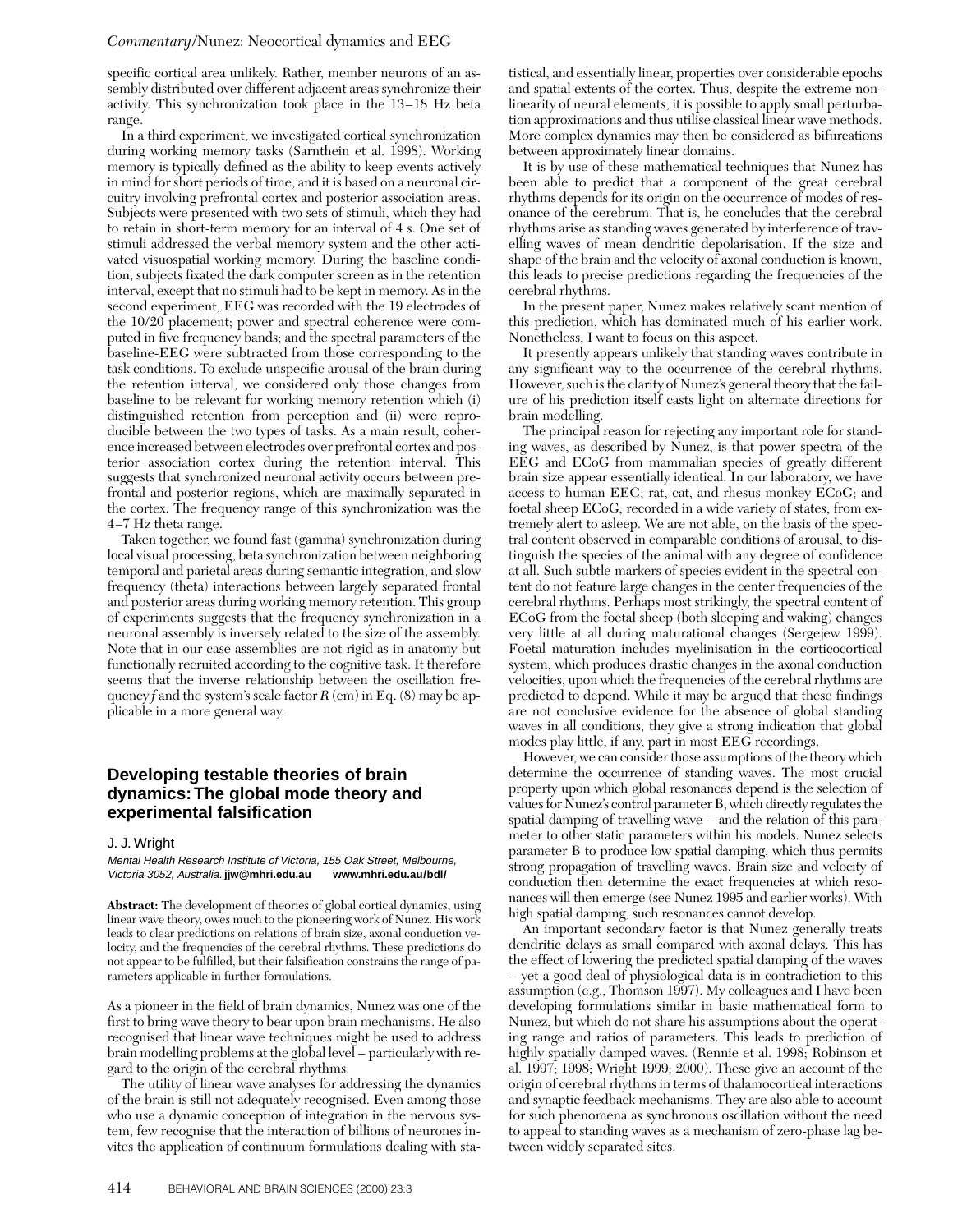In turn, these models make other predictions that are beyond the range of this commentary to consider. Suffice to say that the class of models that Nunez has pioneered (along with Freeman, Lopes Da Silva, Wilson & Cowan, and others) is now leading to a range of related models. Members of this family of models can compete with each other in experimental tests. This healthy state of affairs is surely to be welcomed.

## Author's Response

## **Neocortical dynamic theory should be as simple as possible, but not simpler**

#### Paul L. Nunez

Brain Physics Group, Department of Biomedical Engineering, Tulane University, New Orleans, LA 70118; and Brain Sciences Institute, Swinburne University of Technology, Melbourne, Victoria 3122, Australia. **pnunez@mailhost.tcs.tulane.edu pnunez@mind.scan.swin.edu.au**

**Abstract:** EEG and synaptic action fields provide experimental and theoretical entry points into brain complexity. Such entry is distinguished from the core system of cell assemblies assumed to underlie cognitive processing. The global theory of synaptic action predicts several new properties of EEG, providing limited penetration into brain complexity.

## **R1. General conceptual framework**

The title of my Response paraphrases Einstein's famous advice suggesting moderate and selective use of Occam's razor. The target article is aimed at a broad audience forcing some oversimplification. Commentary is cited according to Table R1 and organized according to section R1 general framework issues, section R2 theoretical models, section R3 miscellaneous challenges, and section R4 summary

comments. I have borrowed the phrase "entry points" from several commentators and biologist Edward Wilson (1998) who describes reductionism as "the search strategy employed to find points of entry into otherwise impenetrably complex systems . . . The love of complexity without reductionism makes art. The love of complexity with reductionism makes science."

EEG, MEG, MRI, and PET are experimental entry points to complex brains. Synaptic action fields provide theoretical entry points. Much confusion may be avoided by clearly distinguishing entry points from the core cell assemblies in Figure R1, which summarizes the general conceptual framework advocated by the target article. Solid lines for boxes and arrows refer to cell groups and interactions that are relatively well understood, at least in general outline. Dashed lines indicate poor understanding. Most of my comments concerning EEG also apply to MEG, so I generally avoid the cumbersome label EEG/MEG. I also mean for "EEG" to encompass event-related potentials (ERPs).

**R1.1. Synaptic action fields.** The *synaptic action fields* (Figs. 4 and R1) are defined simply in terms of number densities of active excitatory and inhibitory synapses, independent of their functional significance. Thus, *cell groups 1* and *2* and *cell assemblies* of Figure R1 are subsets of the synaptic action fields. These subsets may or may not overlap, but all are embedded within synaptic action fields. To use a sociological metaphor, the synaptic action fields form a "culture" composed of various sub-groups at multiple scales of neighborhoods, cities, nations, and so forth.

**Keil & Elbert, Pflieger,** and **Tucker** question the relevance of "field concepts" to cognitive science, modeled here in terms of traveling and standing waves. Other commentaries appear generally comfortable with brain fields of various kinds and scales. But **Freeman & Kozma** point to the enormous differences between simple physical waves (e.g., my metaphorical ocean waves) and putative brain

| Section       |             |    |              |            |    |    |    |              |              |    |                  |   |   |              |    | R1.1 R1.2 R1.3 R1.4 R1.5 R1.6 R1.7 R2.1 R2.2 R2.3 R2.4 R2.5 R2.6 R2.7 R3.1 R3.2 | R3.3 R3.4 R3.5 R4 |    |    |    |
|---------------|-------------|----|--------------|------------|----|----|----|--------------|--------------|----|------------------|---|---|--------------|----|---------------------------------------------------------------------------------|-------------------|----|----|----|
| Andrew        |             | A  | $\mathbf{A}$ |            | A  |    |    | $\mathbf{A}$ |              | A  | $\boldsymbol{A}$ |   | A | $\mathbf{A}$ |    |                                                                                 |                   |    |    |    |
| Daffertshofer |             |    |              |            |    |    |    |              | D            | D  |                  |   |   |              |    |                                                                                 | D                 |    |    | D  |
| Freeman       | F           | F  | F            | $_{\rm F}$ |    |    |    | F            | $\mathbf{F}$ |    |                  |   |   |              |    |                                                                                 |                   | F  | F  |    |
| Greenblatt    |             |    |              |            |    |    | G  |              |              |    |                  |   |   | G            |    |                                                                                 |                   |    |    |    |
| Habeck        |             |    | Н            |            | Η  |    | Н  |              | Η            |    | H                |   |   | Η            |    |                                                                                 |                   |    | H  |    |
| Ingber        | Ι           | I  | Ι            |            |    |    | Ι  |              | I            |    | Ι                |   |   | Ι            |    | Ι                                                                               | Ι                 |    | Ι  | Ι. |
| <b>Jirsa</b>  |             |    |              |            |    |    |    |              |              |    |                  |   |   |              |    |                                                                                 |                   |    |    |    |
| Keil          | Kl          | Kl | Kl           |            |    |    |    |              |              |    | Kl               |   |   |              |    |                                                                                 |                   | Kl |    |    |
| Kolev         | Kv          | Kv | Kv           |            |    |    | Kv |              |              |    |                  |   |   |              |    |                                                                                 |                   |    |    |    |
| Liley         | Ly          |    |              |            |    |    |    |              | Ly           | Ly | $\mathbf{L}$     |   |   |              |    |                                                                                 | Ly                |    |    | Ly |
| Liljenström   |             | Lm |              |            |    |    |    |              | Lm           |    |                  |   |   |              |    | Lm                                                                              | Lm                |    | Lm |    |
| Mayer-Kress   | МK          |    |              |            |    |    |    | МK           |              |    |                  |   |   |              | МK |                                                                                 |                   |    | МK |    |
| Murias        |             |    |              |            |    | M  |    |              |              |    |                  |   |   |              |    |                                                                                 |                   |    |    |    |
| Pflieger      | $\mathbf P$ | P  |              |            |    |    | P  |              |              |    | Ρ                |   |   |              |    | $\mathbf{P}$                                                                    |                   | P  |    |    |
| Thatcher      |             | Th |              | Th         |    | Th | Th |              |              |    | Th               |   |   | Th           |    |                                                                                 |                   |    |    |    |
| Tucker        | Tu          | Tu |              |            |    |    |    | Tu           |              |    |                  |   |   |              |    |                                                                                 |                   |    |    |    |
| von Stein     |             |    | vS           |            | vS |    |    |              |              |    |                  |   |   | vS           |    |                                                                                 |                   |    |    |    |
| Wright        | W           |    |              |            |    |    |    |              |              | W  | W                | W |   |              |    |                                                                                 |                   |    |    | W  |

Table R1. *Organization of specific responses*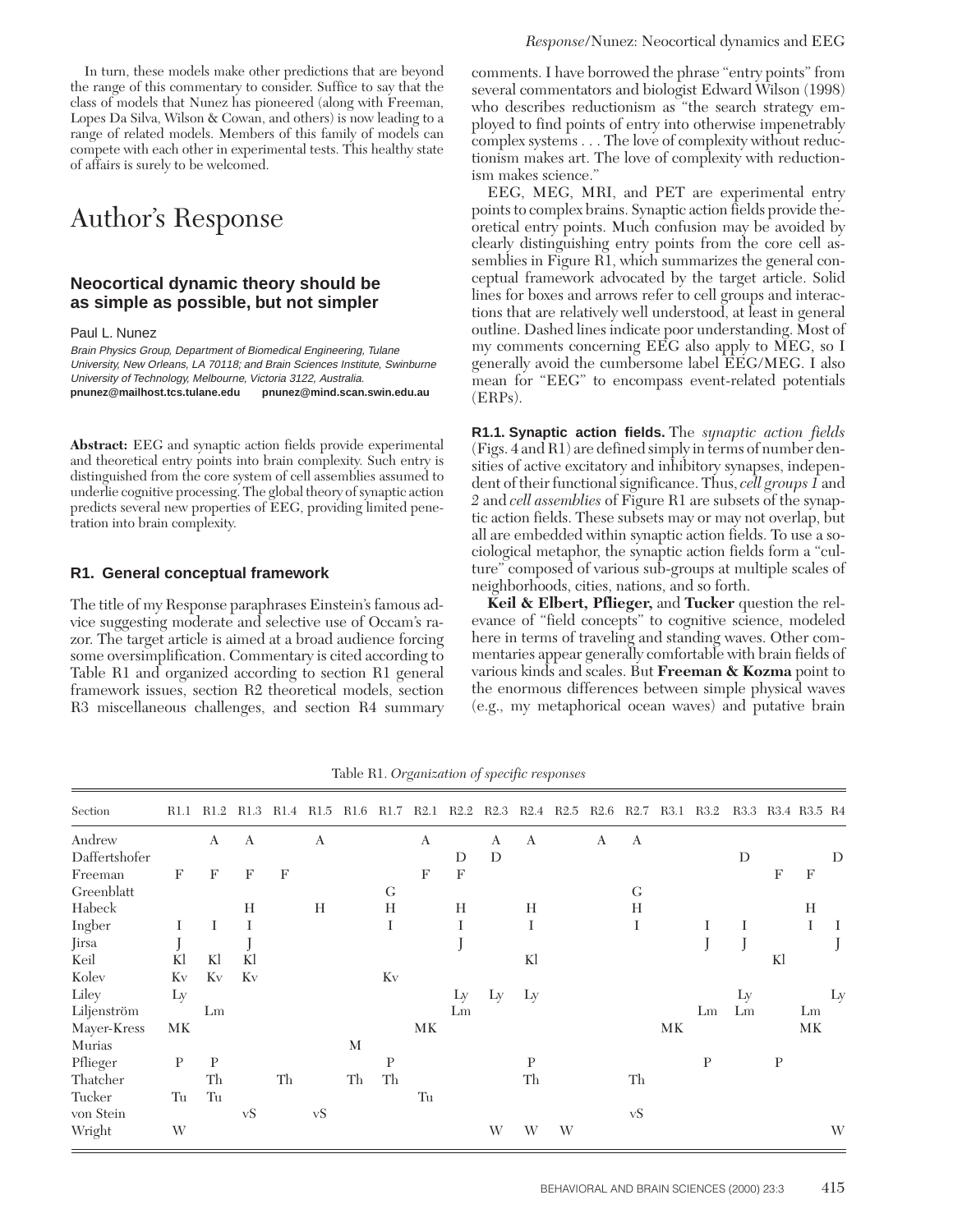

Figure R1. Double arrows indicate established correlative relationships between behavior/cognition and EEG, MEG, MRI, or PET. Excitatory and inhibitory *synaptic action fields* are defined simply in terms of numbers of active synapses per unit volume of cortical tissue, independent of functional significance. *Cell Groups 1* and *2* are embedded within this larger category of active synapses. Synaptic action causes current sources in Cell Groups 1 generating EEG and MEG. Synaptic action also causes metabolic activity in Cell Groups 2 measured by MRI and PET. Putative *Cell Assemblies* and Cell Groups 1 and 2 may or may not have substantial overlap. Causal and correlative (may or may not be causal) interactions are indicated by hyphens and slashes, respectively.

waves, perhaps implying that the word "wave" is inappropriate for multi-scale, nonlinear dynamics. **Ingber**'s fields involve probability of neural firing at overlapping microscopic and mesoscopic scales. His statistical mechanics of neocortical interactions bears a complementary relationship to the macroscopic theory of the target article, analogous to the relationship between the classical kinetic theory of gasses and fluid mechanics. **Jirsa & Kelso** see severe limits on future descriptions of the brain as a physical system, since macroscopic field variables may average out memory, learning, and sensorimotor processes. **Liley** points out that the same neural population often contributes to both local and global dynamics. He advises a more complete synthesis of local and global models. **Wright** concludes that control parameters (e.g., the global B discussed here) in genuine brains are such that traveling neocortical waves are strongly damped, implying that standing wave phenomena do not influence experimental data.

The synaptic action fields may be defined either as active synapses per unit volume (excitatory and inhibitory) or, given the columnar structure of neocortex, as the numbers of active synapses per unit area of neocortical surface. The introduction of synaptic action fields is motivated by their causal connection to EEG (paths F-1 and 1-E in Fig. R1). A minicolumn of human neocortex contains about 100 pyramidal cells and a million synapses (Mountcastle 1979). There are perhaps six excitatory synapses for each inhibitory synapse, at least in mouse (Braitenberg & Schüz 1991). If, for purposes of discussion, we assume that 10% of all synapses are active at any given time, the excitatory and inhibitory synaptic action densities are about 85,000 and 15,000, respectively, per minicolumn area. Synaptic action is defined independently of its functional significance for brain processing. **Pflieger, Keil & Elbert, Kolev & Yordanova** and **Tucker** apparently see this as a drawback. **Jirsa & Kelso** imply that synaptic fields are useful in the short run, but should soon be replaced by more biologically relevant concepts. I argue that conceptual separation of (functionally irrelevant) synaptic fields from cell assemblies will be useful at least as long as EEG is important.

EEG frequencies below about 50 to 100 Hz are believed to be essentially the modulation frequencies of synaptic action fields around their background levels (Nunez 1995). Higher frequencies appear to be low pass filtered at cellular levels due to capacitive-resistive membrane properties. Thus, macroscopic synaptic action fields are natural variables to explain scalp potentials. **Freeman & Kozma, Ingber, Jirsa & Kelso, Keil & Elbert, Mayer-Kress, Pflieger,** and **Tucker** describe various ways that such macroscopic field descriptions must fall short of describing the most interesting brain processes. I agree. But, these macroscopic field descriptions are required to maintain contact with macroscopic measures like EEG and MEG; at least until new variables with equally robust connections to such data are developed. I disagree with **Jirsa & Kelso** that we are near exhausting the limits of a physical approach to brain dynamics. But, I concede that that new theories of behavior and cognition, for example, within the confines of the cell assembly box in Figure R1, may be quite distinct from known physical systems. New variables used to describe such "networks" must explain data if they are to represent genuine science. If such data include EEG, separate theories will be required to relate the new variables either to synaptic fields or to alternate measures closely aligned with scalp data.

I do not imply that EEG and synaptic field dynamic behavior are necessarily similar. Quite the contrary, the most complicated synaptic field dynamics (all but the low end of the spatial frequency spectrum) are never recorded on the scalp because of spatial filtering by the volume conductor (sect. 4.2).

**R1.2. Behavior and cognition is correlated with EEG measures.** There is a general concern on the part of **Keil & Elbert, Kolev & Yordanov,** and **Tucker** with my neglect of cognitive models, especially their putative connections to cell assemblies and ERP data. For example, Keil & Elbert suggest the inclusion of Hebb-based modeling and Pflieger advises adding a cognitive layer to the conceptual framework. Tucker reminds us that the brain is a highly ordered network architecture, not a diffuse neuropil and a useful theory must reflect this order.

These objections are answered using a distinct conceptual separation of synaptic action fields (supporting wave phenomena), cell groups 1 (producing EEG current sources), and putative cell assemblies believed to underlie cognition and behavior, as indicated in Figure R1. To address additional questions concerning relations to MRI and PET raised by **Freeman & Kozma, Thatcher et al.** (and by implication several other commentators) and to broaden the conceptual framework, I have included a box for cell groups 2 in Figure R1. The correlative relation between EEG and cognition (E/B) shown in Figure R1 can occur two general ways.

1. Cell assemblies can produce output that makes direct synaptic contact on cell groups 1 (1/A). Or, cell groups 1 and cell assemblies may substantially overlap. In either case, the connections (1/A) and (A-B) provide plausible physiological mechanisms to produce observed cognitive correlations  $(E/B)$ .

2. Even if no direct interactions (1/A) occur, cell assemblies can influence synaptic action fields (A-F), which in turn influence cell groups 1 (F-1). This can occur by serial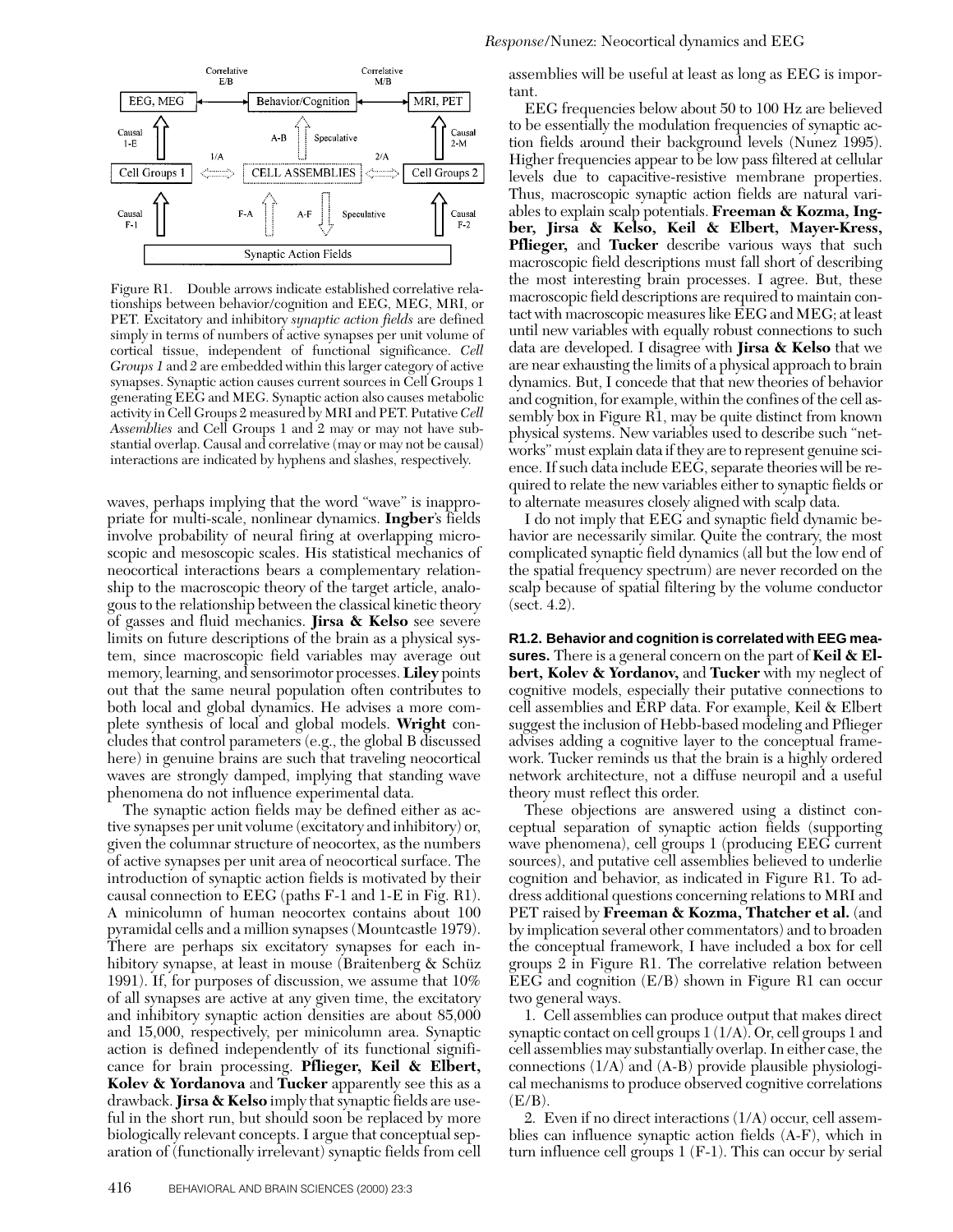synaptic connections (A-F), or possibly by the kind of local/ global resonance field interactions (A-F) conjectured in section 7 and emphasized by **Andrew.**

Many EEG scientists appear to assume that cell groups 1 and cell assemblies (responsible for particular cognitive events under study) overlap substantially, or are perhaps even identical. Other scientists working with MRI may conjecture substantial overlap of cell assemblies with cell groups 2. In section R1.4, I suggest that for either measure, such overlap may be lower than is generally assumed, for example, in the context of currently popular EEG/MRI coregistration methods.

**Tucker**'s apparent concern is that I am replacing cell assemblies with synaptic wave fields, for example, "we might be forced to conclude that brain waves are so far removed from the brain's functional work that critics have been right all along. Brain waves are indeed the empty content of neurophysiology, proved at last to be the epiphenomenal wiggling of the jello brain." But, my purpose in the target article is not to downgrade the importance of cell assemblies. Rather, I suggest a useful separation of neural processes that are somewhat known (interactions F-1 and 1-E) from processes that are very poorly understood (interactions A-B, F-A, and A-F). The synaptic wave fields are theoretical entry points to cell assemblies.

Better cognitive theories, with closer connections to data, are more likely to be developed if cell assemblies are viewed in the context of the multiple interaction mechanisms of Figure R1. **Keil & Elbert** cite a recent target article by Pulvermüller (1999) suggesting that cell assemblies can be widespread and "the meaning and qualitative nature of an event, an idea, an emotion, or a precept are reflected in the local topography of its connections and firing patterns." I find this idea compelling. I only suggest that if EEG is to provide supporting data, the known physiological processes of Figure R1, including nonspecific synaptic action fields, provide a useful avenue for experimental verification. In this manner, the intimate relationship between the brain medium and the dynamics may be more brightly illuminated (**Freeman & Kozma**).

**Tucker** is concerned that my characterization of EEG in terms of waves will provide ammunition to those who charge that EEG is only an epiphenomenon, far removed from brain function. **Liljenström** questions the functional significance of EEG. The epiphenomenon charge might originate from a belief that there is no overlap of cell groups 1 with cell assemblies in Figure R1. But, if true, the connections  $(1/A)$ ,  $(A-F)$ , or both must be intact in many cognitive, behavioral, and clinical studies, as evidenced by the well-established correlative connections (E/B). This experimental evidence fully discredits the epiphenomenon charge. Cognitive scientists become vulnerable to such criticism only when they oversell the putative overlap between cell groups 1 (or cell groups 2) and cell assemblies since such overlap is not essential to the correlation (E/B).

## **R1.3. Connections of cognition and behavior to neocortical dynamic theory.** There is agreement on the part of **Keil & Elbert** with my characterization of the work by Haken, **Jirsa & Kelso** and collaborators, as a good example of incorporating predictions of both behavioral and dynamical measures, that is, modeling interactions (F-A), (A-F), and (A-B) for a simple motor task. Perhaps they fail to appreciate that the theoretical model used to make the ex-

perimental predictions grew out of earlier theoretical work on dynamic fields by Jirsa and Haken (1996; 1997). This work combined the global field theory of Nunez (1972; 1974a) with the local field theory of Wilson and Cowan (1972; 1973). The purely dynamical foundation provided by these five scientists was accomplished independently of cognitive science, but was essential for later development of a physiologically based model for behavior. This illustrates why I suggested that brain science mimic some of the proven methods of physical science.

Another example for which cognitive and behavioral measures overlap dynamic theory is provided by **Ingber**'s theoretical identification of multiple, stable firing patterns used to store the "memory" of neural activity that gave rise to the patterns in the first place. These theoretical patterns are candidates for (spatially distributed) human short-term memory. Several such patterns can persist simultaneously within the same neural population so several short-term memories can be stored simultaneously. Ingber emphasizes the importance of establishing robust connections between his statistical theory and variables (EEG, ERP, etc.) that may be measured at other spatial and temporal scales.

**Von Stein & Sarnthein** provide three additional examples of cognitive/behavior and dynamic overlap. First, they find that EEG power at higher frequency increases with the spatial frequency of visual stimulus. Although the physiological basis for this effect is unknown, it is worth noting that higher temporal frequencies are generally expected in wave media driven with input functions of higher spatial frequencies (Nunez 1995), in accordance with wave dispersion relations. To the extent that spatial frequency of visual stimulus reflects spatial frequency of cortical input function, this result is consistent with the global theory of the target article.

**Von Stein & Sarnthein**'s second experiment involved increased beta coherence between temporal and parietal cortex during spoken words, written words, and pictures. A plausible conjecture involves formation of a supermodal cell assembly, which also has sufficient overlap with cell groups 1 of Figure R1 to allow measurement of increased scalp coherence. As in the case of all scalp data in the beta frequency (or higher) range, possible muscle artifact contamination must be eliminated to confirm these results.

**Von Stein & Sarnthein**'s third experiment suggests that the synchronization frequency in a cell assembly is inversely related to its size. This effect might be predicted by nearly any model in which cortico-cortical fibers dominate both coherence and time delays, for example, the purely global theory outlined in the target article. By contrast, size may not matter in purely local theories with only local delays, for example, PSP rise and decay times. The scale factor R in Equation (8) refers to the entire neocortex, not cell assembly size. However, if cortico-cortical axons provide the dominate interaction mechanisms and propagation speed is finite, larger cortical assemblies might be expected to produce longer delays and lower coherent frequency bands. If substantial local delays also occur, the size effect may be measurable only for assemblies larger than some minimum size. If, for example, local delays are in the 10 msec range and cortico-cortical propagation speed is in the 7 msec range, the local and global time scales are equal for pyramidal cell separations of about 7 cm. Thus, significant size effects can perhaps be studied experimentally in cell assemblies of di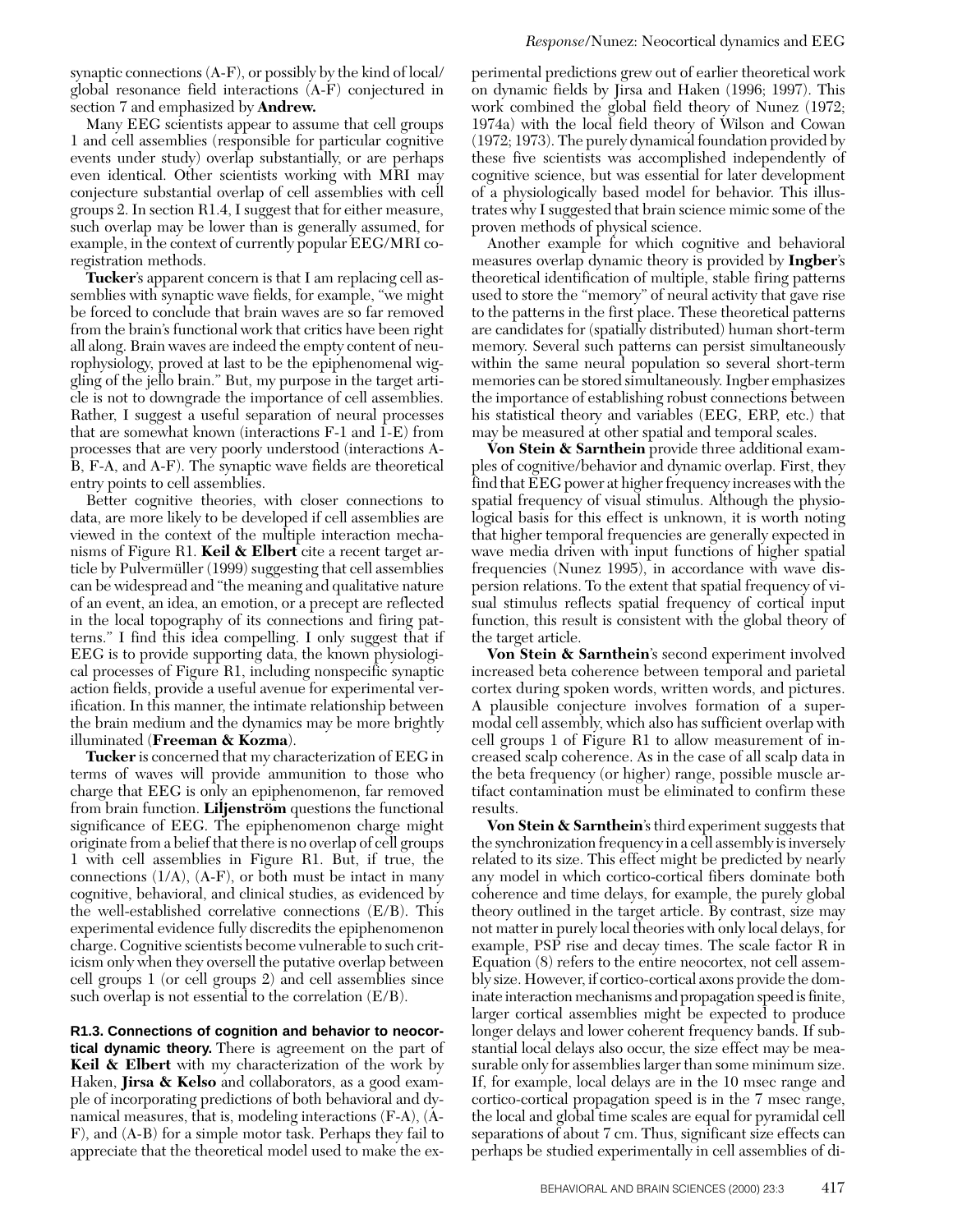ameter larger than about 7 cm, for example, the inter-lobe coherence estimates of Sarnthein et al. (1998).

This oversimplified picture of size effects is clouded by the possibility that slow interactions, for example, by means of unmyelinated intracortical fibers over short distances, may operate on approximately the same time scale as fast interactions over large distances, as suggested by **Ingber** and implied by **Liley.** Most intracortical fibers are shorter than one mm and even the relatively long surface parallel axons of cortical Layer I are shorter than 1 cm (Eccles 1984). The wide range of neocortical interaction scales suggests that coherence (and effective correlation length) may depend strongly on spatial measurement scale (Nunez 1995). For example, one might conjecture moderate 10 cmscale coherence, 1 mm to 1 cm-scale incoherence, and 0.1 mm-scale high coherence acting simultaneously in the same tissue mass. But, whether or not a coherence-size effect is sufficiently robust to measure at a particular scale can only be answered experimentally.

**Habeck & Srinivasan** cite Singer's (1999a; 1999b) work indicating that coherent gamma band activity is related to a number of cognitive processes in animals. Singer apparently postulates that gamma band coherence is a means by which brains solve the binding problem. Habeck & Srinivasan support the importance of coherence to binding. But, they point out that the assumption of connections between cognition/behavior and exclusively gamma band coherence is not well justified. For example, binocular rivalry experiments (with dissimilar objects presented to the two eyes) have shown substantial increases in intrahemispheric and interhemispheric (high, driven) theta coherence during periods of perceptual dominance (conscious perception of a single object) (Srinivasan et al. 1999). **Von Stein & Sarnthein**'s commentary and section 1.2 provide additional examples. Habeck & Srinivasan suggest that dynamic patterns of cell assemblies may be reflected over a large part of the measurable EEG spectrum. **Andrew, Freeman & Kozma,** and **Kolev & Yordanova** make similar points about the importance of broad frequency ranges to cognition. I agree. Cognitive scientists should avoid "gamma traps," where ability to record gamma activity from the scalp becomes a test of scientific merit.

An additional conjecture is that cell assemblies are organized in hierarchical structures such that super-assemblies (e.g., full neocortex), assemblies, sub-assemblies, sub-sub assemblies, and so on, function simultaneously. This picture comes close to **Ingber**'s work if we interpret cell assembly formation in terms of overlapping probability distributions of neural firing patterns. Such hierarchical super-assemblies might simultaneously produce coherent activity at different frequencies, with coherent frequency band partly dependent on hierarchical level (e.g., size). However, any particular experiment is sensitive only to a limited range of spatial and temporal scales, thereby requiring many kinds of studies to obtain anything approaching a comprehensive picture of the underlying dynamics.

**Freeman & Kozma**'s model emphasizes self-organizing dynamics of neural populations within olfactory systems. Phase transitions in the dynamics occur to accommodate changed external conditions in a manner perhaps similar to experiments on the dynamics of motor control (**Jirsa & Kelso**). They suggest that strong non-linear effects (e.g., multi-scale interactions, chaos, self-organization, phase transitions) are the essence of adaptation through perception and learning. Freeman & Kozma's ideas are also consistent with cell assemblies, but the detailed nature of these cell assemblies is, of course, model dependent. I agree with the general thrust of this work. However, there are important differences in details between Freeman & Kozma's work and the quasi-linear local/global theory. These differences involve presumed autonomy of mesoscopic brain systems, axon propagation, and boundary conditions.

**R1.4. Cell groups 1 and 2 may or may not overlap.** The definitions of synaptic action fields are independent of their possible participation in cell groups 1 and 2 of Figure R1. EEG and MEG are generated mainly by current sources in cell groups 1. The "source strength" of a volume of tissue is given by its dipole moment per unit volume (Nunez 1981a; 1995)

$$
\mathbf{P}(\mathbf{r}, t) = \frac{1}{\Theta} \iiint_{\Theta} \mathbf{r}_1 s(\mathbf{r}_1, t) \, d\Theta \tag{R1}
$$

Here  $\Theta$  is the tissue volume element,  $s(r_1,t)$  is the local volume source current (microamperes/mm<sup>3</sup>) near membrane surfaces, and  $r_1$  is the vector location of sources within  $\Theta$ , as shown in Figure R2. Because of cortical morphology (columnar structure) and physiology (high correlations between mesoelectrode recordings taken normal to minicolumn axes), it is convenient to think of the volume elements  $\Theta$  as minicolumns (diameter  $\approx 0.03$  mm, height  $\approx$ 3 mm). The sources  $s(r_1,t)$  are generally positive and negative due to local inhibitory and excitatory synapses, respectively. In addition to these active sources, the  $s(r_1,t)$  include passive membrane current required for current conservation. Dipole moment per unit volume  $P(r_1,t)$  has units of current density (microamperes/mm2). For the idealized



Figure R2. A neocortical minicolumn with approximate dimensions of 3 by 0.03 mm is shown. The minicolumn has been proposed as a basic functional unit of neocortex (Mountcastle 1979; Szentagothai 1979). Minicolumns are defined by the characteristic lateral spread of axons of inhibitory neurons; each contains about one hundred neurons and a million synapses. Vector dipole moment per unit volume  $P(r, t)$  is defined at the minicolumn scale for convenience, independent of morphology.  $P(r, t)$  is the "source" strength" of the minicolumn, which depends on the magnitude and distribution of volume current sources  $s(r_1, t)$  within the minicolumn. These sources result from synaptic action at membrane surfaces. Scalp potentials  $\Phi(r, t)$  are generally due to the weighted integral of  $P(r, t)$  over the entire cortex.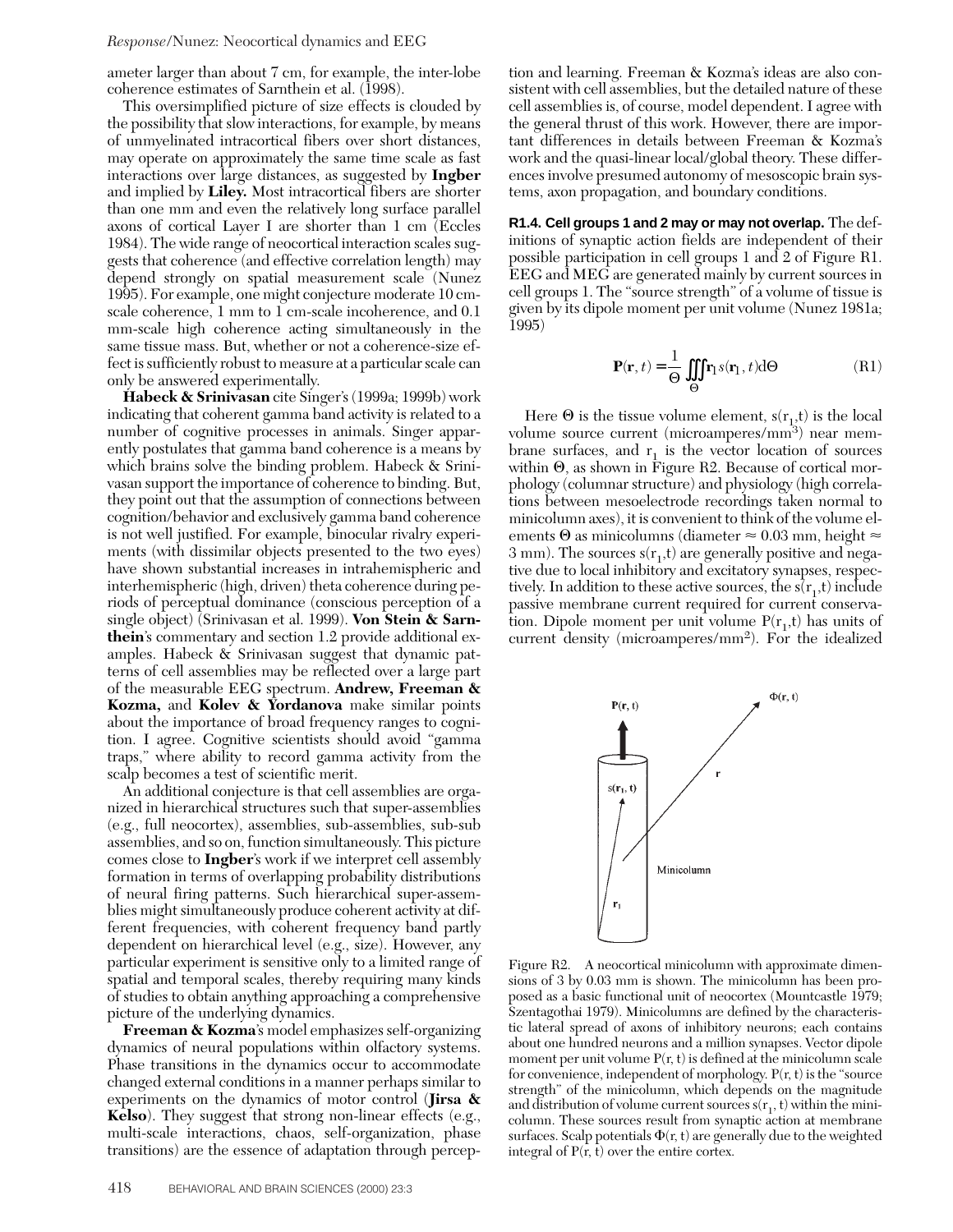case of sources of one sign confined to a superficial cortical layer and sources of opposite sign confined to a deep layer,  $P(r_1,t)$  is roughly the diffuse current density across the minicolumn (Nunez 1981a; 1990; 1995). This corresponds roughly to superficial inhibitory synapses and deep excitatory synapses. More generally, minicolumn source strength  $P(r,t)$  is reduced as more excitatory and inhibitory synapses overlap along minicolumn axes. However, such complications are fully consistent with equating "source strength" to dipole moment per unit volume, Equation (R1).

The neocortical surface may be viewed as a large dipole sheet of perhaps  $1,500$  to  $3,000$  cm<sup>2</sup> over which the function P(r,t) varies with cortical location r, measured in and out of cortical folds. In limiting cases, this dipole layer might consist of only a few discrete regions with large  $P(r,t)$ , for example, "focal sources." More generally,  $P(r,t)$  is distributed over the entire folded surface. Scalp potentials are believed generated by the summed activity of  $P(r,t)$  from all upper regions of cortex, plus much lesser contributions from deep sources, as depicted in Figure R2. Magnetic fields are believed to be generated mainly by intracellular currents; however such currents are simply related to  $s(r_1,t)$ by current conservation. Cell groups 1 have the following properties (Nunez 1981a; 1995):

1. Cells are close to scalp surface. EEG and MEG favor neocortical gyri and sulci sources, respectively.

2. Cells are aligned in parallel to encourage large extracranial electric and magnetic fields due to linear superposition of fields of individual current sources. Thus, minicolumns aligned in parallel and synchronously active make the largest contribution to scalp potentials. For example, 1 cm<sup>2</sup> of a cortical gyrus contains about 110,000 minicolumns, approximately aligned. If 1% of the minicolumns produce synchronous sources P(r,t) and the other 99% produce sources with random time variations, the 1% "synchronous minicolumns" contribute about three times as much to scalp potential as the 99% "random minicolumns."

3. As a "rule of head," about 6 cm2 of cortical gyri (700,000 minicolumns or 70,000,000 neurons forming a dipole layer) must be "synchronously active" (in a crude sense determined from ECoG recordings) to produce scalp potentials that may be recorded without averaging (Ebersole 1997; Nunez 1995). In the case of dipole layers partly in fissures and sulci, somewhat larger areas are required. The contribution of action potential sources to extracranial fields appears to be small due to multi-directional axon geometry and asynchronous timing of firings. However, addition of action potential sources of EEG would have minimal effect on the framework outlined here.

**Freeman & Kozma** and **Thatcher et al.** raise the important issue of connections between EEG and MRI (including fMRI) or PET. Cell groups 2 are responsible for metabolic or hemodynamic signatures and may be anywhere in the brain. Typically, they show small percentage increases in activity in one brain state relative to a control state; they are "tip of the iceberg" measures of brain function. This metabolic or hemodynamic activity is believed to originate mainly from neurotransmitter action at synapses. If enough cells within a voxel act consistently over long enough times, MRI or PET may show a voxel "hot spot" with brain state change. Cell groups that are much smaller than voxels and act independently of contiguous cell groups will generally not show up in the image.

EEG, MEG, PET, and MRI are selectively sensitive to

different kinds of brain activity. In particular experiments and/or brain states, cell groups 1 and 2 may show substantial overlap. However, there is no requirement that these disparate measures must generally agree. For example, a large number of excitatory and inhibitory synapses might be simultaneously active in a brain region lacking morphology favorable to large dipole moment generation (e.g., "closed fields" from structures like hippocampus). In this case, essentially no extracranial electric and magnetic fields will be recorded from the neural structure. Such regions could, however, produce large signatures in MRI or PET. Alternately, cell groups may form for periods too short to be imaged by MRI or PET, but may show up in EEG because of its much better temporal resolution.

**R1.5. Cell assemblies.** As defined here, "cell assembly" or "neural network" may indicate a group of neurons or neural masses (e.g., minicolumns, cortico-cortical columns, macrocolumns, etc.) for which correlated activity persists over substantial time intervals (say at least several 10s of milliseconds). Such correlated activity is widely believed to underlie behavior and cognition in some largely unknown way. Cell assemblies involving contiguous neural structures may occur more readily. However, assemblies may also involve cortical regions separated by large distances (e.g., 10 to 20 cm), as suggested by the experiments cited by **Andrew, Habeck & Srinivasan, von Stein & Sarnthein,** Silberstein (1995a), and Gevins and colleagues (reviews by Gevins & Cutillo 1986; 1995). The extreme interconnectedness of brains seems to encourage such widely distributed assemblies. For example, mainly because of the large density of cortico-cortical fibers, the typical "path length" between any two cortical neurons is only two or three synapses (Braitenberg & Schüz 1991).

As envisioned here, cell assemblies may overlap so that, for example, a single minicolumn may be simultaneously part of several assemblies that perhaps operate in different frequency ranges. Cell assemblies may also have hierarchical structure so that, for example, the 100 neurons in a minicolumn, the 100 minicolums in a cortico-cortical column, and (say) 1,000 cortico-cortical columns in remote cortical regions (connected by specific cortico-cortical fibers) may simultaneously form temporary cell assemblies at different spatial scales.

The simple definition of synaptic action fields proposed in the target article ignores cell assemblies or neural networks embedded within synaptic fields, achieving a useful separation of partly known and unknown physiology. Synaptic action fields cause current sources in cell groups 1 that generate EEG, irrespective of whether such cell groups are part of cell assemblies associated with behavior/ cognition. Large scalp potentials occur because columnar dipole moments are lined up in parallel and synchronously active. There are many details to be discovered. However, the general causal connections F-1 (synaptic field-cell group 1) and 1-E (cell group 1 sources-EEG/MEG) of Figure R1 rest on relatively solid theoretical and experimental ground (Nunez 1995).

The synaptic synchrony requirement for large scalp potential production may also favor the recording of synaptic sources that are parts of cell assemblies. However, other source properties, apparently unrelated to functional cell assembly formation, are also important for large scalp potentials, including dendrite orientation and source depth.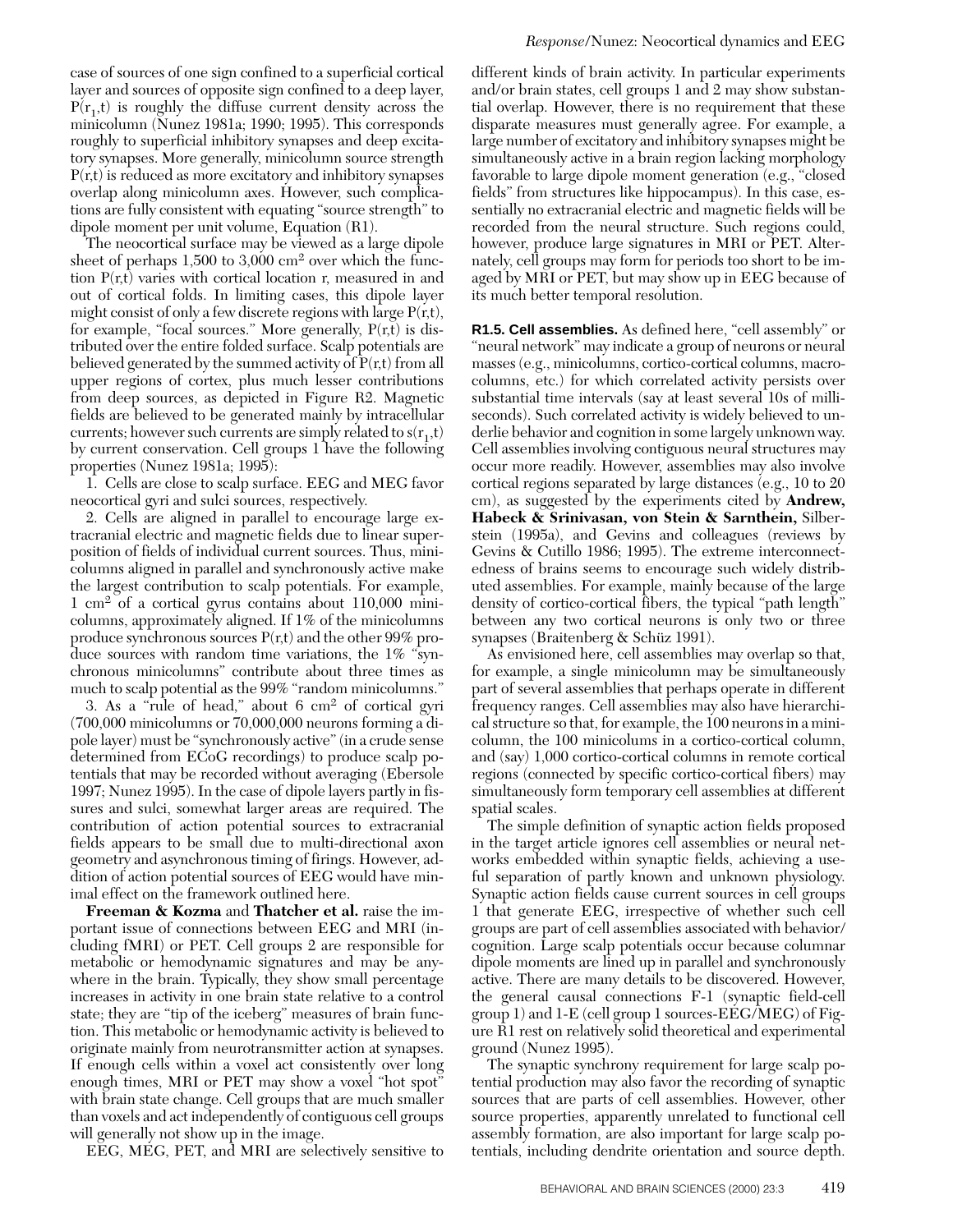The issues of overlapping and hierarchical cell assemblies further complicate the picture. Thus, there may be minimal justification in assuming that EEG primarily records cell assembly or neural network activity (the 1/A, 1-E path in Fig. R1) More likely, EEG originates with a mixture of cell assembly and non-cell assembly synaptic action, that is, cell groups 1 only partly overlap the cell assemblies responsible for the specific cognition/behavior under study. But, even if no overlap between cell groups 1 and cell assemblies occurs, correlations between EEG and behavior/cognition (E/B) can occur as a result of the paths (F-1, 1-E) and (F-A, A-B). The local/global model outlined in the target article addresses the binding problem (sect. 7) by suggesting that remote cell assemblies having no overlapping cells may become synchronized (e.g., phase locked) through resonant interaction (F-A) with global synaptic action field. This putative binding mechanism is described by **Andrew** and in Nunez (1995, pp. 694–98).

#### **R1.6. Clinical applications within the conceptual frame-**

**work.** Clinical neurologists and psychiatrists deal with complex brain systems and are often faced with critical decisions based on very minimal information. Sound clinical work requires an operational conceptual framework. It is perhaps naïve to expect any mathematical theory of brain dynamics to have substantial short-term impact on clinical practice. However, **Murias & Swanson** demonstrate that mathematical models can be useful vehicles to demonstrate (and make explicit) critical aspects of a conceptual framework, especially when models are closely related to experimental measures. They carried out high resolution EEG studies of ADHD in children, with experimental details based on such framework and report lower posterior coherence in children with ADHD than normals.

**Thatcher et al.** (1986) and **Srinivasan** (1999) also studied EEG coherence in children. One rationale for clinical studies of EEG coherence is that disease states may involve abnormalities in the cortico-cortical axons themselves (e.g., demyelination reducing axon propagation). Another possibility is abnormal synaptic strengths of cortico-cortical axons on target neurons (e.g., positive feedback gains, partly determined by global parameter B) due to defective neuromodulatory systems (Silberstein 1995b). Since corticocortical axon myelination takes place throughout childhood (and beyond), I suspect many developmental diseases may be studied productively with combined MRI and EEG coherence measures.

**Thatcher et al.** cite data for closed head injury patients indicating that MRI, EEG, and neuropsychological measures were significantly correlated. Increased T2 relaxation times in cortical gray matter and white matter were correlated with a shift in relative EEG power to lower frequencies and reduced cognitive performance (Thatcher et al. 1998a). Thatcher et al. (1998b) also found that increased T2 times were also correlated with long-range (28-cm) coherence increases and short-range coherence decreases. Thatcher et al. (1998a; 1998b) list several possible gray and white matter mechanisms that may cause these effects. Generally, these data are consistent with the idea that head injury somehow damages the ability of brains to form local cell assemblies within the global synaptic action field environment of Figure R1.

The work of **Murias & Swanson** and **Thatcher et al.** illustrate nicely how consideration of neocortical dynamic theory can lead to testing of new clinical strategies, even when such theory is speculative. The general conceptual framework summarized in Figure R1 can perhaps suggest new clinical treatments. For example, the top-down synaptic action field-cell assembly interactions (F-A) provide (speculative) motivation to consider several nontraditional clinical approaches. Possible examples are biofeedback and brain electrical stimulation in normal EEG frequency ranges at low current densities well below seizure threshold. Apparently, diffuse current densities of about 1 ma/  $\text{cm}^2$  (about 300 times larger than that of spontaneous EEG) are required to excite nervous tissue (Myklebust 1985; Nunez 1995). Stimulation with brain current density in the general range of natural EEG electric fields might be tried for relative long periods (e.g., hours) in an effort to encourage production of normal EEG in (say) deep coma patients, perhaps by top-down stimulation of the appropriate neuromodulatory systems. Although such methods may have low success probability, they appear harmless and easy to implement. Application to patient populations not responsive to conventional treatments may be justified. The purpose of this clinical speculation is not to suggest specific clinical treatments (for which I am unqualified), but rather to propose new alliances between dynamic theory and clinical practice (Pilgreen 1995).

**R1.7. Event related potentials.** It is suggested by **Kolev & Yordanova** and **Pflieger** that the target article severely neglects the traditional ERP literature. ERP methods typically adopt methods of experimental psychology. Cognition is viewed as a sequence of processes in which stimulus information is encoded, compared with memory and acted upon (Gevins & Cutillo 1986; 1995; Thatcher & John 1977). The averaged evoked (or event related) potential is assumed to consist of spatially and temporally overlapping waveforms generated by different neural systems. These components are extracted from spontaneous EEG by averaging scalp potentials over evoked stimuli. My view of ERP and its relationship to neocortical dynamics follows.

1. The ERP averaging paradigm is relatively simple to understand and made compatible with traditional experimental psychology. From the perspective of Occam's razor, ERPs make good scientific sense, especially as entry points or precursors to more sophisticated methods. Many robust correlations between cognition/behavior and amplitude/latency of ERPs have been established over the past 35 years  $(E/B \text{ in Fig. R1}).$ 

2. Over the past 15 years, Gevins and colleagues (Gevins & Cutillo 1995) have developed high spatial resolution methods to measure spatial covariance patterns over widespread scalp locations associated with cognitive tasks. These time-delayed correlation coefficients are the time domain analog of (frequency domain) coherence. The covariance patterns are strongly suggestive of formation of widespread cell assemblies. For example, scalp sites are correlated over large distances with many delays in the 30 to 80 msec range. With visual stimuli, frontal and central sites typically lag posterior locations. These data are roughly consistent with anterior/posterior propagation times along myelinated cortico-cortical axons in the 20–30 msec range, although intracortical and thalamocortical relays may also contribute. Formation of cell assembly covariance large enough to measure from the scalp may require several relay times.

3. The design of ERP studies often involves compromise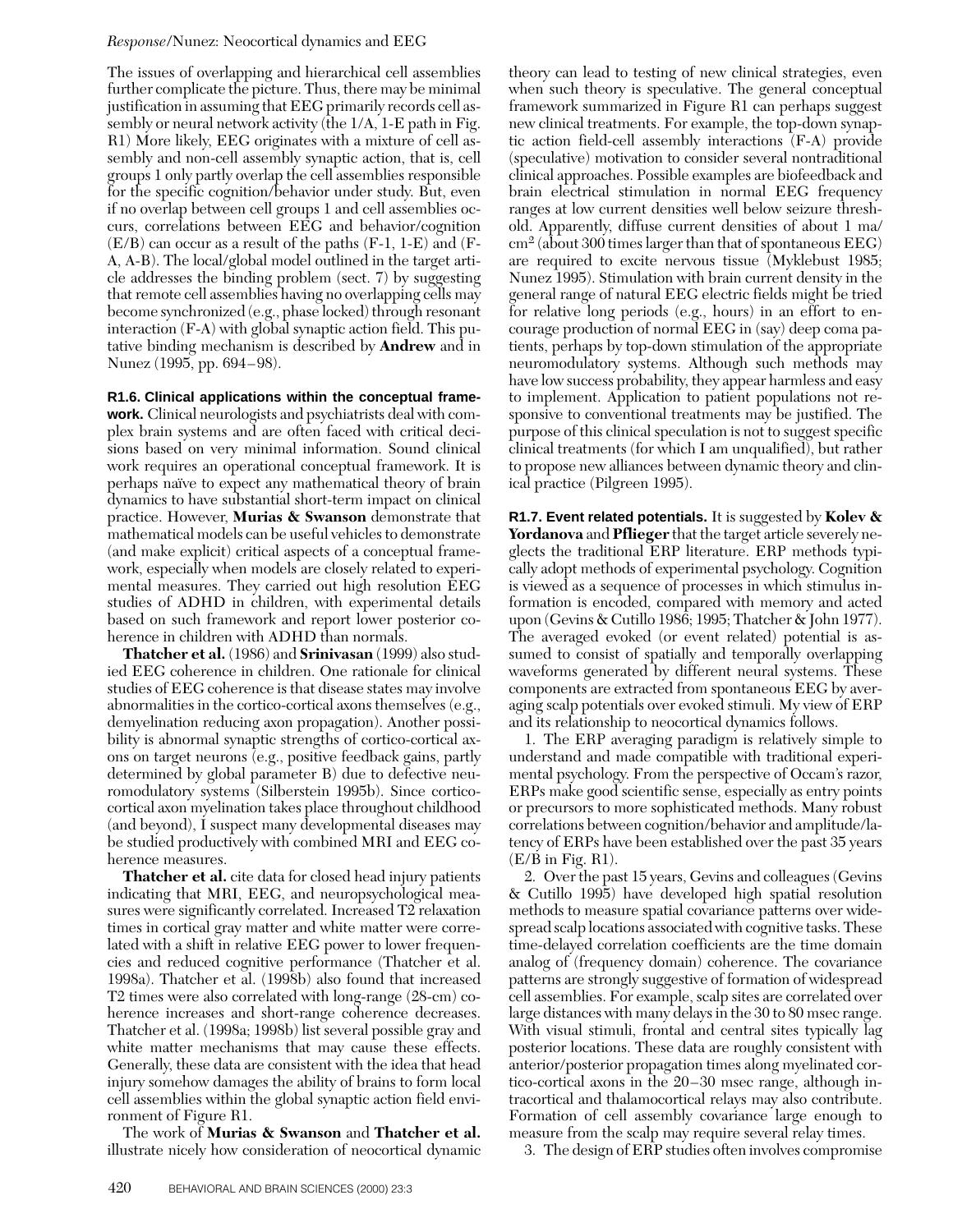between good engineering and obtaining specific cognitive measures. Unfortunately, many cognitive scientists have opted for a preferred cognitive paradigm while ignoring or misinterpreting critical technical issues. As a result, problems associated with reference electrode, volume conduction, muscle artifact, and so on have limited reliable interpretations of ERPs (Gevins & Cutillo 1986; 1995; Nunez 1981). There is a tendency to oversell the overlap between cell groups 1 and cell assemblies, often based on dubious interpretation of volume conduction. For example, many studies have assumed that an ERP waveform from a "recording electrode" mainly reflects neural activity underneath that electrode. This ideal is only approached with high resolution EEG using 64 to 131 or more electrodes and accurate algorithms, providing spatial resolution in the 2 to 3 cm range. The usual 10/20 system yields very poor spatial resolution, roughly in the 6 to 10 cm range (Nunez 1981a; 1995), with additional interpretation problems owing to reference electrode effects.

4. From the strictly dynamic perspective (ignoring cognition), traditional ERPs contain useful information. However, the simple averaging procedure may eliminate a large portion of potential information in the signal, as suggested by **Ingber.** I also agree with **Kolev & Yordanova** that there may be substantial overlap of tissue generating spontaneous EEG and ERP's. This is suggested by studies of the timing of stimuli in relation to phase of the on-going EEG by Basar (1980; 1998) and others. If the overlap is substantial, treatment of EEG as uncorrelated "noise" in ERP studies is not valid. More accurate interpretations of ERP data are badly needed, especially for data with very robust connections to behavior/cognition. The E/B correlations of Figure R1 can occur in several different ways.

5. Steady state evoked potentials or magnetic fields ("steady state probe technology" or "frequency tagging") have several advantages over traditional (transient) ERPs. Subjects are typically presented with sinusoidal visual flickers of fixed frequency superimposed on task-related images. The task/nontask EPs are measured in the narrow frequency band centered on the stimulus frequency. Because artifact (especially muscle) is mostly broad band, the narrow band signal to artifact noise can be made very high (Regan 1989; Silberstein 1995a). Robust amplitude, phase, and coherence measures of cognitive tasks have been demonstrated (Silberstein 1995a; Silberstein et al. 1990; Srinivasan et al. 1999). These task-related changes to visual input have been recorded at many scalp locations including frontal and prefrontal regions far from primary visual cortex.

6. Mathematical models should be used to test the relative efficacy of transient and steady state probes of the dynamical properties of nonlinear systems. Such models can also test data analysis methods, for example, beyond simple averaging with ERP. Given our very limited understanding of physiological mechanisms, a range of models should be employed, including models with spatial extent (Nunez 1995). Coupled nonlinear oscillators and physiologically based theory (e.g., outlined in the appendix) might be employed. In a related example, the driven linear string/nonlinear springs system (Ingber & Nunez 1990) provides a metaphor for top-down and bottom-up interactions between local and global processes. In states of local dominance, the system approximates the well-known Duffing oscillator exhibiting transitions between periodic and chaotic behavior as control parameters are varied (Ueda

1980). But, such dynamics may be substantially modified top-down by the global influences (stretched string), believed to be somewhat analogous to long-range corticocortical interactions (Nunez 1995; Nunez & Srinivasan 1993; Srinivasan & Nunez 1993). Furthermore, influences of spatial filtering on measured variables may be estimated. Such simulations can address concerns about ERP and other data analysis methods expressed by **Greenblatt, Ingber, Kolev & Yordanova,** and **Pflieger.** At the very least, they can serve to eliminate methods that are obviously flawed for a wide range of simulated data having some common ground with EEG.

## **R2. Model-specific issues**

I begin this section with yet another metaphor, but the reader is reminded that metaphor is used only to describe (qualitatively) genuine physiologically-based mathematical theory.

**R2.1. Brains of air and glass: Resonant interactions between brain fields and networks?** We are reminded by **Freeman & Kozma** of the vast differences in complexity between physical waves (e.g., my simple ocean wave metaphor) and propagating fields in neural tissue. They say that, unlike oceans, neural tissues are not passive media, rather critical interactions take place between the fields and the medium through which they propagate, for example, fields may cause phase transitions (believed to correspond to brain state changes). I agree; such processes are represented by interactions F-A and A-F in Figure R1. However, much of physics involves interactions between wave fields and matter so I would not make distinctions between physical waves and neural mass action on this basis.

The simple ocean wave metaphor was chosen to allow visualization of frequency-wavenumber spectral analysis, wave dispersion, experimental relationships between long and short wavelength EEG phenomena, and the effect of sensor size. But, ocean wave metaphors are inappropriate to describe brain dynamics itself. Examples of important physical wave-media interactions include propagation of electromagnetic waves through electrically conductive media (e.g., cooking in a microwave oven, resonant interactions in the ionosphere), proton spin resonance in MRI, microwave spectroscopy, and so forth. In molecular microwave spectroscopy, incident waves are absorbed in narrow frequency bands (the rotational or vibrational resonant modes of molecules analogous to interactions A-F and F-A in Fig. R1). The microwave absorption spectra provide signatures for molecules present in the sample.

By contrast to electromagnetic waves, sound waves have underlying physical structure. In this sense they provide a better metaphor for synaptic fields. A metaphor that roughly describes the putative local/global brain processes of section 5.3.6 and Figure 7 involves sound in an opera hall (neocortex/cortico-cortical axons). External noise sources (subcortical input) replace opera singers (pacemakers). Global sound resonance occurs at multiple frequencies (fundamental and overtones) depending on sound speed (cortico-cortical axons propagation speed) and hall size and shape. To avoid the (physiologically unrealistic) reflective boundary conditions at the walls of a normal hall, let the opera hall take the shape of a torus or spherical shell with sound absorbing walls. The external sound sources cause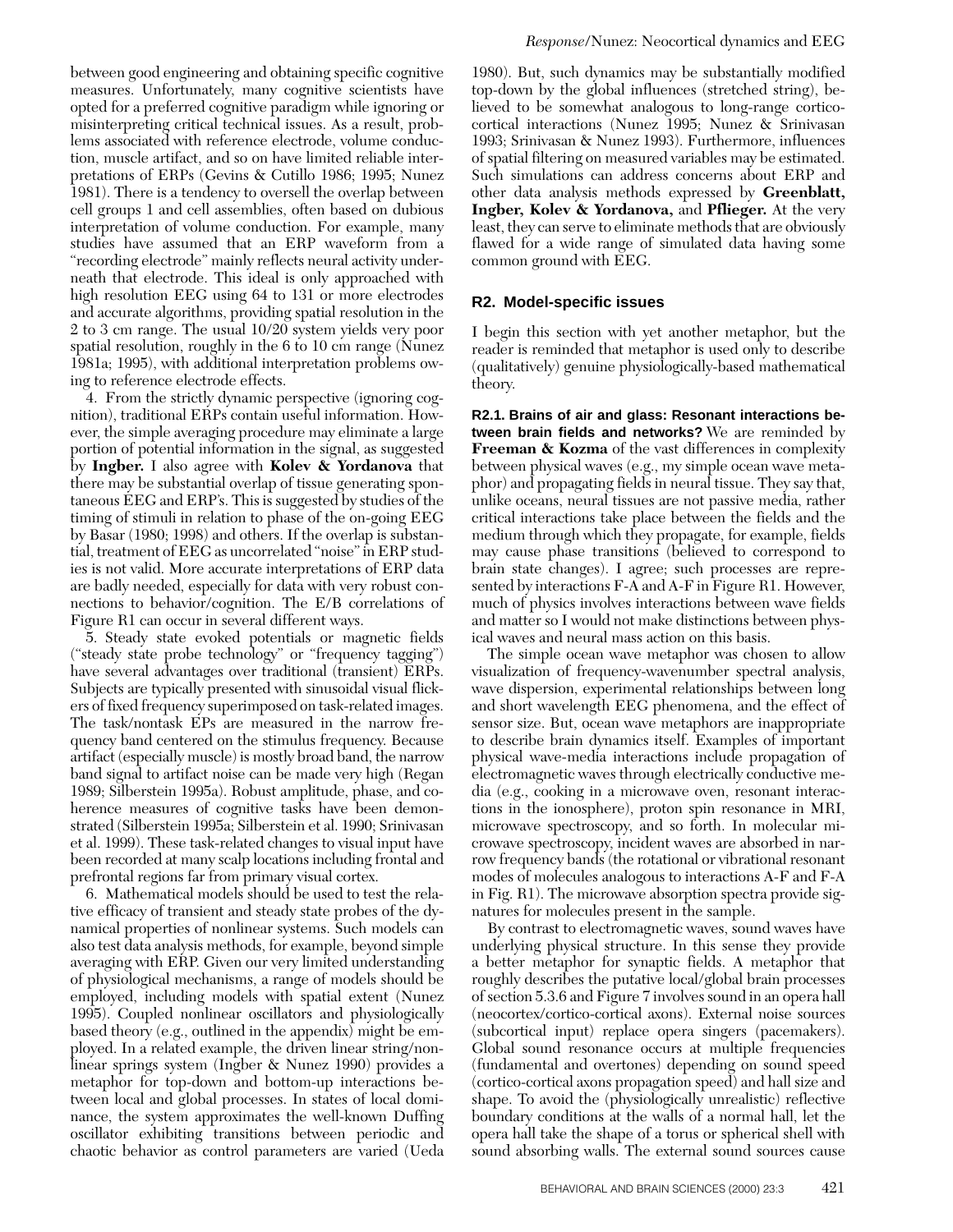#### *Response/*Nunez: Neocortical dynamics and EEG

traveling waves in the air that interfere because of the periodic boundary conditions due to the hall's shape. Thus, certain spatial wavelengths (and corresponding temporal frequencies) dominate the sound field. These are the "normal modes" of the hall, the resonant frequencies of air pressure modulations around background pressure (synaptic field modulations).

The imagined opera hall contains many water glasses of different sizes and shapes (local and regional networks) that vibrate when driven by global sound waves at glass resonant frequencies. Valves (neurotransmitters) control the amount of water in each glass, thereby controlling local resonant frequencies. Sensors on an outside wall of the hall (scalp electrodes) record only the long wavelength part of the internal sound because of wall properties (CSF, skull, scalp) and physical separation of sensors from air molecules. A purely global opera hall theory (the purely global theory of the target article) might attempt to predict resonant frequencies of air pressure modulations around background pressure (synaptic field modulations), by ignoring influences of the internal glass structures.

In the next approximation, an oversimplified local/global theory of the opera hall might attempt to add some of the effects of air-glass interactions. For example, to generally predict that each water glass responds to air waves at its particular resonant frequency (interaction F-A in Fig. R1). Furthermore, the resonating glasses modify the air waves (interaction A-F in Fig. R1 and waveform in Fig. 7). In this manner, widely separated glasses with at least one resonant frequency in common can become parts of the same network if driven by a sound wave field containing substantial power in a matching frequency band. A particular glass having several resonant frequencies could easily participate simultaneously in multiple networks. Adding water to a glass changes its resonant frequencies so that it participates in a different collection of networks, perhaps contributing to a global phase change (brain state change).

This "binding by resonance" might offer some advantages over physical connections, as considered briefly in section 7 and in the context of event related desynchronization by **Andrew.** A physiological and mathematical basis is outlined in Nunez (1995, pp. 694–98). A similar idea was developed by Hoppenstead and Izhikevich (1998), who found that synaptic connections between cortical columns in their model did not guarantee substantial interactions. Rather, columns interacted strongly only when certain conditions on their resonant frequencies were met.

I have used the opera hall metaphor to clarify the local/ global theory outlined in the target article. However, this theory was derived from physiology/anatomy not metaphor, as charged by **Mayer-Kress** and **Tucker.** The synaptic fields are not metaphors; they are genuine macroscopic physiology, closely connected to measured scalp potentials, as depicted in Figure R2. A legitimate question is whether the oversimplified physiology/anatomy used to develop the global theory of synaptic field modulations is adequate as a first approximation. This can only be answered experimentally.

**R2.2. Does the most complicated mathematics win the game?** To make the opera hall metaphor more realistic, replace the water glasses by complex networks of test tubes and beakers connected by glass rods that fill a substantial part of the space in the opera hall, for example, the chemistry lab from hell. Hierarchical interactions were discussed qualitatively in the target article and emphasized by **Freeman & Kozma, Ingber, Jirsa & Kelso, Habeck & Srinivasan, Liley, Liljenström,** and early discussions of K-sets by Freeman (1975) that influenced my thinking at the time. To include hierarchical interactions in the opera hall metaphor, imagine rods inside tubes inside small beakers inside larger vessels with overlapping structures (cortical columns at various scales). One can imagine progressively more complications of opera hall glass networks. But, if an important source of experimental data for this system is externally measured sound, the idea of macroscopic waves should be maintained, despite the enormous complexity of dynamics within the glass networks. For similar reasons, I believe we must retain synaptic field concepts as long as EEG is an important data source, even if networks believed to underlie behavior and cognition become known. Separation of synaptic field and network concepts, even when they interact strongly and the separation is somewhat artificial, helps to simplify a very messy picture. I am no where near ready to abandon this separation, as proposed by Liley.

Several commentators chided me for omitting important features of nonlinear dynamical systems with my crude, quasi-linear approximations outlined in the Appendix. These criticisms provide fertile ground from which new and improved theories can grow. **Jirsa & Kelso** discuss specificity of cortico-cortical connections, for example, these fibers are inhomogeneous and anisotropic. The corticocortical fibers may be considered both carriers of synaptic wave fields and parts of specific networks, for example, the regional networks considered by Silberstein (1995b). The approximations used in the target article are discussed in more depth in Nunez (1995). Generally, I argued that connection specificity is scale-dependent so that, for example, connection specificity at mm scales does not preclude approximate homogeneity at cm scales appropriate for the global theory. However, I welcome the introduction of selective interareal projections to global theory by Jirsa et al. (1999).

**Daffertshofer et al., Freeman & Kozma, Ingber, Jirsa & Kelso,** and **Liley** argue that nonlinearity, stochasticity, self organization, and temporal and spatial scale interactions are vital issues in brain dynamics. I agree that these issues plus additional, as yet undiscovered, effects can have profound influences on brain dynamics. My main concern is that, ideally, thought experiments should drive theoretical development. Robust contact with experiment is more important to genuine theory than mathematical sophistication. Scientific merit is often inversely proportional to mathematical complexity (and sometimes even mathematical sophistication). If brain states exist in which such "vital" dynamical issues can be neglected by a theory, and the theory can still make valid experimental predictions, then the simple theory should probably be exploited first. If partly successful, such oversimplified theories can provide groundwork for later, more accurate theories.

There is perhaps some tendency for scientists with strong mathematical training, but minimal experience with genuine theory and/or experimental science, to skip too many preliminary steps, whereas series of small steps have typically characterized successful physical theories. Many physical examples of such progression from the simple to complex come to mind. Special relativity (mathematics limited to high school algebra) followed ten years later by general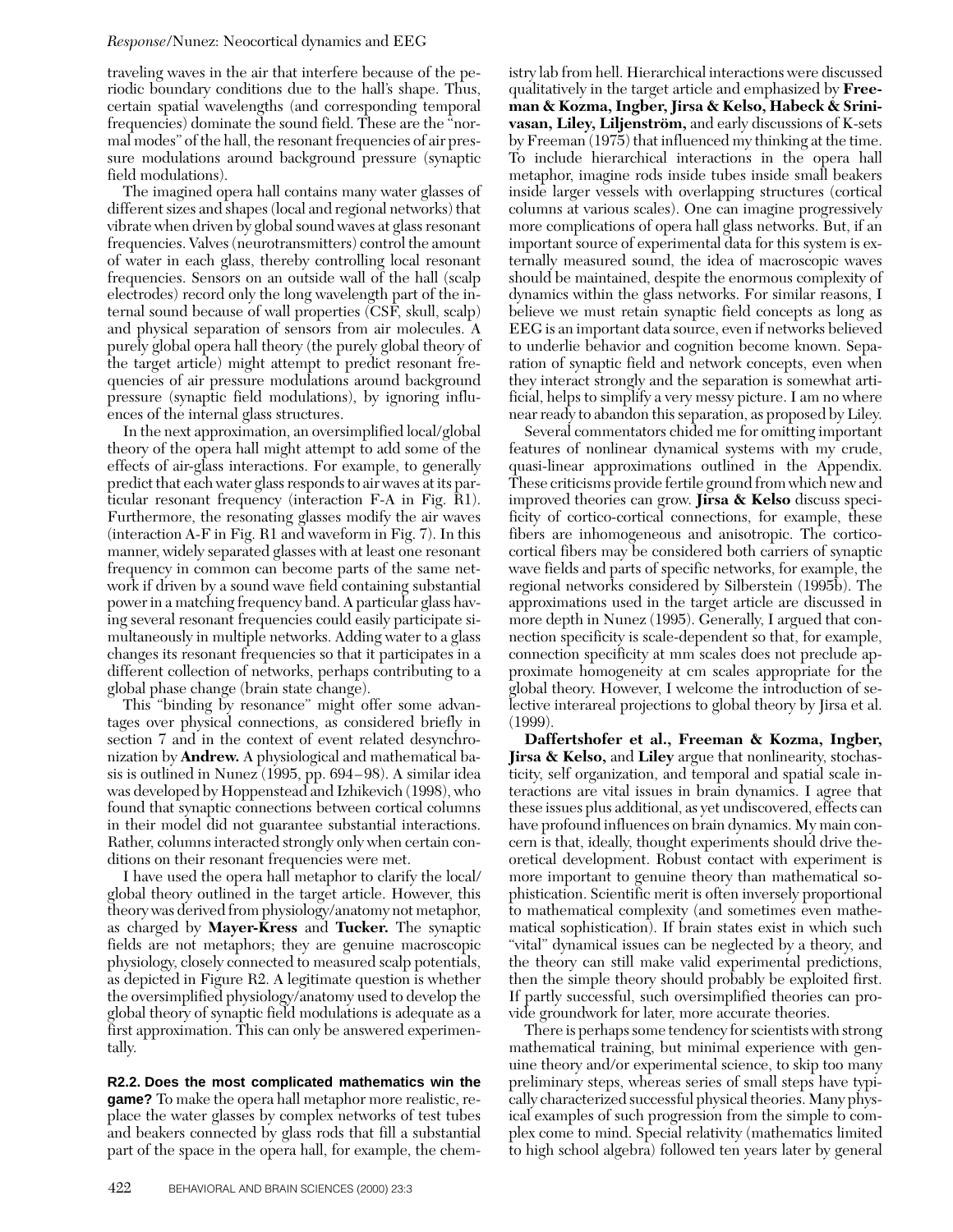relativity is one example. Another is boundary layer theory, which artificially divides fluid flow near an object (e.g., pipe wall, airplane wing) into linear and nonlinear regions, thereby overcoming formidable mathematical obstacles to successful theoretical prediction. For similar history to be repeated in theoretical brain science, close collaboration between neurophysiologists, cognitive scientists, clinical scientists, physicists, engineers, and others will be required, with experimentalists and theoreticians acting to limit each other's excesses.

**Liljenström** raises the important question of relationships between neuron firing rates/interspike intervals (measured at small scales) and EEG frequency spectra (or macroscopic synaptic fields). High firing rates of excitatory neurons probably increase the modulation depth (and EEG magnitude) of synaptic action fields. The effect on EEG frequency spectra is more complicated. However, the purely global theory of the target article suggests that moderate increases in firing rates do not affect EEG frequencies, but very high excitatory firing rates generally cause reduction of EEG frequencies since frequency is predicted to decrease with increased amplitude at large amplitudes, as discussed in section 6.8. But, Liljenstrom also implies that small-scale variables like firing rates of single neurons are more "real" than macroscopic scalp fields. I contend that variables at all scales are important; the scale of the experimental data dictates the variables chosen in any particular theory. While establishing crossscale connections is important, most of the available data correlated with human behavior and cognition is recorded at macroscopic scales.

**Freeman & Kozma** emphasize the importance of chaotic attractors. I agree that systems with large numbers of degrees of freedom often exhibit sensitivity to initial conditions and system parameters; they are chaotic in this sense. But, this was appreciated by complex system scientists (but not appreciated by many others) long before the modern interest in low-dimensional chaos (see Feynman 1963, for example). As far as I am aware, the distinction between chaos and "quasi-periodic" dynamics in systems with many degrees of freedom (that may actually look very different from periodic dynamics) is blurred. Systems for which spatial extent has important influence (as opposed to simple networks) have large (theoretically infinite) numbers of degrees of freedom. The words "periodic" and "chaotic" are not antonyms.

**R2.3. Free parameters of physiological parameters?** Disappointment is voiced by **Daffertshofer et al.** because the physiological parameters of the global theory are not known more accurately. They imply that my estimates for characteristic fall-off distances in densities of excitatory and inhibitory fibers are arbitrary. This is incorrect. The corticocortical fiber systems are now known to be exclusively excitatory (Braitenberg 1978; Braitenberg & Schüz 1991; Szentagothai 1979) so excitatory fiber systems clearly have much longer range. Fiber system ranges were estimated from these anatomical data in Nunez (1995). Cortico-cortical fibers were expressed in terms of multiple long-range systems with different exponential fall-off parameters (the  $\lambda_i$ in Eq. 9 of the Appendix). I showed that large-scale activity (small wave numbers *k*) could be expressed in terms of the only the smaller  $\lambda_i$  (longest fibers), with large  $\lambda_i$  (excitatory intracortical and short cortico-cortical fibers) in-

corporated within the global control parameter B (Nunez 1995, pp. 488–94 and Eq. 11.12). Because many homogeneous and isotropic distributions can fit exponential sums, I regard this step as an important generalization. The effects of multiple cortico-cortical fiber systems were simulated, leading to multiple branches of dispersion relations (Nunez 1995, pp. 498–506 and Figs. 11–15 and 11–16).

The fall-off of human cortico-cortical fibers was also expressed as the product of squared distance and exponential, matching (scaled up) data on mouse cortico-cortical fibers (Braitenberg & Schüz 1991; Nunez 1995, pp. 506–11 and Eq. 11.33). The mouse data are the only quantitative data on cortico-cortical fiber distributions that I have found. I also studied effects of distributed axon velocity (Nunez 1995, pp. 511–17). The net result of these studies is that semi-quantitative predictions of the global theory are relatively robust with respect to these complications of the physiology and anatomy. Haken (1999) added nicely to this work by obtaining analytical solutions for dispersion relations corresponding to different functional forms of corticocortical fall-off in one, two and three dimensions for the case of a single fiber system with delta function velocity distribution.

**Daffertshofer et al.** suggest that the global theory should be more firmly rooted in genuine anatomy and physiology, citing Haken (1999). This same idea was the basis of my discussions with **Jirsa** (circa 1994–96) while he completed his Ph.D. work under Haken. Thus, the advice of Daffertshofer et al. has now completed a path of "circular causality." More detailed physiological and anatomical connections to theory are discussed in my book (Nunez 1995), but were omitted in the target article because of space limitations. Such connections will require continual reevaluation into the foreseeable future.

**Liley** challenges my claim that the parameters of the purely global theory are much better known than parameters of local theories, thereby allowing experimental connections to globally coherent activity. But we are able to obtain crude estimates of the limit cycle mode frequencies from Equation 8 even though the nondimensional global feedback gain parameters  $b_{nm}$  (or more simply B) are unknown (sect. 6.1). The reason is that velocity and size parameters are known approximately and can be measured more accurately in independent experiments. Frequency estimates are approximately independent of B over a wide range of this parameter. Furthermore, since B is physiological, it must fall within a limited range. It cannot be negative or complex, for example. Crude estimates of B based on cell physiology were outlined (Nunez 1995, pp. 492–94, 498–505), suggesting that B is roughly in the range of one to ten. Although such physiology is not currently known in sufficient quantitative detail to take this estimate very seriously, the estimation exercise shows that accurate estimates may be possible in the future. After all, one motivation for theory development is to motivate physiologists to make such quantitative estimates. Section R2.5 provides more predictions of the global theory.

**Andrew** suggests that local (Q) and global (B) feedback gain parameters change in opposite directions based on differential actions of neurotransmitters and fiber systems (long and short range) at different cortical depths, as tentatively proposed by Silberstein (1995a). **Liley** suggests that the local (Q) and global (B) feedback gain parameters are not independent. But, given the uncertainties in neuro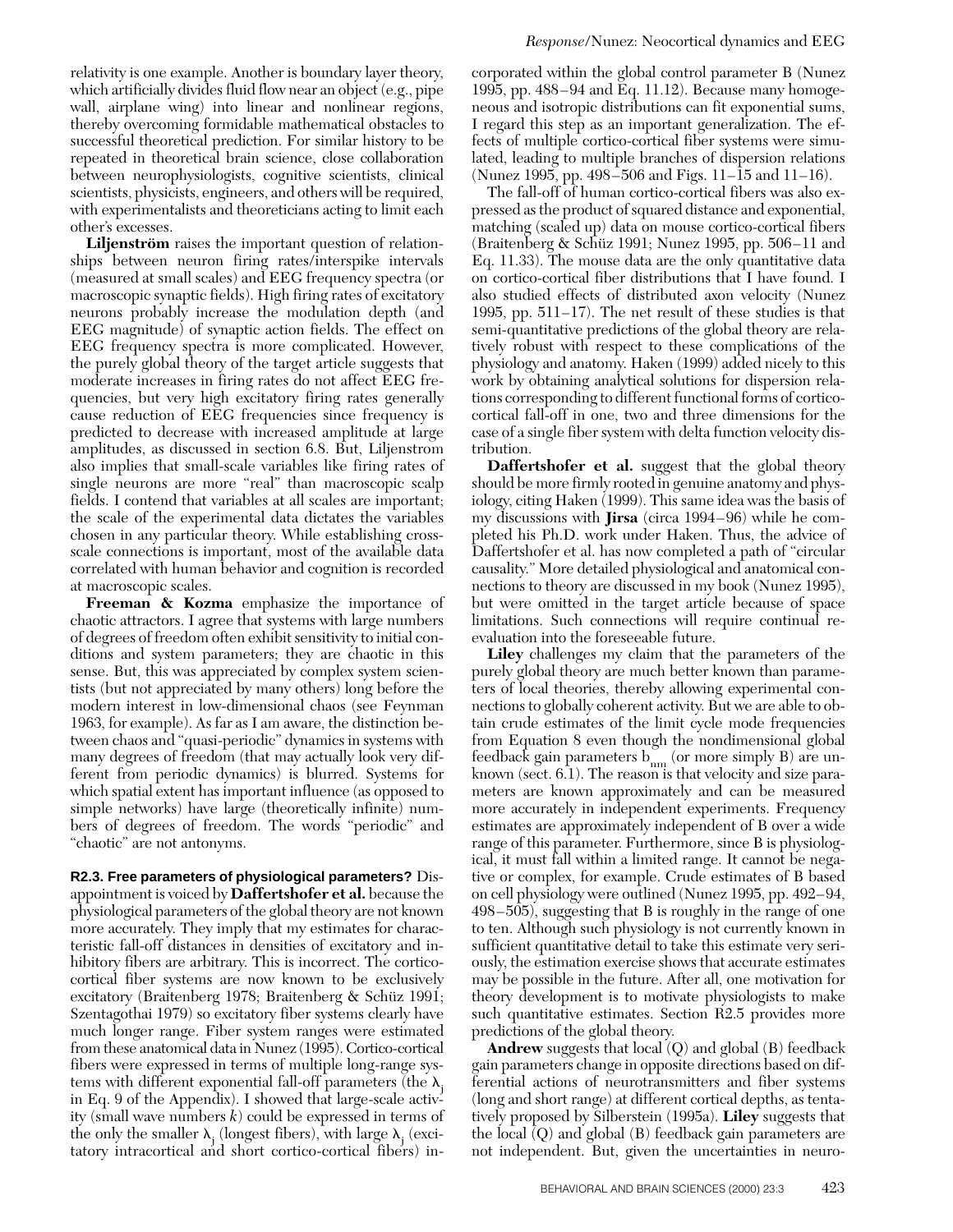chemistry, neuroanatomy, and neurophysiology, we should assume that these parameters can change either together or independently until new data prove otherwise.

**Liley** cites his new model (with Cadusch and **Wright**) that includes both intracortical and cortico-cortical interactions. This model appears to have much in common with the local/global theory outlined here, so I regard it as more complementary than competing. I encourage Liley's suggestions for checking this model with experiments involving neurotransmitter action. But **Andrew**'s studies remind us of the advantages of separating local and global effects in theoretical models. He was able to distinguish coherent alpha rhythms for Rolandic mu rhythms with nearly the same frequency, and to record global/alpha rhythm simultaneously with 40 Hz local supplementary motor rhythms. I find these data to be more easily visualized in the context of distinct local and global processes, even though they are not fully independent.

**R2.4. New experimental predictions.** Theory should be judged more on its predictive ability than its capacity to explain existing data, **Keil & Elbert** and **Pflieger** suggest. I mostly agree, but their commentaries appear to underestimate the established predictive success of the purely global theory, which ignores local contributions. Section R3.5 clarifies the chronology of the global theory's predictions of subsequent experiments. Here I suggest new experiments to test the global theory.

Consider first experiments involving changes in the putative global mode frequencies in Equation 8 due to changes in cortico-cortical axon propagation speeds. Propagation speeds are increased with axon myelination during maturation as discussed in sections 6.7, R2.5.1, and by **Wright.** Axon speeds are reduced by demyelinating diseases like multiple sclerosis. Incomplete myelination in patients and children (or even healthy adults) can be estimated with MRI (**Thatcher et al.**). These data can be compared to EEG coherence studies (Srinivasan 1999). Experiments using controlled changes in axon propagation speeds by controlling body temperature might also be considered. Note that increasing body temperature in hot baths worsens symptoms of multiple sclerosis patients and was a standard clinical test for this disease before development of MRI.

Axon propagation speed can be estimated independently from progressive anterior/posterior phase changes in EEG (e.g., eyes closed alpha rhythm or steady state visually evoked potentials) as described by Burkitt et al. (2000), section R2.6 and by **Andrew.** Equation 8 predicts that each EEG limit cycle mode frequency is proportional to characteristic axon velocity (a weighted average over different cortico-cortical axons), provided that feedback gain parameters (Q and  $b_{mn}$ ) are fixed. Perhaps the Q and  $b_{mn}$  (or B) parameters may be relatively constant for constant "brain state" (resting alpha rhythm), while body temperature is changed. This conjecture can be partly verified by checking that EEG amplitude is fixed while axon speed varies. Many experiments of this general kind appear practical. Maturation studies are probably more difficult since velocity *v* and the Q and  $b_{mn}$  parameters may all change, making quantitative prediction difficult. For fixed local Q and global control parameters  $b_{nm}$  (or B) the measured changes in mode frequency  $\Delta f_{\rm nm}$  due to changes in propagation speed  $\Delta v$  are predicted to be

$$
\frac{\Delta f_{nm}}{f_{nm}} = \frac{\Delta v}{v}
$$
 (R2)

This section may motivate new experiments to test the global theory, and some discussion of methods to detect small frequency changes is appropriate. If long records of human alpha rhythm are subjected to Fourier analysis, peak power histograms based on perhaps 4 to 10 second epochs may be constructed (0.1 to 0.25 Hz frequency resolution). That is, each epoch is characterized by a single frequency component that best describes the frequency of that epoch. The spread in such peak power frequencies at each EEG electrode is believed due to a combination of nonstationarity and multiple alpha modes (Nunez 1981a; 1995). These contributions are not easily separated. But, frequency differences between brain states may be quantified by estimating clusters of peak power frequencies, as opposed, for example, to comparisons between power spectra averaged over both time and electrode locations. For example, such clusters might be separated by global changes in myelination between populations (e.g., in children) or by anterior/posterior differences that may be imaged with MRI (**Thatcher et al.**). More sophisticated statistical tests are available, but the simple approach should be intuitive and useful for preliminary analyses.

Consider another class of experiments where brain state is altered by drugs (e.g., alcohol) while axon propagation speed is held fixed. A plausible conjecture is that drugs measurably alter the global feedback gain parameters  $\mathbf{b}_{\rm nm}$ (or B). To keep things simple, assume one-dimensional anterior/posterior wave propagation with mode-independent feedback gain parameters so that the  $b_{nm} \rightarrow B - \overline{1}$ . Equation 26 for the case of uncoupled modes of synaptic action fields has the perturbation solution given by Equation 8, valid only for  $B \cong 2$ . However, numerical solutions of Equation 26 for a range of lower modes (n) show that Equation 8 provides an accurate semi-quantitative idea of the behavior of Equation 26. That is, each limit cycle mode n oscillates with approximately constant frequency  $(v/2\pi R)$  for all small to moderate B (somewhat larger than 2). Mode amplitude is proportional to  $(B - 2)^{1/2}$ . When a critical value  $B \cong 1 + (n/\lambda R)^2$  is reached, mode n undergoes a Hopf bifurcation (limit cycle to stable point) and no longer contributes to oscillatory dynamics. Such increases in B also cause higher modes to increase in amplitude and eventually to undergo sharp reductions in frequency and finally drop out of the dynamics. Qualitatively similar behavior has been observed with increases in inspired concentrations of halothane anesthesia (Nunez 1981a; 1995).

Equations 8 and 26 or 30 may be used to predict (crudely) measured changes in (alpha) frequency  $\Delta f_n$  and synaptic action amplitude  $\Delta\Phi_n$  due to changes in control (feedback gain) parameters  $\Delta \bar{\text{B}}$ . Taking partial derivatives of  $f_n$  and  $\Phi_n$  with respect to B yields a rough estimate of the relationship between  $\Delta \Phi_n$  and  $\Delta f_n$  due to an unknown change  $\Delta B$  in control parameter B:

$$
\frac{\Delta \Phi_n}{\Phi_n} \approx \frac{1 + (\frac{n}{\lambda R})^2 - B}{B - 2} (\frac{-\Delta f_n}{f_n})
$$
(R3)

Here R is characteristic brain size (e.g., square root of neocortical surface area) and  $\lambda$  is a measure of assumed exponential fall-off in cortico-cortical fiber density. From Equa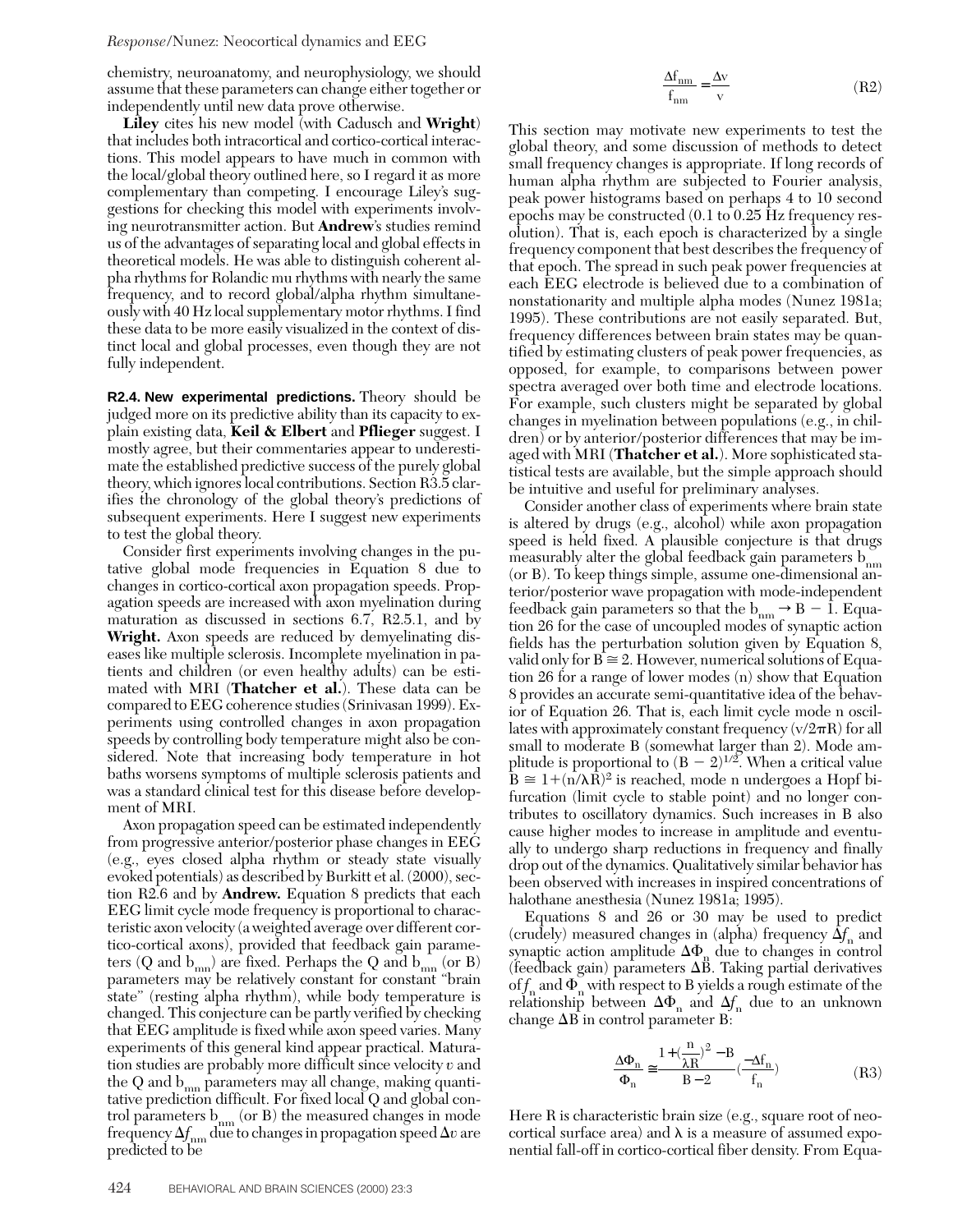tions 8 and 30 and numerical solutions of Equation 26, the feedback gain parameter associated with each oscillatory spatial mode n must lie in the approximate range

$$
2 \leq B \leq 1 + (\frac{n}{\lambda R})^2 \tag{R4}
$$

Equation R4 is exact for the perturbation solution Equation 30, but numerical solutions of Equation 26 show that somewhat larger B's are allowed before mode *n* undergoes Hopf bifurcation. Equation R3 predicts that increased amplitude of mode n will occur with decreased frequency. Based on the anatomy of cortico-cortical fibers,  $\lambda R$  appears to be of the order of one (perhaps 0.5 to 1.5). Because of spatial filtering by the volume conductor, only the lowest spatial modes can be recorded on the scalp. Thus, for raw EEG data (excluding dura image or spline Laplacian estimates), the dominant mode numbers appear to be in the approximate range  $1 \le n \le 3$  or 4 (Nunez 1995). The spatial anterior/posterior mode n associated with each frequency  $f_n$  can be estimated independently from spatial EEG spectra (one reason for considering one-dimensional modes first).

Ideally, Equation R3 may be used to estimate the feedback parameter B directly from scalp EEG data since we expect scalp potential amplitude to increase with modulation depth of synaptic action  $\Phi_n$  for long wavelength modes (small *n*). For example, a subject might be given progressively larger dosages of a drug on different days that increase alpha amplitude and reduce frequency. Suppose each dosage corresponds to a different B parameter. Thus, each dosage is predicted by Equation R3 to cause changes in the ratio of amplitude to frequency  $(f_n \Delta \Phi_n / \Phi_n \Delta f_n)$ . Equation R3 provides a family of curves, one for each  $(n/\lambda R)$ . Experimental plots of this ratio versus dosage can then provide estimates of both  $(n/\lambda R)$  and B for different drugs and dosages by comparison with the family of theoretical curves. Since *n* can be estimated independently with frequency-wavenumber spectra and  $\lambda R$  may be estimated independently from anatomy, rough checks for parameter self-consistency are possible.

The predictions of Equations R2 and R3 apply only to globally coherent EEG for which local effects are negligible to first approximation. Also, they are based on the quasilinear solution in the Appendix for which coupling between spatial modes is neglected. One may postulate, for example, that the crude quasi-linear approximation has some predictive value in light to moderate depths of some anesthesia states, but fails for deep and/or other kinds of anesthetics. Of course, new experiments may show that Equations R2 and R3 have no predictive value beyond the experiments outlined in section 6. Failure to predict the outcome of a particular experiment has several possible interpretations:

1. Local effects cannot be neglected, even in states of apparent global coherence.

2. Mode coupling effects are too strong; the quasi-linear approximations leading to Equations 26 and 8 are invalid. Strong mode coupling is associated with fully nonlinear processes that may dominate the dynamics of some brain states as emphasized by **Daffertshofer et al.** and **Ingber.**

3. Phase velocities measured from scalp data are substantially influenced by intracortical delays, for example, a combination of unmyelinated axon delays and synaptic delays. Sections 7, R1.3, and **Ingber** speculate that corticocortical and intracortical signal propagation across the brain

may occur on the same time scale. **Liley** emphasizes layer 1 axon propagation.

4. The global theory is fundamentally wrong, in which case the experimental connections of section 6 would probably be interpreted as unlucky coincidences.

Regardless of outcome, the reader will perhaps appreciate that a falsifiable theory has been proposed in the target article.

**R2.5. Does size count?** A number of studies are referred to by **Wright** involving EEG recorded from cortex (ECoG) of different sized animals in which no apparent relationship between frequency and brain size (parameter R) is observed. He concludes these data show that propagating neocortical waves must be strongly damped so standing waves are not formed by interference of traveling waves, as proposed in the target article. To see why the animal data neither refute nor support standing waves in humans, some details of theory and experiment are required.

The theoretical prediction of a negative correlation between brain size and global mode frequencies, for example by Equation 8, was based on the following approximations:

1. The brain state under study is dominated by global dynamics, or perhaps only the low end of the spatial frequency spectrum (e.g., recorded on the human scalp) is dominated by global mechanisms.

2. Cortico-cortical interactions have a substantial influence on neocortical dynamics compared to thalamocortical interactions.

3. Cortico-cortical axon diameters, axon length distributions, and control parameters, for example, in Equation 8 are constant across subjects (or species in the case of Wright's arguments).

The experiments with different species did not test theoretical prediction of a size-frequency correlation in humans because:

1. The animal data were recorded intracranially so that the severe spatial filtering of human scalp recordings did not occur. The size/frequency prediction applies only to low spatial frequencies, such that dominate wavelengths are in the general range of brain size (e.g., the scale R in Eq. 8).

2. The proportion of cortico-cortical fibers entering (or leaving) the underside of neocortex that originate (or terminate) in other cortical regions becomes progressively larger as a mammal moves up the phylogenetic scale (Braitenberg 1977; 1978; Katznelson 1981; Nunez 1995). In rat, perhaps 50% of entering (or leaving) axons are corticocortical. In humans, more than 95% are cortico-cortical; less than 5% are thalamocortical. These data imply that putative standing wave phenomena, due mainly to corticocortical propagation, should make much larger contributions in humans than in lower mammals. The global theory predicts that, other parameters being equal, human brains are able to produce larger B (or the  $b_{mn}$ ) parameters in some states, allowing for weakly damped traveling waves in neocortex and more dominant global dynamic behavior of EEG. One may speculate that this global aspect of brain dynamics is an important part of being human (Nunez 1995).

3. If axon diameter in different species were proportional to brain size, the global theory (e.g., Eq. 8) predicts no size effect. This is because predicted limit cycle frequencies are proportional to speed/size (v/R), and action potential propagation speeds in myelinated axons are proportional to axon diameter. As far as I have been able to de-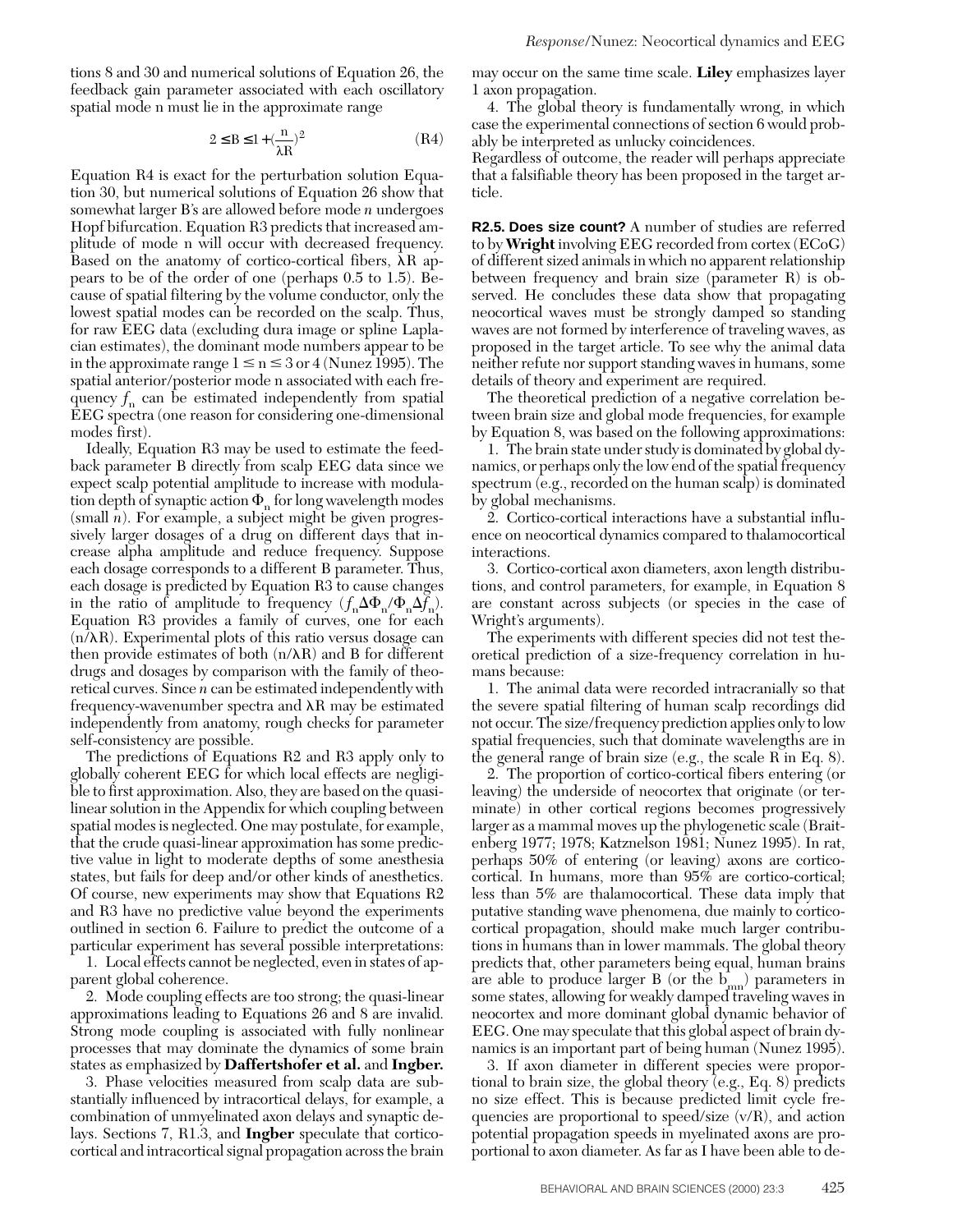## *Response/*Nunez: Neocortical dynamics and EEG

termine from the anatomy literature, there is no systematic relation between axon diameter and brain size across mammalian species. In imagined experiments designed to test the size hypothesis across species, either axon diameter distribution or cortical wave propagation speeds require independent measurement.

4. The size prediction applies only to globally coherent EEG with peaked frequency spectra, as in the example of the resting human alpha rhythm. The high long-range human alpha coherence occurs only in a narrow frequency band  $(\cong 1$  to 2 Hz) and with subjects fully relaxed, as demonstrated in Figures 1 and 2. The published animal studies often exhibit spectra that look like l/*f* noise, although spectral peaks are also observed in some behavioral states. However, ECoG coherence is rarely measured. When measured, it typically falls to near zero at distances greater than a few cm, in sharp contrast to scalp-recorded human alpha. But again, it is the long wavelength part of EEG (e.g., space averaged by the volume conductor) that should be most strongly influenced by boundary conditions, resulting in standing waves.

5. The fundamental and overtone frequencies predicted by the global theory are much higher in non-human mammals, for example, perhaps 30 to 40 Hz and higher in dogs, cats, and sheep, with the idealized assumption that these species have the same cortico-cortical propagation speeds and other control parameters as humans. In some animal experiments, low pass filters were used to remove such fast activity so that checking published experiments against global theory is not possible.

**R2.5.1. Maturation of ECoG in fetal sheep.** The study of fetal sheep in pre- and post-myelination stages of maturation by Sergejew (1999, cited by his dissertation supervisor, **Wright**) is the only animal study of which I am aware that was designed to test for putative global resonance contributions to ECoG. Thus, it is apparently the only study where some measure of control of confounding influences was achieved. Sergejew presented evidence that callosal axon propagation speed increases from the 1 m/sec range in early gestational ages (up to about 10 days before birth) to perhaps 9 m/sec in later stages, perhaps 30 to 60 days after birth when the adult speed is achieved. The purely global theory, equation 8, predicts increases in frequencies of putative coherent global modes in this same range as cortico-cortical axon speed v increases due to myelination. I congratulate these scientists for undertaking these difficult experiments and hope others will follow up with further efforts to test the global mode hypothesis. However, I do not agree with Wright and Sergejew that their results refute the importance of global influences (e.g., standing waves), especially in humans. The issue for sheep is also unclear because of the following extension of issues raised above in connection with other animal studies:

1. ECoG in fetal sheep were recorded at early (50 days before birth) and "late" (10 days before birth) stages of maturation. Based on Sergejew's cited references, this period is clearly not appropriate for observation of large changes in callosal axon velocities (which occur mostly in the 30 days after birth), but technical limitations apparently prevented later recordings. Sergejew argued that corticocortical myelination should occur well before callosal myelination so large changes in cortico-cortical axon speed could be expected over the period studied, 50 to 10 days before birth. This (part) conjecture that cortico-cortical myelination is nearly complete 10 days before birth requires closer scrutiny. For example, myelinogenesis of human cortico-cortical axons apparently continues after callosal myelination is complete (Yakovlev & Lecours 1967). Another issue is that the callosal axon velocity measurements cited by Sergejew were obtained by electrical stimulation of homologous cortex. As such, they probably represent propagation along the fastest (myelinated) callosal fibers. These data do not yield the fraction of myelinated axons in the population.

2. In the global theory, cortico-cortical connections with relatively high feedback gains are required to produce globally dominant EEG. That is, the parameter B or the  $b_{nm}$ 's in Equation 8 should be relatively large, implying some minimal maturity of neocortical synaptic contact. Even if cortico-cortical axon myelination was complete 10 days before birth, synaptic contact of these axons with target cortical cells evidently lacked sufficient strength to produce important global ECoG effects. But this result does not show that such feedback may not be much stronger in more mature sheep, in different brain states, and/or in humans.

3. In Sergejew's study and the cited references, the early period was characterized by "high voltage slow activity" (HVS), dominant frequencies below about 3 Hz with peak at perhaps 2 Hz, looking roughly like l/*f* noise). The late period involved apparent state changes between HVS activity (l/*f* spectra similar to early period, but with larger amplitude) and "low voltage fast activity" (LVF, broad spectra with substantial power up to perhaps 30 Hz, with weak spectral peaks near 2 and 12 Hz). Thus, the relative ECoG power shift to higher frequencies was qualitatively consistent with increased axon speed during maturation, perhaps lending some weak support to the global theory.

4. No sharp spectral peaks were observed in either the early or late periods, suggesting that global resonances (standing waves) made minimal or perhaps no contribution to the ECoG, which was probably dominated by local effects as suggested by **Wright.** But, it is still possible that the observed increase in spectral peak from 2 to 12 Hz partly reflected a transition from nonmyelinated to myelinated axons. In this case the persistence of the 2 Hz peak into late periods might simply be the result of incomplete myelination or the continued importance of local contributions to the ECoG, in a manner similar to the arguments for combined local/global effects in sections 5.2 and 5.3.6. The fact that most sheep ECoG power occurred at frequencies much lower than expected by naïve extrapolation of human alpha to a much smaller brain may be partly due to the state(s) of the fetal brain under study, for example, "fetalosleep."

5. Future studies along these lines should consider increases in long-range (up to brain size) coherence and sharpness of putative resonance peaks with myelination. The predicted global resonance effect is closely associated with strong cortico-cortical feedback gains that are expected to increase long-range coherence. Since maturation may be associated with both cortico-cortical axon myelination and increased synaptic strength of these axons on cortical target cells (perhaps causing increases in both B and Q parameters), increases in coherence should occur along with increases in frequency. Relatively sharp spectral peaks rather than the broad spectral ECoG's often observed in fetal sheep and other nonhumans, are better candidates for standing waves.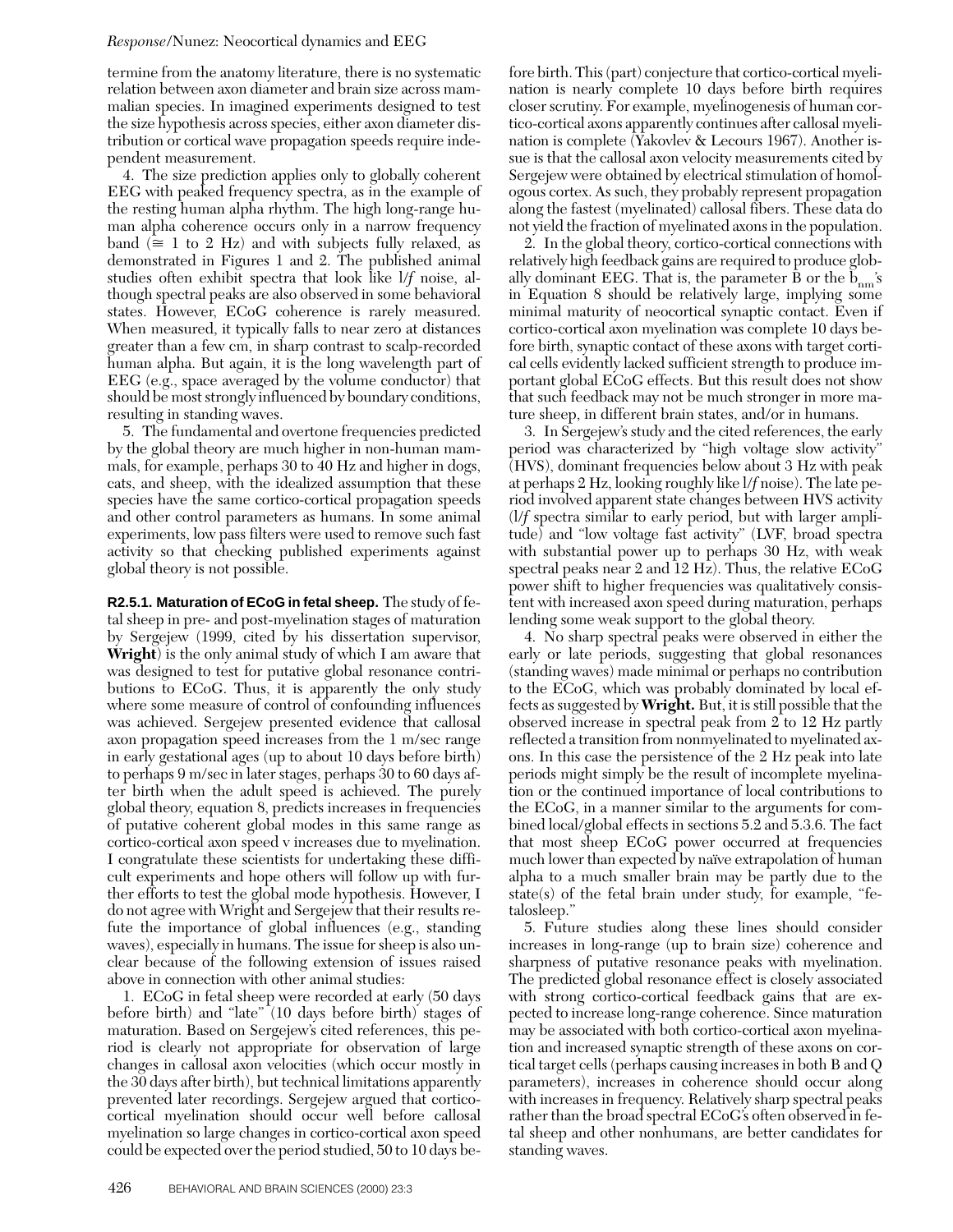**R2.6. Do human neocortical waves exist? If so, are they strongly damped?** It has been known for some years that steady state visually evoked potential (SSVEP) can produce progressive posterior-to-anterior phase shifts along the scalp (see review by Burkitt et al. 2000). For example, Reginald Bickford did these experiments at UCSD while I was there in the 1970s. In some very good subjects, the progressive phase shift across eight bipolar channels was obvious from the raw paper trace. One interpretation of these data is that of waves traveling from primary and secondary visual cortical areas to frontal cortex. Estimates of phase velocity in the literature have varied widely, mainly because of distortion due to volume conduction and reference electrode effects. However, the use of close bipolar electrodes eliminates most of these problems and consistent phase velocity estimates from driving at the peak alpha frequency were found to match cortico-cortical axon velocities as discussed in section 6.5. Because of differences in visual pathways to neocortex (spatial properties of input function), discussed in Silberstein (1995a) and Burkitt et al. (2000), a checkerboard pattern stimulus was predicted to be better able to produce traveling waves, whereas a uniform flicker was thought to be better able to produce standing waves. These predictions were largely verified by the experimental phase structure evoked by stimuli at the subject's peak alpha frequency. **Andrew** also cites alpha phase velocities of 9–10 m/sec (fissure corrected), roughly consistent with a few estimates that I obtained (Nunez 1981a) using frequency-wave number spectra.

My group in New Orleans received several separate sets of data from the Melbourne group and carried out an independent study of phase velocity (Nunez 1995). Whereas Burkitt et al. (2000) obtained high frequency resolution (0.003 Hz) by Fourier analysis of 5-min periods of SSVEP data, our estimates were based on the phases of single cycles. The two reasons for changing the analysis method were (1) application to spontaneous alpha rhythm that typically exhibits a nonstationary drift in peak frequency of  $\pm$  0.5 Hz, essentially negating the advantage of high frequency resolution of SSVEP data; (2) obtaining an alternate way to judge the statistical significance of the traveling wave hypothesis. The SSVEP stimuli were uniform flicker and had integer frequencies varying from 9 to 13 Hz. The spontaneous data were resting, eyes closed alpha rhythm. The following questions were asked of the data:

1. Is there strong evidence for traveling waves? SSVEP data were digitized at exactly 16 samples per stimulus cycle to accurately estimate single-cycle Fourier coefficients. Single cycle epochs were 77 to 111 msec in length, depending on SSVEP frequency or peak alpha frequency. Eight bipolar channels along a line just to the right of the midline were followed. A single cycle epoch was defined as "traveling back to front" if linear regression analysis of the phase of the cycle versus posterior-anterior distance produced a linear correlation coefficient greater than 0.834 ( $p < 0.01$ ). A similar criterion was used to define "traveling front to back." The percentage of cycles that satisfied these criteria was about 8% for each direction. The alpha rhythm data also yielded about 8% traveling waves in each direction. The number of cycles expected to satisfy these criteria by pure chance is lower than 1%. This was verified by using the same sets of phases with random electrode positions in a separate linear regression study, for which the number cycles passing the  $p < 0.01$  crite-

rion was about 0.1%. A plausible interpretation of these results is that most cycle epochs involved a mixture of traveling waves in different directions, but that 16% of the epochs traveled in a consistent direction across the array. Waves traveling in opposite directions are expected to interfere and form standing waves. The near equality of numbers of epochs traveling in either direction with a diffuse flicker stimulus is consistent with the Burkitt et al. (2000) study showing that this stimulus was most efficient in producing apparent standing waves (based on much longer EEG records).

2. The phase velocity estimates at the scalp were mostly in the 2 to 6 m/sec for the SSVEP and 3 to 6 m/sec for alpha rhythm. These estimates translate roughly to 4 to 12 m/ sec along the folded cortical surface, compared to estimated cortico-cortical propagation speeds in the 6 to 9 m/ sec range, again roughly consistent with the findings of Burkitt et al. (2000).

**R2.7. Zero phase lag. New evidence for standing waves.** The possible importance of global resonant modes of standing brain waves is acknowledged in various contexts by **Andrew, Greenblatt, Habeck & Srinivasan, Ingber, Thatcher et al.,** and **von Stein & Sarnthein.** Our team in Melbourne is currently studying 131-channel alpha rhythm, recorded in several brain states. If short epochs of data ( $\approx 100$  msec) exhibit evidence of waves traveling in different directions (sects. 6.4, 6.5, and R2.6) and EEG dynamics depends partly on global (periodic) boundary conditions (sects. 6.7, R2.1, R2.5), longer epochs should exhibit interference patterns caused by the interaction of traveling waves.

Figure R3 shows phase patterns of resting alpha rhythm for two subjects (rows 1 and 2) at their peak alpha frequencies (10 and 12 Hz, 1 Hz bandwidth) for three successive 20-second periods (Wingeier et al. 1999). These plots were constructed by transforming raw data (referenced to the digitally average potential of the two ears) to obtain estimates of dura potential. This high resolution procedure removes reference electrode and volume conduction effects. It also filters out long wave dynamic activity not easily distinguished from volume conduction (roughly the  $n = 0$  and 1 anterior/posterior modes, refer to Nunez 1995). Each plot in Figure R3 is based on Fourier transforms of overlapping one-second epochs. Phase was rotated so that Cz was defined as having zero phase for each epoch. (Without such rotation, "phase" is just determined by choice of epoch division.) Cosine of phase is plotted. Centers of contiguous white and black regions are 180 degrees out of phase. Alternating regions of the same color with zero phase lag are shown.

The phase plots appear to be the interference patterns of standing waves predicted by the global dynamic theory. Correlation coefficients between successive phase plots were obtained by point by point comparison of estimated phase at each of the 131 electrode locations. The plots demonstrate "quasi-stable spatial structure," for example, correlation coefficients between three successive (20-sec) phase patterns are  $0.6 < r < 0.7$  (Subject BW, row 1) and  $0.2 < r < 0.3$  (Subject CV, row 2). By contrast, the equivalent correlations, obtained from simulations of uncorrelated sources in a concentric spheres model and passed through the dura imaging algorithm, were near zero as expected. Earlier studies of steady state visually evoked po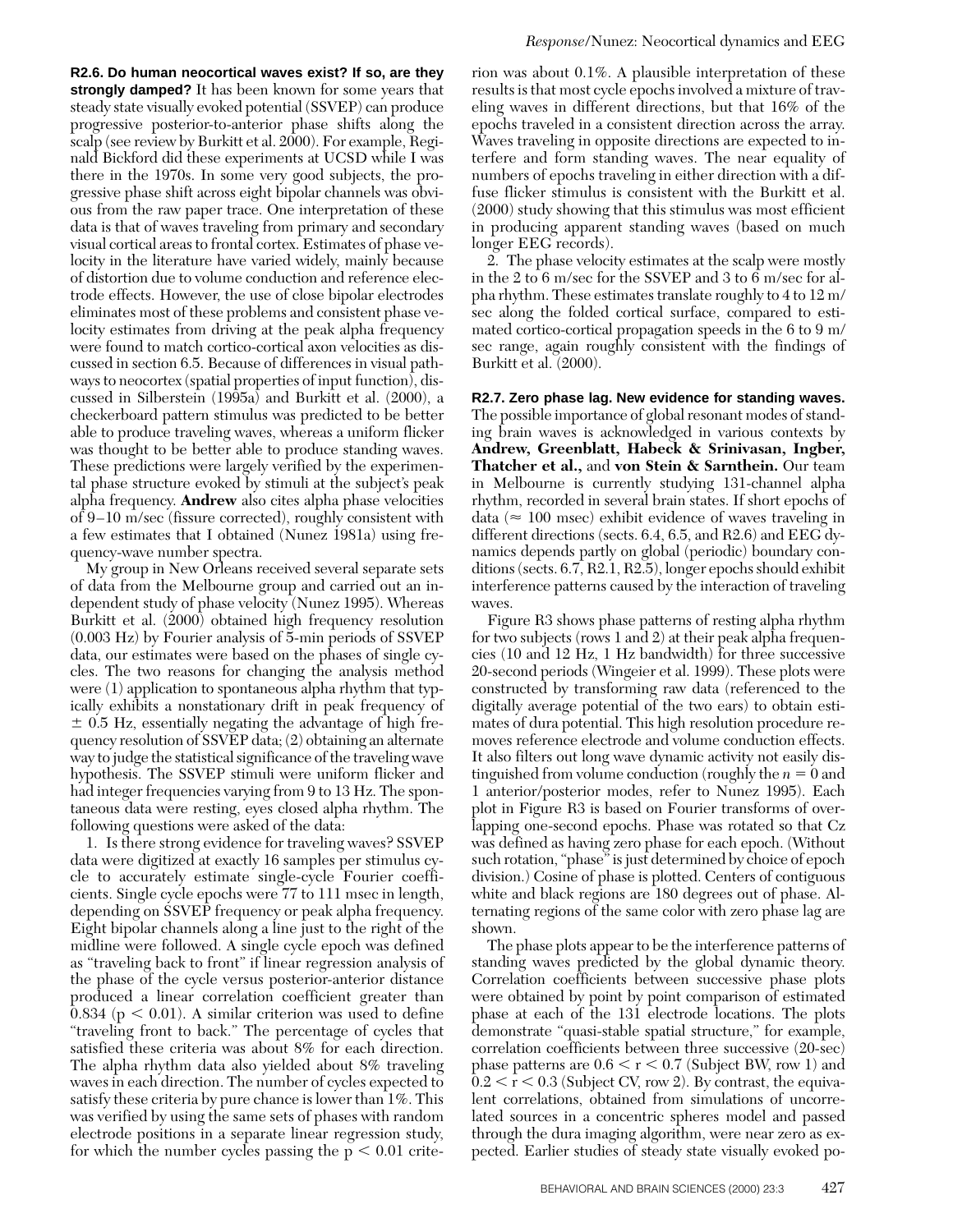*Response/*Nunez: Neocortical dynamics and EEG



Figure R3. The phase structure of human alpha rhythm on the dura surface is estimated using high resolution EEG. Subject BW (row 1) is a healthy 25-year old male engineering graduate student. Subject CV (row 2) is a healthy 22-year old female psychology graduate student. Resting EEG was recorded with eyes closed using 131 channels referenced to the digitally averaged potential of the ears. Data were passed through the Melbourne dura imaging algorithm based on a three concentric spheres volume conductor model of the head. The algorithm spatially band passes raw data, providing dura potential estimates very similar to estimates obtained with the New Orleans spline-Laplacian (which is based on an entirely different algorithm; Nunez et al. 1997; 1999). Cosine phase (with respect to  $C_z$ , white dot) at each subject's peak alpha frequency (BW 10 Hz and CV 12 Hz) is plotted for three successive 20-second epochs. The centers of adjacent white (cosine phase  $= -1$ ) and black (cosine phase  $= +1$ ) regions are 180 degrees out of phase. Frequency resolution (bandwidth) for phase estimates is 1 Hz.

tentials with 64 electrodes showed that phase structure is a sensitive a function of 1 Hz changes in driving frequency (Nunez 1995). Thus, phase structure is apparently not fixed by brain anatomy, for example, fissures and sulci, although anatomy probably influences phase structure.

The phase plots in Figure R3 were obtained from spatially (broad) band pass filtered data (dura imaging). Such filtering with high resolution EEG is required to eliminate reference electrode and volume conduction effects at low spatial frequencies and some (typically small) power at spatial frequencies believed too high to originate from inside the cranium (Nunez 1995). We cannot say at this time whether propagation along intracortical fibers, corticocortical fibers or both are responsible for the apparent interference patterns. More generally, we are considering new tests to confirm or refute the standing wave interpretation. However, the evidence for standing neocortical waves appears to be growing, regardless of underlying physiological mechanisms.

## **R.3. Miscellaneous challenges**

**R3.1. Tissue depleted of action potentials?** It is suggested by **Mayer-Kress** that Equation 11.1 of the Appendix cannot be valid after all neurons in the neighborhood of location  $x_1$  have fired, and that Equation 10 of the Appendix is that of an overdamped oscillator. Both claims are incorrect. As indicated in Figure 4 and Equations 13 or 14 of the Appendix, the action potential field G is coupled to the excitatory synaptic action field F. That is, Equations 11.1 and 10 each involve the two dependent variables G and F so an ad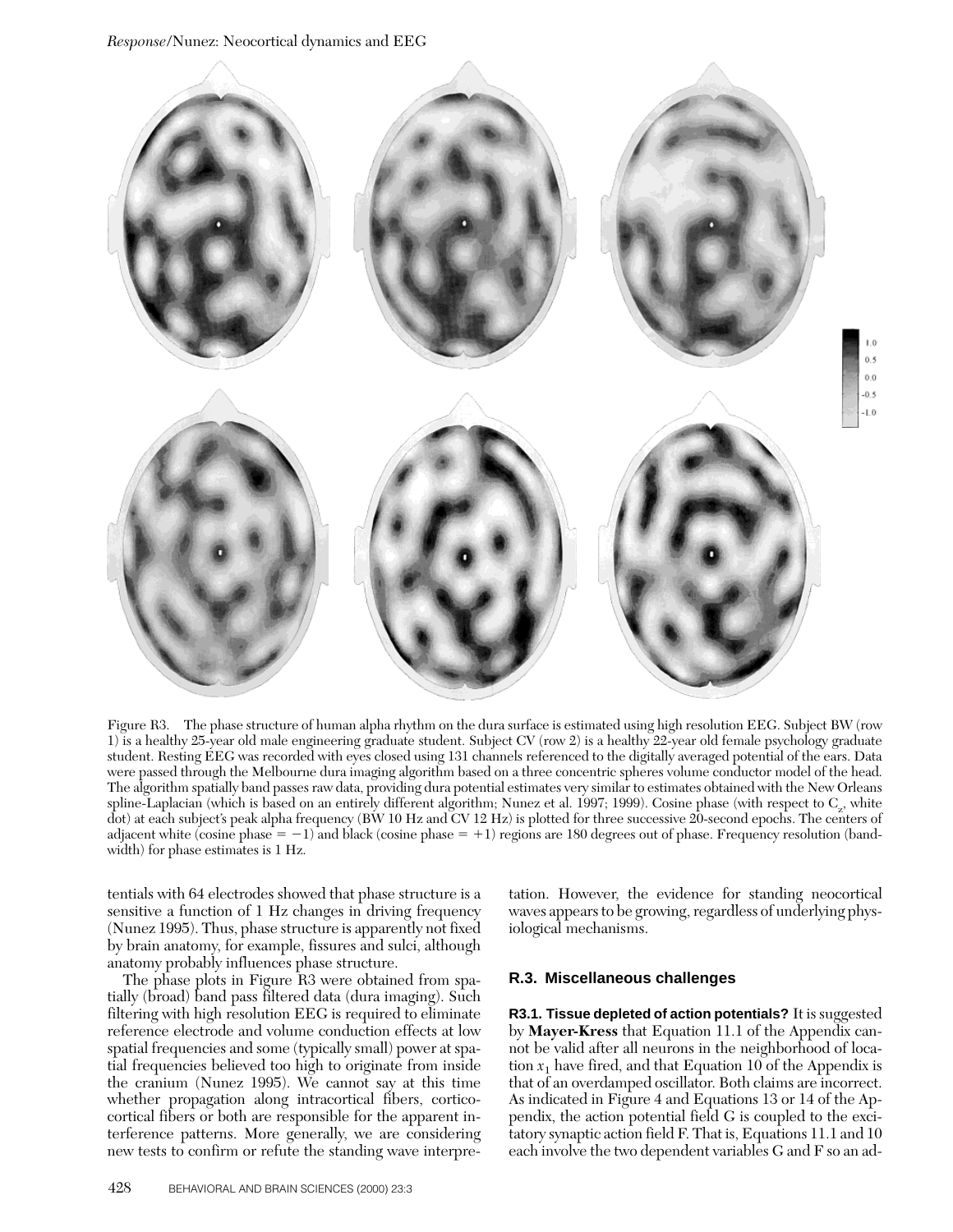ditional equation is required for solution, for example, Equations 13 or 14. F is a population density, so action potential firings in the neural tissue mass at location  $x_1$  are continually replenished as a result of synaptic input from other cortical regions. If Mayer-Kress's interpretation were correct, the solutions shown in Figures 6 and 7 could not have been obtained; in fact a large part of the target article would be negated.

**R3.2. Brain states. Jirsa & Kelso** find my use of "brain state" to be too cavalier. They are correct, but I am unrepentant. The trouble occurs because science has this one expression to describe many disparate conditions. I don't think "brain state" can be defined rigorously without specifying both the temporal and spatial scales of a particular experiment or theory. Attention or short-term memory (seconds), sleep stages (minutes), awake/sleeping (hours), healthy/pathological (years) are all legitimate "brain states," as this term is used by neuroscientists. Furthermore, one can speak of the "state" of a neuron, column, neocortex, or entire brain. Perhaps this is unfortunate, but I do not think cleaning up the offensive language is nearly as easy as Jirsa & Kelso imply. The brain is clearly a system with microstates within mesostates with macrostates (in both time and space). One scientist's qualitative change in dynamic properties may be of no direct interest to another scientist working at a different spatial or temporal scale, either experimentally or theoretically.

Similarly, **Liljenström** and **Pflieger** ask what I mean by "fixed state" since brain dynamics changes continuously. Liljenström points to influences of processes acting over much longer time scales, for example, previous experience, motivation, and so forth. Again, "fixed brain state" has meaning only in the context of a particular experiment or theory. In the EEG study described in section 1 of the target article, "cognitive state" was alternated with "resting state," defined only by the subject's behavior. These are states defined behaviorally at the spatial scale of one brain and time scale of one-minute. They result from long time scale motivations of scientist and experimental subject to produce good science, partly defined by social dynamics at the spatial scale of many brains. The main question asked of the EEG data was whether one measure of EEG dynamics (coherence patterns) changed consistently with behavioral state change. The experimental answer was "yes."

In theoretical models, "state changes" typically occur in two ways. Either the equation parameters change or an input function changes in a manner that causes the qualitative changes in dynamic behavior that **Jirsa & Kelso** describe. In simple systems with few degrees of freedom typically studied in great detail by mathematicians, "state" can often be defined unambiguously. For example, transition from periodic to chaotic states of the driven Duffing oscillator can be induced by small but selective changes of either amplitude of the driving function or the damping parameter (Ueda 1980; also see review by Nunez 1995). However, nonlinear physical systems with many degrees of freedom can exhibit qualitative changes at one scale that may or may not be observed at other scales. For example, microscopic transition from periodic oscillations to chaos may be irrelevant to macroscopic measurements.

In the limited context of the quasi-linear (one dimensional) global model with mode coupling neglected, one may tentatively define a "state change" when the feedback

gain parameters B approaches  $1 + (n/\lambda R)^2$ . For larger B, the *n* th limit cycle mode drops out of the dynamics (Hopf bifurcation) while higher modes decrease in frequency and increase in amplitude. The expression "brain state change" is appropriate if this parameter change corresponds to a substantial behavioral change in genuine brains, for example, transition from waking to sleeping. If not, then "state change" may be too strong, but I claim that such choice of terminology depends on the experiment being modeled.

**Pflieger** cites the deterministic state-space definition of Padulo and Arbib (1974), "A state is some compact representation of the past activity of the system complete enough to allow us to predict, on the basis of inputs, exactly what the outputs will be, and also to update the state itself." This definition and the state-space approach have been applied to electric circuits, artificial networks, and other relatively simple dynamical systems. But, they are probably of little use for either theoretical or experimental studies of genuine complex systems. In such systems, we typically have knowledge of only a few of the many dependent variables required for anything approaching a full description. Furthermore, brain system inputs are mostly unknown. Thus, (typically crude) theoretical predictions of future states must be based on stochastic variables (**Ingber**) and/or semi-heuristic theory like that promoted in the target article.

**R3.3. Synergetics.** The famous field of synergetics, developed by physicist Herman Haken (1983), is based on the idea that complex systems (from disparate scientific fields) form macroscopic "ordered" structures by cooperation of small-scale elements. It was applied to neuroscience by Haken, **Jirsa & Kelso,** and colleagues. Synergetics is both semi-heuristic and stochastic. It aims to compress the effective number of degrees of freedom in complex systems to a few "order parameters" (actually variables) that adequately approximate system dynamics at large scales. The order parameters "enslave" (top down) individual parts of the system, which, in turn, generate the order parameters. This is Haken's "circular causality," consistent with the interactions F-A and A-F in Figure R1. In neocortical dynamic theory, the time dependence of large scale spatial patterns of synaptic action fields (e.g., spatial modes or eigenfunctions) might be order parameters that enclave cell assemblies (e.g., by direct synaptic contact or by resonant interaction), which in turn, influence synaptic action fields (Haken 1999). The synaptic action in cell groups 1 and 2 and the cell assemblies in Figure R1 are embedded within the synaptic action fields.

Calling on the sociological metaphor, individual humans and groups of humans are embedded within cultures that exhibit macroscopic variables (order parameters) associated with nationalism, religion, family structure, economic activity, and so forth. These order parameters act on individuals and social groups ("enslave," top down) that, in turn, produce the order parameters (bottom up). Tractable models of complex systems must focus on a relatively small number of order parameters. The choice of order parameters is typically based on some combination of guesswork and small-scale theory matched with experimental data recorded at the same scale (typified by the work of **Freeman** on various "K sets"). Such models are ultimately judged by their ability to predict outcomes of new experiments at larger scales. The field of synergetics addresses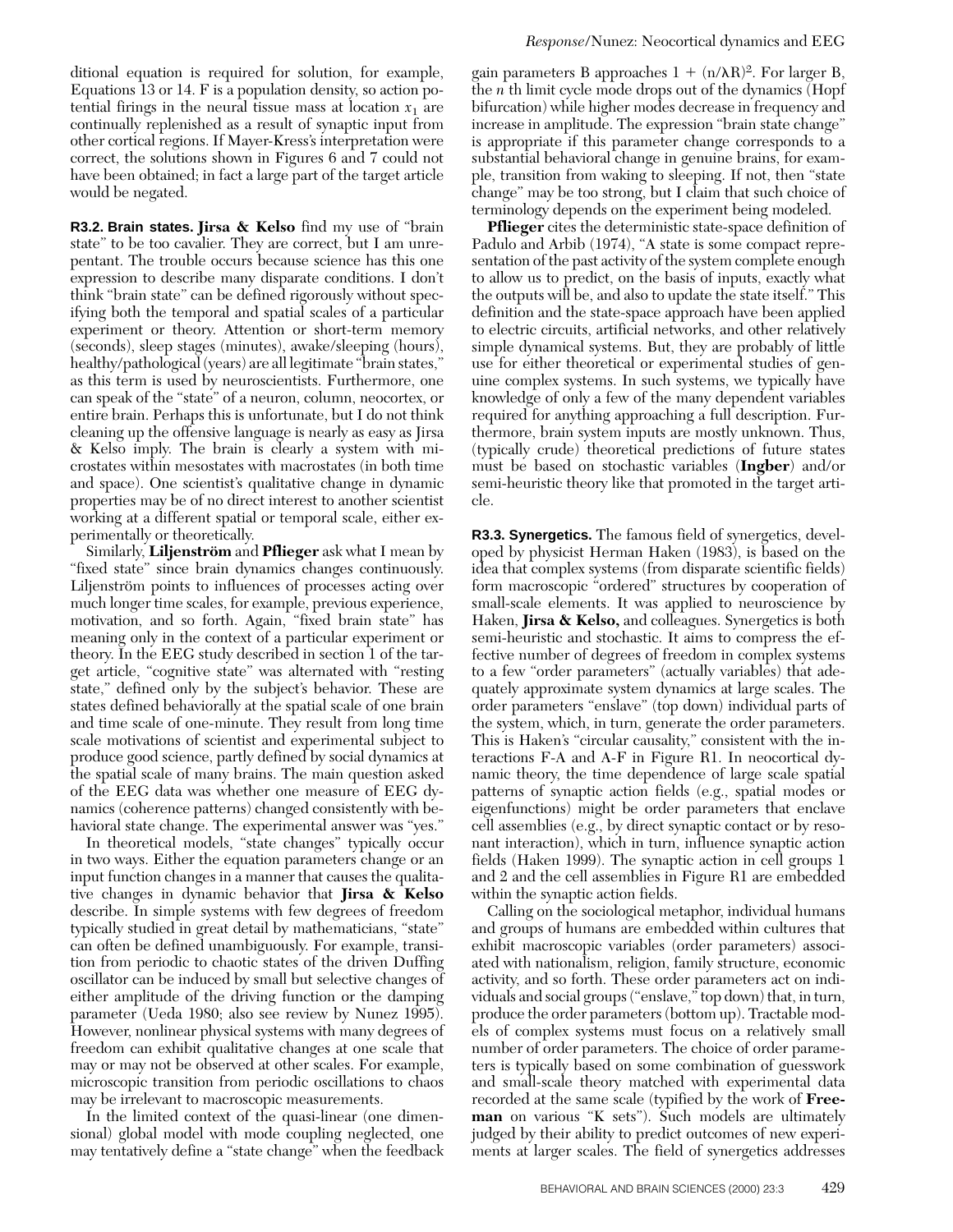important issues of spatial and temporal scales raised in the target article and by **Daffertshofer et al., Ingber, Liley,** and **Liljenström.**

**Jirsa & Kelso** say that my work is an important stepping stone in exhausting the limits of a physicalist's approach. I strongly disagree. True, biological systems are likely to introduce many new properties and constraints not known in physical systems, providing substantial challenges to mathematical physicists and other theoreticians. However, future brain models are likely to retain many important aspects of complex physical systems like hierarchical and non-local interactions. Furthermore, any new theory must maintain close contact with experimental data recorded at specific temporal and spatial scales. As far as I am aware, the scientists with theoretical training to successfully model (hierarchical) complex systems are mostly limited to certain branches of physics and engineering. Hopefully, such education will soon be extended to new generations of theoretical neuroscientists, with substantial training in both mathematical theory and neuroscience. These new cognitive-neurophysicists will select a handful of ideas from each field, purging much of today's parochial baggage.

**Daffertshofer et al.** point out that nonlinear effects are essential for theoretical modeling of phase transitions (describing brain state changes), emphasizing the enormous reduction in effective degrees of freedom due to enslavement of small scale systems. They are right in this regard. However, they state incorrectly that I have assumed that linear models can address all qualitative aspects of brain activity. Even in my most linear moods, I have never taken this extreme position. Rather, I have suggested that linear and quasi-linear models may provide theoretical entry points to complex systems. **Jirsa** and Haken (1997), **Kelso** et al. (1999) and Haken (1999) have nicely exploited such quasilinear "entry" to develop deeper penetration into brain complexity with nonlinear theory of neocortical phase transitions.

**R3.4. Genuine theoretical predictions or just prima facie connections to existing data?** It is correctly pointed out by **Pflieger** and **Keil & Elbert** that theory should be judged by its ability to predict the outcomes of new experiments rather than simply explaining existing data. But, they suggest that I have mainly provided prima facie experimental connections. This is largely incorrect. The global theory outlined here was first presented at the American EEG Society Meeting in Houston (Nunez 1972). The manuscript was submitted about the same time, and rejected after seven months delay by the *Biophysical Journal.* A slightly modified version was finally published in *Mathematical Biosciences* (Nunez 1974a). Four complementary features of this work (taken together) distinguish it from all other neocortical theory published before 1996 (except for Katznelson's solutions for brain waves in a spherical shell, 1981; 1982): (1) field theory rather than a network theory, that is, follows synaptic action in macroscopic tissue volumes rather than firings of individual neurons (**Freeman**'s "mass action"), (2) largely based on delays due to axon propagation rather than local synaptic delays, (3) substantially influenced by global (periodic) boundary conditions (explicit in Katznelson's solution for spherical geometry, implicit in my one-dimensional solution), (4) Formulated specifically to explain the long wavelength EEG recorded on the scalp.

The theory had some minor early success in predicting a positive correlation between frequency and wave number within the alpha band (Nunez 1974b) and a negative correlation between brain size and alpha frequency (Nunez et al. 1977). When the theory was developed in 1972, the numerical dominance and axon propagation speeds in human cortico-cortical axons were unappreciated by nearly all physiologists and anatomists. The original global EEG theory was based on unknown axon velocity distributions. This was a guess based mainly on EEG observations and my ignorance of physiology and anatomy known at that time (I was new to the field). It was not until Katznelson reviewed the literature in 1978–79 (as part of his Ph.D. research) that we realized that the 10 Hz alpha frequency predicted cortico-cortical axon propagation speeds within the range of experimental and theoretical uncertainty. This motivated Katznelson (1981; 1982) to obtain a solution to my "brain wave equations" for the case of waves in a spherical shell. I obtained some early phase velocity estimates in a few subjects that matched cortico-cortical propagation velocities reasonably well (Nunez 1981a). Only in the past few years have fully convincing estimates of EEG phase velocities along the human scalp surface been obtained for SSVEP and alpha rhythm (Andrew 1997; Burkitt 1996; Burkitt et al. 2000; Nunez 1995; Silberstein 1995a), providing additional support for the global theory.

Katznelson's solution for brain waves in a spherical shell (Katznelson 1981; 1982) and **Ingber**'s studies of effects of long range interactions on his statistical theory (Ingber 1982; Ingber & Nunez 1990) acknowledged the importance of delays in axon propagation. However, every other neocortical dynamic theory (of which I am aware) published before Jirsa and Haken (1996; 1997) and Robinson et al. (1997) either omitted cortico-cortical interactions or assumed infinite propagation speeds. For example, Wilson and Cowan's seminal paper (1973) was generally sophisticated in both mathematics and physiology. However, they were evidently unaware of both the numerical dominance of human cortico-cortical fibers (compared to thalomocortical fibers) and the importance of finite axon propagation speeds, reflecting the state of neuroscience at the time. We now know that anterior/posterior delays along corticocortical axons can be 20–30 msec or longer. Neglect of these delays by EEG theory is apparently justified only if cortico-cortical synapses are sufficiently small in number and/or strength, as suggested by **Wright.** Again, I emphasize the large potential differences in cortico-cortical coupling between human and lower mammalian brains.

**R3.5. Artificial neural networks: Science or computer games?** I mean this provocative subtitle to apply to extraphysiological models of "brains," not genuine neural systems or applications to computer design where they are more appropriate. **Mayer-Kress** shows spatial patterns produced by an artificial McCulloch-Pitts neural network. His Figure 2 labels nodes in the network as "electrodes," implying some imaginary connection to experiment. I don't doubt that such artificial networks can produce interesting dynamics, for example, coherent activity and relations between temporal frequency and spatial wavelength shown in Figure 1. But what experiment does he have in mind, for example, what is the size and location of the imagined electrode needed to measure such activity (if any)? Some physicists and many mathematicians appear to regard such issues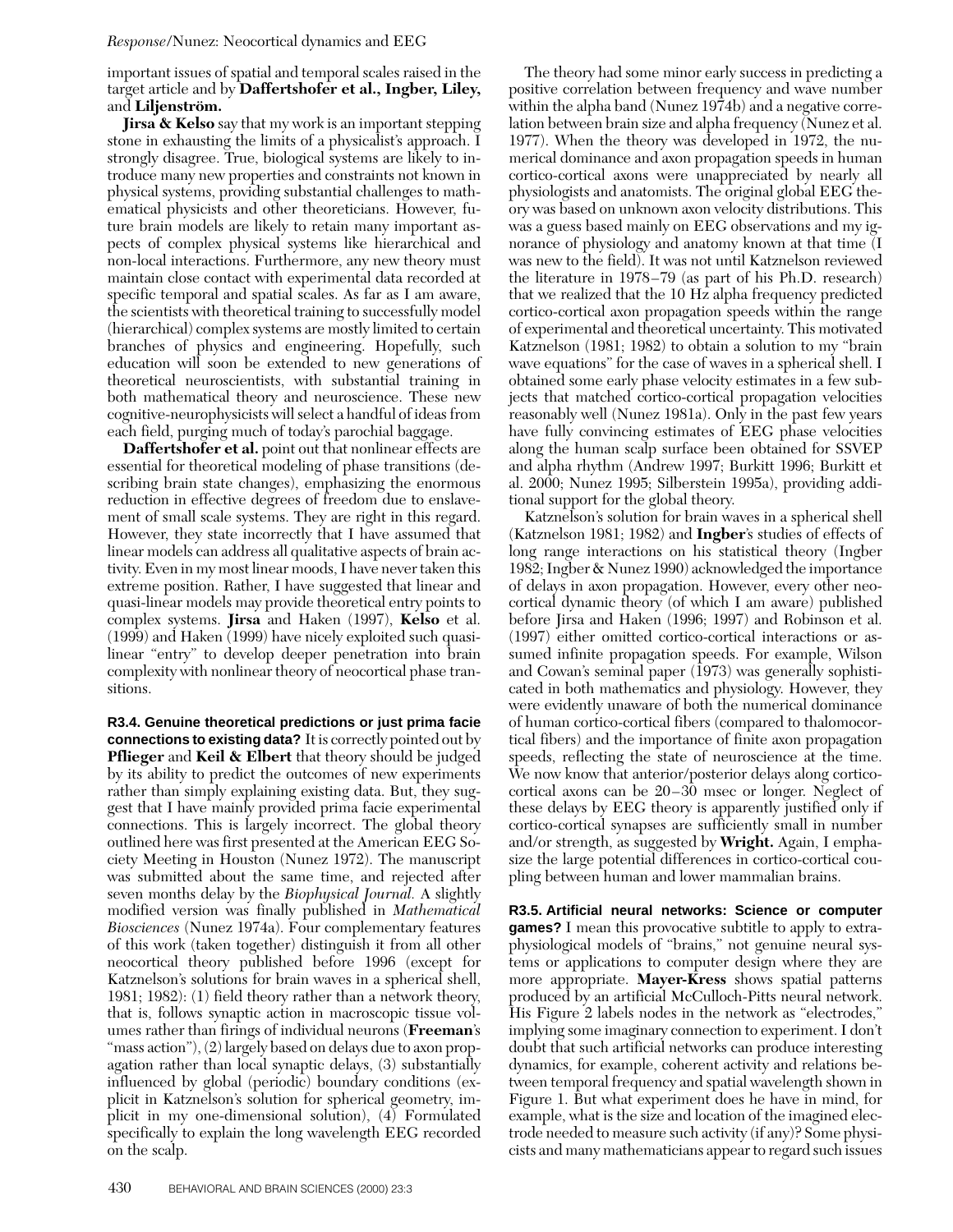as peripheral to theory. I suggest they are central. Just to mention one issue, all electrodes spatially filter experimental data, either because of their non-zero size or because of volume conduction and physical separation in the case of scalp electrodes, as discussed in section 4.2. Any genuine experimental prediction must depend partly on this filtering.

Because measured brain dynamics is clearly very scaledependent (as observed and anticipated by genuine physiological theory), perhaps **Mayer-Kress**'s network can be modified by interpreting individual units as macrocolumns rather than neurons, with suitable modifications of both units and connections between units. **Ingber** (1992) has published one approach to this neural net scaling issue. When such scale changes are implemented in theory, it must be remembered that interconnection density is very scale dependent as the brain's hierarchy is crossed from neuron to minicolumn to cortico-cortical column to macrocolumn to lobe (Nunez 1995).

I am more optimistic about networks that attempt to mimic the genuine physiology/anatomy of specific brain structures and address questions of interscale interactions, for example, the models of olfactory cortex and hippocampus discussed by **Liljenström** or the early visual system model (Lumer et al. 1997) cited by **Habeck & Srinivasan.** Also noted is the mesoscopic model of **Freeman** (and several colleagues over the years) of the olfactory system that is closely related to experiments carried out at smaller scales. I try to keep an open mind about artificial neural networks, but point to the following issues.

Suppose an artificial neural net contains a few hundred to a few million model neurons, corresponding roughly to neural tissue at minicolumn to macrocolumn scales. For purpose of argument, suppose further that the model neurons accurately represent genuine neurons (a generous assumption). Then one can imagine such networks making predictions of experiments with small intracranial electrodes. However, at least two serious problems are evident if such networks are to model neocortical tissue. First, network predictions apply only to autonomous tissue, which is hard to justify in genuine brains. Verifying such networks with neural tissue provides experimentalists with a difficult job, for example, isolating tissue mass from synaptic input while maintaining blood supply. The next problem is more fundamental. A network of N neurons must contain at least  $N(N - 1)/2$  connection parameters (although many may be zero in a sparse network). Unless such parameters are aligned with genuine physiology, experimental predictions may not mean much. Perhaps many net connections can be eliminated through application of stochastic algorithms, but the number of remaining parameters may still be large.

## **R4. Summary: Rabbits, foxes, chaos, and the unbinding problem**

Ecological system models are interesting to mathematicians and dynamical scientists. I often introduce them in biomedical engineering classes because they provide convenient, easily understood analogs to engineering and physiological systems. Simple predator-prey equations can yield point, limit cycle, and chaotic attractors. However, connecting mathematical ecology to genuine experimental data has proven far more difficult. It is easy to see why. Rabbits

reproduce and provide meals for foxes; plausible equations are easily derived and solved. But rabbit-fox systems are not isolated from their environment. Each external influence requires new parameters that must be determined experimentally, additional coupled equations, or both. Where should we truncate the potentially large set of equations containing a myriad of unknown parameters? This is a central issue for modeling complex systems. For example, the three Lorenz equations (1963) that ignited the modern science of chaos were obtained by extreme truncation of an infinite set of coupled equations. Lorenz presented them for their interesting chaotic properties; he was well aware that they are not able to model accurately the genuine fluid system that spawned them (Nunez 1995; Tabor 1989). Suppose chaos is discovered in some model system represented by a truncated system of equations. How important is this chaos to macroscopic measurements made on the genuine system with unknown external influence? I suspect that for many systems, such low-dimensional chaos is of no practical consequence at all, as suggested by models of simple mechanical systems with added noise (Ingber et al. 1996) or deterministic global (top down) influence (Nunez & Srinivasan 1993; Srinivasan & Nunez 1993).

Models of brain dynamics face the same problem of system autonomy. From a strictly dynamical viewpoint, there is no brain "binding problem." Rather, there is the "unbinding problem." One mm<sup>3</sup> of cortical tissue contains more than 1 km of axon length providing for very dense intracortical interactions at sub-mm to cm scales. Human neocortex is also interconnected by  $10^{10}$  cortico-cortical fibers so that any two cortical neurons are separated by no more than two or three synapses (Braitenberg & Schüz 1991). Yes, cortico-cortical fibers exhibit connection specificity at mm scales so that tissue mass X may not connect directly to tissue mass Y, as emphasized in anatomical/physiological publications. But X is connected to some other neural mass Z, which, in turn, connects to Y. So generally, we should expect interactions between X and Y whether or not they are directly connected. For me, it is remarkable that portions of neocortical tissue are able to preserve (e.g., by lateral inhibition) some measure of autonomy within this highly interconnected environment.

Classical statistical mechanics, developed largely in the nineteenth century by J. Willard Gibbs (Tolman 1938), models complex systems close to equilibrium. The many dependent variables (e.g., gas molecules, species populations, etc.) in complex systems are treated stochastically. Equations for the dependent variables are replaced with a single equation (Liouville's theorem) for a probability density function that describes evolution of the state of the system with time (Haken 1983; Nunez 1995). For example, at any given time, the probability density function might yield the (joint) probability that rabbit and fox populations fall within specified ranges. Classical statistical mechanics represents one of history's foremost intellectual achievements. It forges connections between microscopic variables (positions and velocities of gas molecules) and macroscopic measurements (temperature, pressure). It provides foundation for modern methods that treat complex systems far from equilibrium. Several colleagues, bemoaning publication of vapid computer simulations, have remarked how fortunate we are that Gibbs had no option to develop computer simulations of interacting molecules.

Several theoretical approaches to the brain "unbinding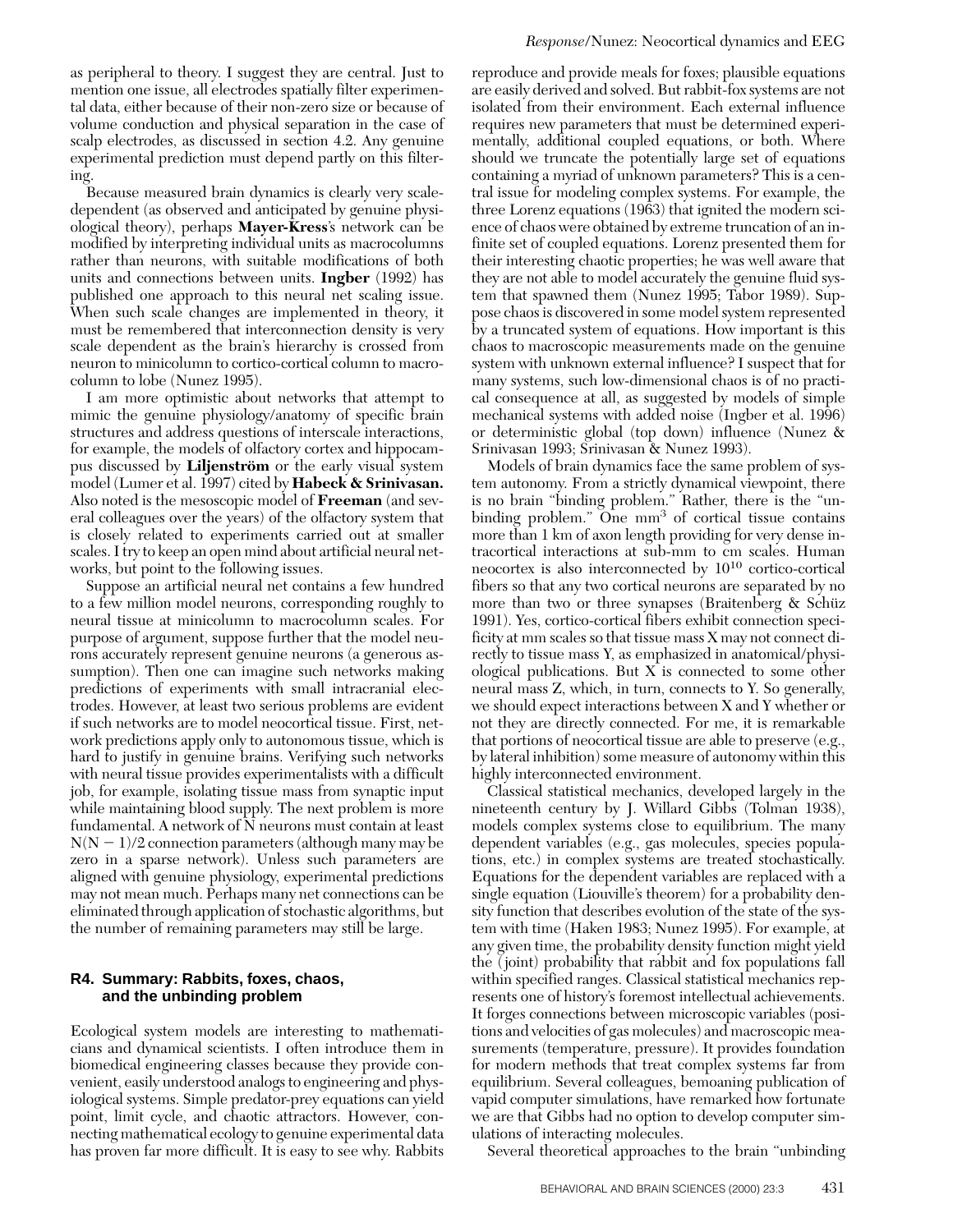### *References/*Nunez: Neocortical dynamics and EEG

problem" are evident. One is application of modern methods of statistical mechanics, developed to treat open systems far from equilibrium (Graham 1978; Haken 1983; Ma 1976; Prigogine & Stengers 1984). Modern methods treat unknown external influences as added noise (transforming Liouville equation to Fokker-Planck equations). In addition, spatial scales are crossed using coarse-grained probability density functions of macroscopic variables. In a metaphorical ecological system consisting of many plants and animals, we might replace probability functions for species by probability functions for families, for example. This is essentially the approach (bottom up) to neocortical dynamics developed by **Ingber** over the past 20 years. He derives mesoscopic probability density functions of neural firing patterns from microscopic variables. Ingber has also applied these same general methods to nuclear physics, social systems, optimization, and financial markets.

Another (bottom up) approach to brain dynamics is represented by **Freeman** and several colleagues, developed over the past 40 years. **Wright** and **Liley**'s earlier publications are in this same general category, although later work (Liley 1997; Liley et al. 1999; Robinson et al. 1997; 1998a; 1998b) has moved in the direction of field theory. Freeman's current mesoscopic model of the olfactory system consists of about 100 coupled, first order equations. In my view, the most substantial virtues of this work are:

1. The model was partly checked by recording action and dendritic potentials at many locations within the bulb.

2. The current mesoscopic model of the olfactory system (a "KIII set") was constructed (bottom up) from physiological experiments on smaller tissues and simpler subsystem models ("KO, KI, etc. sets"). This work included cutting the lateral olfactory tract, thereby isolating the olfactory bulb from olfactory cortex. This is possible because input and output fibers enter each side of the bulb, as opposed to mixed input/output from the underside of neocortex.

The relative isolation of the olfactory system appears to provide important justification for approximating it as an isolated system (with sensory input), although I doubt this issue is fully settled.

The third approach is that of (top down) macroscopic field theory, discussed in the target article and by **Daffertshofer et al., Liley,** and **Jirsa & Kelso.** The three approaches have substantial overlap as suggested by Figure R1. The issues of autonomy and model overlap can be described in the context of an imagined perfect model of the human visual system, say LGN, primary visual cortex, and perhaps a few secondary cortical regions. Given known visual input, how well can this system be expected to predict the spatial-temporal properties of evoked scalp potentials? My guess is that the putative model might accurately predict transient evoked potentials within a few 10s of msec of the stimulus. But, at some later times the effects of feedback from cortical (and other) regions outside the visual system (interaction F-A of Fig. R1) might progressively degrade accuracy until recorded potentials had no more connection to input. I conjecture that this (endogenous) extra-visual system influence might be much more important in humans than in lower mammals, partly as a result of higher density of cortico-cortical fibers.

For steady state evoked potentials (SSVEP), "perfect" model accuracy might be a sensitive function of driving frequency. From the perspective of a visual system with "regional resonances" (Silberstein 1995a) and neocortical global resonances, we might expect substantial extra-visual system influence at global resonant frequencies, as emphasized by **Andrew.** But, such external influence on the visual system might be small when SSVEP frequencies match (regional) resonance frequencies of the visual system, but fail to match global resonance frequencies. This conjecture follows from the idea of inefficient coupling between regional and global dynamics when corresponding resonant frequencies fail to match. The conjecture is subject to experimental tests. We may, in fact, have some direct evidence to support this idea since propagation of visual input across the scalp to frontal cortex is robust near alpha frequencies, but appears (in preliminary studies) to be much less predominant at gamma frequencies.

In summary, each approach to dynamic modeling has its own regions where experimental connections are possible. Top down models may suffer from superficial treatment of local and regional processes, for example, cell assemblies. Bottom up models may neglect critical global influences and be difficult to connect to spatially filtered scalp data. To overcome these barriers, future studies should identify robust relations between disparate dependent variables derived by different theories and modify theories to forge new experimental connections. New cycles of theory and experiment should occupy brain scientists productively into the foreseeable future.

## References

**Letters "a" and "r" appearing before authors' initials refer to target article and response, respectively**

- Andrew, C. (1997) *Multivariate spectral analysis of movement-related EEG data.* Ph. D. dissertation, Graz University of Technology, Austria. [CA, rPLN]
- Andrew, C. & Pfurtscheller, G. (1996) Event-related coherence as a tool for studying dynamic interaction of brain regions. *Electroencephalography and Clinical Neurophysiology* 98:144–48. [CA, aPLN]
- (1997) On the existence of different alpha band rhythms in the hand area of man. *Neuroscience Letters* 222:103–106. [CA, aPLN]
- Arbib, M. A., Erdi, P. & Szentagothai, J. (1997) *Neural organization: Structure, function and dynamics.* MIT Press. [HL]
- Arieli, A., Sterkin, A., Grinvald, A. & Aertsen, A. (1996) Dynamics of ongoing activity: Explanation of the large variability in evoked cortical responses. *Science* 273:1868–71. [HL]
- Babiloni, F., Babiloni, C., Carducci, F., Fattorini, L., Onorati, P. & Urbano, A. (1996) Spline-Laplacian estimate of EEG potentials over a realistic magnetic resonance- constructed scalp surface model. *Electroencephalography and Clinical Neurophysiology* 98:363–73. [aPLN]
- Baraniuk, R. G., Flandrin, P., Jahnsen, A. J. E. M. & Michel, O. (1998) Measuring time- frequency information content using the Renyi entropies. http://www.dsp.rice.edu/publications. [REG]
- Barlow, J. S. (1993) *The electroencephalogram. Its patterns and origins.* MIT Press. [aPLN]
- Barrie, J. M., Freeman, W. J. & Lenhart, M. (1996) Modulation by discriminative training of spatial patterns of gamma EEG amplitude and phase in neocortex of rabbits. *Journal of Neurophysiology* 76:520–39. [WJF]
- Basar, E. (1980) *EEG brain dynamics. Relation between EEG and brain evoked potentials.* Elsevier. [VK, rPLN]
- (1998) *Brain function and oscillations. I. Brain oscillations: Principles and approaches.* (*Springer series in synergetics,* ed. H. Haken). Springer. [VK, rPLN]
- Basar, E., Hari, R., Lopes da Silva, F. H. & Schürmann, M., eds. (1997) *Brain alpha activity - new aspects and functional correlates.* (*International Journal of Psychophysiology,* vol. 26, special issue). Elsevier. [VK]
- Baumgarder, T. L., Singer, H. S., Denkla, M. B., Rabin, M. A., Abrams, M. T., Colli, M. J. & Reiss, A. L. (1996) Corpus callosum morphology in children with Tourette syndrome and attention-deficit hyperactivity disorder. *Neurology* 47:1–6. [MM]
- Belouchrani, A. & Amin, M. (1999) Time-frequency MUSIC. *IEEE Signal Processing Letters* 6:109–10. [REG]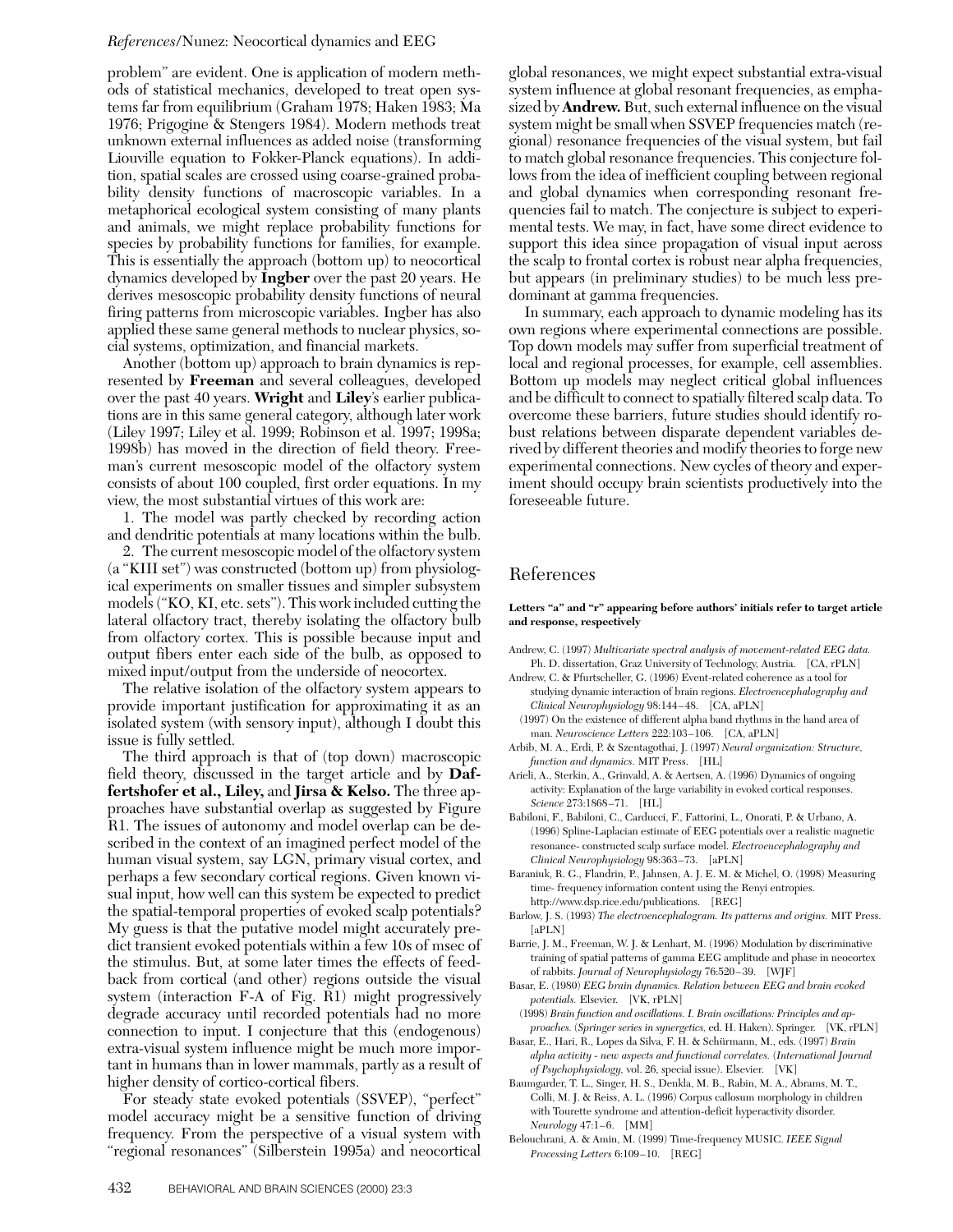Berger, H. (1929) Über das Elektrenkephalogramm des Menschen. *Archiv der Psychiatrie und Nervenkrankheit* 87:527–70. [VK]

Bickford, R. G. (1973) *Clinical electroencephalography.* Medcom. [aPLN]

Biedenbach, M. A. (1966) Effects of anesthetics and cholinergic drugs on prepyriform electrical activity in cats. *Experimental Neurology* 16:464–79. [HL]

Birbaumer, N., Elbert, T., Canavan, A. G. & Rockstroh, B. (1990) Slow potentials of the cerebral cortex and behavior. *Physiological Reviews* 70:1–41. [VK]

Bishop, A. R., Fesser, K., Lomdahl, P. S. & Trullinger, S. E. (1983) Influence of solitons in the initial state or chaos in the driven, damped sine-Gordon system. *Physica D* 7:259–79. [aPLN]

Bland, B. H. (1986) The physiology and pharmacology of hippocampal formation theta rhythms. *Progress in Neurobiology* 26:1–54. [HL]

Blinkov, S. M. & Glezer, I. I. (1969) *The human brain in figures and tables.* Plenum Press. [aPLN]

Braitenberg, V. (1972) Comparison of different cortices as a basis for speculation on their function. In: *Synchronization of EEG activity in epilepsia,* ed. H. Petsche & M. A. B. Brazier. Springer-Verlag. [aPLN]

(1977) *On texture of brains.* Springer-Verlag. [arPLN] (1978) Cortical architectonics. General and areal. In: *Architectonics of the cerebral cortex,* ed. M. A. B. Brazier & H. Petsche. Raven Press. [rPLN]

Braitenberg, V. & Schüz, A. (1991) *Anatomy of the cortex. Statistics, and geometry.* Springer. [VKJ, rPLN]

(1998) *Cortex: Statistics and geometry of neuronal connectivity.* Springer-Verlag. [DTJL]

Brandeis, D., van Leeuwen, T. H., Rubia, K., Vitacco, D., Steger, J., Pascual-Marqui, R. D. & Steinhausen, H.-C. (1998) Neuroelectric mapping reveals precursor of stop failures in children with attention deficits. *Behavioural Brain Research* 94:111–25. [MM]

Bressler, S. L. (1995) Large scale cortical networks and cognition. *Brain Research Reviews* 20:288–304. [VKJ, VK, aPLN]

Bressler, S. L., Coppola, R. & Nakamura, R. (1993) Episodic multiregional cortical coherence. *Nature* 366:153–56. [CGH]

Bullock, T. H., McClune, M. C., Achimowicz, J. Z., Iragui-Madoz, V. J., Duckrow, R. B. & Spencer, S. S. (1995) EEG coherence has structure in the millimeter domain: Subdural and hippocampal recordings from epileptic patients. *Electroencephalography and Clinical Neurophysiology* 95:161–77. [aPLN]

Burkitt, G. R. (1996) *Steady-state visually evoked responses and travelling waves.* Ph. D. dissertation, Swinburne University of Technology, Melbourne. [arPLN]

Burkitt, G. R., Silberstein, R. B., Cadusch, P. J. & Wood, A. W. (2000) The steadystate visually evoked potential and travelling waves. *Electroencephalography and Clinical Neurophysiology* 111:246–58. [arPLN]

Cadusch, P. J., Breckon, W. & Silberstein, R. B. (1992) Spherical splines and the interpolation, deblurring and transformation of topographic EEG data. *Brain Topography* 5:59. [aPLN]

Carpenter, G. & Grossberg, S. (1987) A massively parallel architecture for a selforganizing neural pattern recognition machine. *Computer Vision and Graphics Image Processing* 37:54–115. [aPLN]

Castellanos, F. X., Giedd, J. N., March, W. L., Hamburger, S. D., Vaituzis, A. C., Dickstein, D. P., Sarfatti, S. E., Vauss, Y. C., Snell, J. W., Lange, N., et al. (1996) Quantitative brain magnetic resonance imaging in attention-deficit hyperactivity disorder. *Archives of General Psychiatry* 53:607–16. [MM]

Castelo-Branco, M., Neuenschwander, S. & Singer, W. (1998) Synchronization of visual responses between the cortex, lateral geniculate nucleus, and retina in the anesthetized cat. *The Journal of Neuroscience* 18:6395–410. [aPLN]

Chalmers, D. J. (1995) Facing up to the problem of consciousness. In: *Toward a science of consciousness,* ed. S. R. Hameroff, A. W. Kaszniak & A. C. Scott. MIT Press. [aPLN]

Churchland, P. S. & Sejnowski, T. J. (1992) *The computational brain.* MIT Press. [VK]

Classen, J., Gerloff, C., Honda, M. & Hallett, M. (1998) Integrative visuomotor behavior is associated with interregionally coherent oscillations in the human brain. *Journal of Neurophysiology* 79:1567–73. [CGH]

Cohen, L. (1995) *Time-frequency analysis: Theory and applications.* Prentice-Hall. [REG]

Contreras, D., Destexhe, A., Sejnowski, T. J. & Steriade, M. (1996) Control of spatiotemporal coherence of a thalamic oscillation by corticothalamic feedback. *Science* 274:771–74. [CGH]

Cooper, R., Winter, A. L., Crow, H. J. & Walter, W. G. (1965) Comparison of subcortical, cortical, and scalp activity using chronically indwelling electrodes in man. *Electroencephalography and Clinical Neurophysiology* 18:217–28. [aPLN]

Cotterill, R. (1998) *Enchanted looms: Conscious networks in brains and computers.* Cambridge University Press. [HL]

Courchesne, E. (1990) Chronology of postnatal brain development: Event-related potential, positron emission tomography, myelinogenesis, and synaptogenesis studies. In: *Event-related potentials of the brain,* ed. J. W. Rohrbaugh, R. Parasuraman & R. Johnson. Oxford University Press. [aPLN]

Delucchi, M. R., Garoutte, B. & Aird, R. B. (1975) The scalp as an electroencephalographic averager. *Electroencephalography and Clinical Neurophysiology* 38:191–96. [aPLN]

Demiralp, T., Yordanova, J., Kolev, V., Ademoghu, A., Devrim, M. & Samar, V. J. (1999) Time-frequency analysis of single-sweep event-related potentials by means of fast wavelet transform. *Brain and Language* 66:129–45. [VK]

De Munck, J. C., Vijin, P. C. M. & Lopes da Silva, F. H. (1992) A random dipole model for spontaneous activity. *IEEE Transactions on Biomedical Engineering* 39:791–804. [aPLN]

Ebersole, J. S. (1997) Defining epileptogenic foci: Past, present, future. *Journal of Clinical Neurophysiology* 14:470–83. [rPLN]

Eccles, J. C. (1984) The cerebral cortex: A theory of its operation. In: *Cerebral cortex: Vol. 2. Functional properties of cortical cells.* Plenum Press. [rPLN] Edelman, G. M. (1992) *Bright air, brilliant fire.* Basic Books. [aPLN]

Elbert, T. & Rockstroh, B. (1987) Threshold regulation: A key to the understanding of the combined dynamics of EEG and event-related

potentials. *Journal of Psychophysiology* 1:317–33. [AK] Elbert, T., Ray, W. J., Kowalik, Z. B. J., Skinner, J. E., Graf, K. E. & Birbaumer, N.

(1994) Chaos and physiology: Deterministic chaos in excitable cell assemblies. *Physiological Reviews* 74:1–47. [AK]

Engel, A. K., Konig, P., Kreiter, A. K. & Singer, W. (1991) Interhemispheric synchronization of oscillatory neuronal responses in cat visual cortex. *Science* 252:1177–79. [CGH]

Feynman, R. P. (1963) *Lectures on physics, vol. 1.* Addison-Wesley. [rPLN]

Filipek, P. A., Semrud-Clikeman, M., Steingard, R. J., Renshaw, P. F., Kennedy, D. N. & Biederman, J. (1997) Volumetric MRI analysis comparing subjects having attention-deficit hyperactivity disorder with normal controls. *Neurology* 48:589–601. [MM]

Florian, G., Andrew, C. & Pfurtscheller, G. (1998) Do changes in coherence always reflect changes in functional coupling? *Electroencephalography and Clinical Neurophysiology* 106:87–91. [CA, aPLN]

Freeman, W. J. (1975) *Mass action in the nervous system.* Academic Press. [WJF, DTJL, arPLN]

(1979) Measurement of cortical evoked potentials by decomposition of their wave forms. *Journal of Cybernetics and Information Science* 2(4):44–56.  $[VK]$ 

(1992a) Predictions on neocortical dynamics derived from studies in paleocortex. In: *Induced rhythms in the brain,* ed. E. Basar & T. H. Bullock. Birhauser. [aPLN]

(1992b) Tutorial on neurobiology - from single neuron to brain chaos. *International Journal of Bifurcation and Chaos* 2:451–82. [WJF] (1995) *Societies of brains.* Erlbaum. [aPLN]

Friedrich, R., Fuchs, A. & Haken, H. (1992) Spatio-temporal EEG patterns. In: *Rhythms in physiological systems,* ed. H. Haken & H. P. Koepchen. Springer-Verlag. [aPLN]

Friston, K. J., Tononi, G., Sporns, O. & Edelman, G. M. (1995) Characterising the complexity of neuronal interactions. *Human Brain Mapping* 3:302–14. [aPLN]

Fuchs, A., Kelso, J. A. S. & Haken, H. (1992) Phase transitions in the human brain: Spatial mode dynamics. *International Journal of Bifurcation and Chaos* 2:917–39. [aPLN]

Fuster, J. M. (1999) *Memory in the cerebral cortex: An empirical approach to neural networks in the human and nonhuman.* MIT Press. [VK]

Gazzaniga, M., ed. (1995) *The cognitive neurosciences.* MIT Press. [VK]

Gevins, A. S. (1998) The future of electroencephalography in assessing neurocognitive functioning. *Electroencephalography and Clinical Neurophysiology* 106:165–72. [VK]

Gevins, A. S. & Cutillo, B. A. (1986) Signals of cognition. In: *Handbook of electroencephalography and clinical neurophysiology, vol. 2,* ed. F. H. Lopes da Silva. Elsevier. [arPLN]

(1995) Neuroelectric measures of mind. In: *Neocortical dynamics and human EEG rhythms,* ed. P. L. Nunez. Oxford University Press. [arPLN]

Gevins, A. S., Le, J., Martin, N., Brickett, P., Desmond, J. & Reutter, B. (1994) High resolution EEG: 124-channel recording, spatial enhancement, and MRI integration methods. *Electroencephalography and Clinical Neurophysiology* 90:337–58. [aPLN]

Giedd, J. N., Castellanos, F. X. & Casey, B. J. (1994) Quantitative morphology of the corpus callosum in attention deficit hyperactivity disorder. *American Journal of Psychiatry* 151:665–69. [MM]

Gold, I. & Stoljar, D. (1999) A neuron doctrine in the philosophy of neuroscience. *Behavioral and Brain Sciences* 22(5).809–69. [VK]

Gonzalez-Andino, S., Grave de Peralta Menendez, R., Thut, G., Spinelli, L., Blanke, O., Michel, C., Seek, M. & Landis, T. (1999) Measuring the complexity of brain signals. *NeuroImage* 9:S65. [REG]

Graham, A. R. (1978) Path-integral methods in nonequilibrium thermodynamics and statistics. In: *Stochastic processes in nonequilibrium systems,* ed. E. L. Garrido, E. P. Seglar & E. P. J. Shepherd. Springer-Verlag. [rPLN]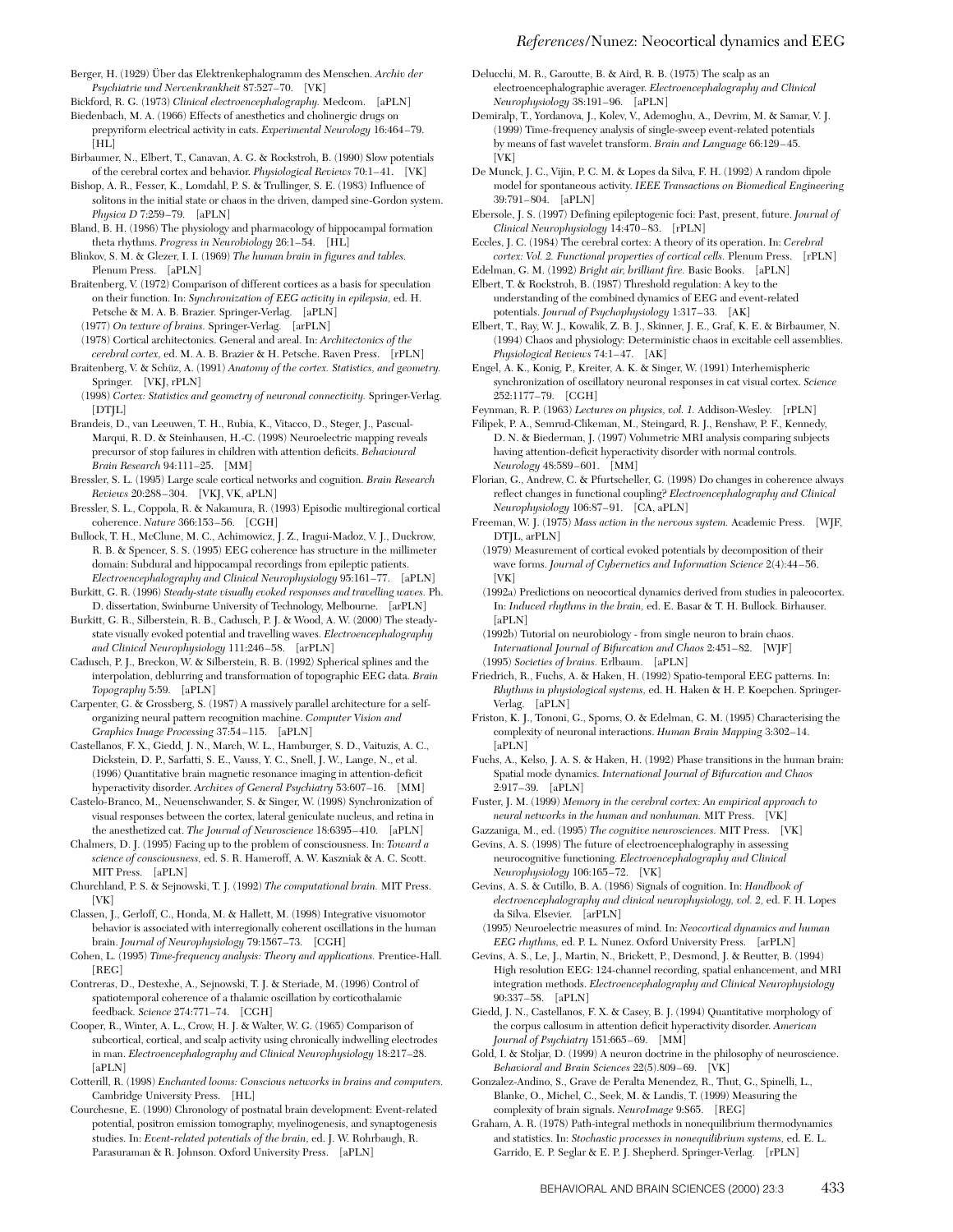## *References/*Nunez: Neocortical dynamics and EEG

- Graham, R. (1977) Covariant formulation of non-equilibrium statistical thermodynamics. *Zeitschrift fur Physik* B26:397–405. [LI]
- Grossberg, S. (1997) Principles of cortical synchronization. *Behavioral and Brain Sciences* 20:689–90. [aPLN]
- Grossberg, S. & Somers, D. (1991) Synchronized oscillations during cooperative feature linking in a cortical model of visual perception. *Neural Networks* 4:453–66. [aPLN]
- Haken, H. (1983) *Synergetics: An introduction, 3rd edition.* Springer-Verlag. [AD, arPLN]
- (1996) *Principles of brain functioning.* Springer. [AD]

(1999) What can synergetics contribute to the understanding of brain functioning? In: *Analysis of neurophysiological brain functioning,* ed. C. Uhl. Springer-Verlag. [VKJ, arPLN]

- Haken, H., Kelso, J. A. S. & Bunz, H. (1985) A theoretical model of phase transitions in human hand movements. *Biological Cybernetics* 51:347–56.  $|VK|$
- Harth, E. (1993) *The creative loop.* Addison-Wesley. [aPLN]
- Hebb, D. O. (1949) *The organization of behavior.* Wiley. [aPLN]

Hoppensteadt, F. C. & Izhikevich, E. M. (1998) Thalamo-cortical interactions modeled by weakly connected oscillators: Could brain use FM radio principles? *Biosystems* 48:85–94. [rPLN]

- Hynd, G. W., Semrud-Clikeman, M., Lorys, A. R., Novey, E. S., Elioputlos, D. & Lyytinen, H. (1991) Corpus callosum morphology in attention-deficit hyperactivity disorder (ADHD): Morphometric analysis of MRI. *Journal of Learning Disabilities* 24:141–46. [MM]
- Ingber, L. (1981) Towards a unified brain theory. *Journal of Social Biological Structures* 4:211–24. [LI]
- (1982) Statistical mechanics of neocortical interactions. I. Basic formulation. *Physica D* 5:83–107. [LI, aPLN]
- (1983) Statistical mechanics of neocortical interactions. II. Dynamics of synaptic modification. *Physical Review A* 28:395–416. [LI, aPLN]
- (1985) Statistical mechanics of neocortical interactions: Stability and duration of the 7± 2 rule of short-term memory capacity. *Physical Review A* 31:1183–86. [LI, aPLN]
- (1988) Mesoscales in neocortex and in command, control and communications (C<sup>3</sup> ) systems. In: *Systems with learning and memory abilities: Proceedings, University of Paris, June 15–19, 1987,* ed. J. Delacour & J. C. S. Levy. Elsevier. [LI]
- (1991) Statistical mechanics of neocortical interactions: A scaling paradigm applied to electroencephalography. *Physical Review A* 44:4017–60. [aPLN]
- (1992) Generic mesoscopic neural networks based on statistical mechanics of neocortical interactions. *Physical Review A* 45:R2183–86. [rPLN]
- (1995a) Statistical mechanics of multiple scales of neocortical interactions. In: *Neocortical dynamics and human EEG rhythms,* ed. P. L. Nunez. Oxford University Press. [aPLN]
- (1995b) Statistical mechanics of neocortical interactions: High resolution pathintegral calculation of short-term memory. *Physical Review E* 51:5074–83. [aPLN]
- (1996) Statistical mechanics of neocortical interactions: Multiple scales of EEG. In: *Frontier science in EEG: Continuous waveform analysis* (*Electroencephalography and Clinical Neurophysiology Suppl. 45*), ed. R. M. Dasheiff & D. J. Vincent. Elsevier. [LI]
- (1997) Statistical mechanics of neocortical interactions: Applications of canonical momenta indicators to electroencephalography. *Physical Review E* 55:4578– 93. [LI]
- (1998) Statistical mechanics of neocortical interactions: Training and testing canonical momenta indicators of EEG. *Mathematical Computer Modelling* 27:33–64. [LI]
- Ingber, L. & Nunez, P. L. (1990) Multiple scales of statistical physics of neocortex: Applications to electroencephalography. *Mathematical and Computer Modelling* 13:83–95. [LI, arPLN]
- (1995) Statistical mechanics of neocortical interactions: High resolution pathintegral calculation of short-term memory. *Physical Review E* 51:5074–83.  $[LI]$
- Ingber, L., Srinivasan, R. & Nunez, P. L. (1996) Path-integral evolution of chaos embedded in noise: Duffing neocortical analog. *Mathematical and Computer Modelling* 23:43–53. [rPLN]
- Jackson, J. D. (1975) *Classical electrodynamics, 2nd edition.* Wiley. [aPLN]
- Jahnsen, H. & Llinas, R. (1984a) Electrophysiological properties of guinea-pig thalamic neurons: An in vitro study. *Journal of Physiology (London)* 349:205– 26. [aPLN]
- (1984b) Ionic basis for electroresponsiveness and oscillatory properties of guinea-pig thalamic neurons in vitro. *Journal of Physiology (London)* 349:227–47. [aPLN]
- Jefferys, J. G. R. (1995) Nonsynaptic modulation of neuronal activity in the brain: Electric currents and extracellular ions. *Physiological Reviews* 75:689–723.  $|HL|$
- Jirsa, V. K., Friedrich, R. & Haken, H. (1995a) Reconstruction of the spatio-

temporal dynamics of a human magnetoencephalogram. *Physica D* 89:100– 22. [aPLN]

- Jirsa, V. K., Friedrich, R., Haken, H. & Kelso, J. A. S. (1995b) A theoretical model of phase transitions in the human brain. *Biological Cybernetics* 71:27–35. [aPLN]
- Jirsa, V. K. & Haken, H. (1996) Field theory of electromagnetic brain activity. *Physical Review Letters* 77:960–63. [AD, LI, VKJ, arPLN] (1997) A derivation of a macroscopic field theory of the brain from the quasi-
- microscopic neural dynamics. *Physica D* 99:503–26. [arPLN] Jirsa, V. K., Kelso, J. A. S. & Fuchs, A. (1999) Macroscopic reorganization of neural activity due to heterogeneous connections. *Society for Neuroscience* 25:2257. [VKJ, rPLN]
- Johansson, S. & Arhem, P. (1994) Single-channel currents trigger action potentials in small cultured hippocampal neurons. *Proceedings of the National Academy of Sciences USA* 91:1761–65. [HL]
- John, E. R., Easton, P. & Isenhart, R. (1997) Consciousness and cognition of the spatio- temporal dynamics of a human magnetoencephalogram. *Physica D* 89:100–22. [aPLN]
- Jordan, D. W. & Smith, P. (1996) *Non-linear ordinary differential equations, 2nd edition.* Clarendon Press. [aPLN]
- Jung, P. & Mayer-Kress, G. (1995) Spatio-temporal stochastic resonance in excitable media. *Physical Review Letters* 74(11):2130–33. [GM-K]
- Kahana, M. J., Sekuler, R., Caplan, J. B., Kirschen, M. & Madsen, J. R. (1999) Human theta oscillations exhibit task dependence during virtual maze navigation. *Nature* 399:781–84. [CGH]
- Kailath, T. & Wax, M. (1985) Detection of signals by information theoretic criteria. *IEEE Transactions on Acoustics, Speech and Signal Processing* 33:387–92. [REG]
- Katznelson, R. D. (1981) Normal modes of the brain: Neuroanatomic basis and a physiologic theoretical model. In: *Electric fields of the brain: The neurophysics of EEG,* ed. P. L. Nunez. Oxford University Press. [arPLN] (1982) *Deterministic and stochastic field theoretic models in the neurophysics of*
- *EEG.* Ph. D. dissertation, University of California, San Diego. [arPLN] Keil, A., Müller, M., Ray, W. J., Gruber, T. & Elbert, T. (1999) Human gamma band
- activity and perception of a gestalt. *Journal of Neuroscience* 19:7152–61. [AK]
- Kelso, J. A. S. (1995) *Dynamic patterns. The self organization of brain and behavior.* MIT Press. [aPLN]
- Kelso, J. A. S., Case, P., Holroyd, T., Horvath, J., Raczaszek, J., Tuller, B. & Ding, M. (1995) Multistability and metastability in perceptual and brain dynamics. In: *Ambiguity in mind and nature,* ed. P. Kruse & M. Stadler. Springer. [AK]
- Kelso, J. A. S., Fuchs, A. & Jirsa, V. K. (1999) Traversing scales of brain and behavioral organization. In: *Analysis of neurophysiological brain functioning,* ed. C. Uhl. Springer-Verlag. [arPLN]
- Kelso, J. A. S. & Haken, H. (1995) New laws to be expected in the organism: Synergetics of brain and behavior. In: *What is life: The next 50 years,* ed. M. Murphy & L. O'Neill. Cambridge University Press. [VKJ]
- Kinsman, B. X. (1965) *Wind waves, their generation and propagation on the ocean surface.* Prentice-Hall. [aPLN]
- Klimesch, W. (1999) EEG alpha and theta oscillations reflect cognitive and memory performance: A review and analysis. *Brain Research Reviews* 29:169–95. [VK]
- Koch, C. (1998) *Biophysics of computation: Information processing in single neurons.* Oxford University Press. [MEP]
- Kolev, V., Demiralp, T., Yordanova, J., Ademoghu, A. & Isoglu-Alkaç, Ü. (1997) Time- frequency analysis reveals multiple functional components during oddball P300. *NeuroReport* 8:2061–65. [VK]
- Kozma, R. (1998) Intermediate-range coupling generates low-dimensional attractors deeply in the chaotic region of one-dimensional lattices. *Physics Letters A* 244:85–91. [WJF]
- Langouche, F., Roekaerts, D. & Tirapegui, E. (1982) *Functional integration and semiclassical expansions.* Reidel. [LI]
- Lashley, K. S. (1931) Mass action in cerebral function. *Science* 73:245–54. [aPLN]
- Le, J. & Gevins, A. S. (1993) Method to reduce blur distortion from EEG using a realistic head model. *IEEE Transactions on Biomedical Engineering* 40:517– 28. [aPLN]
- Liley, D. T. J.(1997) A continuum model of the mammalian alpha rhythm. In: *Spatiotemporal models in biological and artificial systems,* ed. F. L. Silva, J. C. Principe & L. B. Almeida. IOS Press. [DTJL, rPLN]
- Liley, D. T. J., Cadusch, P. J. & Wright, J. J. (1999) A continuum theory of electrocortical activity. *Neurocomputing* 26–27:795–800. [DTJL, arPLN]
- Liljenström, H. (1991) Modeling the dynamics of olfactory cortex using simplified network units and realistic architecture. *International Journal of Neural Systems* 2:1–15. [HL]
	- (1995) Autonomous learning with complex dynamics. *International Journal of Intelligent Systems* 10:119–53. [HL]
	- (1996) Global effects of fluctuations in neural information processing. *International Journal of Neural Systems* 7:497–505. [HL]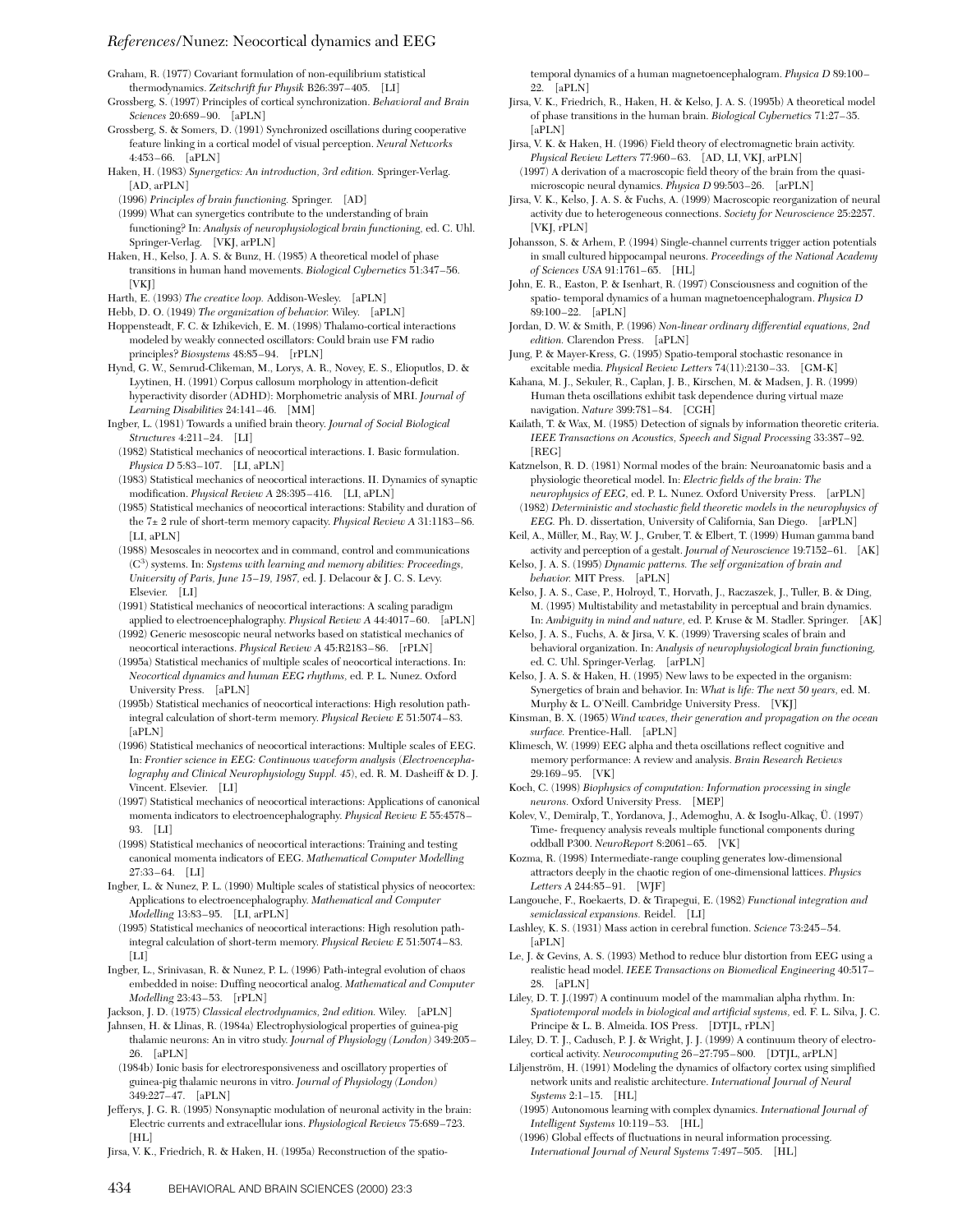Liljenström, H. & Århem, P. (1997) Investigating amplifying and controlling mechanisms for random events in neural systems. In: *Computational neuroscience,* ed. J. M. Bowers. Plenum Press. [HL]

Liljenström, H. & Aronsson, P. (1999) Control and amplification of cortical neurodynamics. In: *Proceedings of the Ninth Workshop on Virtual Intelligence - Dynamic Neural Networks,* ed. T. Lindblad, M. L. Padgett & J. Kinser. SPIE Vol. 3728, pp. 46–66. [HL]

Liljenström, H. & Hasselmo, M. E. (1995) Cholinergic modulation of cortical oscillatory dynamics. *Journal of Neurophysiology* 74:288–97. [HL]

Lopes da Silva, F. H. (1991) Neural mechanisms underlying brain waves: From neural membranes to networks. *Electroencephalography and Clinical Neurophysiology* 79:81–93. [aPLN]

- (1995) Dynamics of electrical activity of the brain, local networks, and modulating systems. In: *Neocortical dynamics and human EEG rhythms,* ed. P. L. Nunez. Oxford University Press. [aPLN]
- Lopes da Silva, F. H., Hoeks, A., Smits, H. & Zetterberg, L. H. (1974) Model of brain rhythmic activity. *Kybernetik* 15:27–37. [aPLN]
- Lopes da Silva, F. H. & Storm van Leeuwen, W. (1978) The cortical alpha rhythm in dog: The depth and surface profile of phase. In: *Architectonics of the cerebral cortex,* ed. M. A. B. Brazier & H. Petsche. Raven Press. [aPLN]
- Lopes da Silva, F. H., van Rotterdam, A., Barts, P., Van Heusden, E. & Burr, W. (1976) Models of neuronal populations: The basic mechanisms of rhythmicity. In: *Perspectives in brain research,* ed. M. A. Corner & D. F. Swaab. Elsevier. Also in: *Progress in Brain Research* 45:281–308. [VK]
- Lopes da Silva, F. H., van Rotterdam, A., Storm van Leeuwen, W. & Tielew, A. M. (1970a) Dynamic characteristics of visual evoked potentials in dog. I. Cortical and sub-cortical potentials evoked by sine wave modulated light. *Electroencephalography and Clinical Neurophysiology* 29:246–59. [aPLN]

(1970b) Dynamic characteristics of visual evoked potentials in dog. II. Beta frequency selectivity in evoked potentials and background activity.

- *Electroencephalography and Clinical Neurophysiology* 29:260–68. [aPLN] Lorenz, E. N. (1963) Deterministic non-periodic flow. *Journal of Atmospheric Science* 20:130–41. [rPLN]
- Lumer, E. D., Edelman, G. M. & Tononi, G. (1997) Neural dynamics in a model of the thalamocortical system. I. Layers, loops, and the emergence of fast synchronous rhythms. *Cerebral Cortex* 7:207–27. [CGH, rPLN]

Luria, A. R. (1966) *Higher cortical functions in man.* Basic Books. [aPLN]

- Ma, S. K. (1985) *Statistical mechanics.* World Scientific. [rPLN]
- Malmivuo, J. & Plonsey, R. (1995) *Bioelectromagnetism.* Oxford University Press. [CGH, aPLN]
- Mayer-Kress, G. (1994) Localized measures for non-stationary time-series of physiological data. *Integrative Physiological and Behavioral Science* 29(3):203.  $[GM-K]$

Mayer-Kress, G. & Barczys, C. (1995) The global brain as an emergent structure from the worldwide computing network, and its implications for modeling. *The Information Society* 11(1):1–28. [GM-K]

- Mesulam, M. M. (1985) Patterns in behavioral neuroanatomy: Association areas, the limbic system, and hemispheric specialization. In: *Principles of behavioral neurology,* ed. M. M. Mesulam. Davis. [DMT]
- Miltner, W. H. R., Braun, C., Arnold, M., Witte, H. & Taub, E. (1999) Coherence of gamma-band activity as a basis for associative learning. *Nature* 397:434–36. [CGH, GM-K]
- Morse, P. M. & Feshbach, H. (1953) *Methods of theoretical physics, Parts I and II.* McGraw-Hill. [aPLN]
- Mosher, J. & Leahy, R. (1998) Recursive MUSIC: A framework for EEG and MEG source localization. *IEEE Transactions on Biomedical Engineering* 45:1342–54. [REG]

Mountcasle, V. B. (1979) An organizing principle for cerebral function: The unit module and the distributed system. In: *The neurosciences 4th study program,* ed. F. O. Schmitt & F. G. Worden. MIT Press. [arPLN]

Murias, M., Swanson, J. & Srinivasan, R. (1998) EEG coherence in attentiondeficit hyperactivity disordered and normal children. Poster presented at International Society for Brain ElectroMagnetic Tomography meeting, New Orleans, October, 1998. [MM]

Murthy, V. N. & Fetz, E. E. (1992) Coherent 25 to 35 Hz oscillations in the sensorimotor cortex of awake behaving monkeys. *Proceedings of the National Academy of Sciences USA* 89:5670–74. [CGH]

Myklebust, J. B., Cusick, J. F., Sances, A., Jr. & Larson, S. T., eds. (1985) *Neural stimulation, vols. 1 and 2.* CRC Press. [rPLN]

Nunez, P. L. (1972) The brain wave equation: A model for the EEG. Paper presented at the American EEG Society Meeting, Houston, October 1972. [arPLN]

(1974a) The brain wave equation: A model for the EEG. *Mathematical Biosciences* 21:279–97. [arPLN]

(1974b) Wave-like properties of the alpha rhythm. *IEEE Transactions on Biomedical Engineering* 21:473–82. [aPLN]

(1981a) *Electric fields of the brain: The neurophysics of EEG.* Oxford University Press. [CGH, VKJ, arPLN]

## *References/*Nunez: Neocortical dynamics and EEG

(1981b) A study of the origins of time dependencies of scalp EEG: I. Theoretical basis. *IEEE Transactions on Biomedical Engineering* 28:271–80. [aPLN]

- (1981c) A study of the origins of time dependencies of scalp EEG: II. Experimental support of theory. *IEEE Transactions on Biomedical Engineering* 28:271–80. [aPLN]
- (1989a) Generation of human EEG by a combination of long- and short-range neocortical interactions. *Brain Topography* 1:199–215. [aPLN]
- (1989b) Towards a physics of neocortex. In: *Advanced methods of physiological system modeling, vol. 2,* ed. V. Z. Marmarelis. Plenum Press. [LI]
- (1990) Localization of brain activity with EEG. In: *Advances in neurology, vol. 54: Magnetoencephalography,* ed. S. Sato. Raven Press. [rPLN]
- (1995) *Neocortical dynamics and human EEG rhythms.* Oxford University Press. [CA, AD, CGH, VKJ, AK, arPLN, JJW]

(1996) Multiscale neocortical dynamics, experimental EEG measures, and global facilitation of local cell assemblies. *Behavioral and Brain Sciences* 19:305– 306. [aPLN]

- (1997) Synchronization, binding, multiscale dynamic processing, and neuron sociology. *Behavioral and Brain Sciences* 20:694–95. [aPLN]
- Nunez, P. L. & Pilgreen, K. L. (1991) The spline-Laplacian in clinical neurophysiology: A method to improve EEG spatial resolution. *Journal of Clinical Neurophysiology* 8:397–413. [aPLN]
- Nunez, P. L., Reid, L. & Bickford, R. G. (1977) The relationship of head size to alpha frequency with implications to a brain wave model.

*Electroencephalography and Clinical Neurophysiology* 44:344–52. [aPLN] Nunez, P. L., Silberstein, R. B., Cadusch, P. J., Wijesinghe, R., Westdorp, A. F. & Srinivasan, R. (1994) A theoretical and experimental study of high resolution EEG based on surface Laplacians and cortical imaging. *Electroencephalog-*

*raphy and Clinical Neurophysiology* 90:40–57. [aPLN] Nunez, P. L., Silberstein, R. B., Shi, Z., Carpenter, M. R., Srinivasan, R., Tucker, D. M., Doran, S. M., Cadusch, P. J. & Wijesinghe, R. S. (1999) EEG coherence II: Experimental measures of multiple measures.

*Electroencephalography and Clinical Neurophysiology* 110:469–86. [aPLN] Nunez, P. L. & Srinivasan, R. (1993) Implications of recording strategy for

estimates of neocortical dynamics using EEG. *Chaos: An Interdisciplinary Journal of Nonlinear Science* 3:257–66. [LI, arPLN]

Nunez, P. L., Srinivasan, R., Westdorp, A. F., Wijesinghe, R. S., Tucker, D. M., Silberstein, R. B. & Cadusch, P. J. (1997) EEG coherency I: Statistics, reference electrode, volume conduction, Laplacians, cortical imaging, and interpretation of multiple scales. *Electroencephalography and Clinical Neurophysiology* 103:516–27. [aPLN]

- Padulo, L. & Arbib, M. A. (1974) *System theory.* Hemisphere. [MEP, rPLN]
- Pandya, D. N., Seltzer, B. & Barbas, H. (1988) Input-output organization of the primate cerebral cortex. *Comparative Primate Biology* 4:39–80. [DMT]
- Pantev, C., Elbert, T. & Lütkenhöner, B., eds. (1994) *Oscillatory event-related brain dynamics.* Plenum Press. [VK]
- Pascual-Marqui, R. D., Matsinos, E., Kochi, K. & Lehmann, D. (1999) Functional mapping with electric brain wave imaging. http://biomag.uni-muenster.de/ HBM99\_satellite/ [REG]

Peinado, A., Yuste, R. & Katz, L. C. (1993) Gap junctional communication and the development of local circuits in neocortex. *Cerebral Cortex* 3:488–98. [HL]

Penfield, W. & Jasper, H. D. (1954) *Epilepsy and the functional anatomy of the human brain.* Little, Brown. [aPLN]

- Penrose, R. (1997) *The large, the small and the human mind.* Cambridge University Press. [aPLN]
- Perrin, F., Bertrand, O. & Pernier, J. (1987) Scalp current density mapping: Value and estimation from potential data. *IEEE Transactions on Biomedical Engineering* 34:283–88. [aPLN]

Perrin, F., Pernier, J., Bertrand, O. & Echallier, J. F. (1989) Spherical splines for scalp potential and current density mapping. *Electroencephalography and Clinical Neurophysiology* 72:184–87. [aPLN]

- Pfurtscheller, G. & Berghold, A. (1989) Pattern of cortical activation during planning of voluntary movement. *Electroencephalography and Clinical Neurophysiology* 72:250–58. [CA]
- Pfurtscheller, G. & Cooper, R. (1975) Frequency dependence of the transmission of the EEG from cortex to scalp. *Electroencephalography and Clinical Neurophysiology* 38:93–96. [aPLN]

Pfurtscheller, G. & Neuper, C. (1992) Simultaneous EEG 10 Hz desynchronization and 40 Hz synchronization during finger movements. *Neurology Report* 3:1057–60. [CA, aPLN]

Pfurtscheller, G., Stancak, A., Jr. & Neuper, C. (1996) Event-related synchronization (ERS) in the alpha band - an electrophysiological correlate of cortical idling: A review. *International Journal of Psychophysiology* 24:39–46. [VK]

Phillips, W. A. & Singer, W. (1997) In search of common foundations for cortical computation. *Behavioral and Brain Sciences* 20:657–722. [VKJ, aPLN, MEP]

Pilgreen, K. L. (1995) Physiologic, medical, and cognitive correlates of electroencephalography. In: *Neocortical dynamics and human EEG rhythms,* ed. P. L. Nunez. Oxford University Press. [rPLN]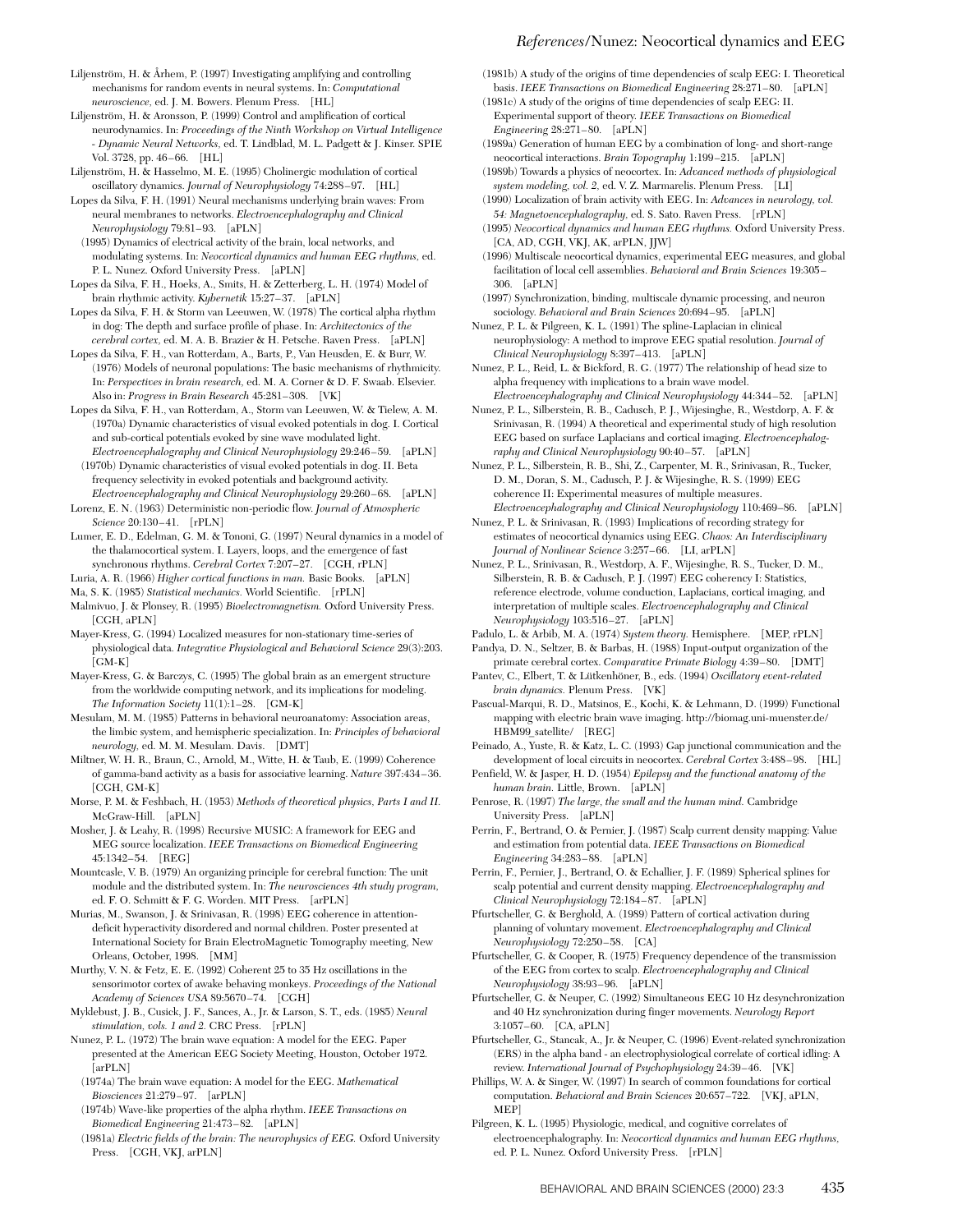#### *References/*Nunez: Neocortical dynamics and EEG

Plonsey, R. (1969) *Bioelectric phenomena.* McGraw-Hill. [aPLN]

Polich, J. & Kok, A. (1995) Cognitive and biological determinants of P300: An integrative review. *Biological Psychology* 41:103–46. [VK]

Popper, K. R. & Eccles, J. C. (1977) *The self and its brain.* Springer-Verlag. [aPLN]

Prigogine, I. & Stengers, I. (1984) *Order out of chaos: Man's new dialogue with nature.* Bantam Books. [rPLN]

Pulvermüller, F. (1999) Words in the brain's language. *Behavioral and Brain Sciences* 22:253–336. [AK, rPLN]

Pulvermüller, F., Birbaumer, N., Lutzenberger, W. & Mohr, B. (1997) Highfrequency brain activity: Its possible role in attention, perception and language processing. *Progress in Neurobiology* 52:427–45. [VK]

Pulvermüller, F., Keil, A. & Elbert, T. (1999) High-frequency brain activity: Perception or active memory? *Trends in Cognitive Science* 3:250–52. [AK]

Rall, W. (1967) Distinguishing theoretical synaptic potentials computed for different soma-dendritic distributions of synaptic input. *Journal of Physiology* 30:1138–68. [aPLN]

Rampil, I. J., Sasse, F. J., Smith, N. T., Hoff, B. H. & Fleming, D. C. (1980) Spectral edge frequency - a new correlate of anesthetic depth. *Anesthesiology* 53:3-S12. [aPLN]

Rauschecker, J. P. (1998) Cortical control of the thalamus: Top-down processing and plasticity. *Nature Neuroscience* 1:179–80. [CGH]

Regan, D. (1989) *Human brain electrophysiology: Evoked potentials and evoked magnetic fields in science and medicine.* Elsevier. [VK, arPLN]

Rennie, C. J., Robinson, P. A. & Wright, J. J. (1998) Effect of local feedback on dispersion relations in cortical electrical activity. *Physical Review E* 59(3):3320–29. [GM-K, JJW]

Robinson, P. A., Rennie, C. J. & Wright, J. J. (1997) Propagation and stability of waves of electrical activity in the cerebral cortex. *Physical Review E* 56:826– 40. [arPLN, JJW]

- Robinson, P. A., Rennie, C. J., Wright, J. J. & Bourke, P. D. (1998a) Steady states and global dynamics of electrical activity in the cerebral cortex. *Physical Review E* 57:3557–71. [arPLN]
- Robinson, P. A., Wright, J. J. & Rennie, C. J. (1998b) Synchronous oscillations in the cerebral cortex. *Physical Review E* 57:4578–80. [arPLN, JJW]

Rodriguez, E., George, N., Lachaux, J., Martinerie, J., Renault, B. & Varela, F. J. (1999) Perception's shadow: Long-distance synchronization of human brain activity. *Nature* 397:430–33. [CGH, GM-K]

Roelfsema, P. R., Engel, A. K., Konig, P. & Singer, W. (1997) Visuomotor integration is associated with zero time-lag synchronization among cortical areas. *Nature* 385:157–61. [CGH]

Röschke, J., Mann, K., Riemann, D., Frank, C. & Fell, J. (1995) Sequential analysis of the brain's transfer properties during consecutive REM episodes. *Electroencephalography and Clinical Neurophysiology* 96:390–97. [VK]

Rugg, M. D. & Coles, M. G. H. (1997) *Electrophysiology of mind. Event-related brain potentials and cognition.* Oxford University Press. [VK]

Samar, V. J., Swartz, K. P. & Raghuveer, M. R. (1995) Multiresolution analysis of event-related potentials by wavelet decomposition. *Brain and Cognition* 27:398–438. [VK]

Sanes, J. N. & Donoghue, J. P. (1993) Oscillations in the local field potentials of the primate motor cortex during voluntary movement. *Proceedings of the National Academy of Sciences USA* 90:4470–74. [CGH]

Sarnthein, J., Petsche, H., Rappelsberger, P., Shaw, G. L. & von Stein, A. (1998) Synchronization between prefrontal and posterior association cortex during human working memory. *Proceedings of the National Academy of Sciences USA* 95:7092–96. [CGH, arPLN, AvS]

Sayers, B. M., Beagley, H. A. & Henshall, W. R. (1974) The mechanism of auditory evoked EEG responses. *Nature* 247:481–83. [VK]

Scott, A. C. (1995) *Stairway to the mind.* Springer-Verlag. [aPLN]

Sekihara, K., Nagarajan, S., Poeppel, D. & Miyashita, Y. (1999) Time-frequency meg-MUSIC algorithm. *IEEE Transactions on Medical Imaging* 18:92–97. [REG]

Sergejew, A. A. (1999) *Signal models of foetal sheep ECoG: Tests of a brain model.* Ph. D. dissertation, University of Auckland, New Zealand. [rPLN, JJW]

Shaw, G. R. (1991) *Spherical harmonic analysis of the electroencephalogram.* Ph. D. dissertation, University of Alberta, Canada. [aPLN]

Sholl, D. A. (1956) *The organization of the cerebral cortex.* Wiley. [DTJL]

Silberstein, R. B. (1995a) Steady-state visually evoked potentials, brain resonances, and cognitive processes. In: *Neocortical dynamics and human EEG rhythms,* ed. P. L. Nunez. Oxford University Press. [arPLN]

(1995b) Neuromodulation of neocortical dynamics. In: *Neocortical dynamics and human EEG rhythms,* ed. P. L. Nunez. Oxford University Press. [CA, arPLN]

Silberstein, R. B., Nield, G., Pipingas, A. & Simpson, D. (1998) Dynamic changes in gamma and alpha frequency range steady state visually evoked potential (SSVEP) in a visual vigilance task. In: *Proceedings of the XIIth International Conference on Event-Related Potentials of the Brain, Boston, July 19–23, (Abstract),* pp. S01–02. [aPLN]

Silberstein, R. B., Schier, M. A., Pipingas, A., Ciorciari, J., Wood, S. R. & Simpson,

436 BEHAVIORAL AND BRAIN SCIENCES (2000) 23:3

D. G. (1990) Steady-state visually evoked potentials associated with a visual vigilance task. *Brain Topography* 3:337–47. [rPLN]

Singer, W. (1993) Synchronization of cortical activity and its putative role in information processing and learning. *Annual Reviews of Physiology* 55:349– 74. [aPLN]

(1999a) Neural synchrony, a versatile code for the definition of relations? *Neuron.* (in press). [CGH, rPLN]

(1999b) Striving for coherence. *Nature* 397:393. [CGH, rPLN]

Singer, W. & Gray, C. M. (1995) Visual feature integration and the temporal correlation hypothesis. *Annual Review in Neuroscience* 18:555–86. [AvS]

Skarda, C. A. & Freeman, W. J. (1987) How brains make chaos in order to make sense of the world. *Behavioral and Brain Sciences* 10:161–95. [WJF, AK, HL]

Srinivasan, R. (1995) *A theoretical and experimental study of neocortical dynamics.* Ph.D. dissertation, Tulane University. [aPLN]

(1999) Spatial structure of the human alpha rhythm: Global correlation in adults and local correlation in children. *Clinical Neurology* 110:1351–62. [rPLN]

Srinivasan, R. & Nunez, P. L. (1993) Neocortical dynamics, EEG standing waves and chaos. In: *Non-linear dynamical analysis of the EEG,* ed. B. H. Jansen & M. E. Brandt. World Scientific. [arPLN]

Srinivasan, R., Nunez, P. L. & Silberstein, R. B. (1998) Spatial filtering and neocortical dynamics: Estimates of EEG coherence. *IEEE Transactions on Biomedical Engineering* 45:814–25. [aPLN]

Srinivasan, R., Nunez, P. L., Tucker, D. M., Silberstein, R. B. & Cadusch, P. J. (1996) Spatial sampling and filtering of EEG with spline-Laplacians to estimate cortical potentials. *Brain Topography* 8:355–66. [CGH, aPLN]

Srinivasan, R., Russell, D. P., Edelman, G. M. & Tononi, G. (1999) Increased synchronization of neuromagnetic responses during conscious perception. *Journal of Neuroscience* 19:5435–48. [arPLN]

Steriade, M., Gloor, P., Llinas, R., Lopes da Silva, F. H. & Mesulam, M. (1990) Basic mechanisms of cerebral rhythmic activities. *Electroencephalography and Clinical Neurophysiology* 76:481–508. [VK]

Steriade, M. & Llinas, R. R. (1988) The functional states of the thalamus and the associated neuronal interplay. *Physiological Reviews* 68:649–742. [aPLN]

Swanson, J. M., Sergeant, J. A., Taylor, E., Sonuga-Barke, E. J. S., Jensen, P. S. & Cantwell, D. P. (1998) Attention-deficit hyperactivity disorder and hyperkinetic disorder. *Lancet* 351:429–33. [MM]

Szentagothai, J. (1978) The neural network of the cerebral cortex: A functional interpretation. *Proceedings of the Royal Society of London B* 201:219–48. [rPLN]

Tabor, M. (1989) *Chaos and integrability in nonlinear dynamics.* Wiley. [rPLN]

Tallon-Baudry, C. & Bertrand, O. (1999) Oscillatory gamma activity in humans and its role in object representation. *Trends in Cognitive Sciences* 3:151–62. [AK]

Tallon-Baudry, C., Bertrand, O., Delpuech, C. & Pernier, J. (1997) Oscillatory gamma-band activity during the delay of a visual short-term memory task in humans. *Journal of Neuroscience* 17:722–34. [CGH]

Tallon-Baudry, C., Bertrand, O., Peronnet, F. & Pernier, J. (1998) Induced gammaband activity during the delay of a visual short-term memory task in humans. *Journal of Neuroscience* 18:4244–54. [CGH, VK]

Thatcher, R. W. (1998) A predator/prey model of human cerebral development. In: *Dynamical systems and development,* ed. K. Newel & P. Molennar. Erlbaum. [RWT]

Thatcher, R. W., Biver, C., Camacho, M., McAlaster, R. & Salazar, A. M. (1998a) Biophysical linkage between MRI and EEG amplitude in traumatic brain injury. *NeuroImage* 7:352–867. [rPLN, RWT]

Thatcher, R. W., Biver, C., McAlaster, R. & Salazar, A. M. (1998b) Biophysical linkage between MRI and EEG coherence in traumatic brain injury. *NeuroImage* 8(4):307–26. [rPLN, RWT]

Thatcher, R. W. & John, E. R. (1977) *Functional neuroscience. Vol. 1: Foundations of cognitive processes.* Erlbaum. [arPLN]

Thatcher, R. W., Krause, P. & Hrybyk, M. (1986) Corticocortical association fibers and EEG coherence: A two compartmental model. *Electroencephalography and Clinical Neurophysiology* 64:123–43. [CGH, arPLN]

Thomson, A. M. (1997) Activity dependent properties of synaptic transmission at two classes of connections made by rat neocortical pyramidal neurones in vivo. *Journal of Physiology (London)* 502:131–47. [JJW]

Tolman, R. C. (1938) *The principles of statistical mechanics.* Oxford University Press. [rPLN]

Tononi, G. & Edelman, G. M. (1998) Consciousness and complexity. *Science* 282:1846–51. [aPLN]

Tononi, G., Sporns, O. & Edelman, G. M. (1992) Reentry and the problem of integrating multiple cortical areas: Simulation of dynamic integration in the visual system. *Cerebral Cortex* 2:310–35. [CGH]

(1994) A measure for brain complexity: Relating functional segregation and integration in the nervous system. *Proceedings of the National Academy of Sciences USA* 91: 5033–37. [aPLN]

Towle, V. L., Syed, I., Berger, C., Grzesczuk, R., Milton, J., Erickson, R. K., Cogen,